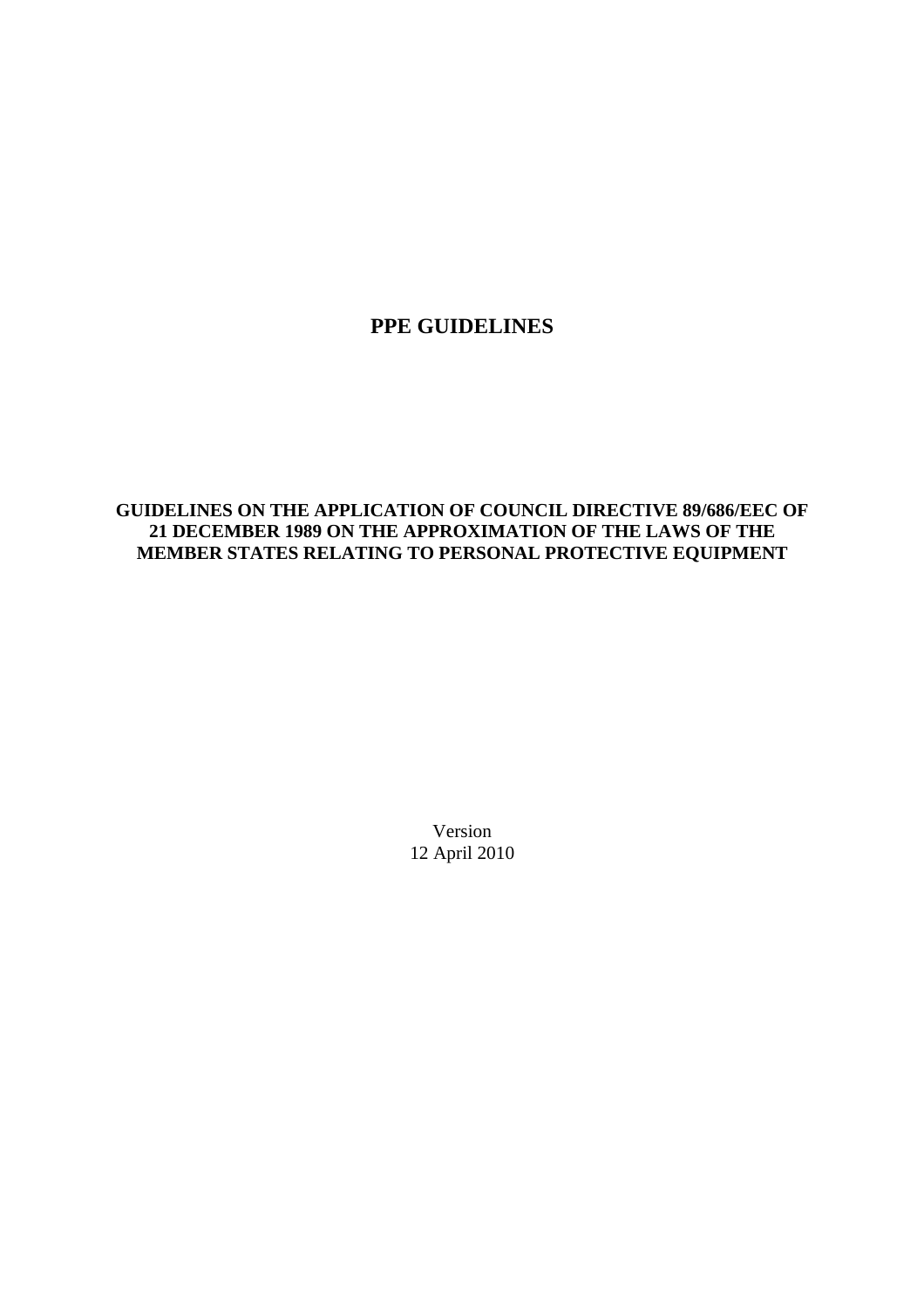#### **NOTES**

- 1. These guidelines are intended to be a manual for all parties directly or indirectly affected by **Directive 89/686/EEC<sup>1</sup>**, commonly referred to as PPE ("Personal Protective Equipment) directive. Readers' attention is drawn to the fact that this guide is intended only to facilitate the application of Directive 89/686/EEC and it is the relevant national transposition of the text of the directive which is legally binding. However, this document does represent a reference for ensuring consistent application of the directive by all stakeholders. The guidelines are intended to help ensure the free movement of PPE in the Community territory<sup>2</sup> by consensus amongst Member States' government experts and other parties concerned.
- 2. These guidelines have been prepared by the relevant services of the *Directorate General* -Enterprise and Industry of the European Commission in collaboration with Member States, European industry, European standardisation and Notified Bodies.
- 3. The European Commission will undertake to maintain this guide. It is our goal to ensure that the information provided is both timely and accurate. If errors are brought to our attention, we will try to correct them. However the Commission accepts no responsibility or liability whatsoever with regard to the information in this guide.

This information is:

 $\overline{a}$ 

- of a general nature only and is not intended to address the specific circumstances of any particular individual or entity;
- not necessarily comprehensive, complete, accurate or up to date;
- sometimes refers to external information over which the Commission services have no control and for which the Commission assumes no responsibility;
- not professional or legal advice.
- 4. All references to the CE marking and EC declaration of conformity in this Guide relate only to Directive 89/686/EEC. To place PPE on the market in the Community territory all other relevant legislation must be applied.
- 5. Further guidance, especially concerning specific type of products, can be found on the Commissions website:

http://ec.europa.eu/enterprise/mechan\_equipment/ppe/index.htm

<sup>1</sup> Council Directive 89/686/EEC of 21 December 1989 on the approximation of the laws of the Member States relating to personal protective equipment as amended by Directive 93/68/EEC, Directive 93/95/EEC and Directive  $96/58/EC$ .

According to the agreement related to the European Economic Area (EEA) (Council and Commission Decision 94/1/EC of 13 December 1993 (OJEC n° L 1 of 3 January 1994, p. 1) the territories of Liechtenstein, Iceland and Norway have to be considered, for the implementation of Directive 89/686/EEC, in the same right as of the Community territory. When this term, Community territory, is used in this guide, the same applies to the EEA territory. Likewise, solely in respect of this Directive, the responsibilities of the "Member States" can also be taken for the national authorities of these three territories.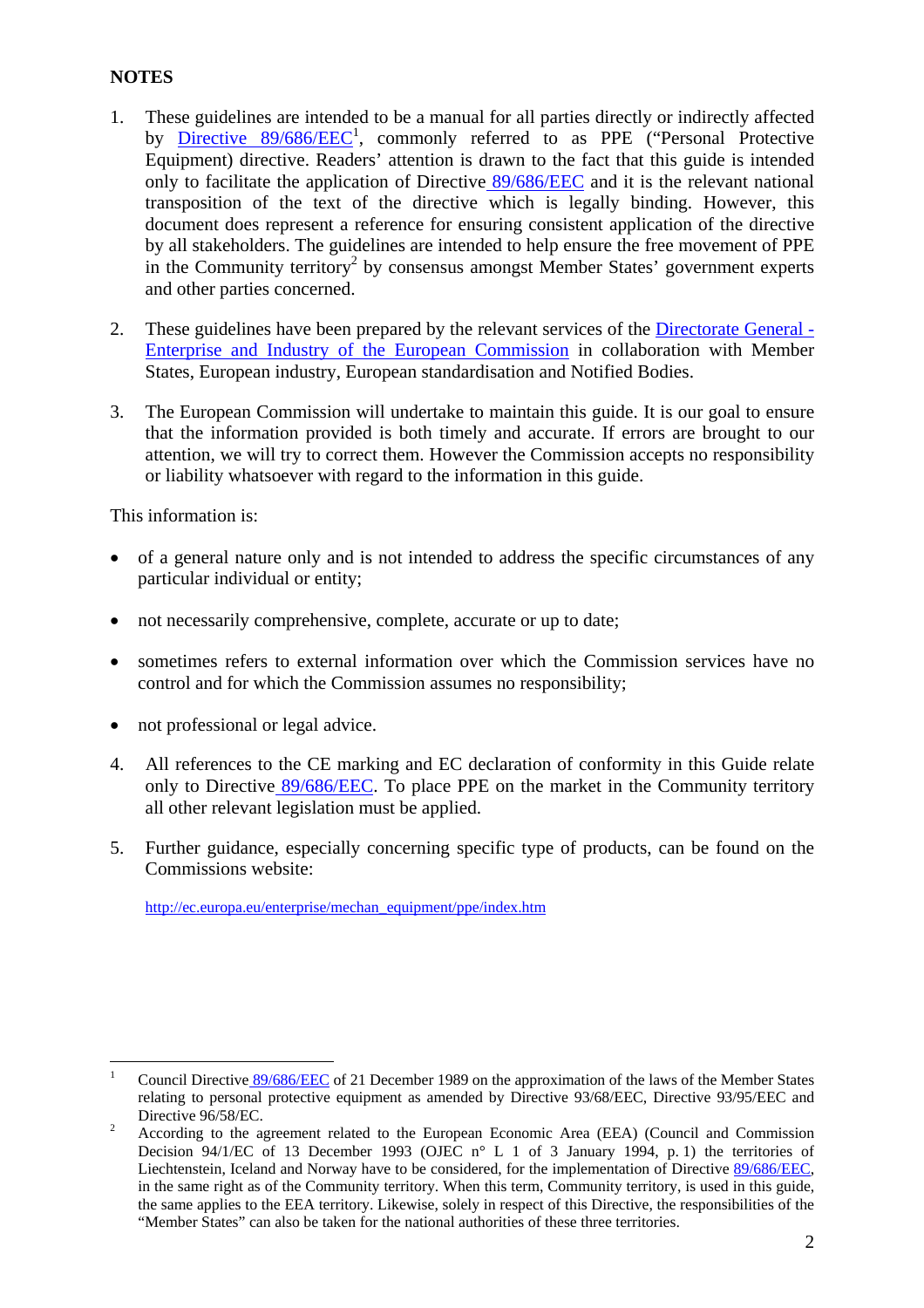### **INTRODUCTION**

The objective of these guidelines is to clarify certain matters and procedures referred to in directive 89/686/EEC concerning Personal Protective Equipment (PPE). It provides a cross reference from the legal text of the directive to explanations by EU sectoral experts. The guidelines should be used in conjunction with the directive and with the European Commission's "Guide to the implementation of directives based on New Approach and Global Approach (Blue Guide)".

These guidelines are not only for the use of Member States' competent authorities, but also by the main economic operators concerned, such as manufacturers, their trade associations, bodies in charge of the preparation of standards as well as those entrusted with the conformity assessment procedures.

First and foremost, this document must ensure that, when correctly applied, the directive leads to the removal of obstacles and difficulties related to the free circulation (free movement) of goods within the European Community (see footnote 2). It should be noted that the statements in these guidelines refer only to the application of Directive 89/686/EEC unless otherwise indicated. All parties concerned should be aware of other requirements, which may also apply (see Article  $5(6)(a)$ .

The PPE directive is a "New Approach" directive laying down Basic Health and Safety Requirements (BHSR) and leaving it to standards, primarily European harmonised standards, to give technical expression of the relevant requirements contained in the directive.

Directive 89/686/EEC is a total harmonisation directive, i.e. its provisions replace existing divergent national and European legislation which cover the same subjects as stipulated by directive 89/686/EEC.

#### **"Use" Directives**

 $\overline{a}$ 

The reader will want to be aware that where PPE is intended for use in a place of work, national and Community legislation intended to ensure the safety of employees will usually apply. Whereas "New Approach" Directives set the highest possible requirements given their overall objectives and hence do not allow for additional national provisions within scope, "Use" Directives  $\frac{(89/391/EEC^3, 89/656/EEC^4)}{20}$  set minimum requirements. In effect this means that national authorities, following the agreement of other Member States by means of the notification procedure under Directive 98/34/EC, can put in place further requirements relating to "use" and selection so long as these do not constitute a barrier to trade.

<sup>&</sup>lt;sup>3</sup> Council Directive  $\frac{89}{391/EEC}$  of 12 June 1989 on the introduction of measures to encourage improvements in the safety and health of workers at work 4

Council Directive 89/656/EEC of 30 November 1989 on the minimum health and safety requirements for the use by workers of personal protective equipment at the workplace (third individual directive within the meaning of Article 16 (1) of Directive 89/391/EEC)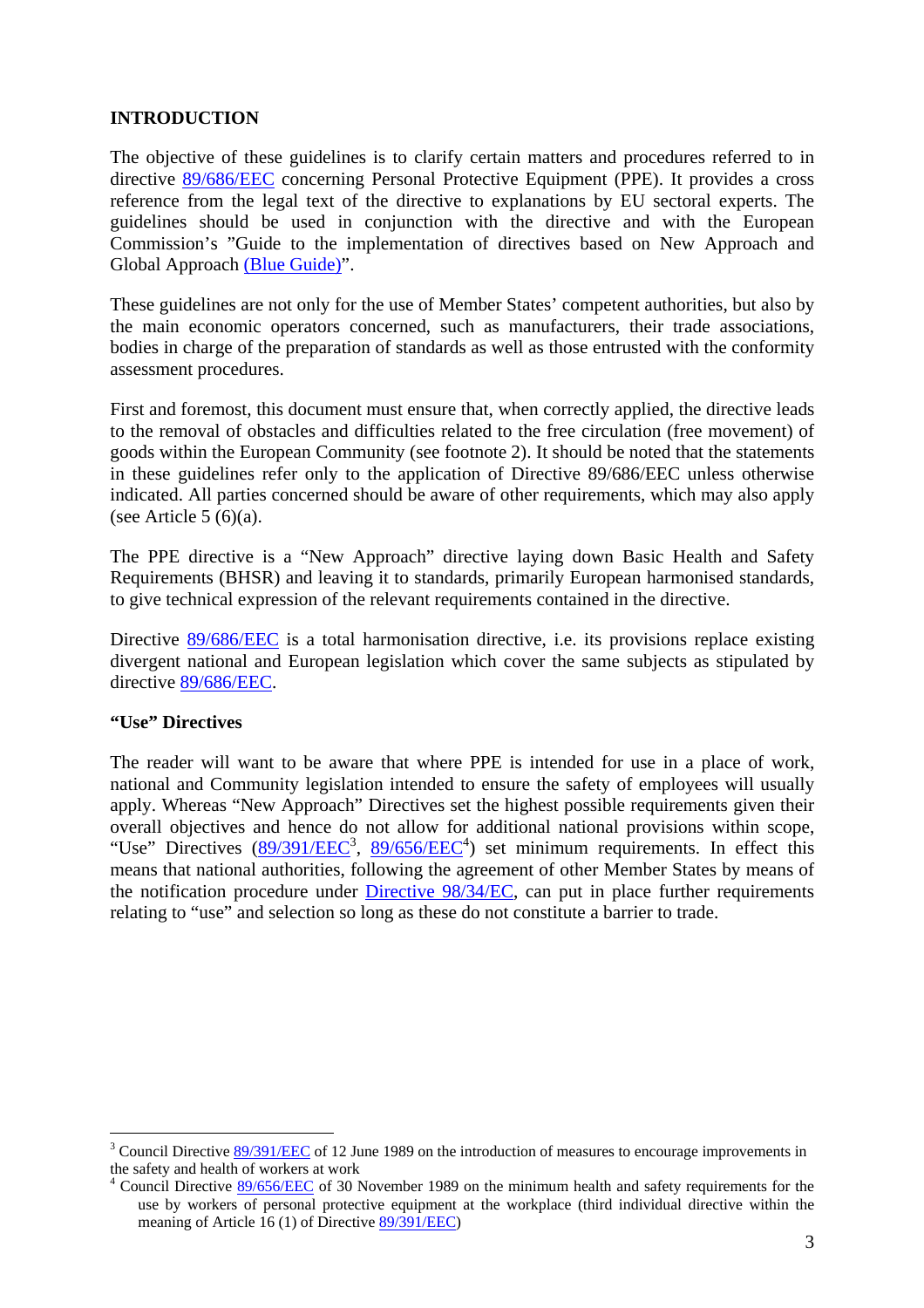| 1.1   | CHAPTER 1 SCOPE, PLACING ON THE MARKET AND FREE MOVEMENT. 6 |  |
|-------|-------------------------------------------------------------|--|
| 1.1.1 |                                                             |  |
| 1.1.2 |                                                             |  |
| 1.1.3 |                                                             |  |
| 1.1.4 |                                                             |  |
| 1.1.5 |                                                             |  |
| 1.1.6 |                                                             |  |
| 1.1.7 |                                                             |  |
| 1.2   |                                                             |  |
| 1.2.1 |                                                             |  |
| 1.2.2 |                                                             |  |
| 1.2.3 |                                                             |  |
| 1.2.4 |                                                             |  |
| 1.2.5 |                                                             |  |
| 1.3   |                                                             |  |
| 1.3.1 |                                                             |  |
|       |                                                             |  |
| 1.4.1 |                                                             |  |
| 1.4.2 |                                                             |  |
| 1.4.3 |                                                             |  |
| 1.4.4 |                                                             |  |
| 1.5   |                                                             |  |
| 1.6   |                                                             |  |
| 1.7   |                                                             |  |
| 1.8   |                                                             |  |
| 1.9   |                                                             |  |
| 1.10  |                                                             |  |
| 1.11  | APPENDIX GUIDE FOR THE CATEGORISATION OF PERSONAL           |  |
|       |                                                             |  |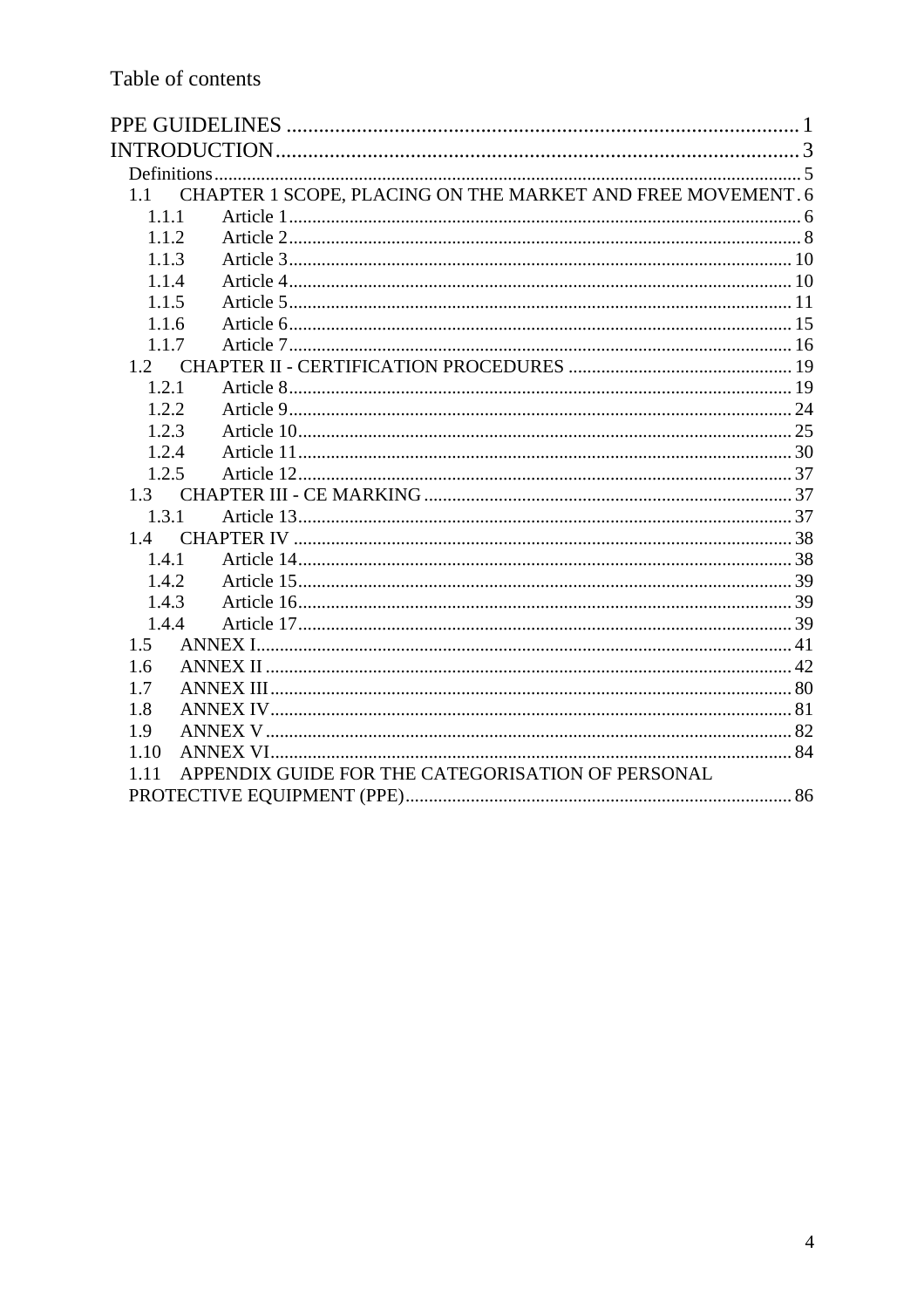# **Definitions**

In general terms, the following definitions are considered acceptable.

**Placing on the market** – the first making available on the Community market of an individual product with a view to distribution and/or use, whether in return of payment or free of charge.

**Putting into service** – takes place at the moment of the first use within the Community by the end user.

**Manufacturer** – the natural or legal person, who:

- designs and/or manufactures a product covered by the Directive, or who has a PPE designed and/or manufactured with view to its placing on the market or for his own professional or private use, under his own name or trademark; or who:
- places a PPE on the market and/or puts it into service, under his own name or trademark.

The manufacturer bears responsibility for:

- undertaking an analysis to conclude if his product is subject to the PPE Directive and which requirements apply;
- design and construction of the PPE in accordance with the Basic Health and Safety Requirements (BHSR) laid down in the Directive;
- following the procedures for the assessment of the conformity of the product with the BHSR laid down in the Directive;
- providing marking and instructions for safe use, maintenance etc.

The manufacturer has sole and ultimate responsibility for the conformity of the PPE to this and other applicable directives. He is required to have a knowledge about the design and construction of the product to be able to declare such conformity in respect of all applicable provisions and requirements of the relevant directives.

**Authorised representative –** Any natural or legal person established within the Community who has received a mandate from the manufacturer to act on his behalf for specified tasks with regard to the latter's responsibilities under the Directive. The mandate should be written and should specify which obligations of the manufacturer can be conferred upon the authorised representative.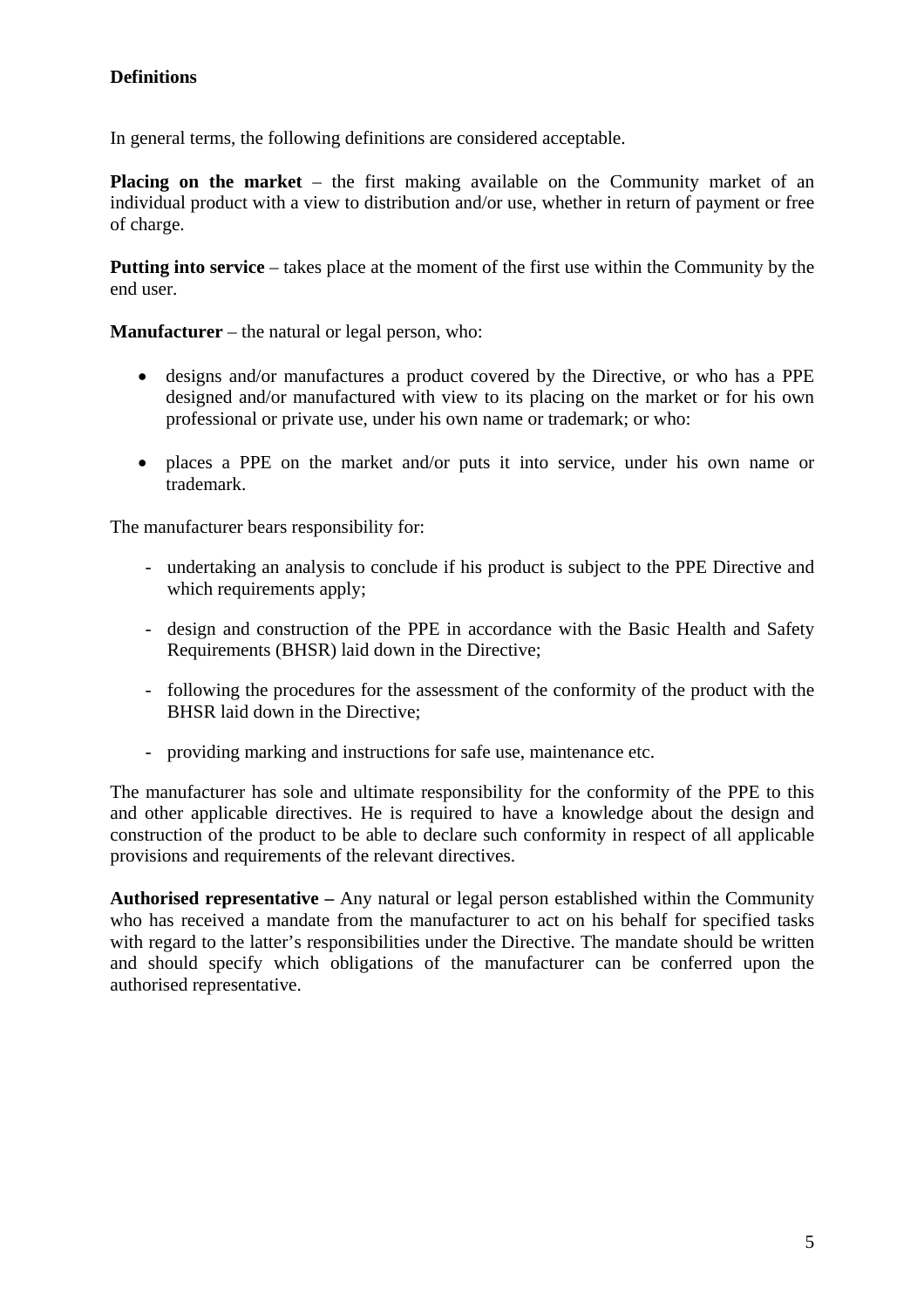### 1.1 **CHAPTER 1 SCOPE, PLACING ON THE MARKET AND FREE MOVEMENT**

# *1.1.1 Article 1*

1. This Directive applies to personal protective equipment, hereinafter referred to as PPE' .

It lays down the conditions governing its placing on the market and free movement within the Community and the basic safety requirements which PPE must satisfy in order to ensure the health protection and safety of users.

The PPE Directive applies to PPE intended for use in domestic, leisure and sports activities, as well as for professional use.

The objectives of the PPE Directive are:

- to provide the BHSRs which the PPE must satisfy to preserve the health and ensure the safety of intended users;
- to ensure free movement of PPE within the Community.

The Directive applies to each individual PPE which is intended to be placed and/or put into service on the Community market **for the first time**. Consequently, the Directive applies to new PPE manufactured in the Member States, and to new and used PPE imported from outside of the Community.

The provisions of the Directive does not apply to the PPE intended to be placed on the market in a country outside the Community, or imported into the Community for re-export to a country outside.

2. For the purposes of this Directive, PPE shall mean any device or appliance designed to be worn or held by an individual for protection against one or more health and safety hazards.

This definition has proved readily understandable to equipment manufacturers and users alike, although some borderline cases still raise questions. Every term in the definition is important:

 PPE is *"worn"* in the sense that clothing, glasses, hearing protectors or fall arrest harnesses are worn. Indeed much PPE is clothing, be it garments, headgear, gloves or footwear. Other PPE is to be *"held"* in the hand, such as screens to protect the eyes and face during welding. The protection provided by PPE thus depends on an action by the person exposed to the hazard: the donning or holding of the equipment.

Portable equipment which is neither worn nor held during use is not considered as PPE. So, for example, insulating mats or stools used by electricians for live working, or protective screens placed in the work stations are not regarded as PPE.

 PPE is worn or held *"by an individual"*. This is what distinguishes personal equipment from collective protective equipment. Significantly, the terms of the definition of PPE place it within the broad field of the protection of persons. The field of PPE is not limited to equipment used by employees or workers in general, but extends to areas unconnected with work, such as sports and leisure activities. Sunglasses, cycling or riding helmets, gardening gloves, shin-guards for footballers, harnesses for mountaineering, are all PPE.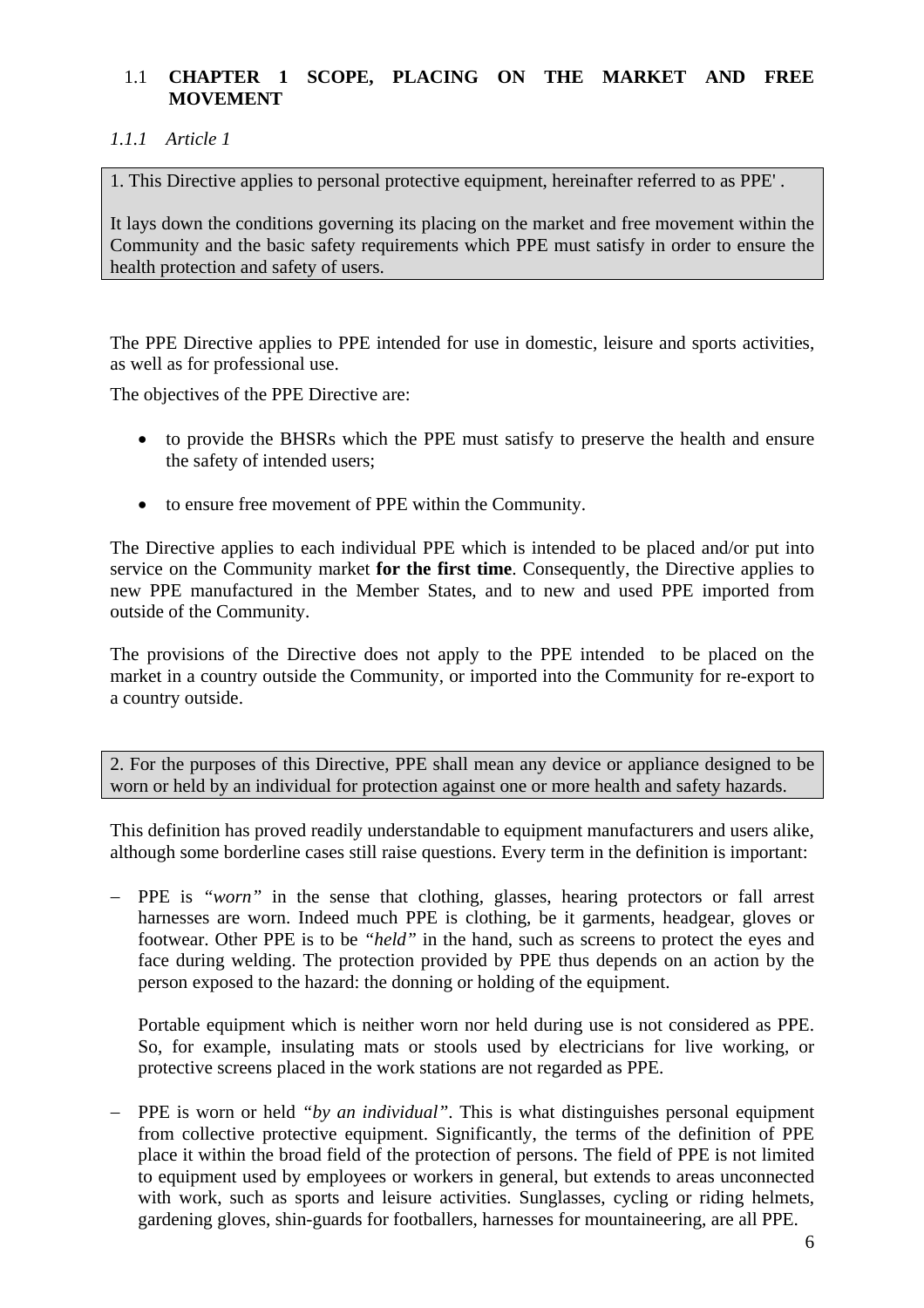PPE is used *"for protection"* of the individual. Generally the equipment forms a shield between part of the body and the hazard for the protection of the individual against any type of risk: a shield of leather against rough surfaces which may graze the skin on hands, a shield of filtering glass against radiation which may injure the eyes, a shield of lead against X-rays which can damage body cells, and so on. This role of PPE as a shield is underlined by the pictograms chosen by PPE standards to symbolise protection against different hazards: a symbol representing the hazard is shown within a shield.

On the other hand, equipment warning against risks, but which do not have a protective function, such as stand alone alarm devices e.g., gas detectors or oxygen depletion detectors, are not classed as PPE. However if these devices are integrated in the PPE then they are to be considered as integral part of the PPE. (Please see also BHSR 2.8 3rd paragraph and BHSR 3.11.2 b)

 PPE protects against *"one or more hazards"*. Risk is generally defined as the conjunction of two elements: a hazard, which is a phenomenon which may cause harm, and the probability of a person being exposed to that hazard. Since PPE is designed to protect against hazard, its function is to prevent the occurrence of harm to the exposed person. Consequently, when several risks exist simultaneously, the PPE has to protect against all the risks, not just against one of them.

This is what differentiates PPE from equipment used after harm has occurred, such as rescue or first-aid equipment, which also tends to be used by third parties. Equipment used by a rescuer is not classed as PPE, unless used to protect the rescuer himself, for example, respiratory protective devices used by firemen when retrieving people from smoke-filled buildings.

The hazards involved are those which may harm the equipment user. Equipment used to protect people other than the wearer, such as masks used to protect hospital patients, are not PPE. Nevertheless all equipment worn by health care personnel to protect themselves are PPE. Similarly equipment for protecting goods, such as gloves worn to protect foodstuffs or electronic components are not PPE.

PPE shall also cover:

( a) a unit constituted by several devices or appliances which have been integrally combined by the manufacturer for the protection of an individual against one or more potentially simultaneous risks;

For example, a helmet coupled with a visor and/or hearing protection.

( b) a protective device or appliance combined, separably or inseparably, with personal nonprotective equipment worn or held by an individual for the execution of a specific activity;

Some examples of this type of device are protectors against impacts included in motorcycle clothing or knee protectors included in trousers used for performing work whilst kneeling.

( c) interchangeable PPE components which are essential to its satisfactory functioning and used exclusively for such equipment.

There are many items which fall into this category, including filters for respiratory protective devices and screens for eye protectors.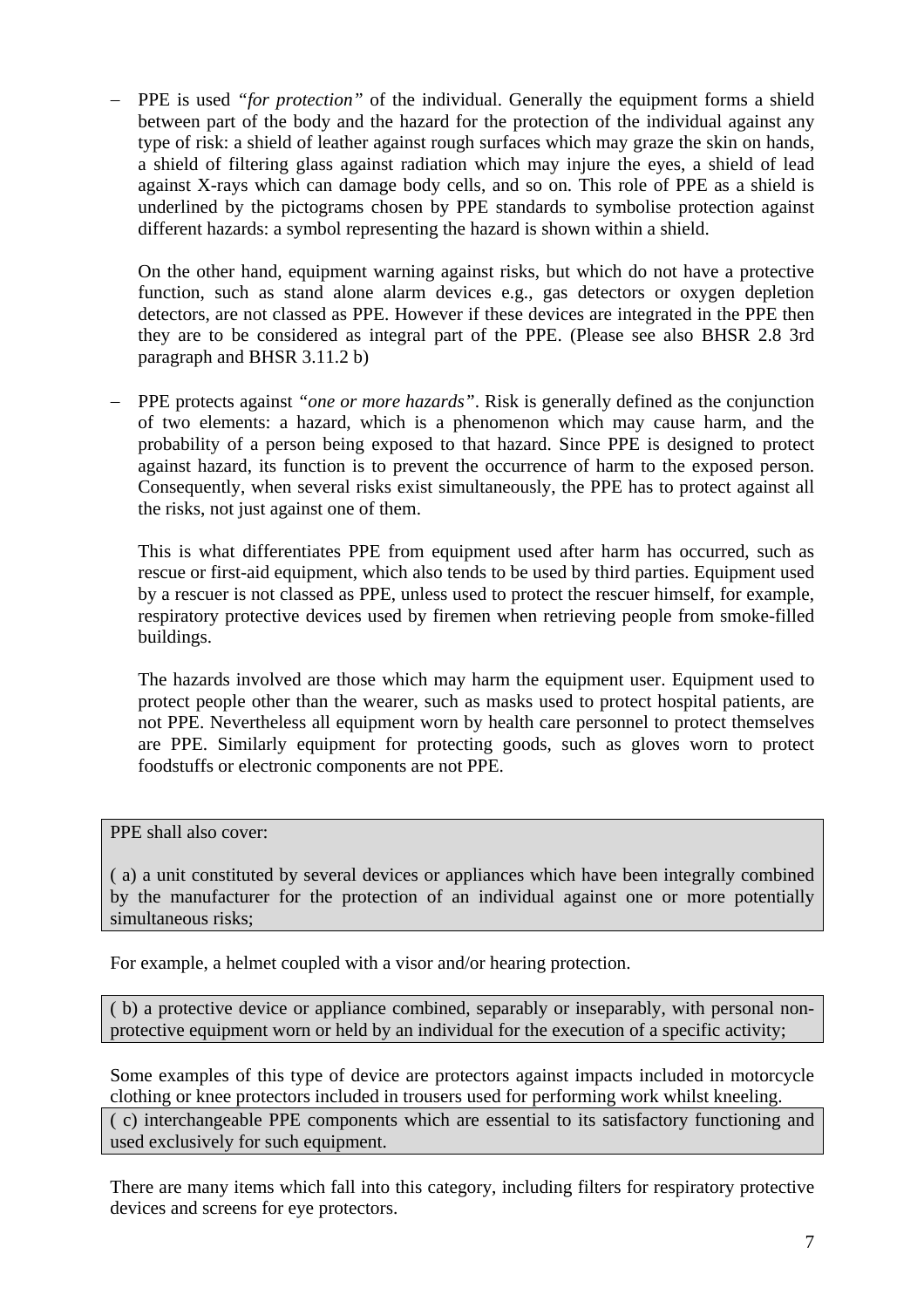3. Any system placed on the market in conjunction with PPE for its connection to another external, additional device shall be regarded as an integral part of that equipment even if the system is not intended to be worn or held permanently by the user for the entire period of risk exposure.

An air line linking respiratory equipment to a compressor is such an example.

- 4. This Directive does not apply to:
	- PPE covered by another directive designed to achieve the same objectives as this Directive with regard to placing on the market, free movement of goods and safety;

Marine Equipment Directive  $96/98/\text{CE}^5$  as amended by Directive  $2002/75/\text{EC}$  and Directive 2009/26/EC relating to marine equipment states that PPE (listed in Annexes A1 and A2), if designed exclusively for use on board sea-going vessels, are excluded from the PPE directive and will be covered only by the Directive on marine equipment. The following equipment, if used as permanent equipment on board is excluded from the PPE Directive:

- life jackets;
- immersion suits;
- combinations of immersion suits with life jackets;
- breathing apparatus for firemen.

(Please note that the exhaustive list can be found in Annex A of Directive 96/98/CE as amended by Directive 2002/75/EC)

Directive 96/98/EC applies to **equipment for use on board any new European Union ship**, wherever the ship is situated at the time of construction, and to equipment placed on board existing EU ships, whether such equipment is being placed for the first time or is replacing used equipment already on board.

• the PPE classes specified in the list of excluded products in Annex I, independently of the reason for exclusion mentioned in the first indent.

See Annex 1 for an exhaustive list of products specifically excluded from the scope of the PPE Directive.

# *1.1.2 Article 2*

 $\overline{a}$ 

1. Member States shall take all appropriate measures to ensure that the PPE referred to in Article 1 may be placed on the market and brought into service only if it preserves the health and ensures the safety of users without prejudice to the health or safety of other individuals, domestic animals or goods, when properly maintained and used for its intended purpose.

Article 2 defines market surveillance as an obligation for Member States.

<sup>&</sup>lt;sup>5</sup> Directive 96/98/EC of December 20, 1996 relating to the marine equipment (OJ n° L 46 of February 17, 1997, p. 25).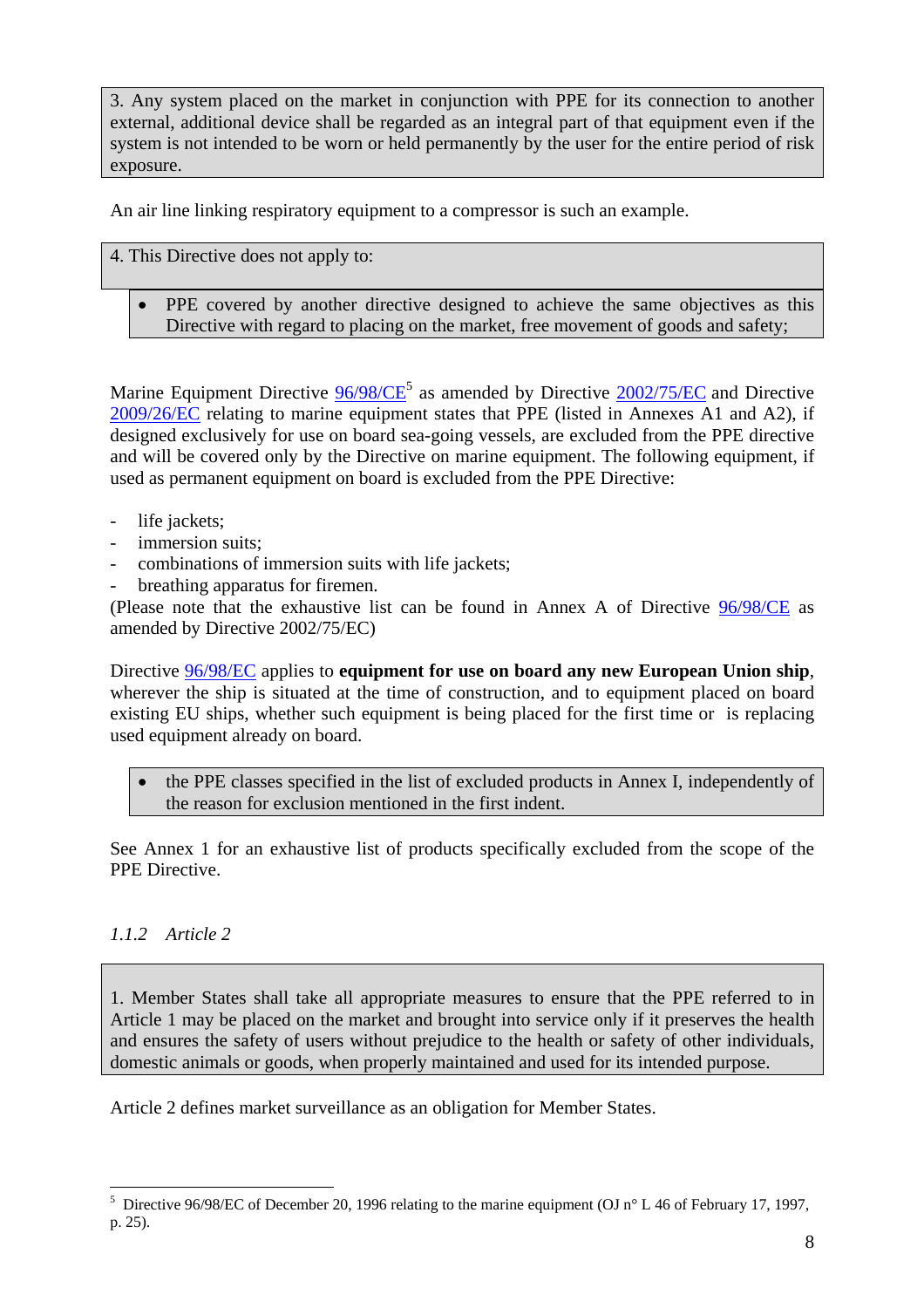The purpose of market surveillance is to ensure that the provisions of applicable directives are complied with across the Community. Article 2(1) obliges Member States to apply the Directive correctly<sup>6</sup> and to monitor its application. Market surveillance is also important for the interest of economic operators, as it helps to eliminate unfair competition.

The national authorities conducting market surveillance have an obligation to take all appropriate measures to ensure that products, which do not comply with the provisions of the PPE Directive, are removed from the market.

Article 2 obliges Member States to take **"all appropriate measures"** with regard to PPE if it does not preserve the health and ensure the safety of users, irrespective of whether or not it complies with the Directive. These measures are implemented under the principle of "subsidiarity", that is, it is for the Member States themselves to decide the most appropriate action but such action needs to be both dissuasive and proportionate. Those foreseen in national legislation range from the issue of a compliance notice to (potential) gaol sentences and very high financial penalties.

On the application of any such measure restricting the free movement of a PPE the Member States must notify the action to the Commission services according to Article 7.

2. This Directive shall be without prejudice to the right of Member States to lay down in conformity with the Treaty any requirements which they consider necessary to ensure user protection, provided that this does not give rise to modifications to PPE which could result in its non-conformity with the provisions of this Directive.

Member States retain the right to lay down additional national provisions regarding **the use of PPE** which is intended to ensure the protection of workers or other intended users.

Directives 89/391/EEC and 89/656/EEC lay down minimum requirements for the health and safety of users under Article 137 of the EC Treaty. Member States are allowed to adopt or retain more stringent provisions, so long as they are compatible with the Treaty.

However, such measures must neither lead to the modification of a PPE designed and manufactured in accordance with the provisions of the applicable directives, nor influence the conditions for its placing on the Community market. This is evidently the case with the PPE Directive, which is a total harmonisation Directive under Article 95 of the Treaty.

National regulations (e.g. national exposure values) can lead to different rules for **selection and use** of PPE.

The PPE Directive does not lay down obligations for users. However, it must be remembered that according to directives based on Article 137 of the EC Treaty, employers have obligations as regards the use of work equipment at the workplace. An employer is considered to be any natural or legal person who has an employment relationship with a worker (that is any person employed by an employer), and has responsibility for the undertaking or establishment.

<sup>&</sup>lt;sup>6</sup> See <u>http://ec.europa.eu/enterprise/mechan\_equipment/ppe/transpos.htm</u> for references of national measures transposing directive 89/686/EEC.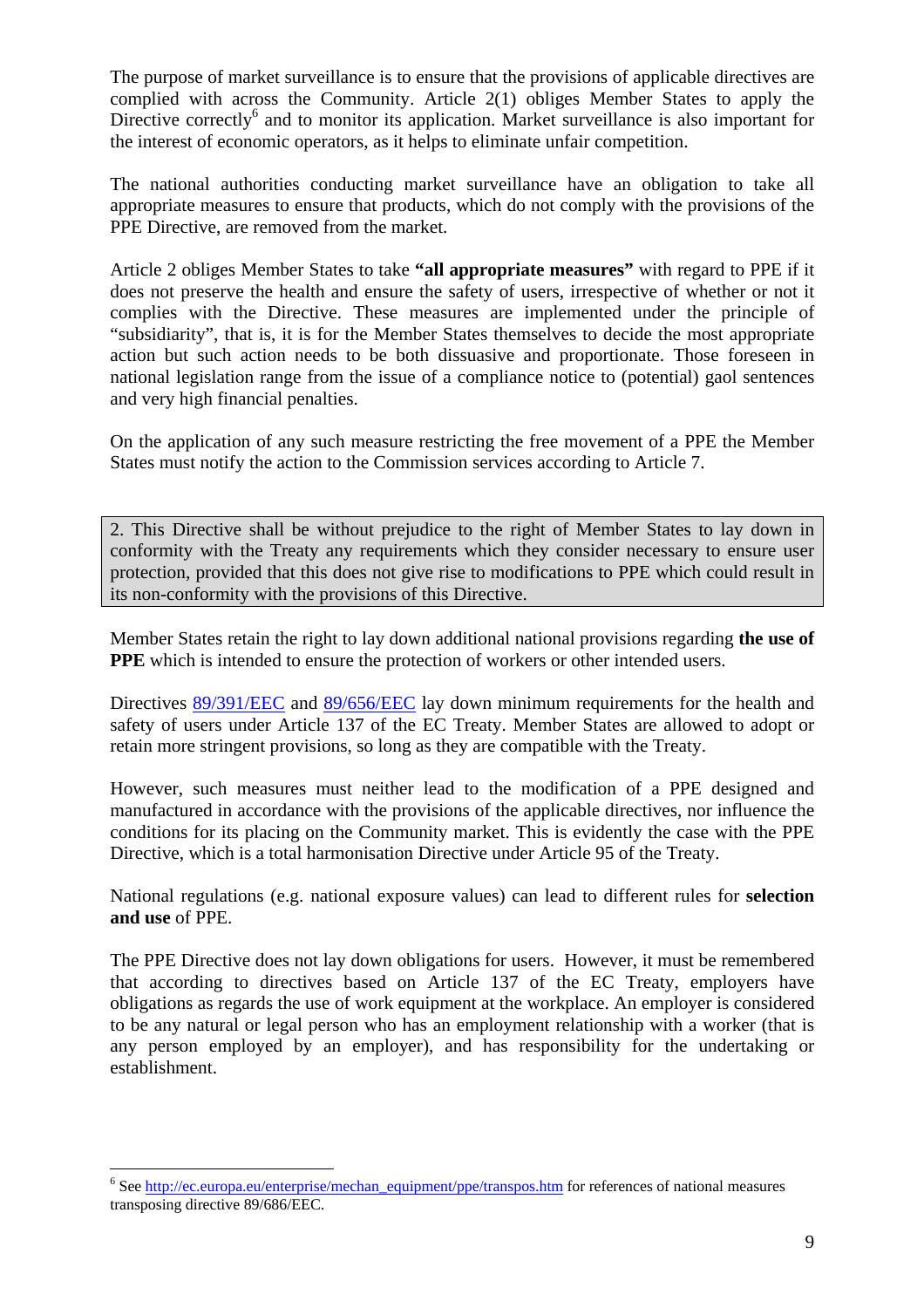3. Member States shall not prevent the presentation at trade fairs, exhibitions and the like of PPE which is not in conformity with the provisions of this Directive, provided that an appropriate notice is displayed drawing attention to this fact and the prohibition on its acquisition and/or use for any purpose whatsoever until it has been brought into conformity by the manufacturer or his representative established in the Community.

Paragraph 3 concerns the showing at exhibitions of products which do not comply with the Directive. The display of PPE at a trade or retail show does not constitute "placing on the market". However, if PPE is not in full conformity with the provisions of the Directive, this fact must be clearly advertised next to the PPE being exhibited.

*1.1.3 Article 3* 

The PPE referred to in Article 1 must satisfy the basic health and safety requirements laid down in Annex II.

Article 3 sets out the obligation of the manufacturer to design and produce PPE which satisfies the requirements at Annex II. The manufacturer must ensure that the BHSRs remain fulfilled during the lifetime of the PPE.

The Directive uses the term "Basic Health and Safety Requirements**"** (BHSRs) which are the same as "Essential Health and Safety Requirements" which is the wording more typical used for other so-called "New Approach" directives.

Only PPE complying with these BHSRs may be placed on the Community market and/or put into service. The manufacturer must provide information about the measures he has taken in order to ensure the conformity of the PPE to the BHSRs in his technical documentation which is further referred to in Article 8 and described in detail at Annex III.

BHSRs only deal with product characteristics aimed at ensuring the health and safety of intended users. They do not cover either environmental or social aspects.

These requirements are designed to ensure the optimal level of protection. They:

- arise from certain hazards associated with the product (for example physical and mechanical resistance, flammability, chemical, electrical or biological properties, hygiene, radioactivity,);
- refer to the product and/or its performance (for example provisions regarding materials, design, construction, manufacturing process, instructions drawn up by the manufacturer);
- lay down the principal protection objective(s) (for example by means of an illustrative list).

Or a combination of these three aspects.

### *1.1.4 Article 4*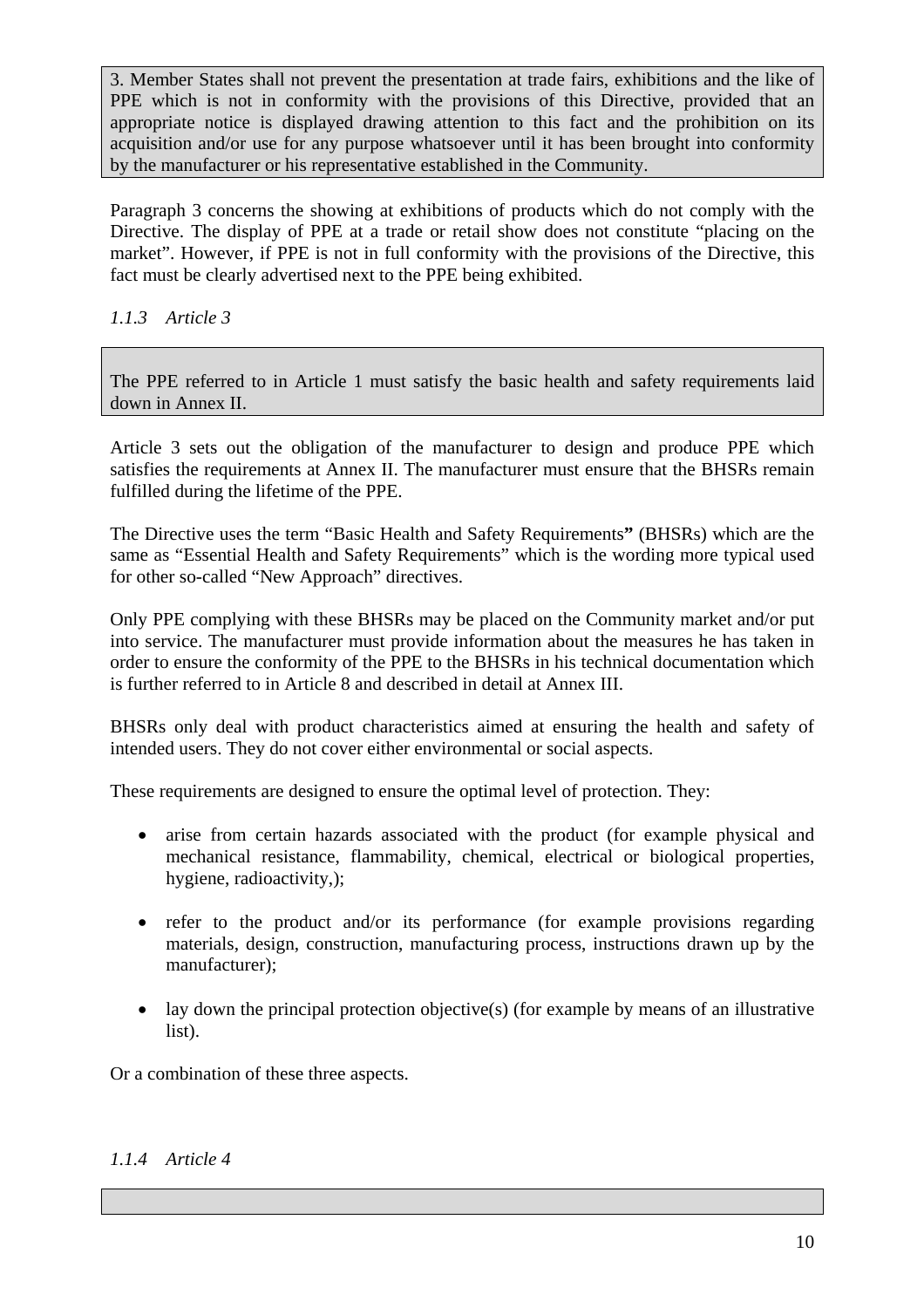1. Member States may not prohibit, restrict or hinder the placing on the market of PPE or PPE components which comply with the provisions of this Directive and which bear the CE marking attesting their conformity to all the provisions of this Directive, including the certification procedures in Chapter II.

Article  $4(1)$  seeks to ensure the free movement of PPE and PPE components<sup>7</sup> in the Community.

The CE marking is a declaration that all relevant conformity assessment procedures have been complied with and is a declaration to the national market surveillance authorities that this is the case.

2. Member States shall not prohibit, restrict or impede the placing on the market of PPE components which do not bear the CE marking and which are intended to be incorporated in PPE, provided that they are not essential to its satisfactory functioning.

Paragraph 2 authorises the free movement of PPE components, which, whilst they do not bear the CE marking, are meant to be built-into the PPE provided that they do not impact on the safe functioning of the PPE. Some examples of such components are:

- hygiene pads for earmuffs /ear-defenders;
- sweat band for safety helmets,

# *1.1.5 Article 5*

 $\overline{a}$ 

1. Member States shall regard as in conformity with the basic requirements referred to in Article 3 the PPE referred to in Article 8 (3) bearing the CE marking with respect to which the manufacturer is able to produce, on demand, the declaration of conformity referred to in Article 12.

Simple design PPE (Article 8 (3)) is regarded in conformity with the BHSRs if the CE marking is affixed and the manufacturer is able to present an EC declaration of conformity. The model for this EC declaration of conformity is at Annex VI to the Directive.

The PPE Directive does not foresee that the EC declaration of conformity is either attached to or needs to accompany the product itself. However, it is generally understood that this has to be presented on the demand of a market surveillance authority in a reasonable period of time in relation to the nature of the suspected non-compliance.

2. Member States shall presume that the PPE referred to in Article 8 (2) satisfies the basic requirements referred to in Article 3 if it bears the CE marking with respect to which the manufacturer is able to produce, on demand, not only the declaration referred to in Article 12 but also the certificate issued by the body of which notification has been given<sup>8</sup> in accordance with Article 9 attesting to their conformity to the relevant national standards, transposing the harmonized standards, assessed at the EC type examination level in accordance with the first indent of Article 10 ( 4) ( a) and ( b) .

<sup>&</sup>lt;sup>7</sup> Interchangeable components defined at Article  $1(2)(c)$  which are essential to the safe functioning of the PPE

<sup>&</sup>lt;sup>8</sup> Also referred to as an "Approved", "Notified", or "Inspection" Body in the text of the Directive.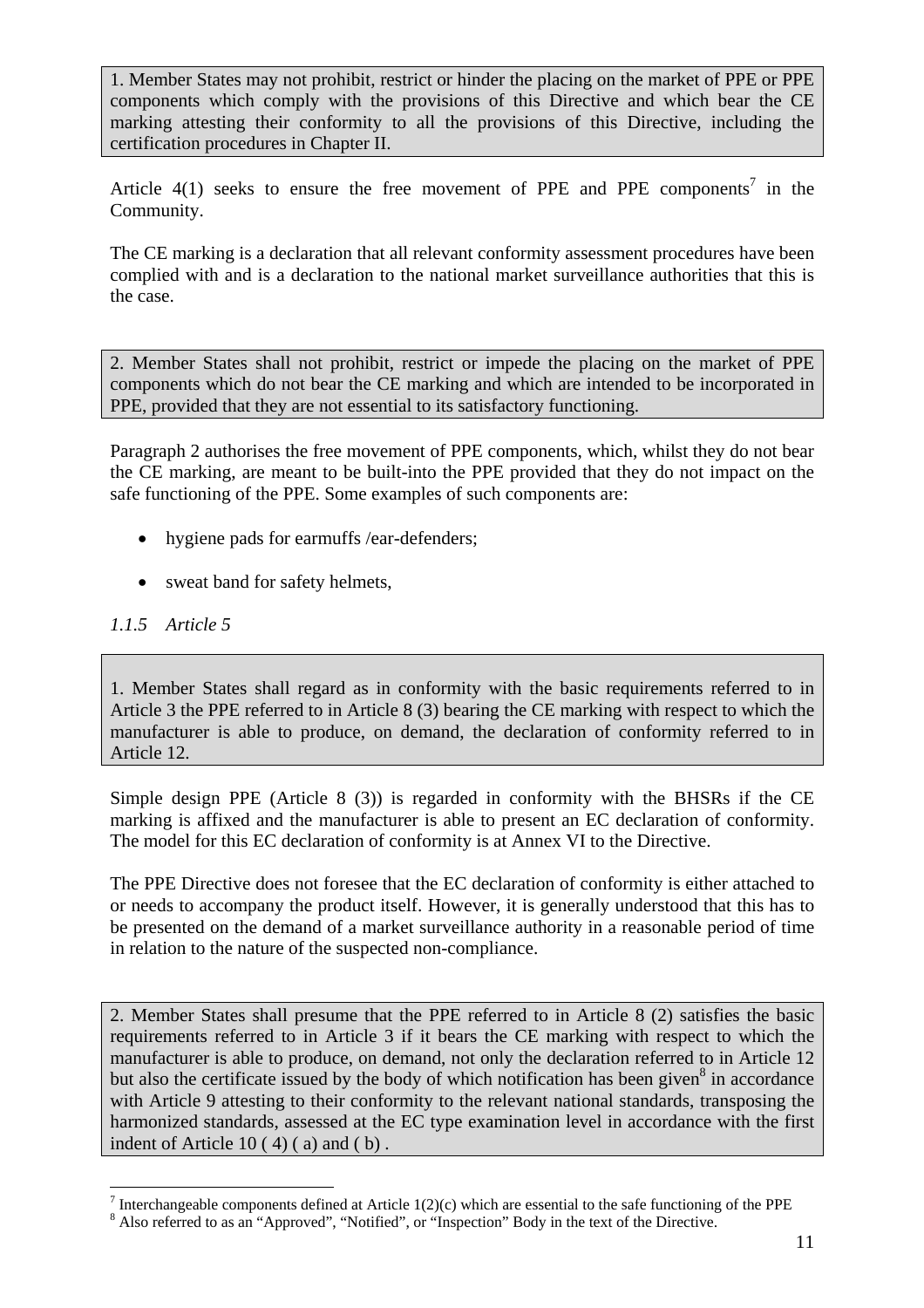Where a manufacturer has not applied or has only partly applied the harmonized standards or where there are no such standards the certificate issued by the body of which notification has been given must state the conformity to the basic requirements in accordance with the second indent of Article 10 ( 4) ( a) and ( b) .

The application of European harmonised standards is voluntary, as is the case with all "New Approach" Directives. However, the application of a national standard that transposes a European harmonised standard, whose reference has been published, confers a presumption of conformity with the BHSRs of the PPE Directive that is covered by the standard.

European harmonised standards are European standards, which are adopted by European Standardisation Organisations (in this case CEN and CENELEC) prepared in accordance with the General Guidelines agreed between the Commission and the European standards organisations, and follow a mandate issued by the Commission after consultation with the Member States. The references of these are required to be published in all official EU languages in the  $OJEU<sup>9</sup>$  in order to provide for a presumption of conformity.

For PPE category II and III when the European harmonised standard(s) applied do(es) not cover all BHSRs the EC-type examination certificate issued by the Notified Body must state compliance to the BHSRs directly. If this is the case for "Simple" PPE, the manufacturer must be able to demonstrate the way the conformity is assured.

Article 5, paragraph 3 of the directive was deleted by the Directive 93/95/EEC.

4. The Commission shall publish the references of the harmonized standards in the Official Journal of the European Communities.

Member States shall publish the references of the national standards transposing the harmonized standards.

As noted above, European harmonised standards giving technical expression to the BHSRs at Annex II of Directive 89/686/EEC are developed by the following European standardisation bodies:

– European Committee for Standardisation (CEN)

 $\overline{a}$ 

– European Committee for Electrotechnical Standardisation (CENELEC)

Detailed information on the EU policy regarding (European harmonised) standards is available at:

http://ec.europa.eu/enterprise/standards\_policy/index\_en.htm

The list of European harmonised standards in the OJEU is regularly updated and is available at the following European Commission Internet address:

http://ec.europa.eu/enterprise/policies/european-standards/documents/harmonised-standardslegislation/list-references/personal-protective-equipment/index\_en.htm

<sup>&</sup>lt;sup>9</sup> The Official Journal of the European Communities (OJEC) was replaced by the Official Journal of the European Union (OJEU) following the entering into force of the Treaty of Nice.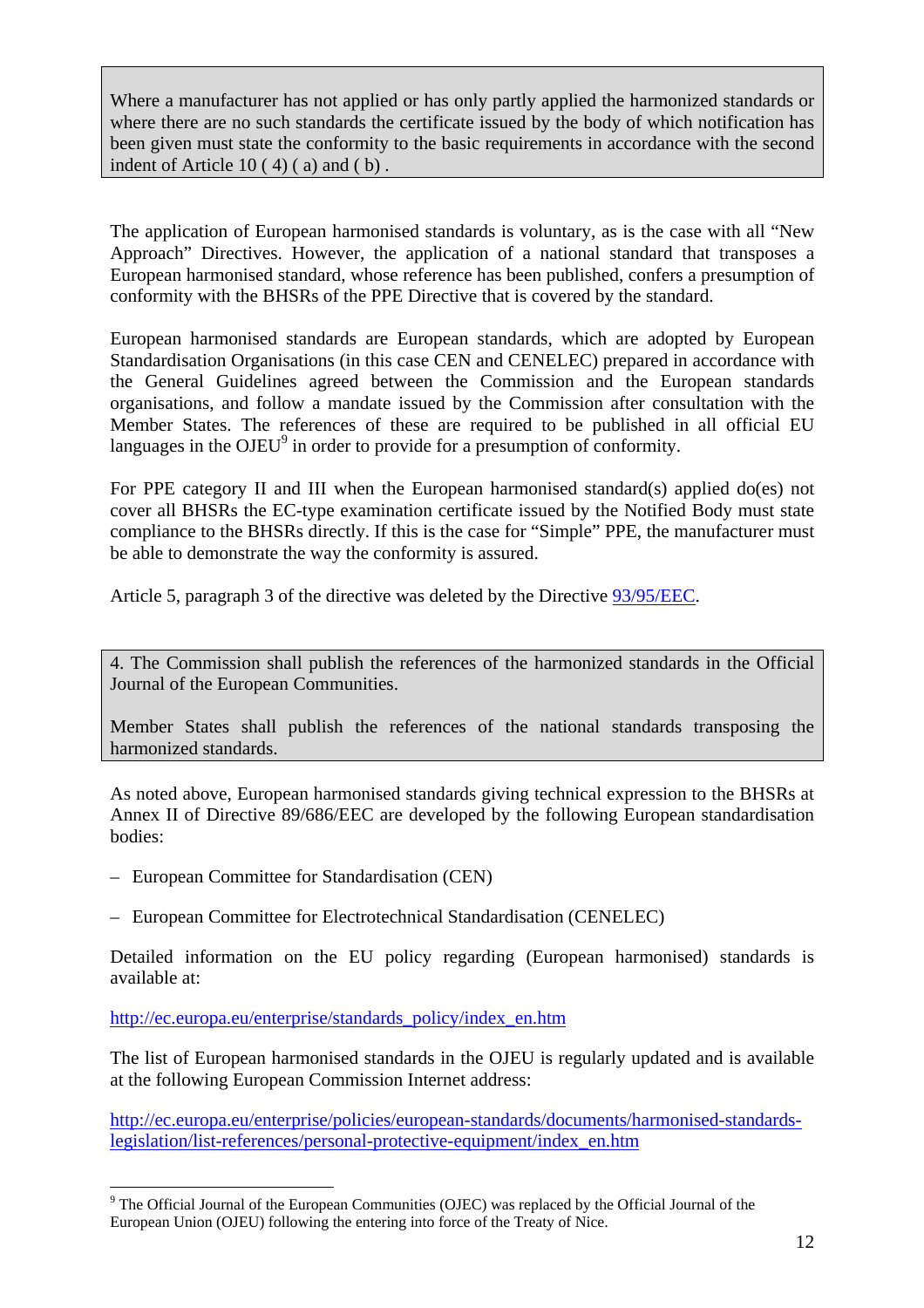Information on standards is also available at the CENELEC and CEN web sites:

www.cenorm.be

www.cenelec.org

A list of the national standardisation organizations is provided at:

CEN - http://www.cen.eu/cen/Members/Pages/default.aspx

CENELEC<sup>-</sup>

http://www.cenelec.org/Cenelec/About+CENELEC/Our+organization/CENELEC+Members/ Default.htm

5. Member States shall ensure that by 30 June 1991 appropriate steps are taken to enable both sides of industry to have an influence at national level on the process of formulating the harmonized standards and keeping them under review.

This paragraph seeks to ensure that all stakeholders including employers, workers and consumers are represented in the standardisation process.

6. ( a) Where the PPE is subject to other Directives concerning other aspects and which also provide for the affixing of the CE marking, the latter shall indicate that the PPE is also presumed to conform to the provisions of the other Directives.

Directives sometimes cover a wide range of products, phenomena and/or hazards.

As a result several directives may have to be taken into consideration for PPE, since the placing on the market and putting into service can only take place when the product complies with the provisions of all legislation applicable to it.

By the affixing of the CE marking and the declaration of conformity the manufacturer or his authorised representative declares that the PPE is in conformity with all the provisions which are applicable to them.

Manufacturers of PPE may need to consider the following Directives<sup>10</sup>:

- **Pressure Equipment Directive**  $\frac{97}{23/EC}$  applies to a limited range of equipment for holding gasses under pressure, for example breathing devices.
- **Electromagnetic Compatibility** directive 2004/108/EC **t**he EMC directive must also be applied to ensure that PPE with electrical/electronic devices does not cause electromagnetic disturbance and that its normal operation is not affected by such disturbances;
- **Radiocommunications and Telecommunications Terminal Equipment (RTTE)**  directive 1999/5/EC. The RTTE directive must also be applied to ensure that PPE incorporating such device(s) is safe and does not disturb radio services or other equipment. The RTTE directive also covers EMC and safety aspects of such equipment.

 $\overline{a}$ 

 $10$  Please note that this list of examples is not exhaustive.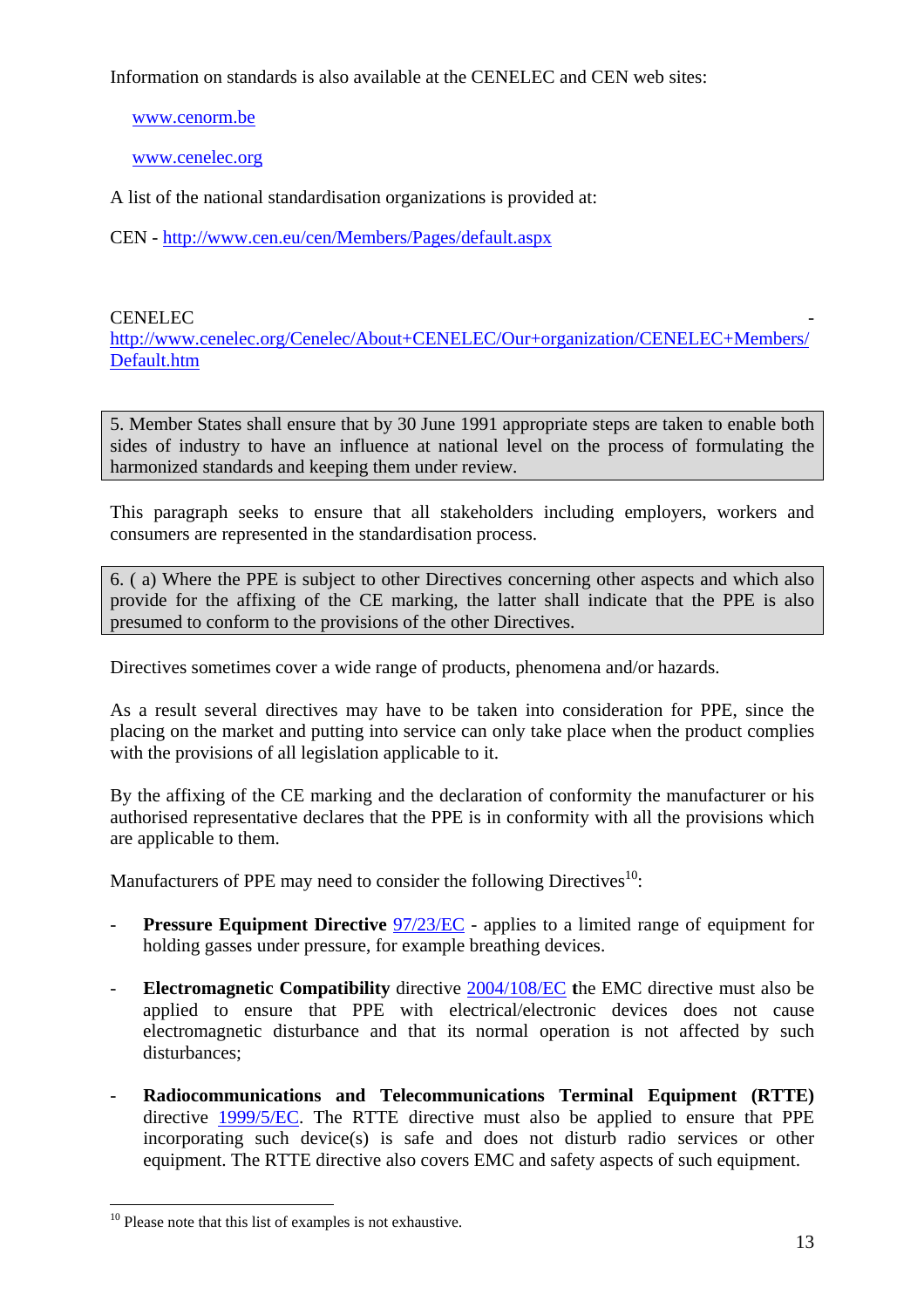- **Nickel Directive** 94/27/EC as amended by Directive 2004/96/EC- restricting the release of nickel for those parts in direct and prolonged contact with the skin of the wearer;
- **General Product Safety Directive**<sup>11</sup> 2001/95/EC requires that producers only place on the market safe products destined for the consumer and entrustes Member States with the obligation to ensure that both producers and distributors comply with their obligations. For more information see Guidance Document on the Relationship between the General Product Safety Directive (GPSD) and certain sectoral Directives with Provisions on Product Safety;

 There are also a number of products which, whilst they may appear to fall within the scope of the PPE Directive, are dealt with by other directives because of their "specificity", as follows:

Toys directive 88/378/EEC

Equipment designed to be worn by children to protect them against one or more risks falls within the scope of the PPE Directive e.g. bicycle or ski helmets, ski goggles etc. However, imitations of PPE (such as imitations of firemen's helmets, doctor's protective clothing) fall under the Toys Directive. Where there may be doubt as to the real intended use of such a product, it has been agreed with the Member States that such products should be supplied with a warning to the effect that they are toys and not PPE. Care does need to be taken by the manufacturer if it appears that imitation PPE might be reasonably assumed to protect against hazards. In such cases the manufacturer may not be able to derogate from his liability even with such a warning.

Without prejudice to the above on 5 November 2008 the PPE WG further clarified the borderline between the two directives by agreeing distinguishing three categories of products:

### a) Toys which imitate PPEs and which remain toys

They are only acceptable if it is clear that no protection at all can be expected from them. For example: a fireman's or motorcyclist's helmet in a fancy dress outfit can constitute a toy.

#### b) PPEs sold with toys

 $\overline{a}$ 

Insofar as each product has its specific destination (respectively protection function and game function), each element falls within the scope of the regulations connected with its destination and which is specific to it.

c) Products for children, even decorated in an infantile manner, which have a protection function and remain PPEs

These products only have a single destination: protection. They remain PPEs.

It is the case, for example, of a child's cycle helmet. Even decorated with naïve motifs, it remains a PPE because protection is awaited from it, irrespective of its appearance.

Please note that the new Toys Directive (2009/48/EC) will replace Directive 88/378/EEC as of from 20 July 2011.

### - **Medical Devices Directive** (MDD) 93/42/EEC.

The MDD applies to devices, other than medicines, used in health care. It aims at protecting the health and safety of patients, users of medical devices and other exposed persons. In order to decide whether the PPE Directive or the Medical Devices Directive should apply, the principal intended purpose of the device must be considered. For

<sup>&</sup>lt;sup>11</sup> For more information visit http://ec.europa.eu/consumers/cons\_safe/prod\_safe/gpsd/index\_en.htm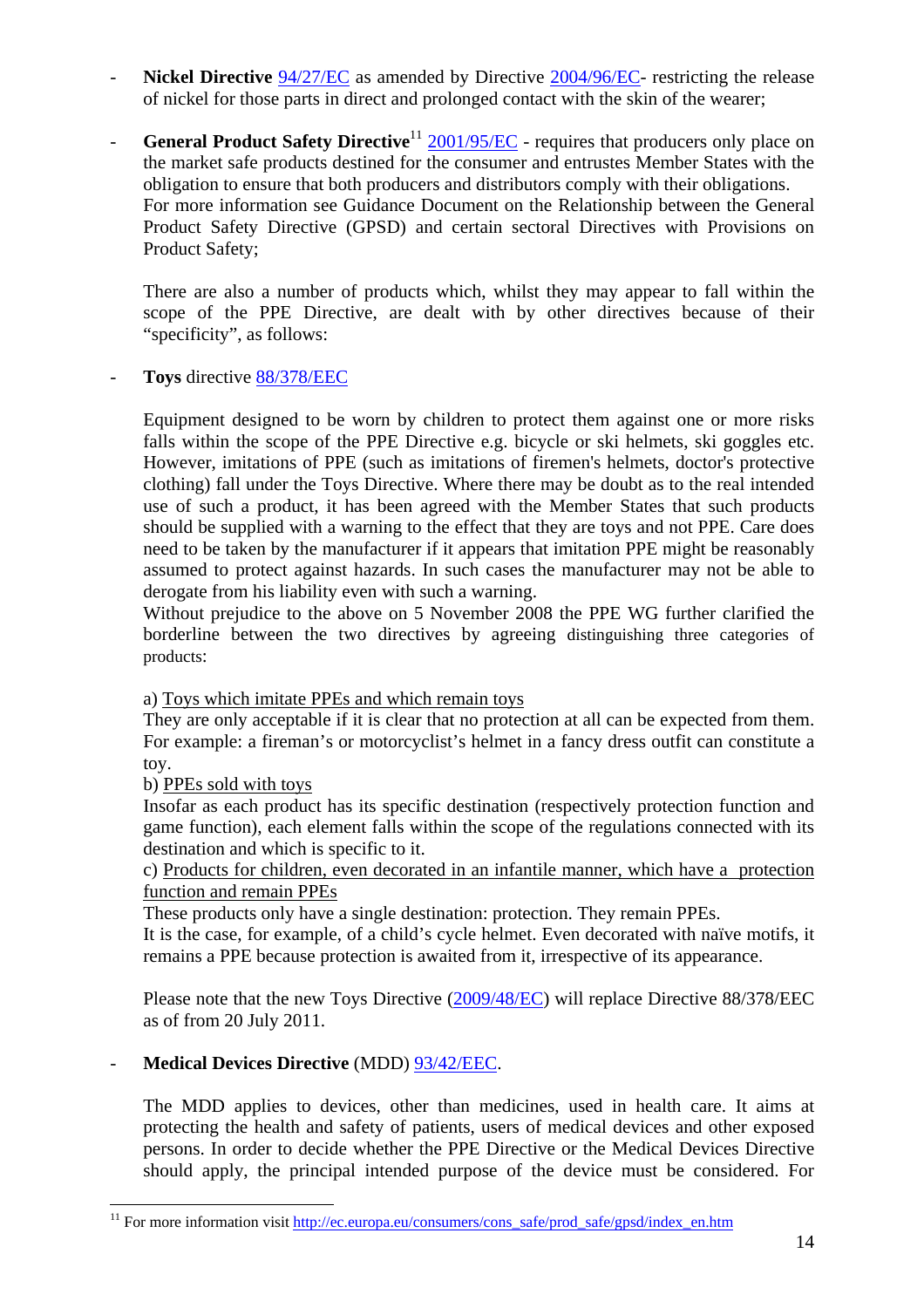example, a mask to be used by a surgeon is a medical device as it protects the patient. On the other hand equipment worn by healthcare personnel to protect themselves against infectious agents falls under the PPE Directive. Furthermore a recent modification to the MDD makes it possible that "Where a device is intended by the manufacturer to be used in accordance with both the provisions on personal protective equipment in Council Directive 89/686/EEC and the MDD, the relevant basic health and safety requirements of Directive 89/686/EEC shall also be fulfilled." (Article 2 (l)f of Directive 2007/47/EC). Please note that this amendment became applicable as of 21 March 2010.

On the consequences of this amendment please refer to the following Commission's EUROPA website here:

http://ec.europa.eu/enterprise/medical\_devices/guide-stds-directives/interpretative\_documents\_en.htm

Please also note that the relevant examples given in the Categorisation Guide will need to be reconsidered in the light of the amendment above.

- **"ATEX"** directive 94/9/EC

Equipment covered by the Personal Protective Equipment (PPE) directive 89/686/EEC is specifically excluded from Directive  $\frac{94}{96}$ . However, the manufacturer of PPE intended for use in potentially explosive atmospheres is required to consider BHSR 2.6. PPE intended for use in explosive atmospheres must be so designed and manufactured that it cannot be the source of an electric, electrostatic or impact-induced arc or spark likely to cause an explosive mixture to ignite.

Following the Essential Health and Safety Requirements in Directive 94/9/EC would be one way to demonstrate compliance.

- **Marine Equipment Directive** 96/98/EC**12** 

Equipment covered by the Marine Equipment Directive (MED) 96/98/EC is not designed to fulfil the role of PPE. Such safety equipment is subject to specific standards listed in Annex 1 of the MED and is for use only in emergency situations or during training.

( b) However, where one or more of these Directives allow the manufacturer, during a transitional period, to choose which arrangements to apply, the CE marking shall indicate conformity to the provisions only of those Directives applied by the manufacturer. In this case, particulars of the Directives applied, as published in the Official Journal of the European Communities must be given in the documents, notices or instructions required by the Directives and accompanying such PPE.

# *1.1.6 Article 6*

 $\overline{a}$ 

1. Should a Member State or the Commission consider that the harmonized standards referred to in Article 5 do not completely satisfy the relevant basic requirements referred to in Article 3, the Commission or the Member State concerned shall refer the matter to the committee created pursuant to Directive 83/ 189/ EEC, setting out its reasons.

The committee shall deliver an opinion without delay. In the light of the committee s opinion, the Commission shall notify Member States of whether or not it is necessary to withdraw the standards concerned from publications made pursuant to Article 5.

<sup>&</sup>lt;sup>12</sup> as amended by Directive 2002/75/EC and Directive 2009/26/EC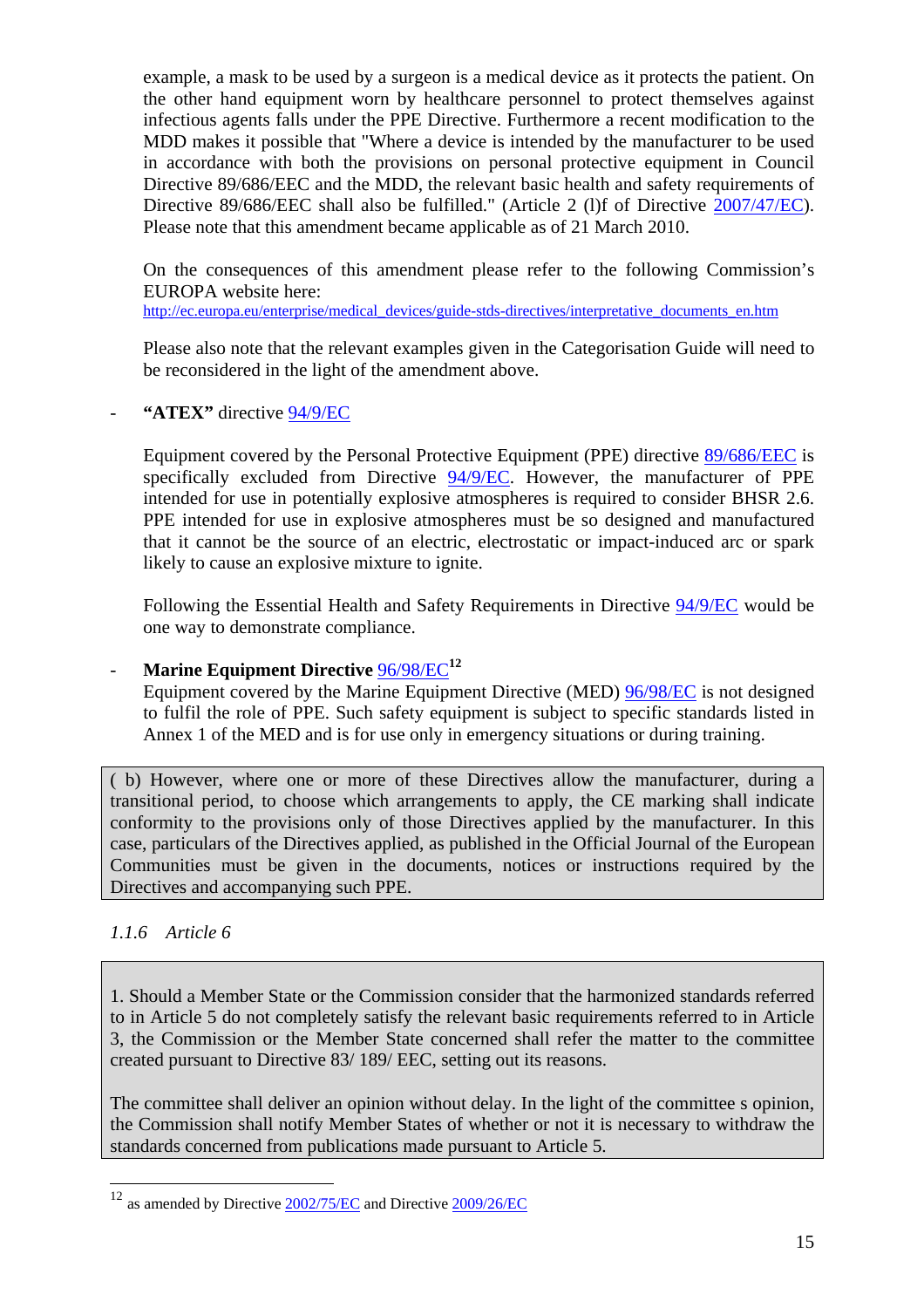This Article provides the method for raising a **formal objection** with respect to European harmonised standards under the Directive.

If a Member State or the Commission considers that a European harmonised standard does not completely satisfy the relevant BHSRs addressed by the standard, they are required to bring the matter before a special Committee originally set up under Directive  $98/34/EC^{13}$ . This Committee has the authority (amongst other matters) to approve standardisation mandates to the European standardisation bodies. It also has the right to inform them when the remit has not been satisfactorily fulfilled.

The 98/34/EC Committee gives its opinion on the **formal objection** raised and the Commission then decides whether it is necessary to withdraw the reference of the standard in the OJEU or to publish an opinion withdrawing the presumption of conformity from all or part of the standard.

2. The Standing Committee set up by Article 6 (2) of Directive 89/ 392/ EEC (1) may be apprised, in accordance with the procedure described below, of any matter to which the implementation and practical application of this Directive give rise.

The representative of the Commission shall submit to the committee a draft of the measures to be taken. The committee shall deliver its opinion on the draft, within a time limit which the chairman may lay down according to the urgency of the matter, if necessary by taking a vote.

The opinion shall be recorded in the minutes; in addition, each Member State shall have the right to ask to have its position recorded in the minutes.

The Commission shall take the utmost account of the opinion delivered by the committee. It shall inform the committee of the manner in which its opinion has been taken into account.

The PPE Directive is managed at a European level by a PPE Experts Working Group, chaired by the European Commission, involving representatives of all stakeholders<sup>14</sup>. However, when necessary the Commission can call on the Standing Committee set up by Article 6 (2) of the Machinery Directive 89/392/EEC. Please note that this Directive was replaced by Directive 2006/42/EC and the corresponding Article in now Article 22.

The latter Committee meets rarely and is restricted to representatives from the Member States only.

# *1.1.7 Article 7*

1. If a Member State discovers that PPE bearing the CE marking and used in accordance with its intended purpose could compromise the safety of individuals, domestic animals or property, it shall take all necessary measures to remove that equipment from the market and prohibit the marketing or free movement thereof.

 $\overline{a}$ <sup>13</sup> Directive 83/189/EEC has been replaced and superseded by directive  $\frac{98}{34}{\text{/EC}}$  as amended by Directive 98/48/EC

<sup>&</sup>lt;sup>14</sup> Member States, industry, standardisation and conformity assessment bodies and consumers.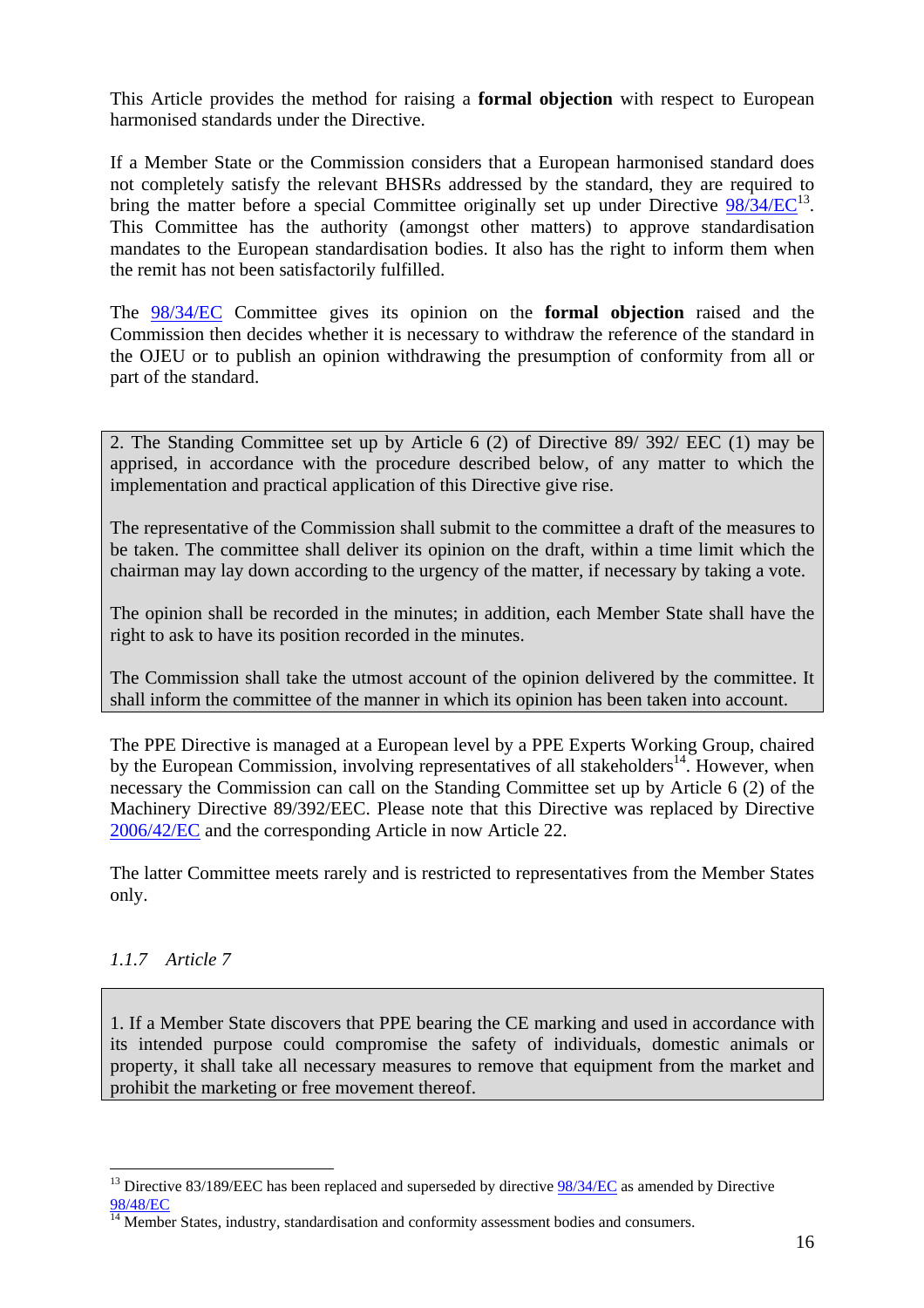The Member State concerned shall immediately inform the Commission of such action, indicating the reasons for its decision and, in particular, stating whether non-conformity is due to:

( a) failure to comply with the basic requirements referred to in Article 3;

( b) the unsatisfactory application of the standards referred to in Article 5;

( c) a shortcoming in the standards referred to in Article 5.

The notification procedure referred to in Article 7 of the PPE directive (in practice referred to as the 'safeguard clause') is the procedure whereby any measure restricting the free movement of PPE bearing CE marking is notified to the European Commission.

This measure is used (but not wholly restricted to) when there are substantive grounds for doubt over the compliance of the PPE with the BHSRs and where it is deemed that equipment is liable to endanger persons, domestic animals or property.

In considering whether the safeguard clause should be triggered, Member States and the respective enforcement authorities consider whether the non-compliance is substantial or can be considered a non-substantial non-compliance to be resolved without recourse to the safeguard clause procedure. There is also general agreement that where the non-compliant PPE is only to be found on the territory of one Member State there is no need to take action at Community level and hence, notification under this Article is not required.

The safeguard clause is designed to allow the Commission to analyse the justification of any national measure restricting the free movement of CE marked PPE. Secondly, it provides a means to inform all national surveillance authorities about such PPE to have the necessary restriction extended to all Member States so as to ensure an equivalent level of protection throughout the Community.

For the safeguard clause to be applied, the non-conformity has to be established regarding a systematic failure in the design of the PPE.

2. The Commission shall initiate discussions with the parties concerned as soon as possible. If, after such consultation, the Commission decides that the action taken was justified, it shall immediately inform the Member State concerned and all the other Member States to that effect. If, after such consultation, the Commission decides that the action taken was not justified, it shall immediately inform the Member State concerned and the manufacturer or his authorized representative established in the Community to that effect. If the decision referred to in paragraph 1 is in response to a shortcoming in the standards, the Commission shall refer the matter to the Committee referred to in Article 6 (1) if the Member State concerned intends to adhere to its decision and shall initiate the procedure referred to in Article 6 (2) .

The "parties concerned" usually means all Member States of the EU, the manufacturer or his authorised representative established within the Community or, where neither are present on the Community territory, the person who placed the product on the Community market. It may also involve one or more notified bodies involved in the conformity assessment procedure.

Where the Commission finds that the measure adopted by the Member State is not justified, it asks that Member State to withdraw the relevant restrictive provisions and to take the appropriate action to immediately re-establish the free movement of the products in question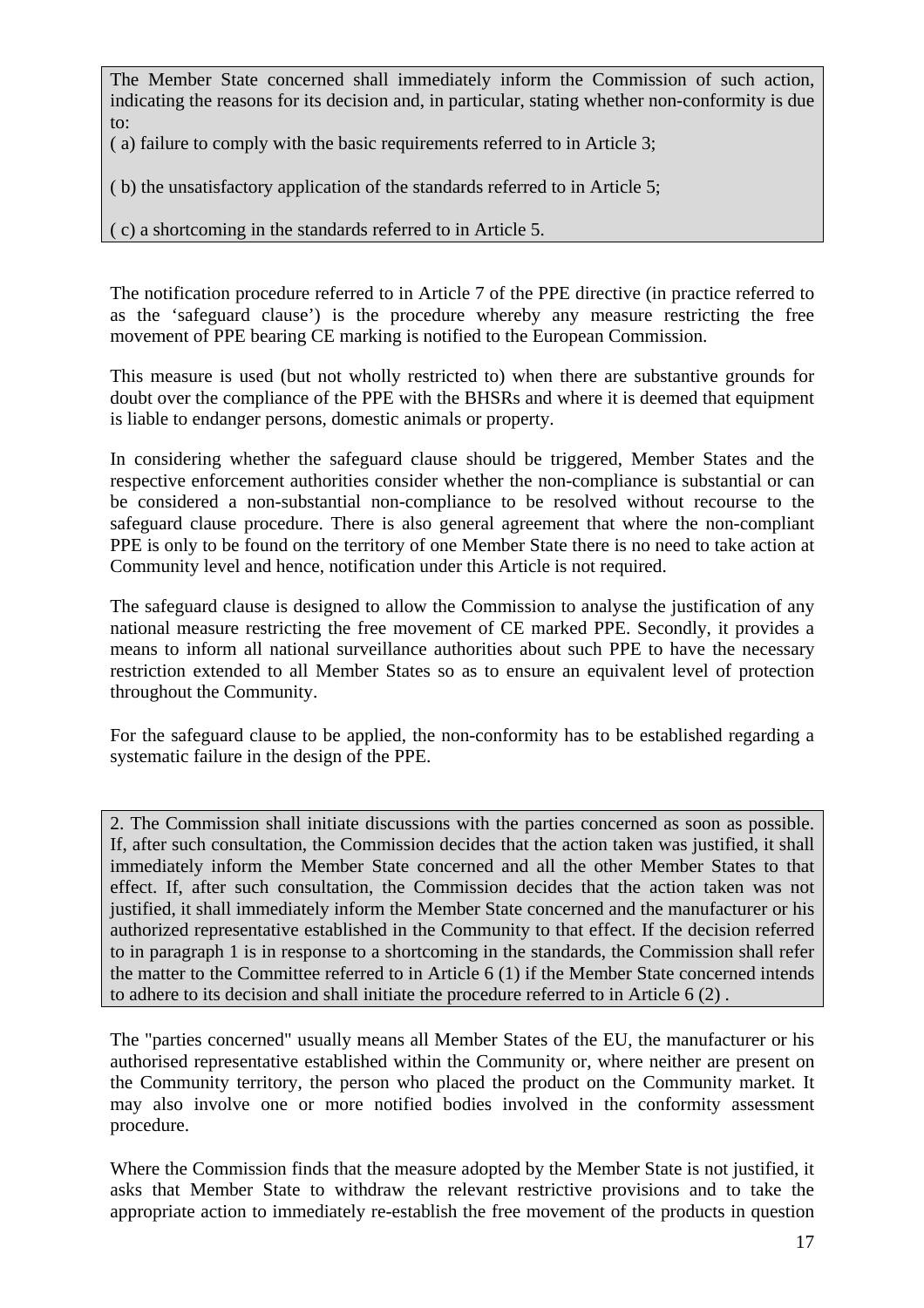on its territory. If a Member State refuses to follow the Commission's position the Commission has the right to proceed under Article  $258<sup>15</sup>$  of the Treaty on the functioning of the European Union.

Where the Commission finds, following such consultation, that the measures are justified, it immediately informs the Member State which took the initiative and the other Member States<sup>16</sup>. This is usually communicated by means of a Commission Opinion.

3. If PPE which is not in conformity with the relevant requirements bears the CE marking the Member State concerned shall take the appropriate measures with regard to those responsible for affixing the mark and shall inform the Commission and the other Member States accordingly.

This procedure is not the same as the safeguard clause procedure described above (article 7, paragraph 1).

The non-conformity described here can be of an administrative or a technical nature.

For example, the affixing of marking and marks in addition to the CE marking is subject to certain restrictions. The market surveillance authority needs to ensure that these principles are respected and, where necessary, take appropriate action. Such action must evidently be taken with due respect to the principle of proportionality.

A Member State must inform the Commission and the other Member States of its decision to restrict free movement due to incorrect affixing of the CE marking, and of its action against the person who has affixed the CE marking to a non-compliant PPE. No detailed evidence to justify the action is necessary, and no consultations regarding the national measures, as envisaged for the safeguard clause, take place. However, the Commission can take action under Article 258 of the Treaty on the functioning of the European Union should it consider necessary.

Member States do not have any obligation under the PPE Directive to inform about restrictions on PPE not in conformity and if not CE marked.

4. The Commission shall ensure that the Member States are kept informed of the progress and results of the procedure provided for in this Article.

According to paragraph 4 the Commission is required to inform the Member States on the details of ongoing procedures and results of safeguard notifications.

 $\overline{a}$ 

<sup>&</sup>lt;sup>15</sup> Article 258 of the Treaty on the functioning of the European Union: If the Commission considers that a Member State has failed to fulfil an obligation under the Treaties, it shall deliver a reasoned opinion on the matter after giving the State concerned the opportunity to submit its observations. If the State concerned does not comply with the opinion within the period laid down by the Commission, the latter may bring the matter before the Court of Justice of the European Union.

If the State concerned does not comply with the opinion within the period laid down by the Commission, the latter may bring the matter before the Court of Justice of the European Union.If the Member State concerned does not comply with the opinion within the period laid down by the Commission, the latter may bring the matter before the Court of Justice.

<sup>&</sup>lt;sup>16</sup> See footnote 2 concerning Norway, Iceland and Liechtenstein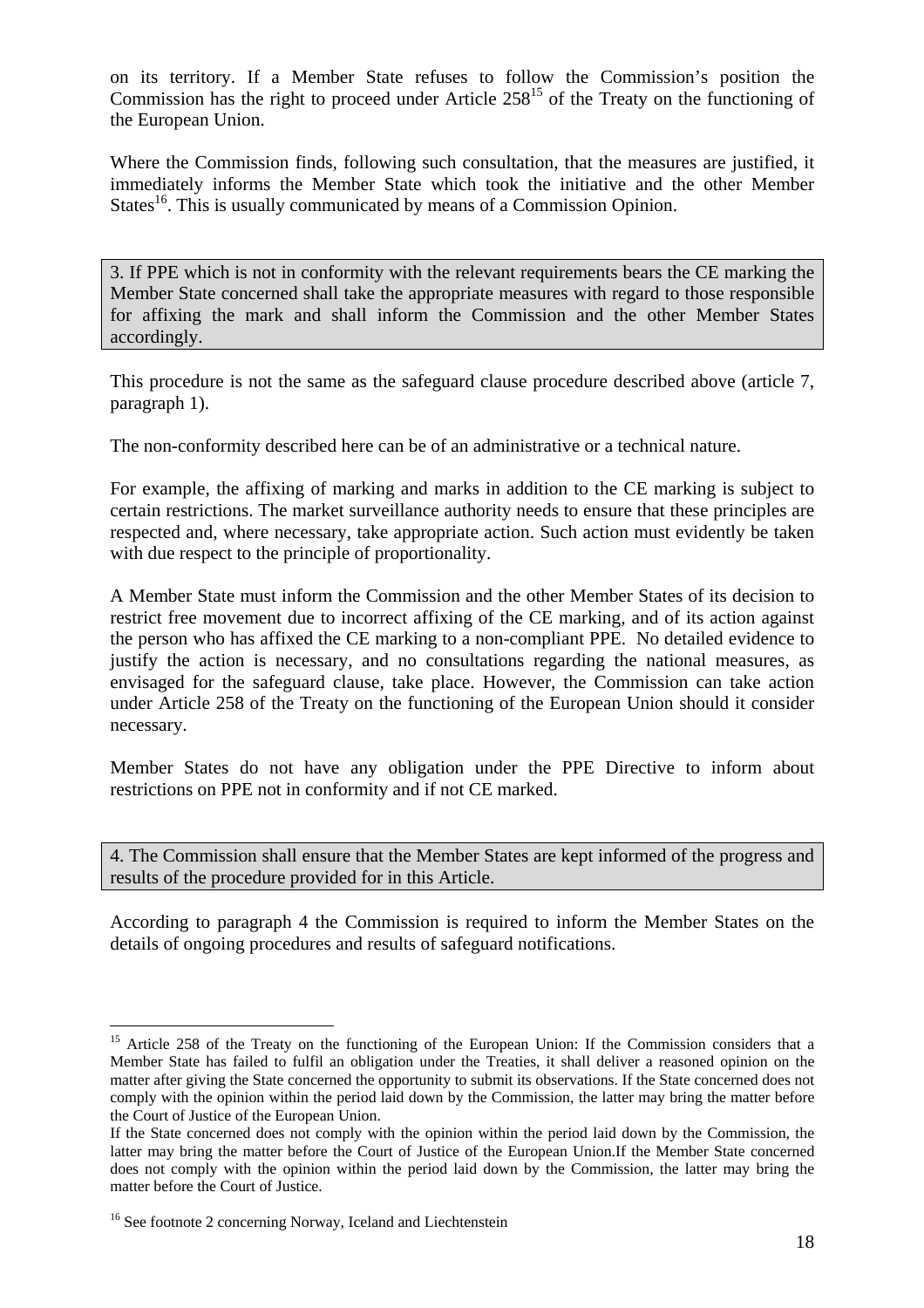### 1.2 **CHAPTER II - CERTIFICATION PROCEDURES**

### *1.2.1 Article 8*

Article 8 brings together PPE covered by the Directive into three distinct groups and their relevant conformity assessment procedures. These are named in the Directive as "Simple design", "Complex design" and neither of these, the last being a third Category. Whilst the Directive does not explicitly define these three groups as Categories, it is common practice to use the terms category I, III and II respectively.

The categories are:

- Category I ("simple design"): the PPE defined by the exhaustive list at Article 8(3). The manufacturer declares conformity by means of an EC declaration of conformity only;
- Category II (neither simple nor complex): PPE not defined by Article 8(3)  $\&$  (4)(a) are subject to an EC-type examination by a Notified Body and an EC declaration of conformity is then produced;
- Category III (so-called "complex design"): the PPE defined by the exhaustive list at Article 8 (4)(a) are subjected to EC-type examination (see Article 8 (2)) and to one of the two Quality Assurance procedures as described at Article 11A and 11B. An EC declaration of conformity is produced.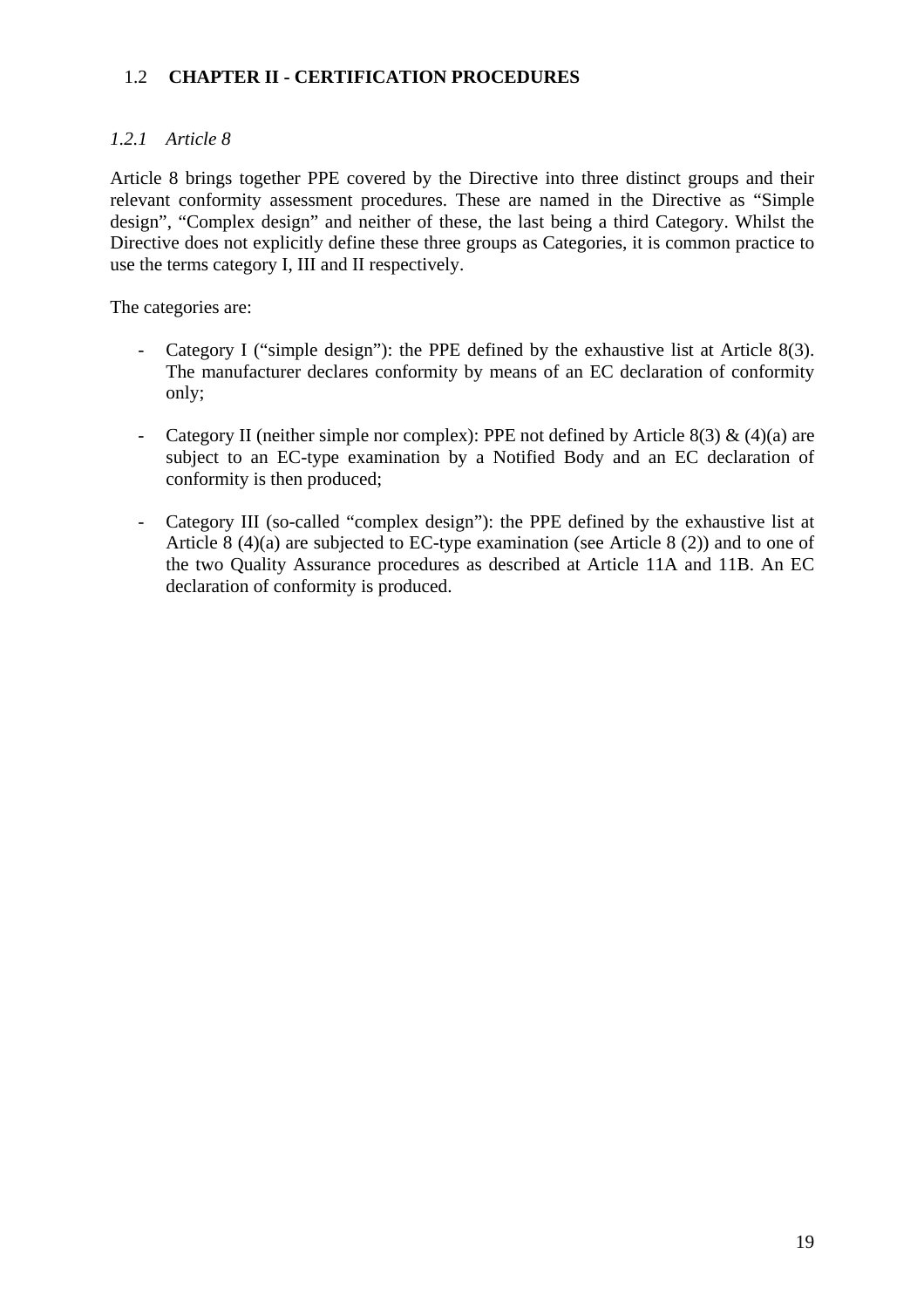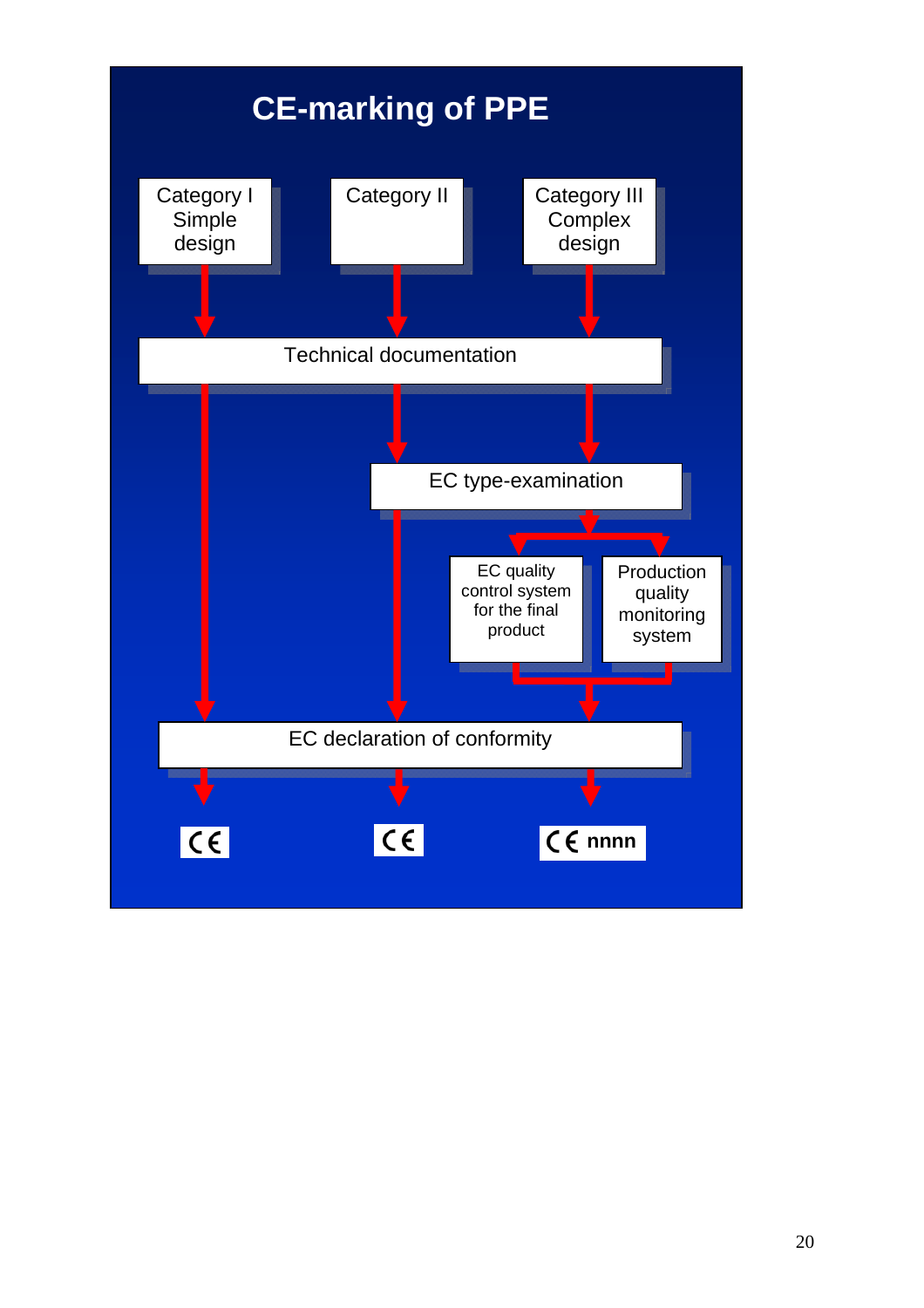The Guide on the categorisation of PPE (Appendix) clarifies the principles of categorisation as well as providing information on borderline cases and exclusions listed at Annex I of the Directive). This is the outcome of discussion with Member States.

1. Before placing a PPE model on the market, the manufacturer or his authorised representative established in the Community shall assemble the technical documentation referred to in Annex III so that this can, if necessary, be submitted to the competent authorities.

The manufacturer or his authorised representative established in the Community has the obligation to put together technical documentation whatever the category of PPE. The content of this documentation is prescribed at Annex III.

2. Prior to the series production of PPE other than those referred to in paragraph 3, the manufacturer or his authorized representative established in the Community shall submit a model for EC type-examination as referred to in Article 10.

The manufacturer, who can be located outside the Community, or an authorised representative, who must be located in the Community, are the only two entities that can make an application for an EC-type examination by a Notified Body.

Before serial production starts<sup>17</sup>, the model of the PPE (type) has to be submitted for an ECtype examination. Exceptions are pre-prototypes and research prototypes.

Only one application per product can be made to a single Notified Body.

-

There have been a number of questions over the past years on how to apply the Directive to variants (including those adapted to the wearer) of a "model". In general, in such cases it is accepted that the following needs to be considered:

- A PPE is considered as a variant of a "model" PPE only if it differs on points that have no noticeable influence on the expected protective performances. Careful assessment has to be made by the manufacturer in collaboration with the Notified Body.
	- It is the responsibility of the Notified Body, on its own authority, to evaluate in each case if a given PPE can be considered as a variant. In every case and for each of the variants identified, the applicant will provide the Notified Body with a detailed description indicating the differences in comparison with the reference model and the number of samples of the variants required for complementary checks and tests;
- PPE adapted to the wearer are those PPE that have to be adapted to a specific intended user to ensure perfect fit and functionality. This means that these PPE are unique pieces. Examples include orthopaedic shoes and mouth guards.
- In the case of PPE adapted to the wearer, the manufacturer submits details of the construction process in the technical documentation together with the prototype. The Notified Body will need to assess these and the manufacturer will have to use the

 $\overline{a}$  $17$  The reader will want to be aware that the French text of the Directive is generally taken as the reference if uncertainty arises in translation. The French version of directive 89/686/EEC does not use the term "series" and as such it is generally recognised that any PPE, even if produced as a single unit, is required to be in compliance with the provisions of the Directive prior to its placing on the market and/ or putting into service.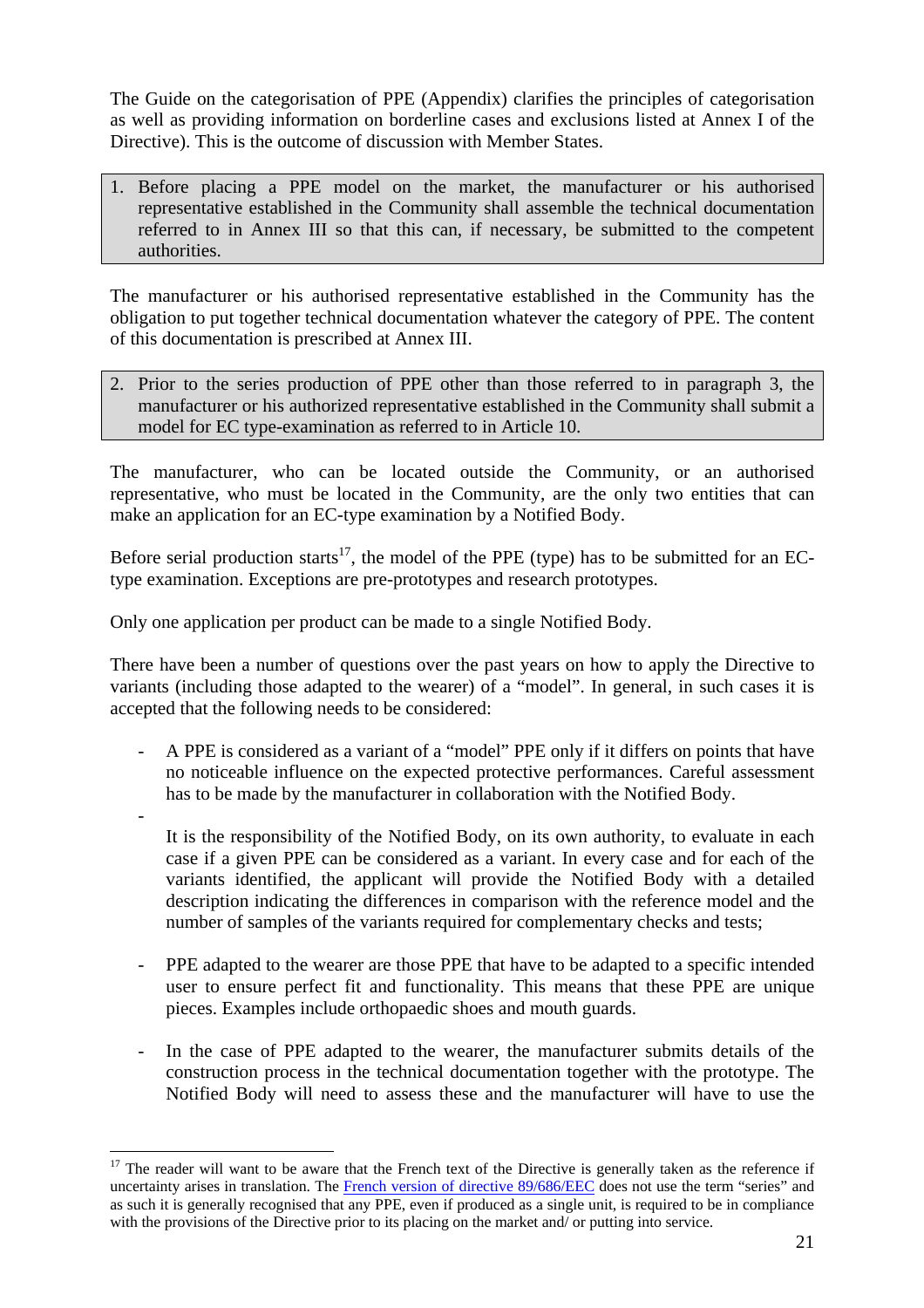same construction process for each individual PPE produced according to this prototype;

The Notified Body is free to decide whether it will grant extensions to existing EC-type examination certificates or if it prefers to issue a new EC-type examination certificate for the variant to be certified. This is only reasonable given that the Body issues its reports and certificates on its own authority and responsibility.

A typical example of a PPE where the above procedure might be relevant is protective glasses with corrective lenses.

3. EC type-examination shall not be required in the case of PPE models of simple design where the designer assumes the user can himself assess the level of protection provided against the minimal risks concerned the effects of which, when they are gradual, can be safely identified by the user in good time.

This category shall cover exclusively PPE intended to protect the wearer against: - mechanical action whose effects are superficial (gardening gloves, thimbles, etc.), - cleaning materials of weak action and easily reversible effects (gloves affording protection against diluted detergent solutions, etc.),

- risks encountered in the handling of hot components which do not expose the user to a temperature exceeding  $50^{\circ}$ C or to dangerous impacts (gloves, aprons for professional use, etc.),

- atmospheric agents of a neither exceptional nor extreme nature (headgear, seasonal clothing, footwear, etc.),

- minor impacts and vibrations which do not affect vital areas of the body and whose effects cannot cause irreversible lesions (light anti-scalping helmets, gloves, light footwear, etc.),

- sunlight (sunglasses).

This list is exhaustive and describes the PPE commonly referred to as "Category I".

The manufacturer of PPE falling in the above Category has to establish his technical documentation.

If he does not have the required test facilities or expertise he can of course seek for such advice or facilities but he cannot request, for example, an EC-type examination. Even if third parties are involved in the conformity assessment process the manufacturer takes full responsibility for the compliance of the PPE.

Since the Directive has been applied a number of questions have arisen in order to clarify when PPE falls into this or the higher category.

It is clear that in all cases the manufacturer will need to assess the level of risk that the intended user will be protected against. Evidently if the risk is more severe than those listed the PPE must be considered as falling into a higher Category. This risk assessment is fundamental to the correct Categorisation of the PPE and hence the smooth application of the provisions of the Directive.

For example, the protection against sunlight is considered to be against indirect solar radiation. This is related to eye protectors and filters without corrective effect designed and manufactured exclusively to provide protection against indirect solar radiation (sunglasses).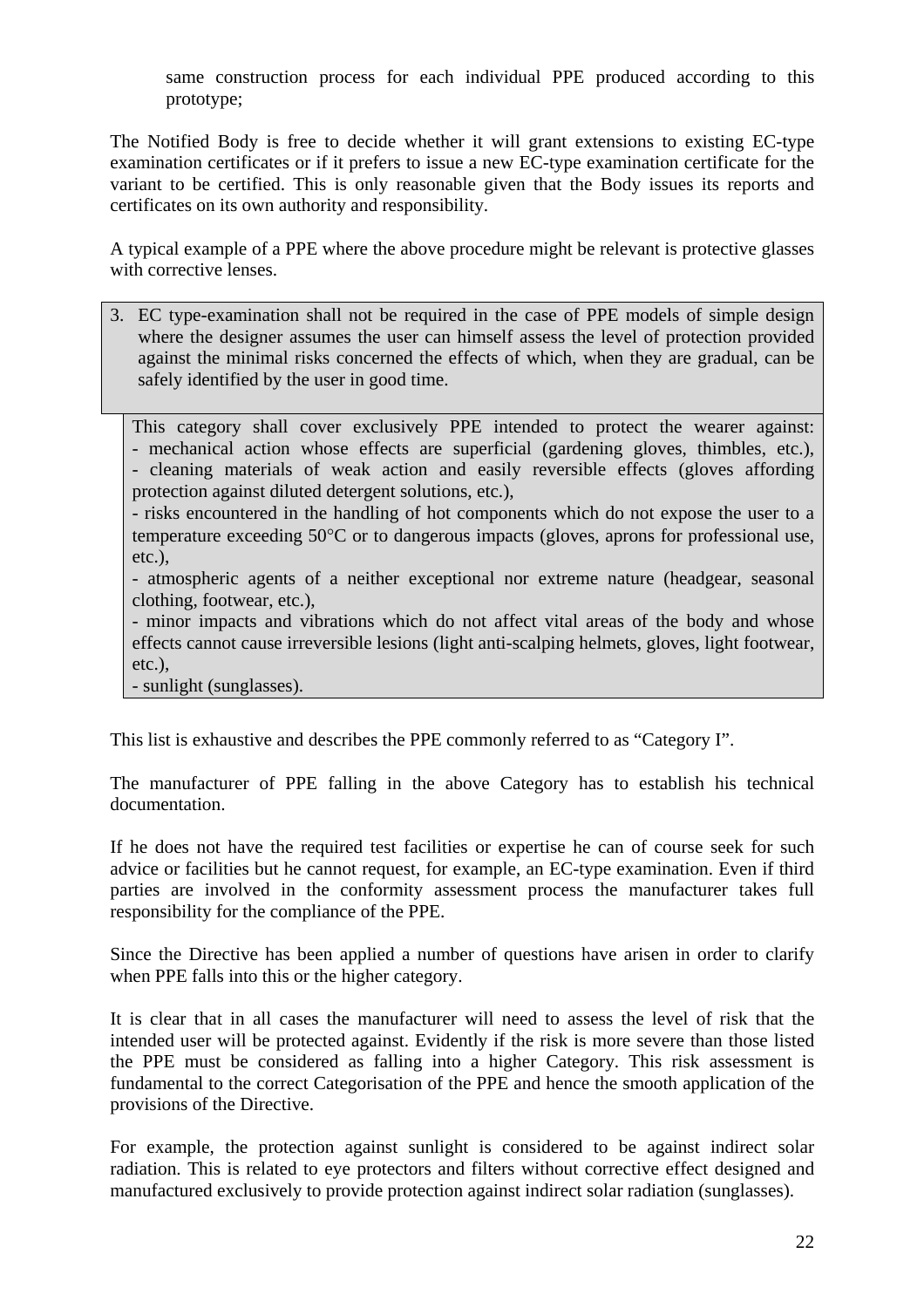However, if they are intended to provide additional protection such as against mechanical risks, splashes, molten metal, dust particles, they may be more correctly placed in a higher category. It is accepted that PPE for direct observation of the sun (e.g. sun eclipses) or against radiation from artificial light sources such as those used in solaria also belong to a higher category.

- 4. Production of PPE shall be subject:
	- a. according to the manufacturer's choice, to one of the two procedures referred to in Article 11 in the case of PPE of complex design intended to protect against mortal danger or against dangers that may seriously and irreversibly harm the health, the immediate effects of which the designer assumes the user cannot identify in sufficient time. This category shall cover exclusively:

- filtering respiratory devices for protection against solid and liquid aerosols or irritant, dangerous, toxic or radiotoxic gases;

- respiratory protection devices providing full insulation from the atmosphere, including those for use in diving;

- PPE providing only limited protection against chemical attack or against ionizing radiation;

- emergency equipment for use in high-temperature environments the effects of which are comparable to those of an air temperature of  $100^{\circ}$ C or more and which may or may not be characterized by the presence of infra-red radiation, flames or the projection of large amounts of molten material;

- emergency equipment for use in low-temperature environments the effects of which are comparable to those of an air temperature of  $-50^{\circ}$ C or less;

- PPE to protect against falls from a height;

- PPE against electrical risks and dangerous voltages or that used as insulation in hightension work.

This list of products is exhaustive and describes PPE commonly known as complex design (category III).

For "respiratory protection devices providing full insulation from the atmosphere" it is understood that the full insulation is only related to the respiratory system of the user, not to the full body of the user.

PPE providing only limited protection against chemical attack or against ionizing radiation needs to be understood that the protection is limited in time. This means that this type of PPE that reduce the potential risk for direct skin contact can only be used for defined time periods as intended by the manufacturer and prescribed in the instructions for safe use.

The risks related to exposure to heat or cold are related to effects comparable with air temperature. Scientific literature describes that an air temperature of 100°C will result in second degree burn injuries in less than fifteen seconds, therefore the fifteen second time limit for second degree burn injuries is a good criterion to decide whether a PPE protecting against heat is category III PPE or not. In a similar way it is clear that the effects of  $-50^{\circ}$  C are to be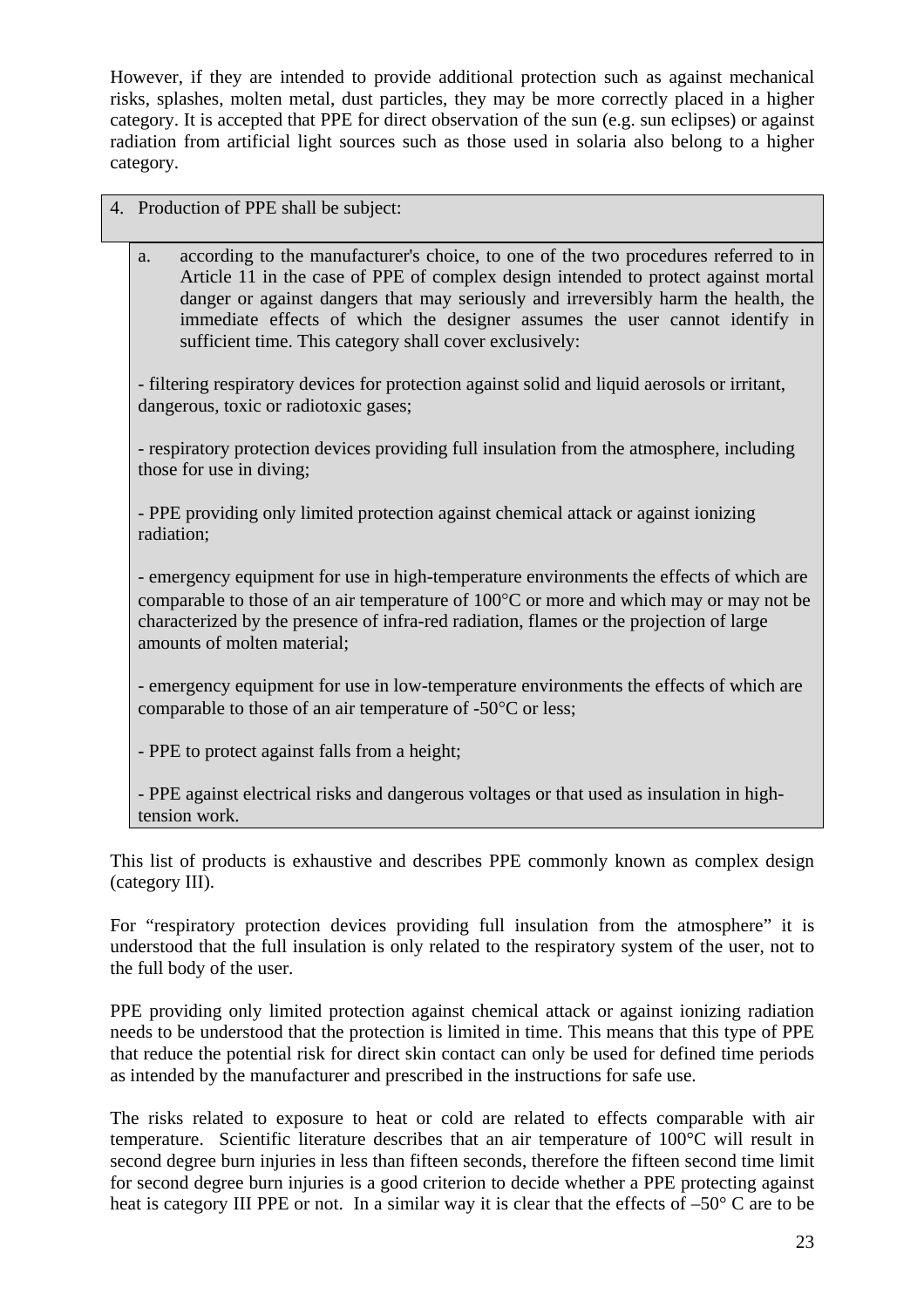seen in calm air (wind speed of max. 5 km/h). These conditions can result in frostbite of the exposed surface in less than two minutes. In conditions where there is a lot of wind this effect can be reached at less extreme temperatures. Again this criterion (frostbite in less than two minutes) can be used to determine whether a PPE protecting against cold is category III or not.

It also needs to be clarified that emergency should be understood in its broadest sense, since any risk of this nature may be regarded as an emergency. Examples of this type of PPE are garments designed to protect fire-fighters against the radiated heat or garments intended for use at iron melting installations.

PPE protecting against falls from a height are category III, if they designed to allow working at a height as well as to support the wearer in case of a fall. An example is equipment used by repair workers on pylons. Equipment to assist in (rock) climbing is another example. However, equipment specific to parachutes or paragliding are not considered as PPE.

For PPE against electrical risks, it is commonly understood that voltages of less than 50V AC or 75V DC are not normally considered dangerous.

# **b. the EC declaration of conformity referred to in Article 12 for all PPE.**

The EC declaration of conformity must be written taking into account the category of the PPE. (see annex VI).

The completion of the EC declaration of conformity and its signature is one of the last actions in any of the conformity assessment procedures, and can be completed in any of the official languages of the Community.

### *1.2.2 Article 9*

1. Member States shall notify the Commission and the other Member States of the bodies which they have appointed to carry out the procedures referred to in Article 8 together with the specific tasks which these bodies have been appointed to carry out and the identification numbers assigned to them beforehand by the Commission.

The Commission shall publish in the Official Journal of the European Communities a list of the notified bodies and their identification numbers and the tasks for which they have been notified. The Commission shall ensure that this list is kept up to date.

Member States are solely responsible for the designation of Notified Bodies and their notification to the European Commission. National Authorities are also responsible for verifying at intervals that Notified Bodies fulfil the requirements in Annex V.

This notification includes the relevant field of competence for which that Body has been designated. Notified Bodies can be notified only for where a third party is required for the conformity assessment procedure(s) (PPE in category II or III). Member States are free to notify a Body at any time after the directive has been adopted.

The Commission obligation is to publish a list of Notified Bodies in the Official Journal of the European Union and to allocate an identification number to the Body. Each Body receives a single number irrespective of the number of directives for which it is notified.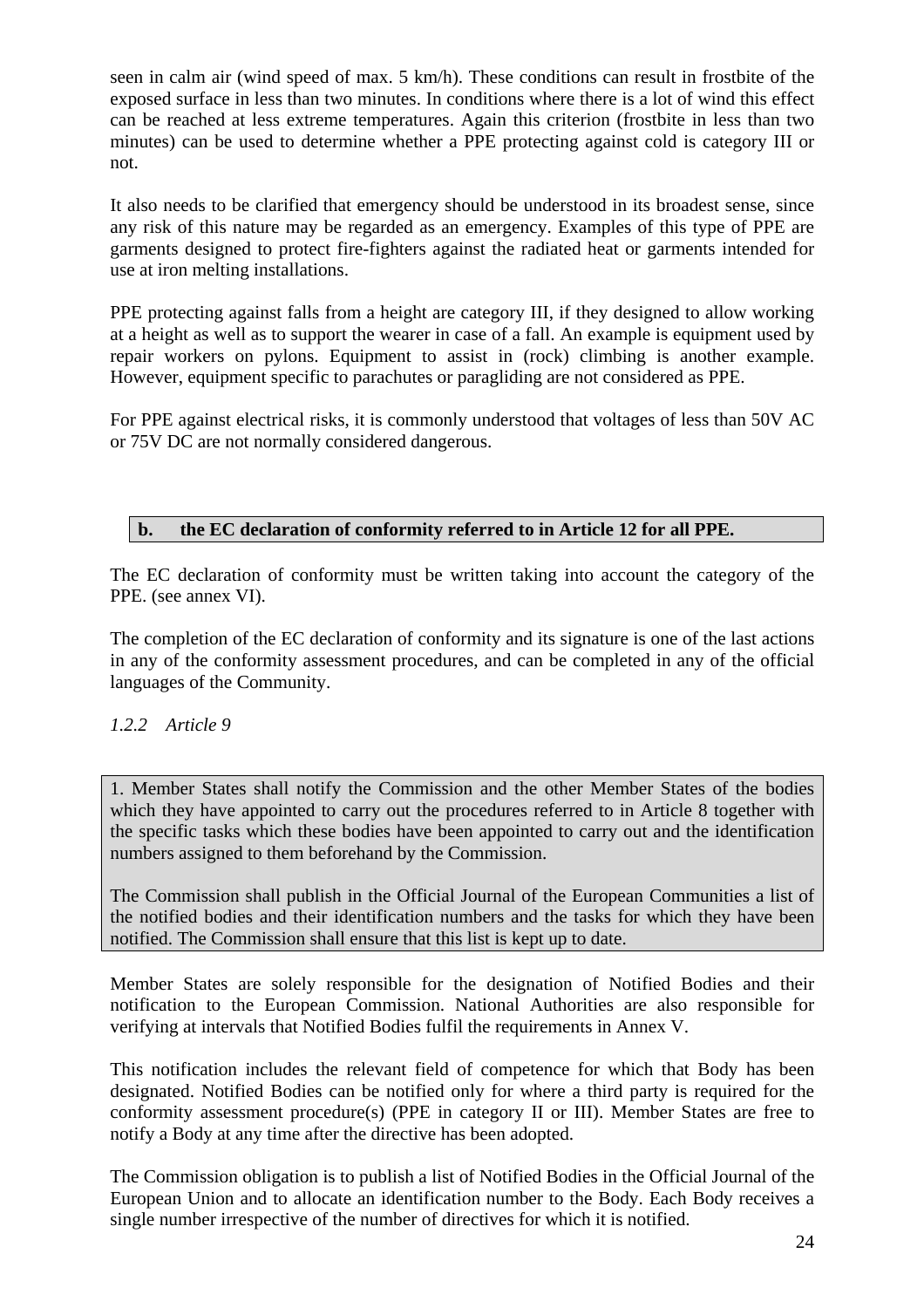A manufacturer always has the choice of contacting any Body with the appropriate scope of technical competence, which has been notified by a Member State. However the manufacturer may only make one application for an EC-type examination to a single Body.

Notified Bodies should not offer or provide consultancy services or advice to manufacturers in what refers to the design, construction, marketing or maintenance of PPE for which it is involved in the conformity assessment procedure.

The list of Notified Bodies in the field of PPE can be viewed at: http://ec.europa.eu/enterprise/sectors/mechanical/documents/legislation/personal-protectiveequipment/notified-bodies/index\_en.htm

http://ec.europa.eu/enterprise/newapproach/nando/index.cfm?fuseaction=directive.annex&dir \_id=6&type\_dir=NO%20CPD

2. Member States shall apply the criteria laid down in Annex V in assessing the bodies to be indicated in such notification. Bodies meeting the assessment criteria laid down in the relevant harmonized standards shall be presumed to fulfil those criteria.

The evaluation of the competence of Notified Bodies is the sole responsibility of the Member States. However they may only choose the bodies which comply with the minimum requirements in Annex V. The Body shall be technically competent and capable of carrying out the conformity assessment procedures in question and it shall have the necessary level of independence, impartiality and integrity.

3. A Member State shall withdraw its approval from such a body if it establishes that the latter no longer satisfies the criteria referred to in Annex V. It shall inform the Commission and the other Member States of its action forthwith.

Each Member State has the responsibility to ensure that the bodies which it has notified continue to meet the requirements at Annex V. Moreover, the Member State has the obligation to inform the Commission and the other Member States of any decision to withdraw the notification. This can be the case, for example, where the Notified Body no longer provides such conformity assessment services.

### EC TYPE-EXAMINATION

### *1.2.3 Article 10*

1. EC type-examination is the procedure whereby the approved inspection body establishes and certifies that the PPE model in question satisfies the relevant provisions of this Directive.

The responsibility of the Notified Body which carries out the EC-type examination is solely to ascertain whether or not the PPE model satisfies the requirements of the present Directive which are applicable to that type of PPE.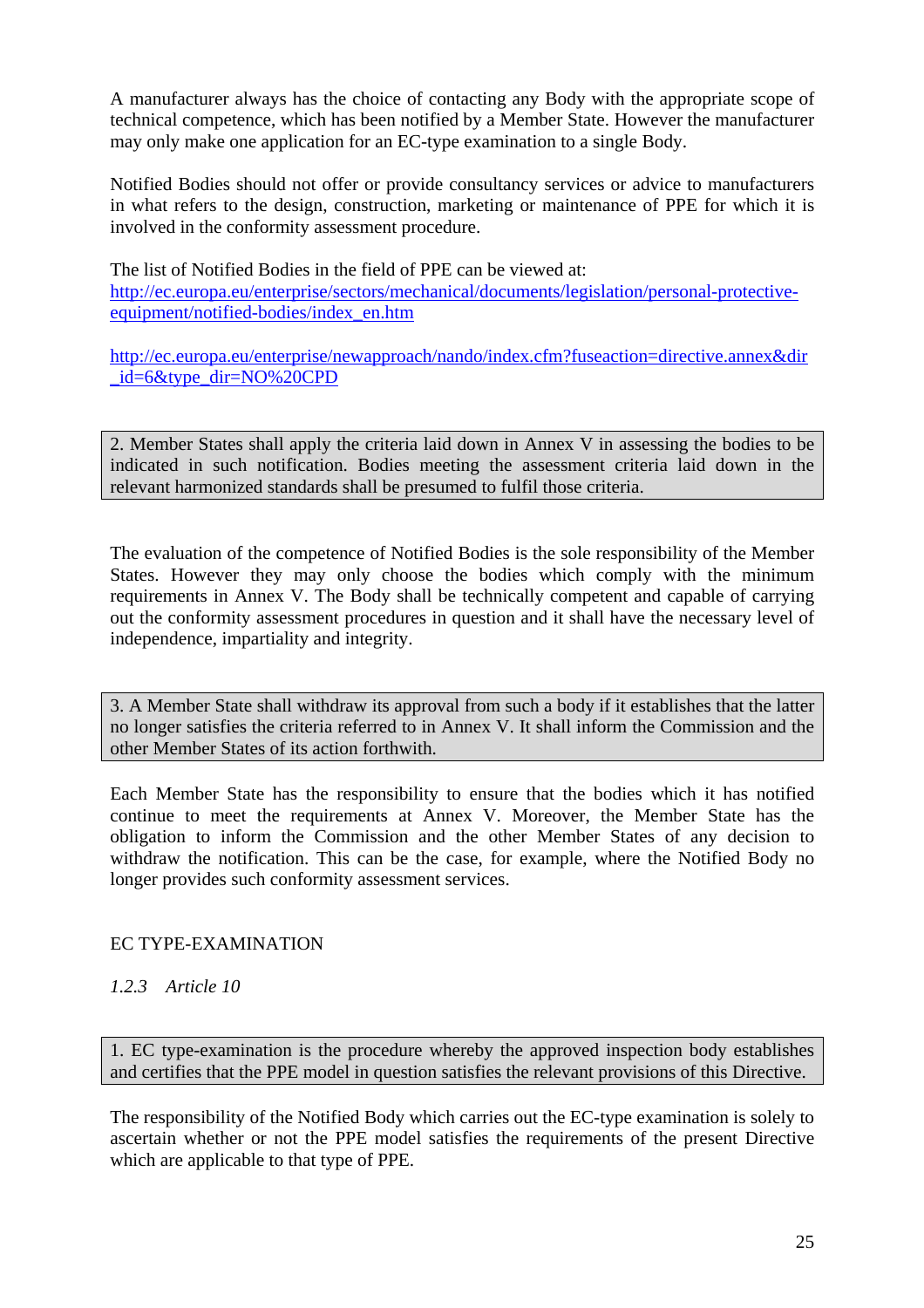2. Application for EC type-examination shall be made by the manufacturer or his authorized representative to a single approved inspection body in respect of the model in question. The authorized representative shall be established in the Community.

As noted above only a single application for an EC-type examination can be made to a single Notified Body.

The Notified Body has no means of verifying that only one application has been submitted. For this reason most Notified Bodies require a sworn declaration whereby the manufacturer or his authorised representative in the Community attest, that he has only submitted one application.

3. The application shall comprise:

- the name and address of the manufacturer or his authorized representative and of the PPE production plant in question;
- the manufacturer s technical file referred to in Annex III.

It shall be accompanied by the appropriate number of specimens of the model to be approved.

The indication of the production plant, which must be included in the application, is of minor importance in the context of EC-type examination. However, this information is necessary to initiate supervision of the manufacture of Category III PPE (see Article 11). If the production plant is changed, the manufacturer should inform the Notified Body so that the technical file can be up-dated. The change of the production plant may have an effect on the control and test facilities.

The number of specimens accompanying the application is defined by agreement with the Body, which shall preferably be guided by the standards. If there is insufficient information in the relevant standards, recommendations may be available from the European Coordination Group of Notified Bodies.

The manufacturer's technical file has to be included in the application the contents of which are defined in point 1 of Annex III. It is a key element for assessing the conformity of the product to the BHSRs which apply to it.

It may be useful for the purpose of the market surveillance to divide the technical file as follows:

The first part consisting of the essential technical data useful for assessing conformity, including:

- the name and address of the manufacturer and the identification of the product;
- an exhaustive list of the applicable BHSRs and of the harmonized standards or other technical specifications;
- a description of the product;
- a draft for information supplied by the manufacturer.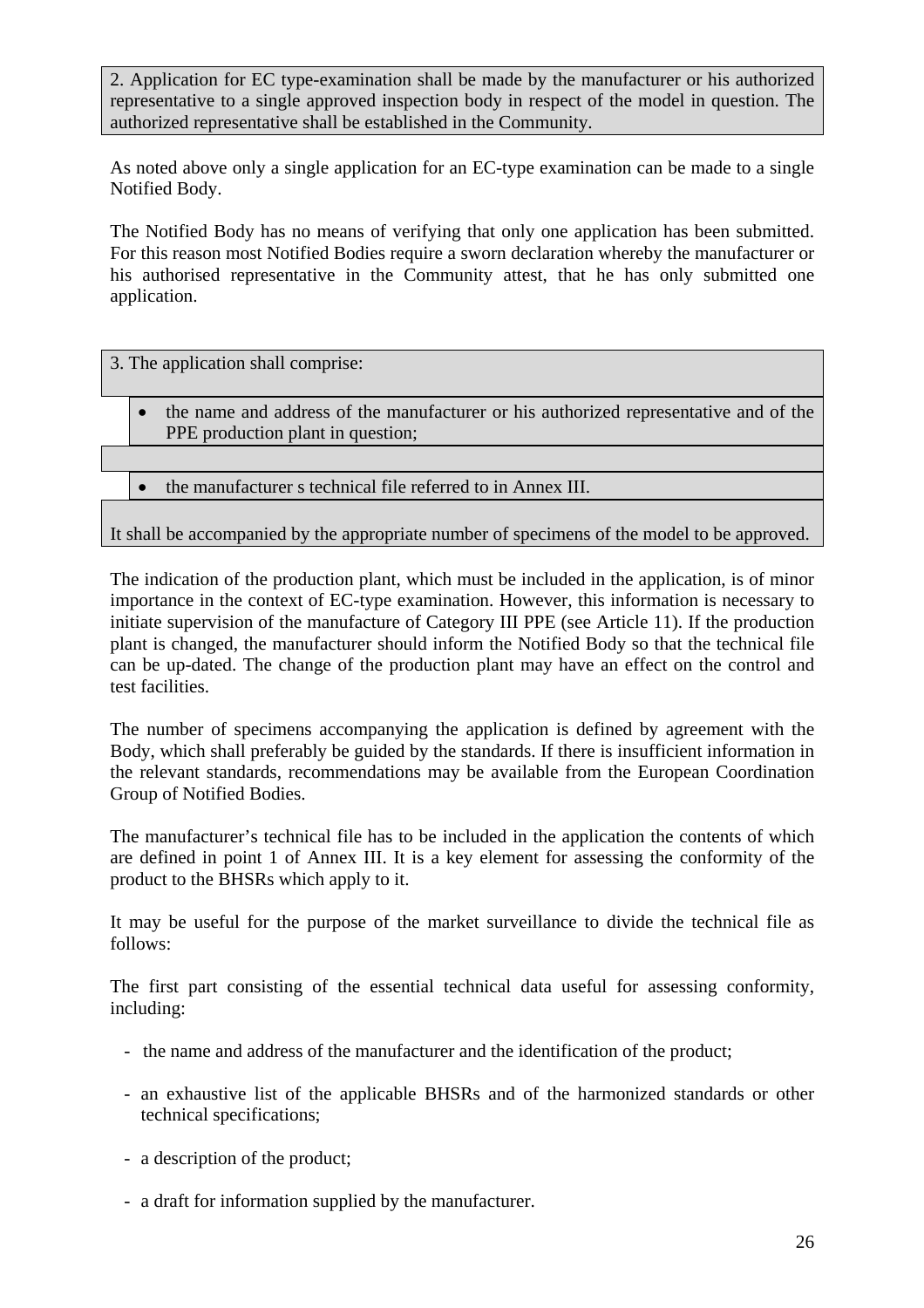The information notice mentioned in Annex III (Information to be supplied by the manufacturer, Annex II, 1.4) forms part of the technical documentation to be prepared by the manufacturer, and there is no reference to it in the technical file. However, it is strongly advised that this be included in the technical file. In effect, the information notice is essential to provide information on the proposed conditions of use for the relevant PPE, restrictions on use, etc., in other words, how the PPE can be used and above all, the circumstances in which it should not be used. This information is therefore indispensable;

- a schematic plan of the product, where applicable.

The second part of the file is required particularly for Category III PPE (see Article 11B). It consists of a complete file containing all the test reports, information concerning the quality manual, plans, descriptions of the products and the manufacturing processes, the quality management system standards applied, etc.

If this division of the file is not undertaken by the manufacturer, the authorities could ask for the whole technical file since it would be difficult for the manufacturer to separate the information requested from the complete file in a timely manner.

4. The inspection body of which notification has been given shall conduct the EC typeexamination in accordance with the under-mentioned procedures:

( a) Examination of the manufacturer's technical file

It shall examine the manufacturer's technical file to establish its suitability with respect to the harmonized standards referred to in Article 5.

Where a manufacturer has not applied, or has only partly applied, the harmonized standards or where there are no such standards, the body of which notification has been given must check the suitability of the technical specifications used by the manufacturer with respect to the basic requirements before examining the manufacturer's technical file to establish its suitability with respect to these technical specifications.

The aim of the legislator is that all the BHSRs applicable to the PPE are met, either by voluntary implementation of the European harmonised standards and/or by other means. During verification of the file, the Notified Body must verify that all the relevant applicable BHSRs to the PPE are met and referred to in the manufacturer's tehnical file.

( b) Examination of the model

When examining the model, the inspection body shall verify that it has been produced in accordance with the manufacturer's technical file and can be used in complete safety for its intended purpose.

It shall conduct the necessary examinations and tests to establish the conformity of the model with the harmonized standards.

Where a manufacturer has not applied or has only partly applied the harmonized standards or where there are no such standards the body of which notification has been given shall conduct the necessary examinations and tests to establish the conformity of the model with the technical specifications used by the manufacturer, subject to their being suitable with respect to these basic requirements.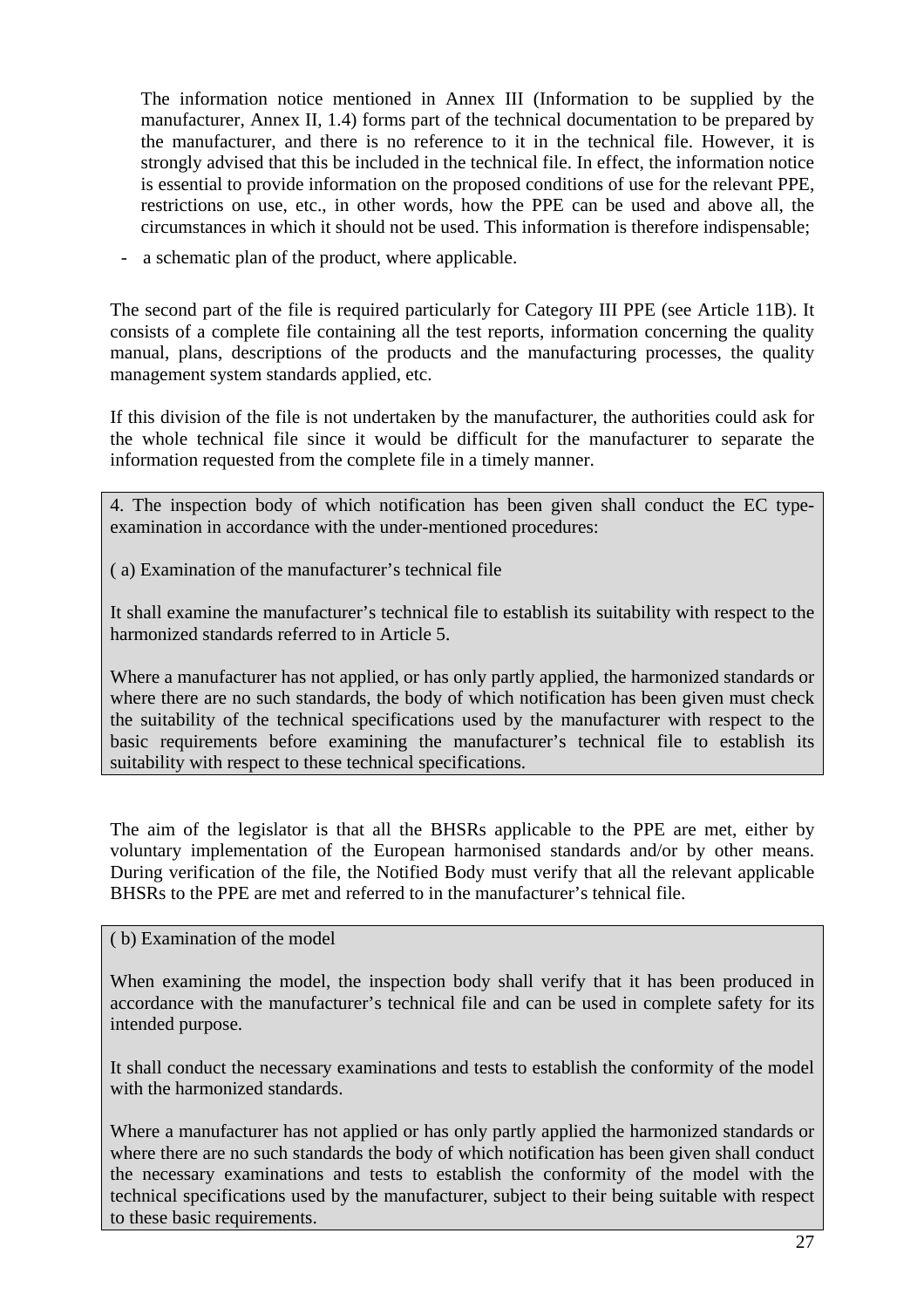The information to be supplied by the manufacturer must specify the intended use of the PPE and the risks covered. It is up to the manufacturer to indicate clearly the areas of use and the nature and scale of the risks to be covered. As already stated, it is important that the Body has access to the information given by the manufacturer in order to verify that the specifications indicated by the manufacturer really cover the BHSRs applicable to the PPE concerned.

Verification by the Notified Body of the effectiveness of the protection offered by the PPE assumes concrete knowledge of the dangerous situations inherent in its intended use as declared in the manufacturer's information, and of the acknowledged state of the art at that moment. Thus, the EC-type examination carried out by the Notified Body goes beyond simply applying the test resources specified in the relevant European harmonised standards and noting that the test results are in conformity with the levels of performance required by those standards. The fact that the transposed European harmonised standard is regarded as supporting the presumption of conformity does not relieve the manufacturer of his responsibility to design and manufacture PPE which meets the current state of the art, nor does it authorise the Notified Body to refuse to carry out an EC-type examination of a PPE which meets the current state of the art on the grounds that it would be different from the state of the art considered by the transposed European harmonised standard.

The BHSRs referred to in the third indent are those relevant requirements of the Directive which are applicable to the PPE in accordance with the foreseeable use. This paragraph allows the manufacturer to innovate by offering a PPE of radically new design, or having characteristics and levels of performance which offer a greater degree of safety than those envisioned in the European harmonised standards. It requires the Notified Body to demonstrate flexibility whilst at the same time, through its competence and expertise, ensuring that the PPE conforms to the regulations. The EC-type examination and testing of the PPE itself which follows examination of the file, is therefore the procedure which, enables the Notified Body to verify the conformity of the PPE with the provisions of the Directive.

5. If the model satisfies the relevant provisions, the inspection body shall draw up an EC typeexamination certificate and shall notify the applicant to this effect. This certificate shall reproduce the findings of the examination, indicate any conditions attaching to its issue and incorporate the descriptions and drawings necessary for the identification of the approved model.

The Commission, the other approved inspection bodies and the other Member States may obtain a copy of the certificate and, in response to a reasoned request, a copy of the manufacturer s technical file and the reports of the examinations and tests conducted.

The file shall be held at the disposal of the competent authorities for 10 years following the placing of the PPE on the market.

If the PPE fulfils all the applicable BHSRs, the Notified Body must issue an EC-type examination certificate to the manufacturer. The issued certificate is only valid to the manufacturer whose name is on the product. If anyone else affixes his own brand labelling to the product he becomes a manufacturer and shall make the application to the Notified Body for a new EC-type examination certificate.

The Notified Body may have made an agreement with the certificate holder that the certificate is granted for a limited period of time.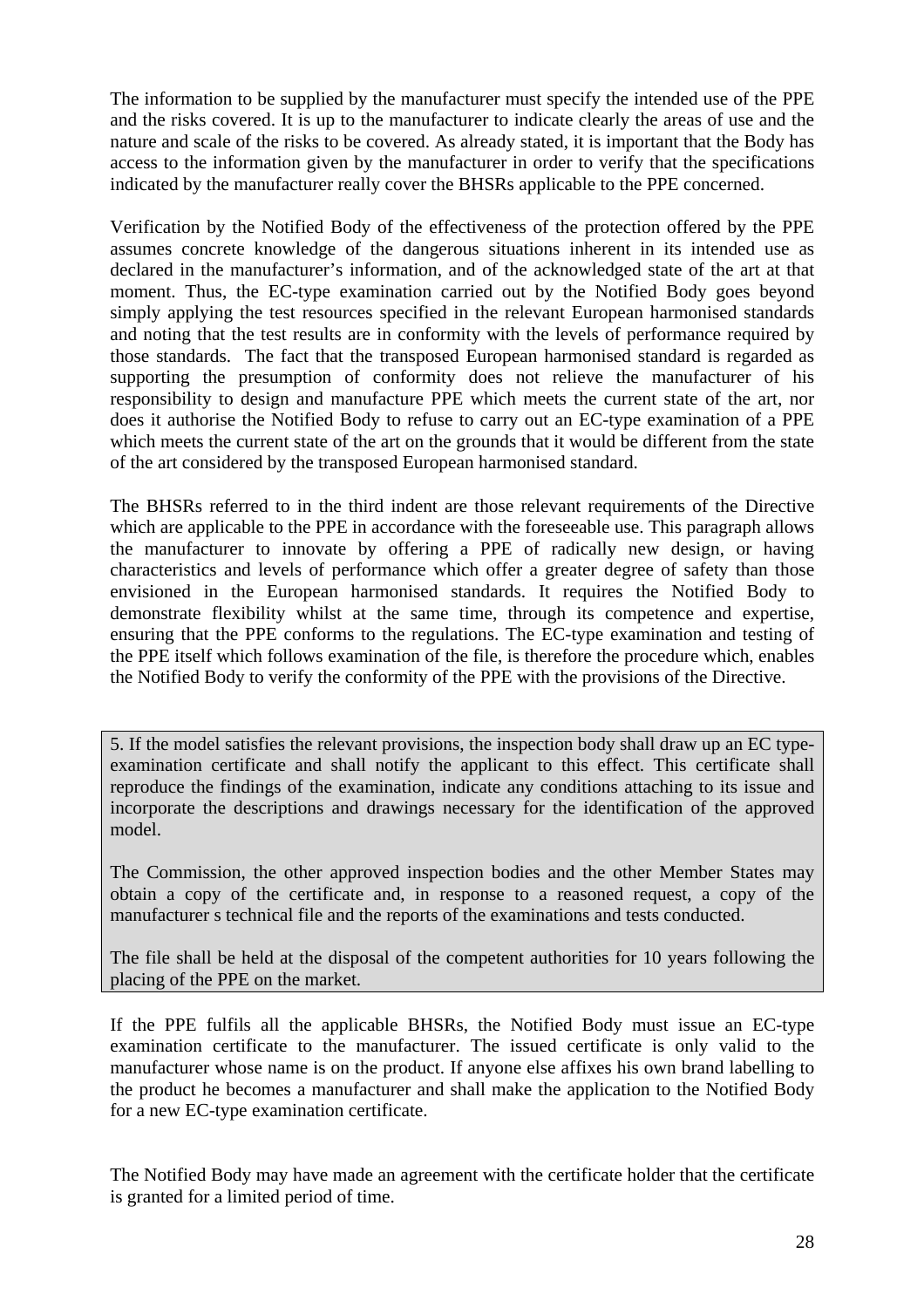The fact that the EC-type examination certificate includes the descriptions and drawings necessary for identifying the model implies that the manufacturer's technical file includes this information and that the Body has verified it before including it in the certificate.

It is worth noting that a copy of the certificate can be obtained by the persons specified by the Directive without any conditions, whereas the technical file can only be obtained by means of a reasoned request, e.g. when there is a need to investigate accidents or on the grounds that information is being sought which is required for monitoring conformity to the BHSRs of the Directive.

The placing on the market referred to in the final sub-section of this paragraph is of course the final placing on the market of items which are in conformity with the model for which the certification has been granted. For example, if the PPE is in production for 5 years, the file must be archived for at least 15 years.

6. Any inspection body which refuses to issue an EC type-examination certificate shall inform the other approved inspection bodies of this fact. An inspection body withdrawing an EC type-examination certificate shall inform the Member State which approved it, to this effect. That Member State shall then inform the other Member States and the Commission, setting out the reasons for the decision.

Where the Notified Body selected by the manufacturer establishes that the model submitted does not conform to the BHSRs applicable to it, it must refuse to issue an EC-type examination certificate, the format not being specified. Before taking such a decision, which would severely penalise the manufacturer, the Notified Body notifies the manufacturer of its intention and the grounds thereof.

A refusal is not issued unless a definitive impasse is reached. To avoid any legal dispute with the manufacturer, this refusal must indicate the conclusions of the examination, specifying the essential requirements which have not been met. All other Notified Bodies must be informed of any decision to refuse certification, one aim being to prevent a second submission of the same PPE to another Notified Body. To avoid unnecessary distribution, the list of Notified Bodies who receive notification of a refusal could be restricted to those which have been notified for this particular type of PPE, using the lists published in the Official Journal of the European Union as a guide.

An EC-type examination certificate can only be withdrawn by the Notified Body which issued it. The decision to withdraw the certificate derives from the discovery of nonconformity to the model of the PPE concerned. Non-conformity may be due to an error by the Notified Body during the EC-type examination, either in the application of the Directive or in the conduct of the tests. It may also result from a modification, which the manufacturer has decided upon for whatever reason, which calls into question the conformity of specimens wrongly deemed to be in conformity to the model. The Body must inform the notifying authorities to which it is responsible of the grounds justifying its decision to withdraw an ECtype examination certificate and must be prepared to provide any clarification which may be necessary. This will enable the notifying authority to inform the other Member States and the European Commission giving the reason for this decision as foreseen under this paragraph.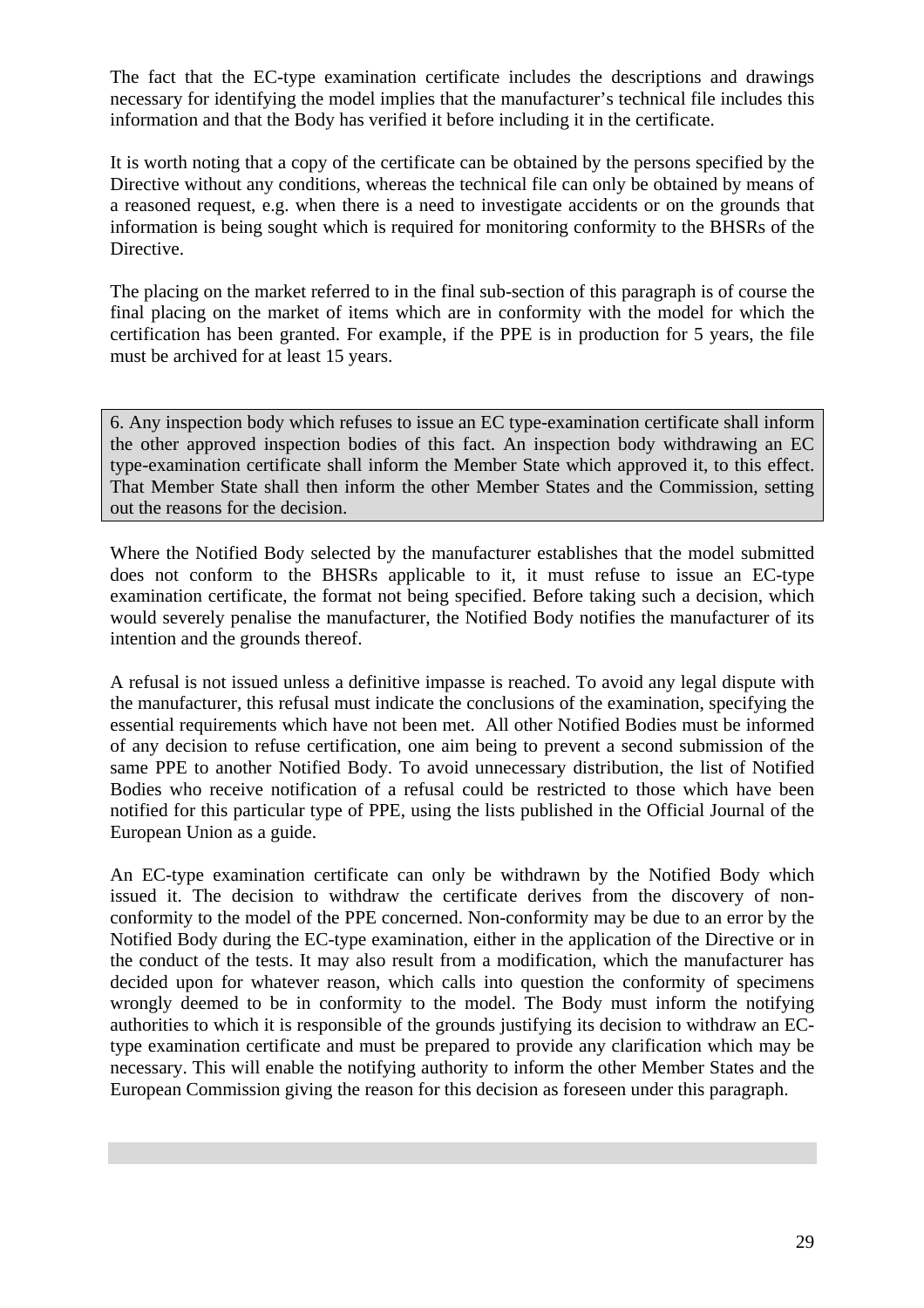*1.2.4 Article 11* 

It should be recalled that the monitoring of manufactured PPE as defined in this Article relates only to Category III PPE referred to in Article 8, paragraph 4 (a), and that the manufacturer can choose between checks on the final product described in Article 11A and monitoring of production with supervision as described in Article 11B.

A. EC quality control system for the final product

1. A manufacturer shall take all steps necessary to ensure that the manufacturing process, including the final inspection of PPE and tests, ensures the homogeneity of production and the conformity of PPE with the type described in the EC type-approval certificate and with the relevant basic requirements of this Directive.

A manufacturer who has chosen the procedure involving checks on the final product must set up an internal system for monitoring production and must select a Notified Body that will be responsible for verifying the homogeneity of the production, the conformity with the certified type and with the BHSRs. Very often a manufacturer will apply the CE marking in an operation which is integrated into the manufacturing process. Since he cannot anticipate the decision of the Notified Body and since the identification number of that Notified Body must appear in the marking, it is in the manufacturer's interest that the Notified Body chosen for the final checks should be involved from the time the first items are produced.

Nevertheless, it should be highlighted that the EC-type examination certificate must be issued to the manufacturer that has applied for the quality control system laid down in this Article. This also applies to manufacturers that have own-brand label EC-type examination certificates.

A manufacturer cannot place on the market or bring into service any Category III PPE without having established a formal agreement with a Notified Body about Article 11A assessment.

2. A body of which notification has been given, chosen by a manufacturer, shall carry out the necessary checks. Those checks shall be carried out at random, normally at intervals of at least one year.

The manufacturer selects a Notified Body to carry out the necessary PPE checks. The manufacturer may select different Notified Bodies for different PPE manufactured on the same production equipment or for identical PPE manufactured at different, non-adjacent sites.

The Notified Body carrying out these checks can be different from the one that has issued the EC-type examination certificate.

The term "random" implies that it is the Notified Body which decides the time, place and the nature of the checks and who is responsible for selecting the PPE to be checked. It would be sensible for the Notified Body to assess the manufacturer's control procedures before agreeing to its identification number being marked on the product.

The checks must be carried out at a minimum of one per year, starting from the date of the EC-type examination certificate issue.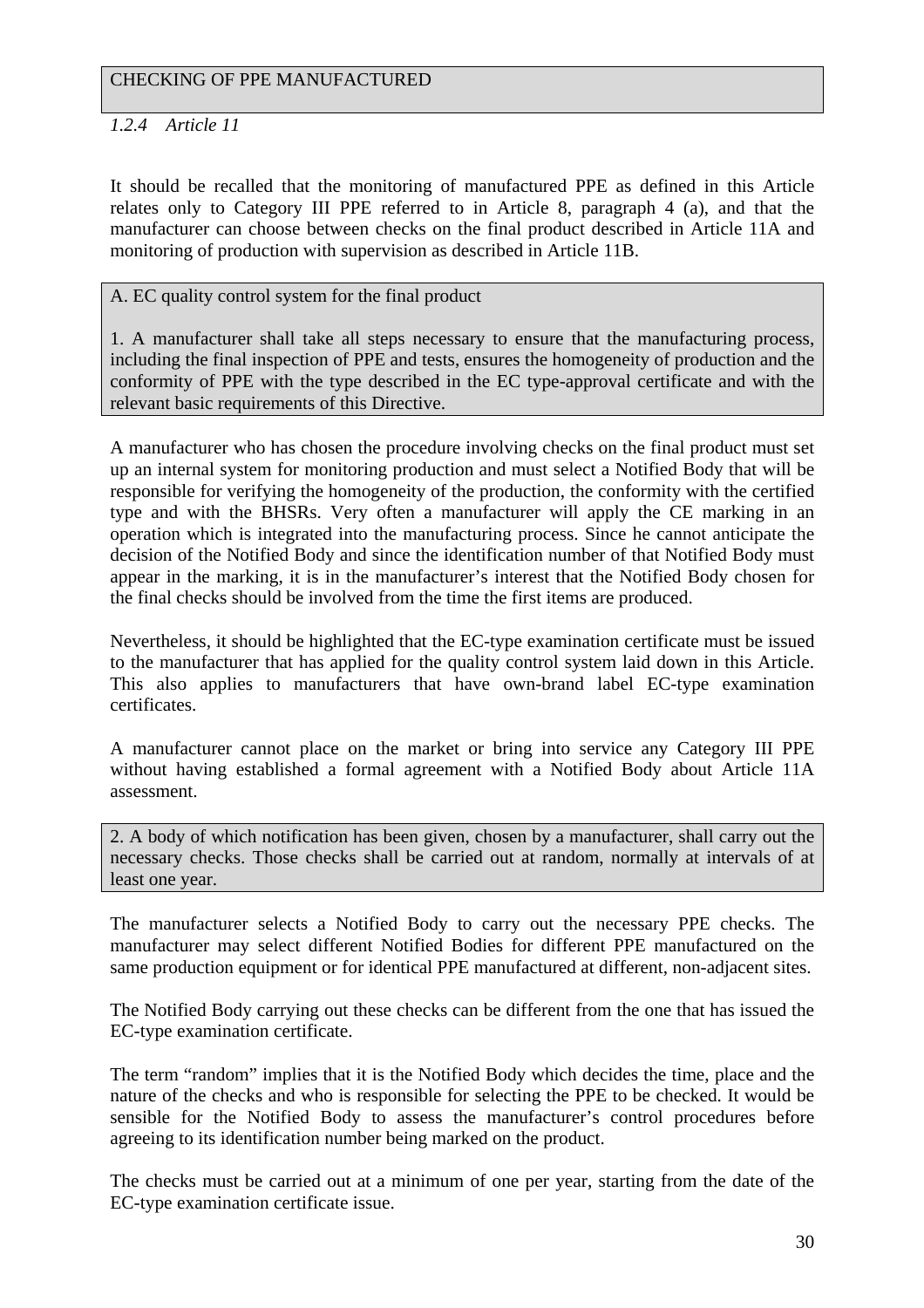3. An adequate sample of PPE taken by the body of which notification has been given shall be examined and appropriate tests defined in the harmonized standards or necessary to show conformity to the basic requirements of this Directive shall be carried out to check the conformity of PPE.

The necessary checks shall include both A and B:

# **A.**

Selection of adequate samples by the Notified Body, or an independent representative of the Notified Body. Selection shall be made at a location agreed between the Notified Body and manufacturer.

The samples shall be randomly selected and be representative of the certified type. The samples shall be examined by the Notified Body to confirm that the manufactured PPE is as EC-type examined and remains in conformity with the BHSRs that correspond to the valid EC-type examination certificate.

# **AND**

**B.** 

The Notified Body shall identify any instances of production not being homogeneous by one of the following:

**(i).** Once per year, carry out on-site review of company production and test records. Review to take place where at least the final assembly of PPE is carried out.

**(ii).** Once per year, carry out an on-site audit of the production control. This audit to take place where at least the final assembly of PPE is carried out.

**(iii).** Once per year, take sufficient samples to conduct statistical analysis of production homogeneity.

**(iv).** Select samples throughout the year, each sample smaller in size the in (iii), based upon production information supplied by the manufacturer, to assess production homogeneity.

The Notified Body can be guided by the European harmonised standards which define the tests, and in the absence of such standards it can make use of the work of the European Coordination Group of Notified Bodies or define test methods with the manufacturer which will enable it to judge the conformity of the PPE produced. In practice, the Notified Body carries out checks on those properties of the PPE which effectively determine its suitability for its "safety" function, but is never required to repeat an EC-type examination.

Before the CE marking can be applied to PPE to be covered by this Article, the manufacturer, as a minimum, must have entered into an agreement with a Notified Body for the administration of this Article.

If the results of the checks are satisfactory, the Notified Body concludes that the manufactured PPE is in conformity.

4. Where a body is not the body that issued the relevant EC type-approval certificate it shall contact the body of which notification has been given in the event of difficulties in connection with the assessment of the conformity of samples.

Sharing of information between the Notified Bodies used by a manufacturer is confidential, and arises where there is difficulty in assessing the conformity of samples. The aim is to determine the causes of any discrepancy between the results obtained on the model and those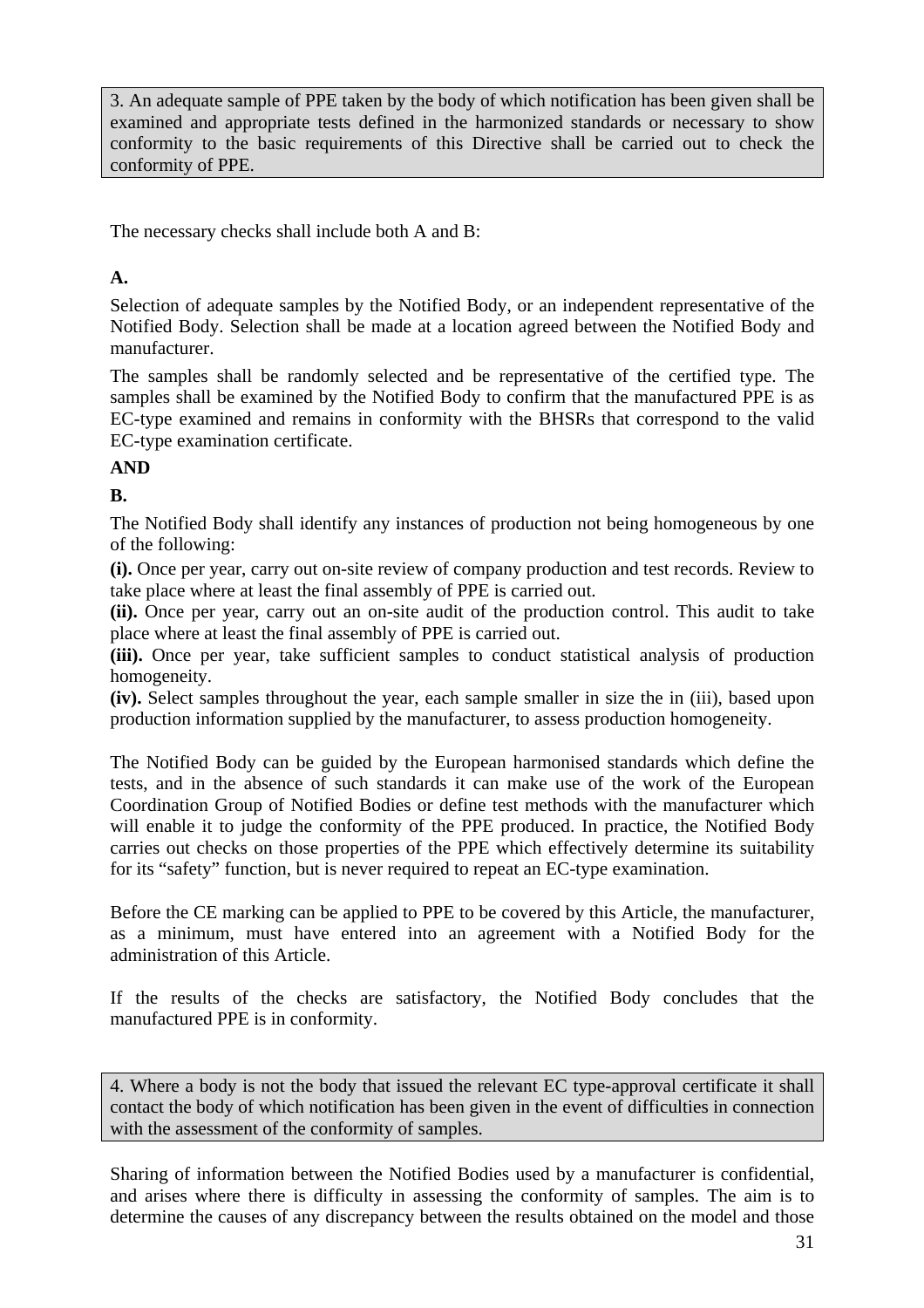obtained from sampling. It may be the result, for example, of variability in the characteristics of the component materials, or a discrepancy in the reference materials (between those used during the procedure described in Article 10 and those used during checks on the manufactured PPE) where the test method requires the use of such materials. It may also result from a difference between the test methods of the Notified Body selected for the Article 10 procedure and the Notified Body selected for the Article 11A procedure.

5. The body of which notification has been given shall provide the manufacturer with a test report. If the report concludes that production is not homogeneous or that the PPE examined do not conform to the type described in the EC type-approval certificate or the relevant basic requirements, the body shall take measures appropriate to the nature of the fault or faults recorded and inform the Member State which gave notification thereof accordingly.

Following the inspection the Notified Body gives the manufacturer an expert report from which it is possible to conclude, in view of the test results, whether or not there is any sign of non-homogeneity in the manufacturing process and whether or not the PPE examined conforms to the type described in the EC-type examination certificate.

In cases of non-homogeneity or non-conformity of PPE the Notified Body is required to inform the Member State of the appropriate measures which it has taken on the basis of the nature of the defects found; these measures may be in the form of a further sampling, the introduction of corrective measures which may include halting production, or even informing the Notified Body that has issued the EC-type examination certificate of the defects found on the basis of which that Notified Body might consider to withdraw the relevant certificate.

6. The manufacturer must be able to present, on request, the report of the body of which notification has been given.

This report should be made available only to the market surveillance authorities who are responsible for implementing the Directive and/or monitoring the market and who request it. This report can be requested from the time the PPE is first placed on the market. Subsequent reports should be kept on file by both the manufacturer and the Notified Body.

### B. System for ensuring EC quality of production by means of monitoring

The EC quality system of production adopted by the manufacturer guarantees that the manufactured products are homogenous and in accordance with the certified type.

The Article 11B procedure may be satisfied if the quality assurance system specified in EN ISO 9001:2000, excluding the clauses mentioned in the foreword, are used.

The minimum requirements to be addressed by an Article 11B system and covered during assessments by Notified Bodies include the following:

- Quality policy / Responsibility authority / Management representative / Management review / Quality planning /
- Document control / Customer supplied product / Production control / Product identification /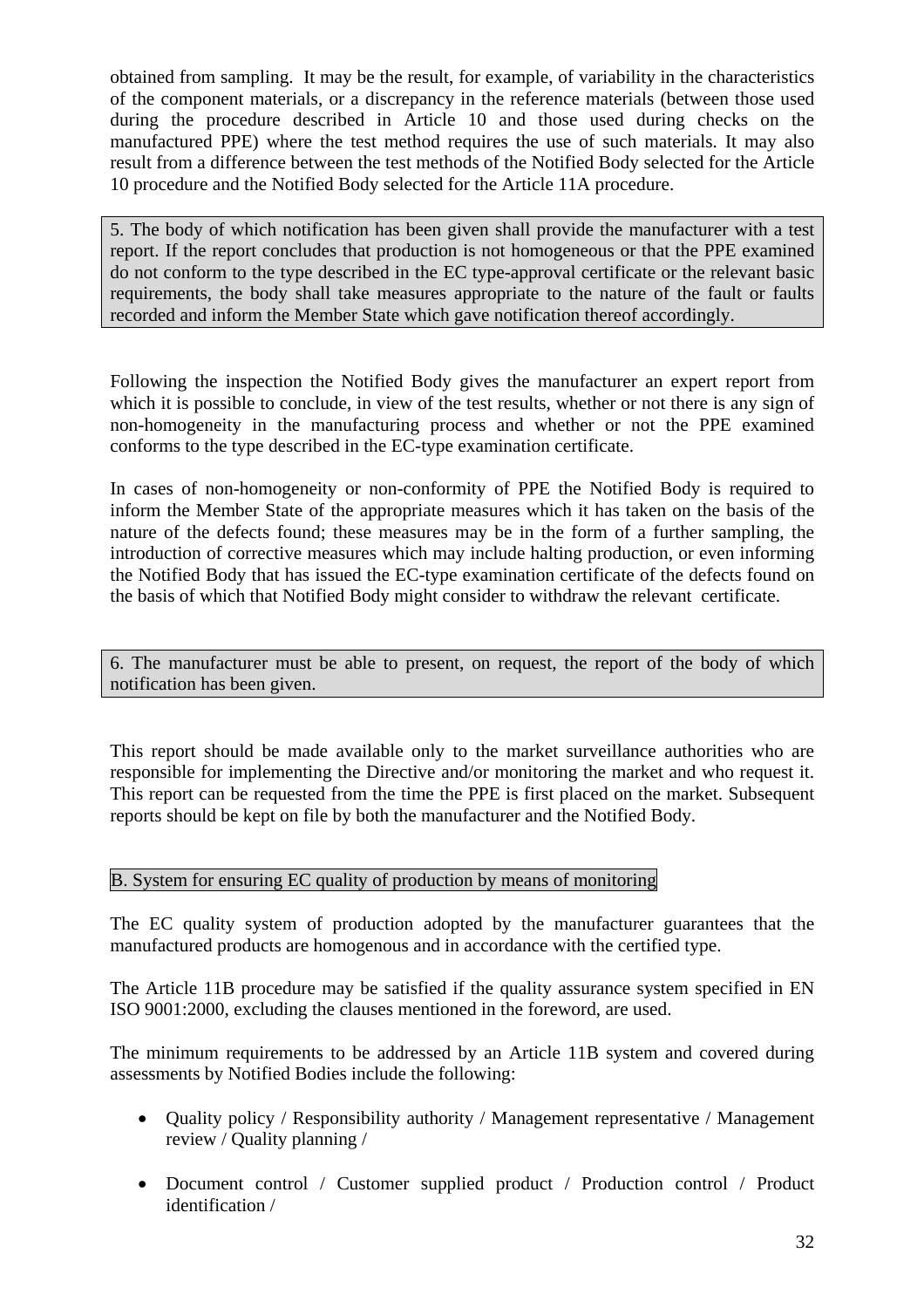- Inspection and testing / Inspection, measuring and test equipment / Inspection and test status /
- Control of nonconforming product / Corrective action /
- Handling, storage, packaging, preservation and delivery / Quality records / Internal quality audits /
- **•** Training.

Generally the manual submitted in support of an application will be a policy document, which will outline the systems operated, and reference the on-site detailed procedures.

# 1. The system

( a) Under this procedure the manufacturer submits an application for the approval of his quality-control system to a body of which notification has been given, of his choice.

That application shall include:

- all the information relating to the category of PPE concerned, including, where appropriate, documentation relating to the model approved;
- documentation on the quality-control system;
- the undertaking to maintain the obligations arising from the quality-control system and to maintain its adequacy and efficiency.

The application for approval of the quality control system must contain all the information required –including a list of the relevant EC-type examination certificates– to enable the selected Notified Body to assess the quality control system set up for the PPE referred to in Article 8 (4)(a) and described as Category III in the categorisation guide; the application should indicate the manufacturing location(s), as the assessment includes periodic audits on site. All of the elements necessary to fully comply with Article 11B need to be objectively witnessed on site during the assessment process. The term "category" used in this paragraph should be taken to mean the class or type of PPE within the meaning of Part 2 of Annex II. The application for approval of the quality control system must indicate the model(s)/families / types of PPE to be taken into consideration.

The third indent relating to the manufacturer's commitment sets out the obligations incumbent on him under the quality control system. These obligations are defined in the EN ISO 9001 as indicated above. This third indent requires the manufacturer to inform the selected Notified Body of any changes he makes to this system, as and when they are introduced (see Article 11B, paragraph 1, sub-paragraph d).

( b) Under the quality-control system, each PPE shall be examined and the appropriate tests referred to in Section A paragraph 3 shall be carried out to check their conformity to the relevant basic requirements of this Directive.

The documentation on the quality-control system shall in particular include an adequate description of: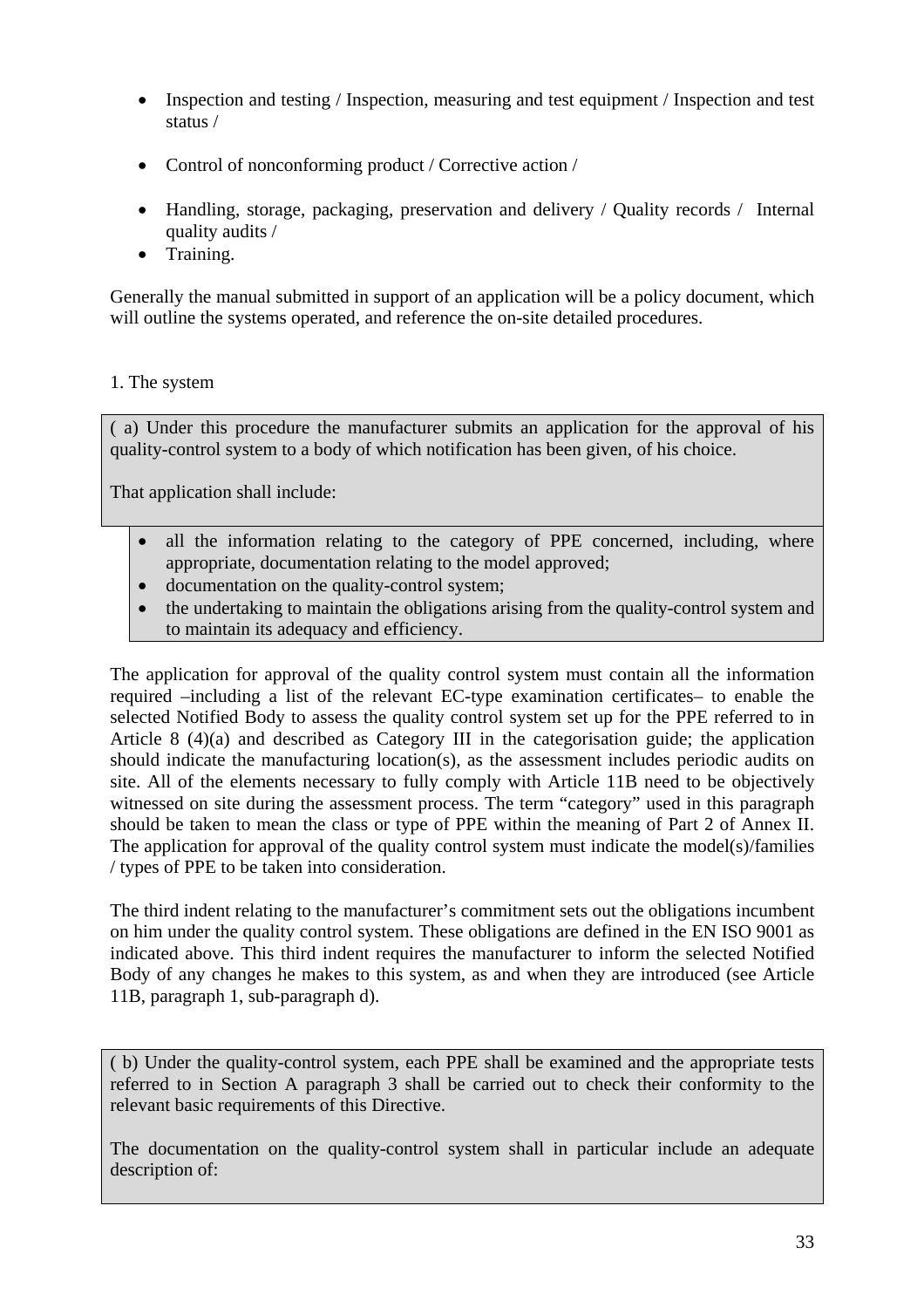- the quality objectives, the organization chart, the responsibilities of executives and their powers in respect of product quality, the checks and tests which must be carried out after manufacture;
- the means to be employed to check the efficient operation of the quality-control system.

The phrase "each PPE" means "each type of PPE" and implies that the application may relate to several types of PPE. The text requires that the tests in Article 11A, paragraph 3 be included in the quality control system. Given that the quality control system concerns the manufacturer's internal monitoring procedures, it should be understood here that the tests in Article 11A, paragraph 3 are conducted by the manufacturer's internal monitoring service on a random sample.

The definition of the documentation to be submitted contained in this paragraph provides clarification of the manufacturer's obligations deriving from his quality control system. This system requires him to define the responsibilities of his management and his services, and the objectives of the system (in this case maintaining the conformity of the PPE produced with the certified type). The manufacturer needs to provide documents defining (amongst others) the system, purchases, the identification of products, and tests used to check conformity of the final product. He must also define product parameters which cannot be checked on the final product, corrective measures and maintenance, storage, packaging and delivery operations. The system may also indicate how to deal with complaints submitted to the after-sales service, organise internal audits and provide training. All these conditions are essential to ensure the effectiveness of the quality control system.<sup>18</sup>

( c) The body shall assess the quality-control system to determine whether it satisfies the provisions referred to in paragraph 1 ( b). It shall assume that quality-control systems applying the relevant harmonized standard satisfy those provisions.

The body carrying out audits shall make all necessary objective evaluations of the components of the quality-control system and shall check in particular whether the system ensures conformity of PPE manufactured with the approved model.

The decision shall be communicated to the manufacturer. It shall include the conclusions of the check and the reasoned assessment decision.

The Notified Body is responsible for assessing the manufacturer's quality control system. The main obligation of the Notified Body is to satisfy itself that the manufacturer's quality control system fulfils the objectives which he has set himself, namely, for each type of PPE, to ensure the conformity of the PPE produced to the approved model, and to satisfy itself that the tests defined in Article 11.B.1.(b) have been conducted by the manufacturer according to the specified procedures and that the results were in conformity.

The assessment is done by means of an audit, which implies that the Notified Body has access to the elements identified in the QA system in order to satisfy itself that these conform to the system being applied. If the Notified Body has not requested any corrective measures, the approval of the system is valid for such a time as it is not modified. If the Notified Body requests corrective measures, it is free to verify their implementation at the end of the specified period and to approve the system if appropriate.

 $\overline{a}$ 

<sup>&</sup>lt;sup>18</sup> For further information please read standard ISO EN 9001:2000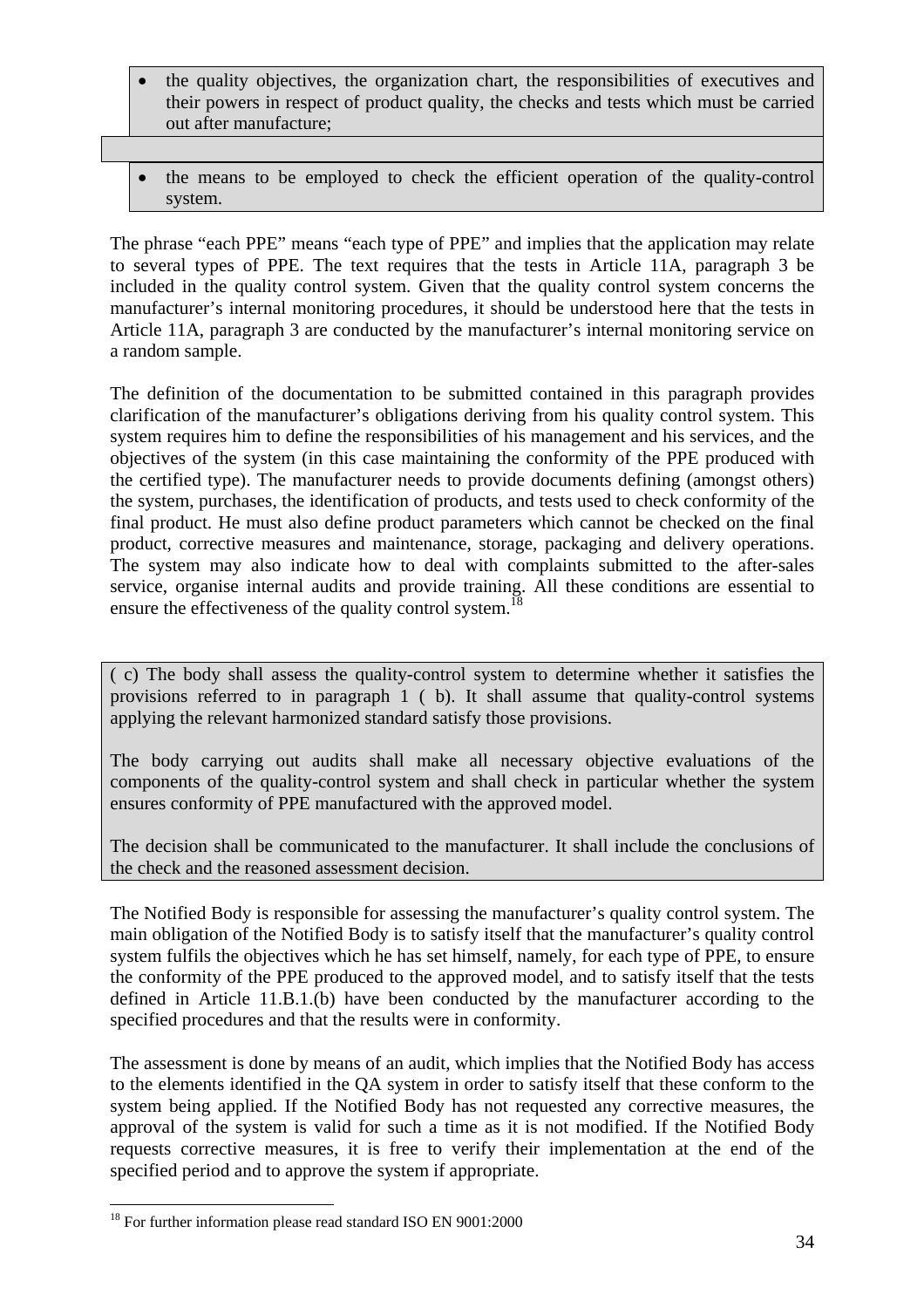The audit team must include at least the following:

- experience and knowledge of the relevant quality system requirements (e.g. ISO 9001:2000) and the product technology concerned,
- knowledge of the EC-type examination certificate(s) which is / are applicable to the scope of the assessment,
- access to and knowledge of the applicable Recommendation for Use sheets of the Coordination of Notified Bodies,
- knowledge of the status of the standards applicable to the scope of the assessment (amendments, revisions, drafts, final drafts etc.).

The audit team can comprise a single person with the required knowledge skills etc. or a number of different people making up a team.

The decision which the Notified Body notifies to the manufacturer must list the product groups and specifications applied included in the quality control system which have been taken into consideration in the assessment and must indicate the conclusions of the check.

( d) The manufacturer shall inform the body which approved the quality-control system of any plan to alter the quality-control system.

The body shall examine the proposed changes and decide whether the altered quality-control system satisfies the relevant provisions. It shall communicate its decision to the manufacturer. The communication shall include the conclusions of the check and the reasoned assessment decision.

Any proposal for a change in the system must be reported by the manufacturer to the Notified Body.

Any assessment following changes to a previously approved system must be limited to the relevant modifications.

If the modified system is judged to meet the requirements of the Directive, the notification containing the decision which is issued shall remain valid until the next modification.

### 2. Supervision

( a) The purpose of supervision is to ensure that a manufacturer correctly fulfils the obligations arising from the approved quality control system.

Supervision is the responsibility of the Notified Body. Its aim is to ensure that the objectives of the manufacturer's quality control system are achieved and are maintained over time.

( b) The manufacturer shall authorize the body to have access, for purposes of inspection, to PPE inspection, testing and storage sites and shall provide the body with all requisite information, in particular:

- documentation on the quality-control system;
- technical documentation;
- quality control manuals.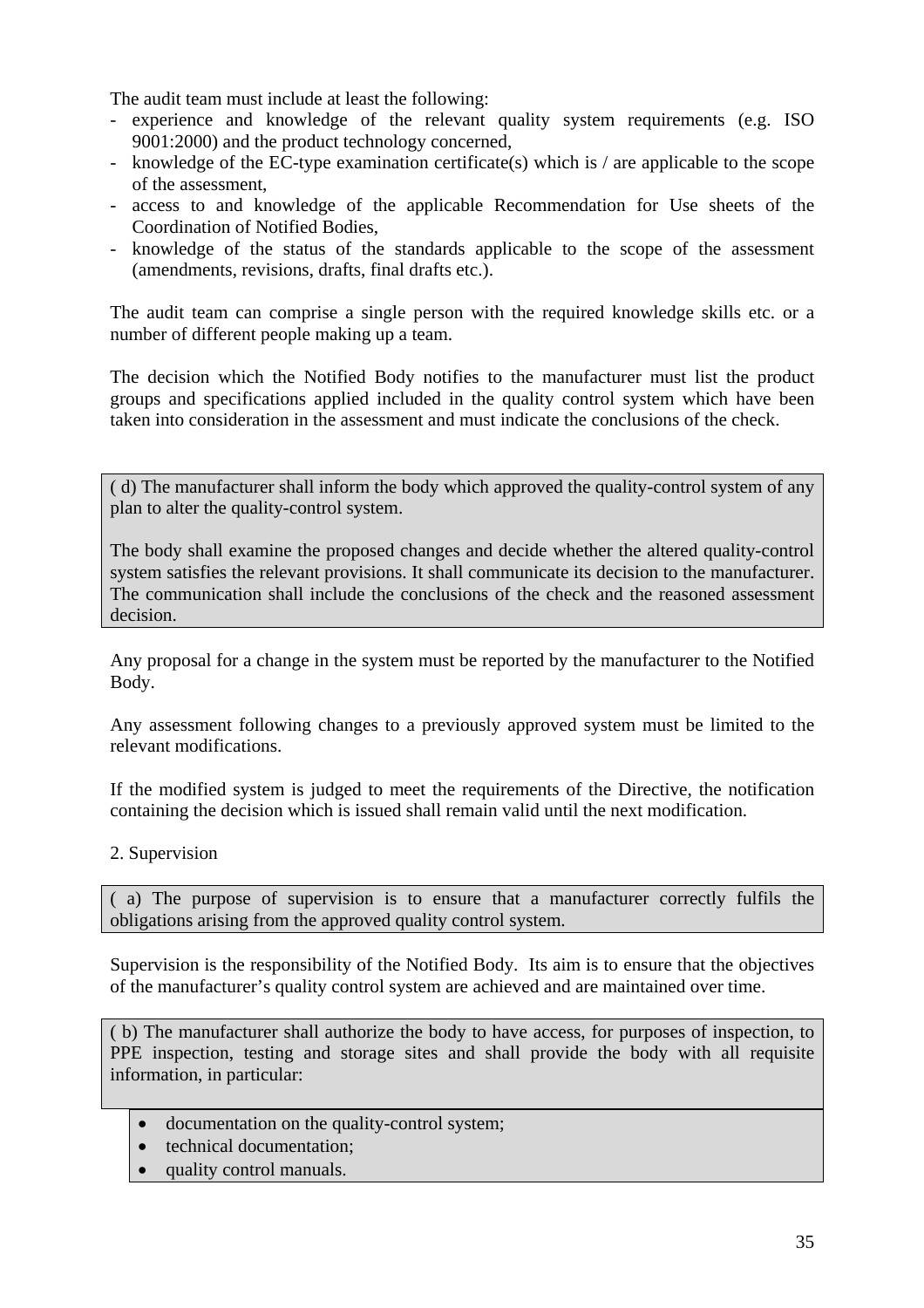The purpose of the manufacturer's obligations as specified here is to enable the Notified Body to carry out the inspection required in order to assess the conformity of the quality control system. The Notified Body is responsible for monitoring the production locations indicated in the manufacturer's application.

It should be recalled that:

- the contents of the documentation of the quality control system is defined by Article 11B, paragraph 1, sub-paragraph b;
- the contents of the technical documentation are specified in Annex III.

The quality manuals must be designed and kept permanently up to date by the manufacturer so that the objectives of the quality control system are attained. Manuals which satisfy the quality control criteria of EN ISO 9001:2000 with the permitted exclusions mentioned in the foreword will be one possibility to comply with the requirements of this article.

( c) The body shall periodically carry out audits to ensure that the manufacturer is maintaining and applying the approved quality control system and shall provide the manufacturer with a copy of the audit report.

This Article does not explicitly specify the frequency of audit. By analogy with the Article 11A procedure, however, it is generally accepted to be at least one audit a year. The Notified Body is free to set the date for the audit. In addition, it is recommended to reassess the system every 3 years.

( d) In addition, the body may make unannounced visits to the manufacturer. In the course of such visits the body shall provide the manufacturer with a report of the visit and, if appropriate, with an audit report.

This procedure, which can be applied for example in the case of verification of the implementation of corrective measures requested during an audit, is additional to the normal procedure described in the preceding point and extends the access permission granted by the manufacturer (Article 11 B.2.(b)) to the Notified Body.

( e) The manufacturer must be able to present, on request, the report of the body of which notification has been given.

This report should be made available only to the market surveillance authorities who are responsible for implementing the Directive and/or monitoring the market. This report may be requested from the time the product is first placed on the market.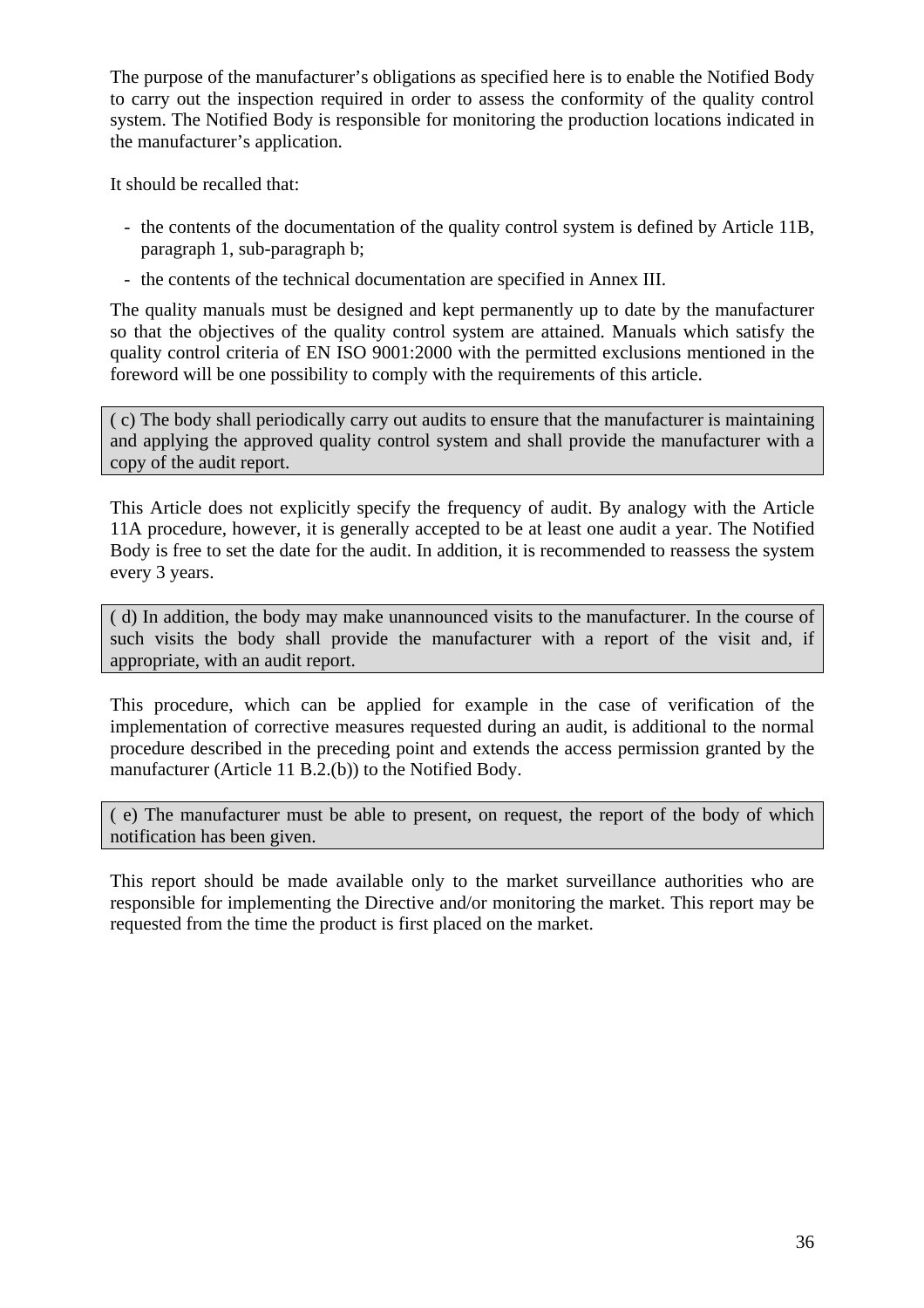## EC DECLARATION OF PRODUCTION CONFORMITY

# *1.2.5 Article 12*

The EC declaration of conformity is the procedure whereby the manufacturer or his authorized representative established within the Community:

1. draws up a declaration using the form laid down in Annex VI certifying that the PPE placed on the market are in conformity with the provisions of this Directive with a view to its submission to the competent authorities;

#### 2. affixes the CE marking of conformity provided for by Article 13 to each PPE.

The EC declaration of conformity is the procedure by which the manufacturer, or his authorised representative established in the Community, declares using the form laid down in Annex VI that the PPE being placed on the market complies with all relevant provisions prescribed by the Directive. Although the written EC declaration of conformity does not accompany each individual PPE, it should be made available to market surveillance authorities immediately on demand.

Signing the EC declaration of conformity authorises the manufacturer, or his authorised representative established in the Community, to affix the CE marking of conformity prescribed by Article 13 and Annex IV to each PPE. Once affixed to a PPE, the manufacturer or his authorised representative attests that the appropriate conformity assessment procedures have been completed in accordance with all the provisions of this Directive.

# 1.3 **CHAPTER III - CE MARKING**

### *1.3.1 Article 13*

1. The CE conformity marking shall consist of the initials CE in the form shown in the specimen in Annex IV. In the event of the involvement of a notified body in the production control phase as indicated in Article 11, its identification number shall be added.

2. The CE marking must be affixed to each piece of manufactured PPE so as to be visible, legible and indelible throughout the expected life of the PPE; however, if this is not possible in view of the characteristics of the product, the CE marking may be affixed to the packaging.

3. The affixing of markings on the PPE which are likely to deceive third parties as to the meaning and form of the CE marking shall be prohibited. Any other marking may be affixed to the PPE or its packaging provided that the visibility and legibility of the CE marking is not thereby reduced.

4. Without prejudice to Article 7:

(a) where a Member State establishes that the CE marking has been affixed unduly, the manufacturer or his authorized representative established within the Community shall be obliged to make the product conform as regards the provisions concerning the CE marking and to end the infringement under the conditions imposed by the Member State;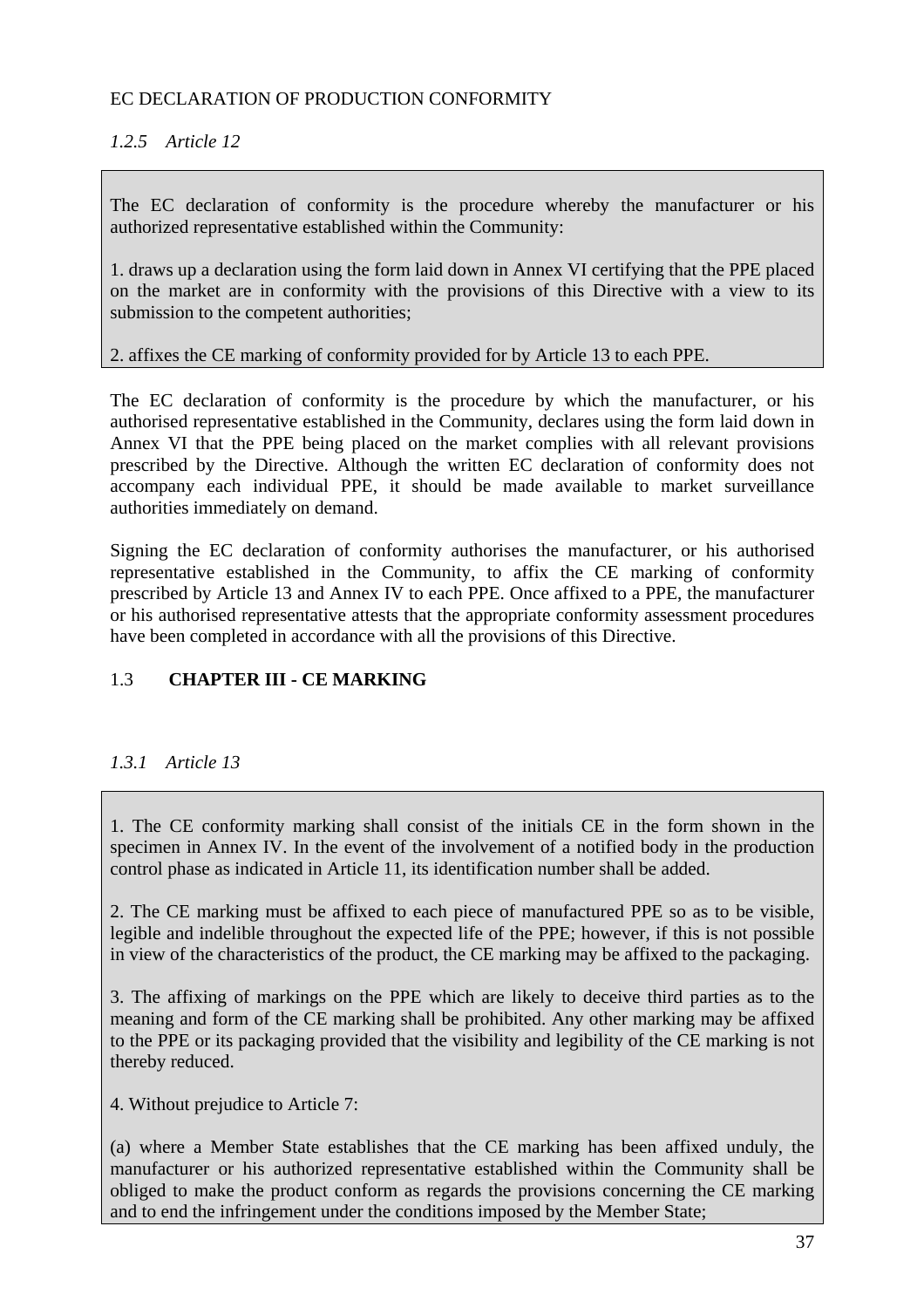(b) where non-conformity continues, the Member State must take all appropriate measures to restrict or prohibit the placing on the market of the product in question or to ensure that it is withdrawn

from the market in accordance with the procedures laid down in Article 7.

Personal Protective Equipment must, when placed on the market and/or put into service, bear the CE marking on the product or the packaging as required<sup>19</sup>. Following an amendment to the PPE Directive, it is no longer necessary to add the last two figures of the year in which the marking has been affixed. In case of category III PPE, listed in Article 8.4. (a) of the PPE Directive, the identification number of the Notified Body that intervened during the production control phase as indicated in article 11 must follow the CE marking.

The design of the CE marking is defined in Annex IV.

The CE marking shall, as a rule, be affixed to the product. However, in exceptional circumstances, the CE marking may not be placed on the product itself if conditions do not permit its affixing.

This would be justified where affixing it to the product was:

- virtually impossible,
- not achievable under reasonable technical and economic conditions,
- where the minimum dimensions of the CE marking could not be respected,
- where it could not be ensured that the CE marking was visibly, legibly and indelibly affixed.

In such cases, the CE marking has to be affixed to the smallest commercially available packaging intended for the end user.

The CE marking symbolises conformity to all provisions of the relevant directives. Therefore the affixing of other marks, such as the manufacturer's logo or a voluntary quality mark, which overlaps with and may be confused with the CE marking is prohibited.

Paragraph 4 refers to the responsibilities of the Member States with regard to surveillance of the market, in particular where the marking has been wrongly affixed. These measures are taken by the Member States without prejudice to the application of the safeguard clause*.* 

# 1.4 **CHAPTER IV**

### FINAL PROVISIONS

### *1.4.1 Article 14*

 $\overline{a}$ 

Any decision taken in implementation of this Directive and leading to restrictions on the marketing of PPE shall be accompanied by a detailed explanation of the grounds on which it is based. The interested party shall be notified of the decision without delay and informed of the possibilities for appeal under the legislation in force in the Member State concerned and of the deadlines for lodging such appeals.

<sup>&</sup>lt;sup>19</sup> Directive  $93/68/EEC$  withdrew the requirement of adding the two last digits of the year in which the marking was affixed to the CE marking.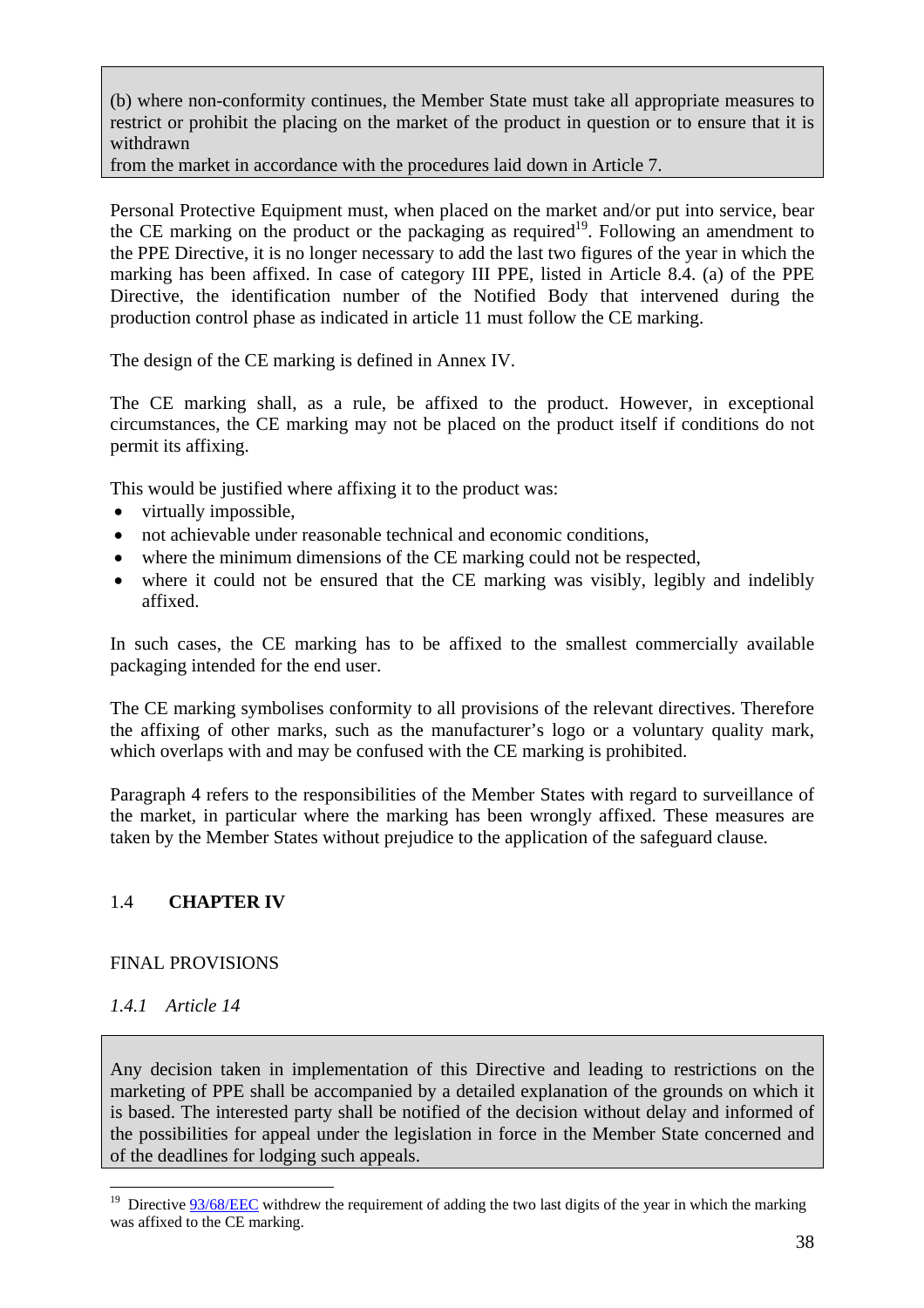The Commission shall take the necessary steps to ensure that data concerning all the relevant decisions in connection with the management of this Directive are made available.

#### *1.4.3 Article 16*

1. Before 31 December 1991, Member States shall adopt and publish the laws, regulations and administrative provisions necessary in order to comply with this Directive. They shall forthwith inform the Commission thereof.

They shall apply the measures in question with effect from 1 July 1992.

2. Furthermore, Member States shall allow, for the period until 30 June 1995, the placing on the market and putting into service on PPE in conformity with the national regulations in force in their territory on 30 June 1992.

3. Member States shall communicate to the Commission the texts of the provisions of national law which they adopt in the field governed by this Directive.

Article 16 sets out the timetable for the entry into force of the Directive.

- Adoption and publication of the national transpositions of the Directive: December 1991;
- Entry into force: 1 July 1992.

Member States were required to accept the placing on the market and putting into service of PPE which comply with the rules in force in their territory on the date of adoption of this Directive until 30 June 1995.

Member States transposed the Directive into national regulations and informed the Commission by sending a copy of the text of their provisions.<sup>20</sup>

### *1.4.4 Article 17*

 $\overline{a}$ 

This Directive is addressed to the Member States.

New Approach directives are binding on Member States as to the result to be achieved but the choice of form and method of transposition is their own. However Member States must ensure that the most appropriate forms and methods of transposition are used to promote the effectiveness of the Directive so that the expected results namely, for the Personal Protective Equipment Directive, of freedom of movement and human health and safety, are achieved.

Under the Personal Protective Equipment Directive, the transposition measures are mandatory. A simple recommendation or administrative circular is not sufficient. Member

<sup>&</sup>lt;sup>20</sup> See http://ec.europa.eu/enterprise/mechan\_equipment/ppe/transpos.htm for references of national measures transposing directive 89/686/EEC.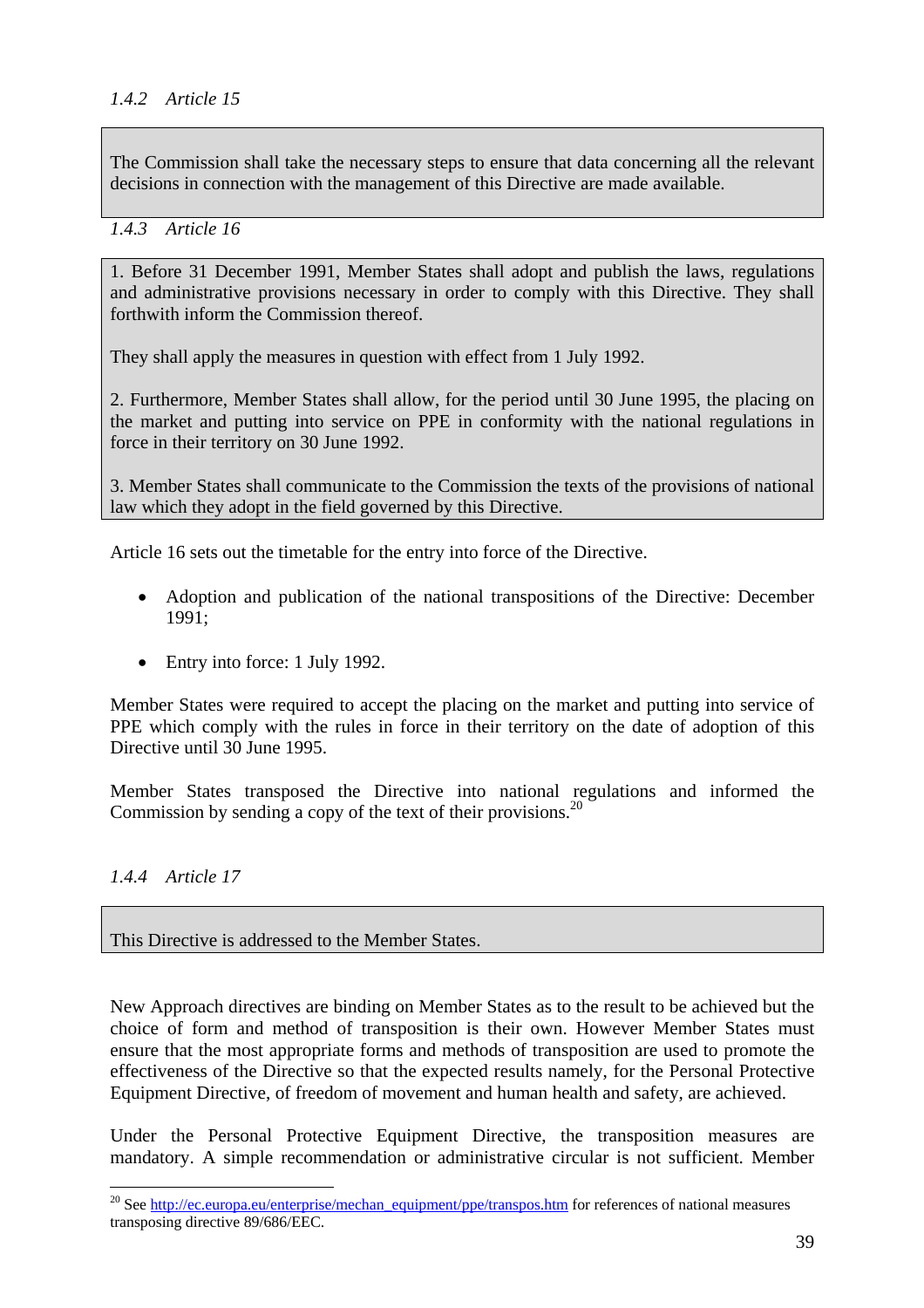States must not only repeal all contradictory national legislation but they must also ensure that more stringent measures than those foreseen by the directive are not introduced. Moreover Authorities must ascertain that the users of the legislation, e.g. manufacturers, are aware of their rights and obligations.

In certain cases, where the provisions of a directive are unconditional, the Court recognises the right of the private individual to avail himself of the provisions of a directive when this is in conflict with national legislation.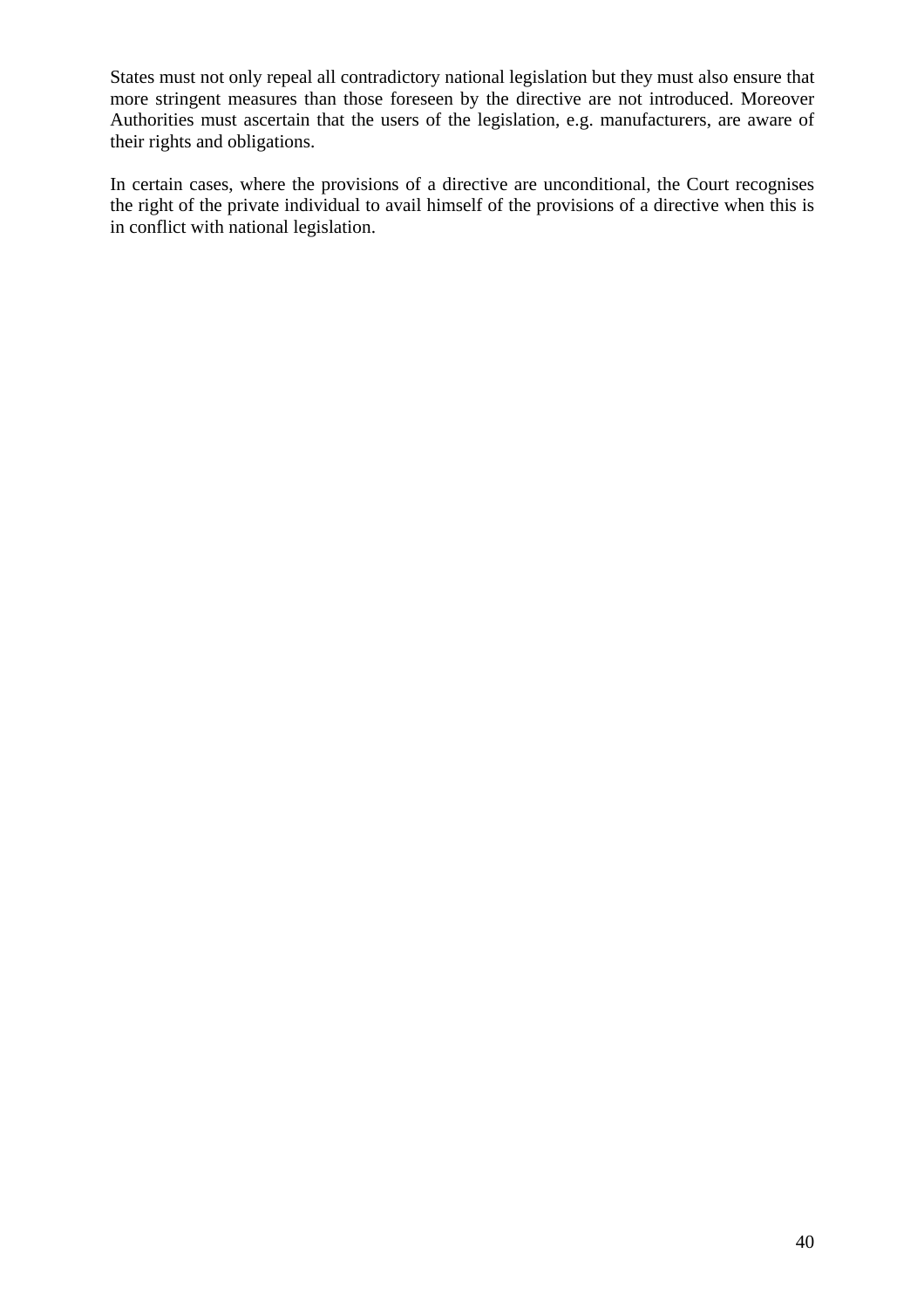## 1.5 **ANNEX I**

#### EXHAUSTIVE LIST OF PPE CLASSES NOT COVERED BY THIS DIRECTIVE

1. PPE designed and manufactured specifically for use by the armed forces or in the maintenance of law and order (helmets, shields, etc.).

PPE designed and manufactured for military or police purposes means PPE designed exclusively for such purposes. It applies to all categories of PPE. However, PPE which can be used by military or police forces but is not specifically designed for their use is covered by the Directive. Firefighters are not considered as "armed or police forces"; the equipment they use are PPE with regard to the Directive.

Bullet-proof clothes or jackets for security guards are also not covered by the exclusion relating to the armed forces or forces of law and order and are Category II PPE.

It is permitted for a manufacturer to use the BHSRs of the Directive or relevant European harmonised standards when designing and manufacturing for military or police purposes but this PPE cannot bear the CE marking.

- 2. PPE for self-defence (aerosol canisters, personal deterrent weapons, etc. ) .
- 3. PPE designed and manufactured for private use against:
	- adverse atmospheric conditions ( headgear, seasonal clothing, footwear, umbrellas, etc.);
	- damp and water ( dish-washing gloves, etc. );
	- $\bullet$  heat ( gloves etc. );

.

PPE designed and manufactured for private use to provide protection against adverse atmospheric conditions, damp, water and heat does not fall under the scope of the Directive.

However PPE designed and manufactured for professional use to provide protection against weather conditions which are neither exceptional nor extreme **does** fall under the Directive.

4. PPE intended for the protection or rescue of persons on vessels or aircraft, not worn all the time.

This refers to PPE intended for the protection or rescue of persons on vessels or aircraft, not worn all the time i.e. emergency use. The terms "vessels and aircraft" refer exclusively to those carrying passengers and to seagoing vessels subject to the international conventions such as the International Maritime Organisation or International Civil Aviation Organisation.

5. Helmets and visors intended for users of two-or three-wheeled motor vehicles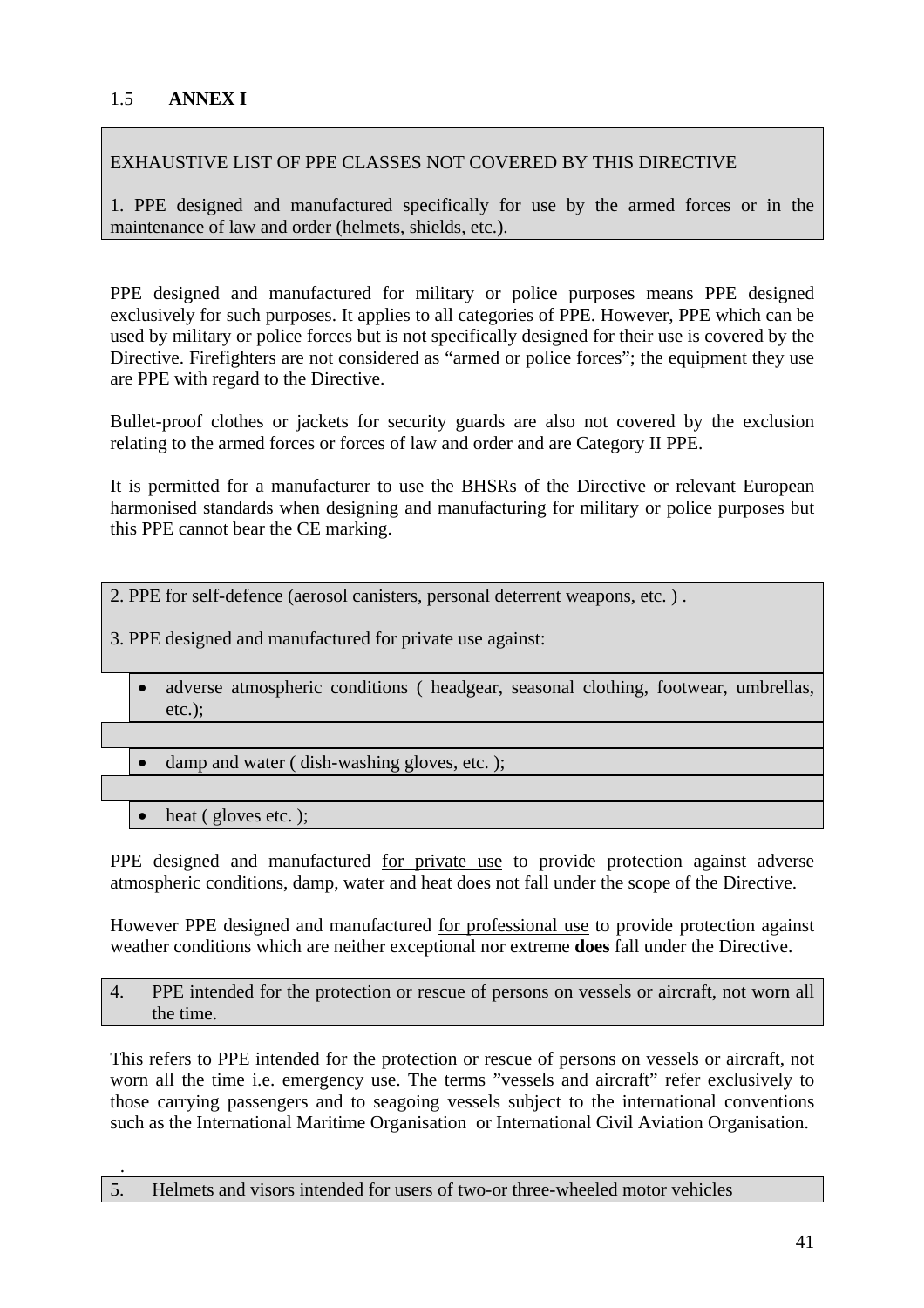## *BASIC HEALTH AND SAFETY REQUIREMENTS*

*Basic Health and Safety Requirements (BHSRs) at Annex II are drafted to ensure the highest possible level of protection. In practice this means the best compromise between efficiency of protection, usability and comfort according to the generally acknowledged state of the art. These requirements are to be applied in accordance with the foreseeable conditions of use for which the PPE is intended. They either lay down the possible protection objectives and/ or refer to the performance of the product itself.* 

*Although no detailed manufacturing specifications are included in the BHSRs, their wording is aimed at being precise enough to create legally enforceable obligations, and at facilitating the drafting of mandates by the Commission to the European Standardisation Organisations in order to produce European harmonised standards.* 

*BHSRs define the results to be attained, or the hazards to be dealt with, but do not specify or predict the technical solutions for doing so. They are also formulated so as to enable the assessment of conformity with those requirements, in the absence of European harmonised standards or in case the manufacturer chooses not to apply them.* 

*This flexibility allows manufacturers to choose the most suitable way to meet the requirements. It also allows, for example, the materials and product design to be adapted to technological progress. Accordingly, so-called "New Approach" directives such as the PPE directive do not need regular adaptation to technical progress, since assessment of whether requirements have been met or not are based on the state of technical know-how at a given moment.* 

*Annex II is divided into three sections:* 

- *General requirements applicable to all PPE;*
- *Additional requirements common to several classes or types of PPE;*
- *Additional requirements specific to particular risks.*

*Therefore, in addition to the application of the general requirements, manufacturers need to clearly identify:* 

*- the hazards the PPE is intended to protect against in order to determine the additional BHSR*s *to be applied to the PPE;* 

*- the foreseeable conditions of use for which the PPE is intended and possible foreseeable misuse of their product.* 

*If the manufacturer chooses to use European harmonised standards to assess the conformity of the PPE directive, he shall make sure that these standards cover all BHSRs applicable to his products under the foreseeable conditions of use for which the PPE is intended. If the existing European harmonised standards do not cover all applicable BHSRs he has, in addition to the application of these standards, to assess the conformity to the BHSRs not covered by using other relevant technical specifications and test methods .*

*BHSRs set out in Annex II include all that is necessary to achieve the objective of the directive. PPE may be placed on the market and put into service only if they are in compliance with all applicable BHSRs. The guidance provided on this part of the directive*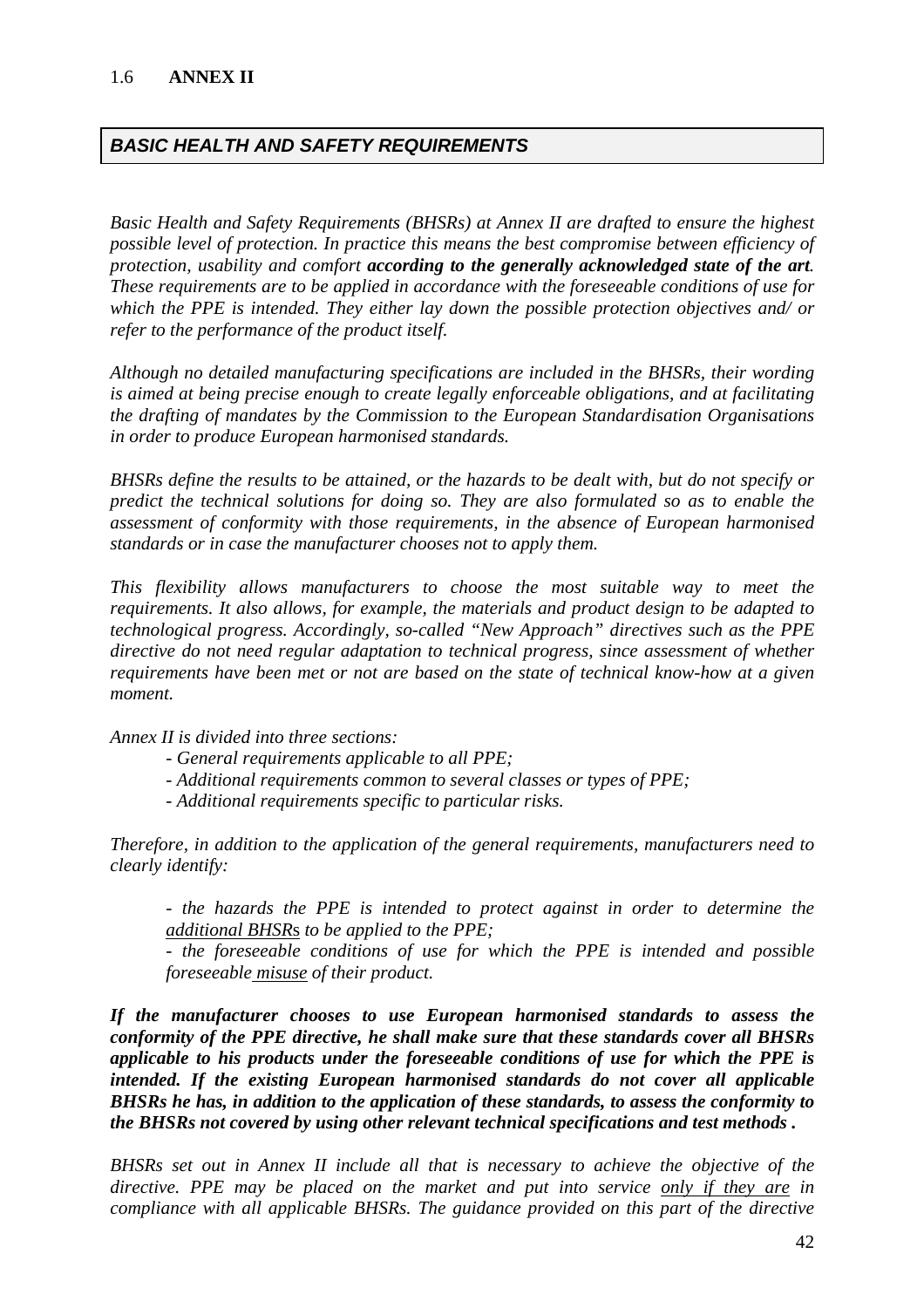*has been carefully drafted to give the best possible advice to stakeholders. However, it should always be kept in mind that as a "New Approach" Directive all technical solutions are available to the manufacturer in order to meet the relevant BHSRs to be applied to his product.*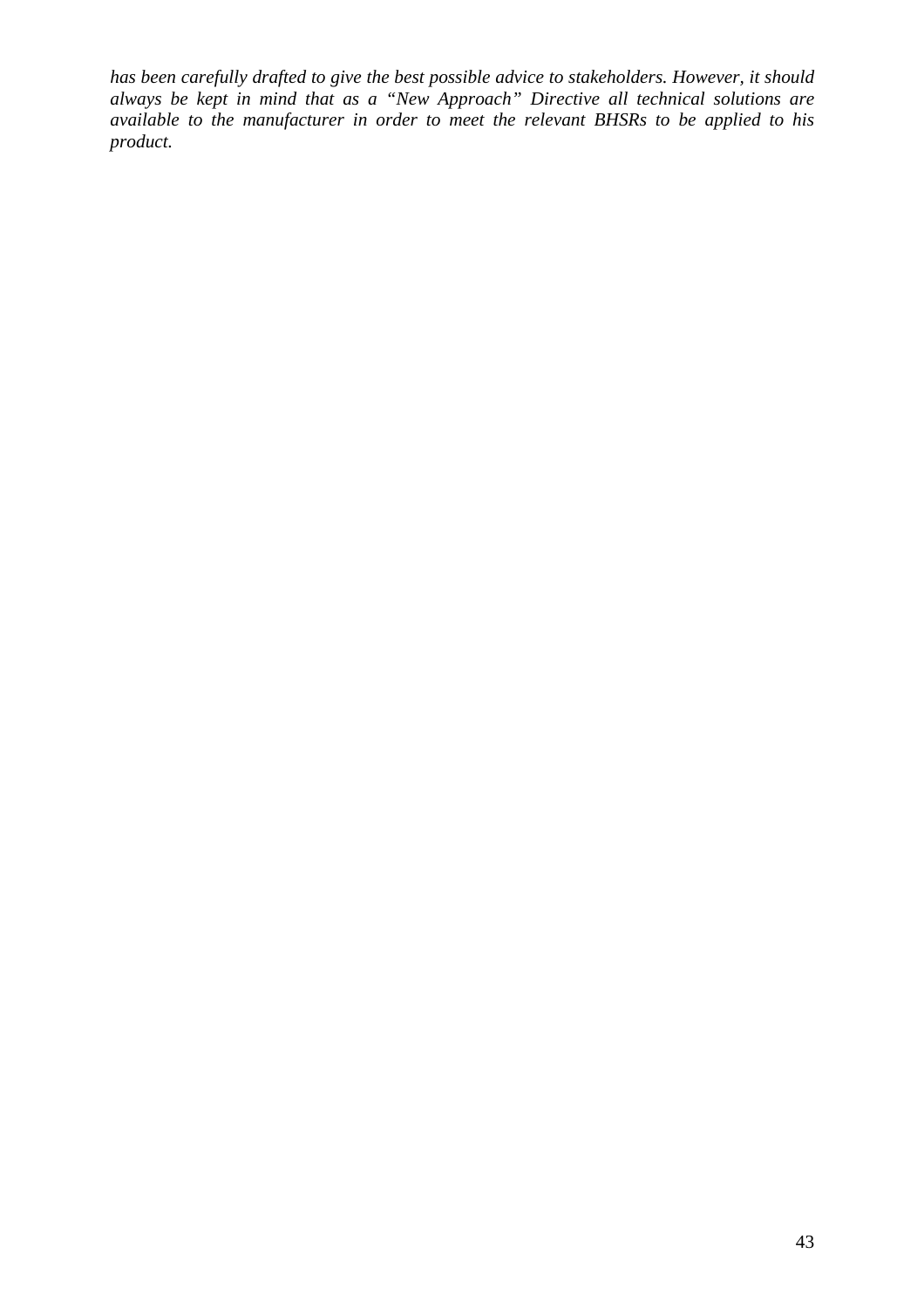# *1. GENERAL REQUIREMENTS APPLICABLE TO ALL PPE PPE must provide adequate protection against all risks encountered.*

 To make sure that the protection offered by PPE is adequate against the risks encountered, the manufacturer needs to carry out a risk assessment<sup>21</sup> of the PPE in order to identify the intended use and required level of protection and on the basis on the above analysis:

- identify all applicable BHSRs;

- design the characteristics of the components and constituent materials of PPE corresponding to these risks and additional factors such as environmental conditions, usability, tasks to be performed corresponding the foreseeable conditions of use for which the PPE is intended.

## *1.1 Principles of design*

## *1.1.1 Ergonomics*

 $\overline{a}$ 

 *The PPE must be so designed and manufactured that in the foreseeable conditions of use for which it is intended the user can perform the riskrelated activity normally whilst enjoying appropriate protection of the highest possible level.* 

At the design stage of the PPE ergonomic principles need to be applied to make PPE suited to its protection function under the foreseeable conditions of use.

The operating requirements of PPE have to be evaluated simultaneously on the basis of the level of:

- protection which must be highest possible according to the current state of the art;
- maximum reasonably "usability" to fit to the characteristics and to the environmental factors of the tasks to be performed by possible different users groups taking into account the tasks to be undertaken.

# *1.1.2 Levels and classes of protection*

### *1.1.2.1. Highest level of protection possible*

 *The optimum level of protection to be taken into account in the design is that beyond which the constraints imposed by the wearing of the PPE would prevent its effective use during the period of exposure to the risk or normal performance of the activity.* 

This requirement introduces the principle of the best possible compromise between as high a level of protection as possible and the lowest possible level of constraint. (see 1.1.1). Nevertheless, for very specific applications, the safety of the wearer takes precedence. This is particularly the case, where according to the general recognised state of the art it is not possible to simultaneously ensure comfort and protection against high hazard levels (e.g. self

<sup>&</sup>lt;sup>21</sup> This "risk assessment" should not be confused with the obligation of the employer to undertake a risk assessment with respect to ensuring that all potential hazards are either removed, reduced to a non-harmful degree or, where this is not possible, to provide the PPE to protect the employee.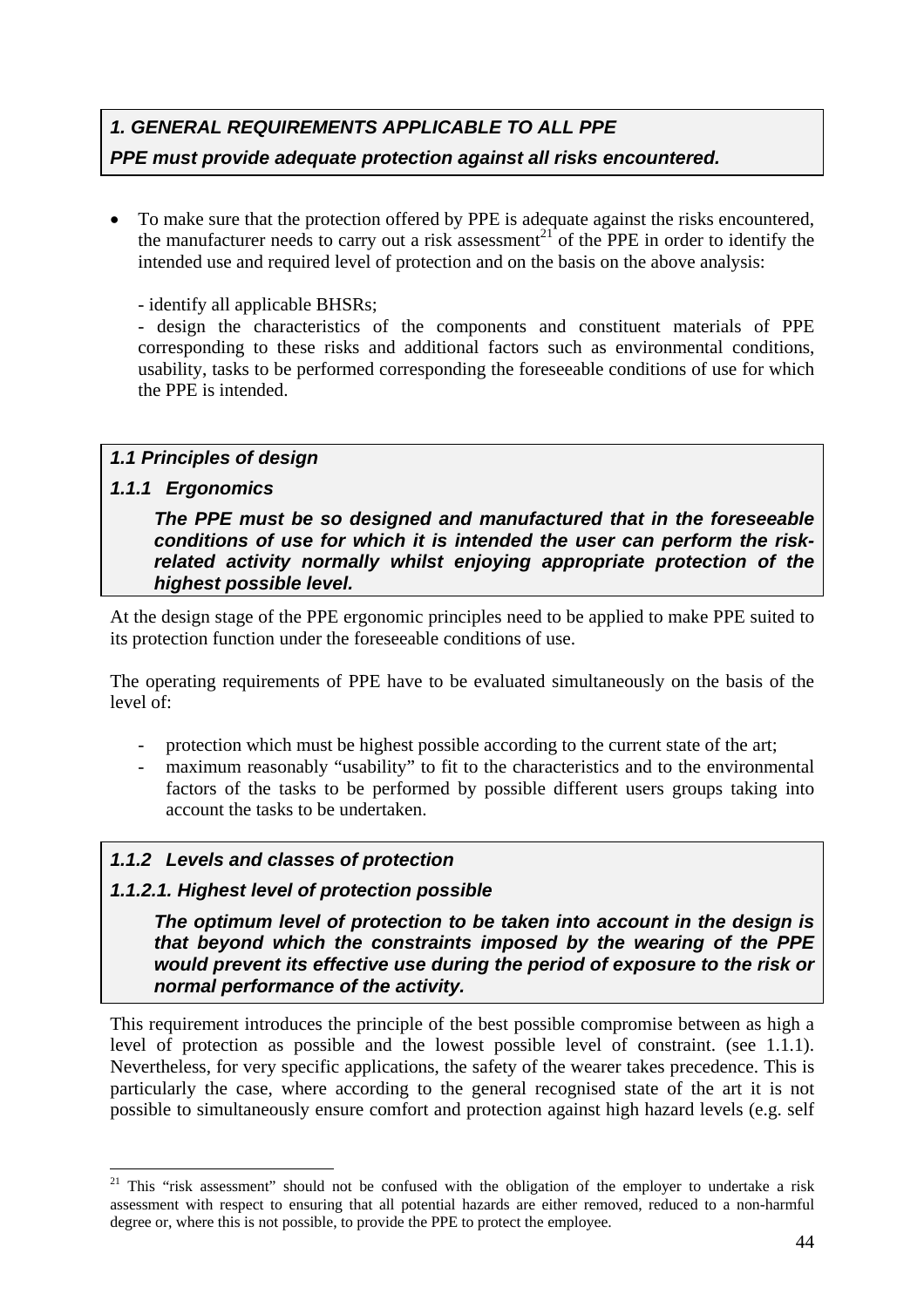rescue during an emergency situation, protection against ionising radiations, land mines removal…).

Practical performance tests using test subjects can be performed to evaluate the acceptability of PPE and the feasibility of carrying out the intended activity.

## *1.1.2.2. Classes of protection appropriate to different levels of risk*

*Where differing foreseeable conditions of use are such that several levels of the same risk can be distinguished, appropriate classes of protection must be taken into account in the design of the PPE.* 

It is easier to indicate the nature of a risk than to quantify its level. Therefore it is difficult to define classes of protection appropriate to the levels of risks against which the PPE is intended to protect. This is why, in practice, classes of protection are generally defined by the levels of performance of one or several characteristics. These levels of performance are determined by conventional testing methods simulating the situations of risks as close as possible to the reality.

The number of classes should be kept to a minimum in order to avoid difficulties and errors during the selection phase of the appropriate PPE by users and purchasers. In fact, the creation of several classes of protection can only be justified by the corresponding existence of a number of various fields of application, in terms of both risk levels and ergonomic factors, which can not be covered by a single class of PPE.

On the other hand, different classes of protection can be useful, to offer where appropriate the possibility to use more comfortable PPE instead of PPE having an unnecessarily high level of protection.

In any case, if several classes of protection and or performance levels are used, the corresponding levels of risks and/or fields of application are to be clearly identified and given in the information to be supplied by manufacturer.

Furthermore, when defining classes of protection (for instance in ENs or other specifications) the uncertainty of measurements attached to the test results need to be taken into account to avoid difficulties of interpretation. It is recommended that the width (the difference between the lower and upper limit value) of a protection class is clearly bigger than two times the estimated uncertainty.

### *1.2 Innocuousness of PPE*

# *1.2.1 Absence of risks and other "inherent" factors of nuisance effect*

*PPE must be so designed and manufactured as to preclude risks and other nuisance factors under foreseeable conditions of use.* 

Even if during the design of the PPE, possible causes of nuisance are eliminated as far as possible, the use of PPE causes sometimes some nuisance to the wearer. Especially that is the case if the PPE selected is not the optimal choice or it is used wrongly or in unsuitable work situations. Therefore the requirements and guidance for the proper selection and use should be carefully taken into account. The ergonomic, physiological and other factors should be considered.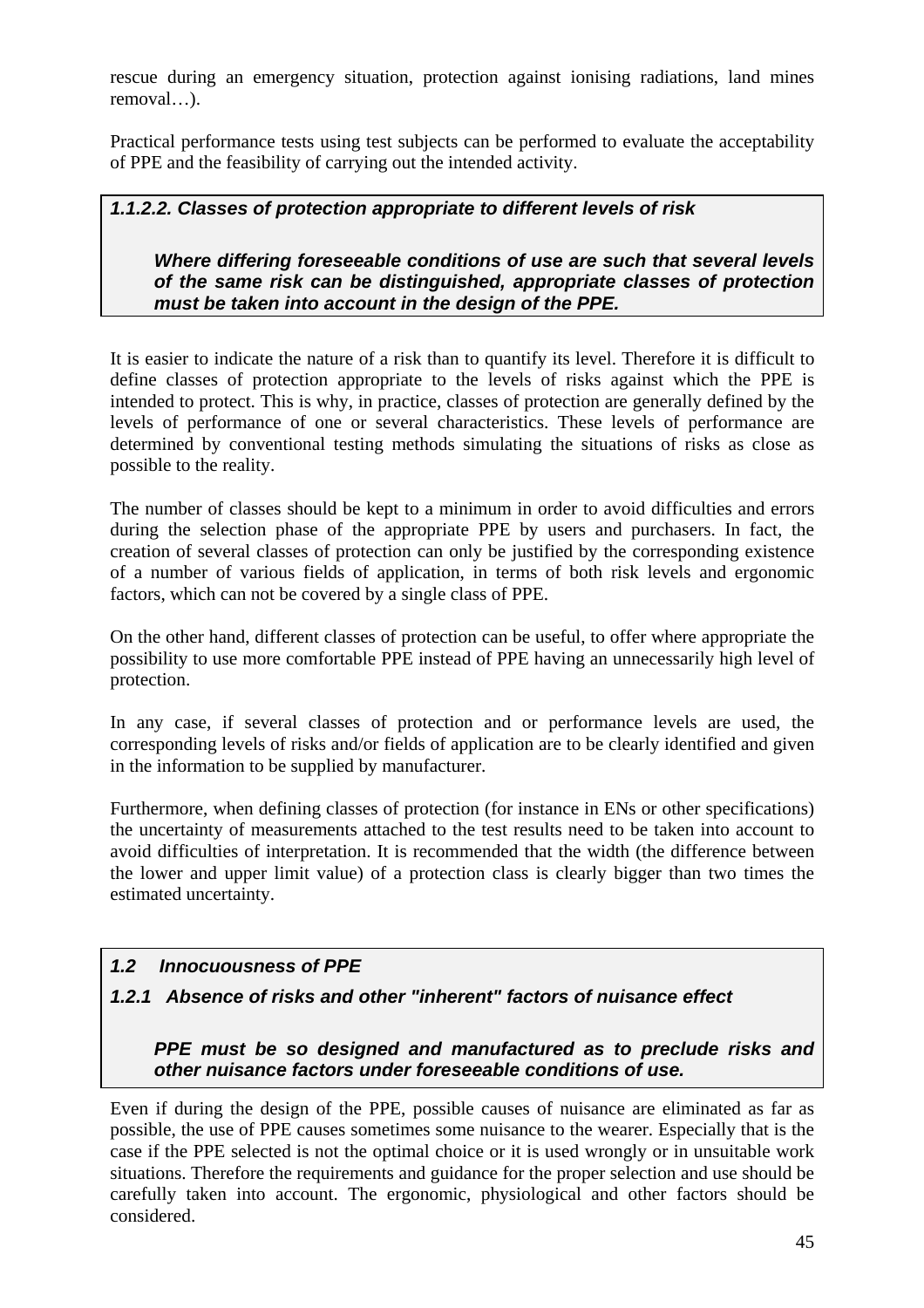Those additional risks are not related to the risks against which they protect.

The following examples illustrate the inherent risks which can be generated by PPE:

- $\blacksquare$  tight PPE preventing the evaporation of sweat and causing risk of hyperthermia, skin irritations, discomfort…;
- **Performance of protective clothing allowing hot or cold products to be caught;**
- **PPE** leading to difficulties in identifying optical or acoustical warning signals.
- the psycho-physiological constraints such as the increase of metabolic rate or fatigue.

## *1.2.1.1. Suitable constituent materials*

*PPE materials and parts, including any of their decomposition products, must not adversely affect user hygiene or health. The materials constitutive of PPE and their possible products breakdown should not have harmful effects on hygiene or health of the user.* 

The constituent materials cannot (in the foreseeable conditions of normal use), release or degrade to release substances generally known to be toxic, carcinogenic, mutagenic, allergenic, teratogenic or otherwise harmful.

The following list is examples of possible documents to demonstrate conformity to this requirement:

a) Information supplied by the manufacturer might include a declaration confirming that the product does not contain any substances at levels that are known or suspected to adversely effect user hygiene or health;

b) Materials specifications;

c) Safety data sheets relating to the materials;

d) Information relating to the suitability of materials for use with food, in medical devices, or other relevant applications;

e) Test reports or other information relating to toxicological, allergenic, carcinogenic, toxic to reproduction or mutagenic investigations and measurements on the materials;

f) Information relating to eco-toxicological and other environmental investigations on the materials.

Particular attention should be paid to the presence of plasticizers, unreacted components, heavy metals, impurities and the chemical identity of pigments and dyes.

The exposure limit values of harmful substances, such as Cr(VI), Ni, Azo colorants etc. are often laid down in European or national regulations. In particular, the manufacturer may need to consider:

- Individual directives on the protection of workers from risks related to exposure to chemical, biological agents at work within the meaning of Article 16 of Directive 89/391/EEC;
- Council Directive 92/32/EEC of 30 April 1992 amending for the seventh time Directive  $67/548/EEC$  on the approximation of the laws, regulations and administrative provisions relating to the classification, packaging and labelling of dangerous substances, annex I of this directive is an index of 8000 dangerous substances for which harmonised classification and labelling have been agreed at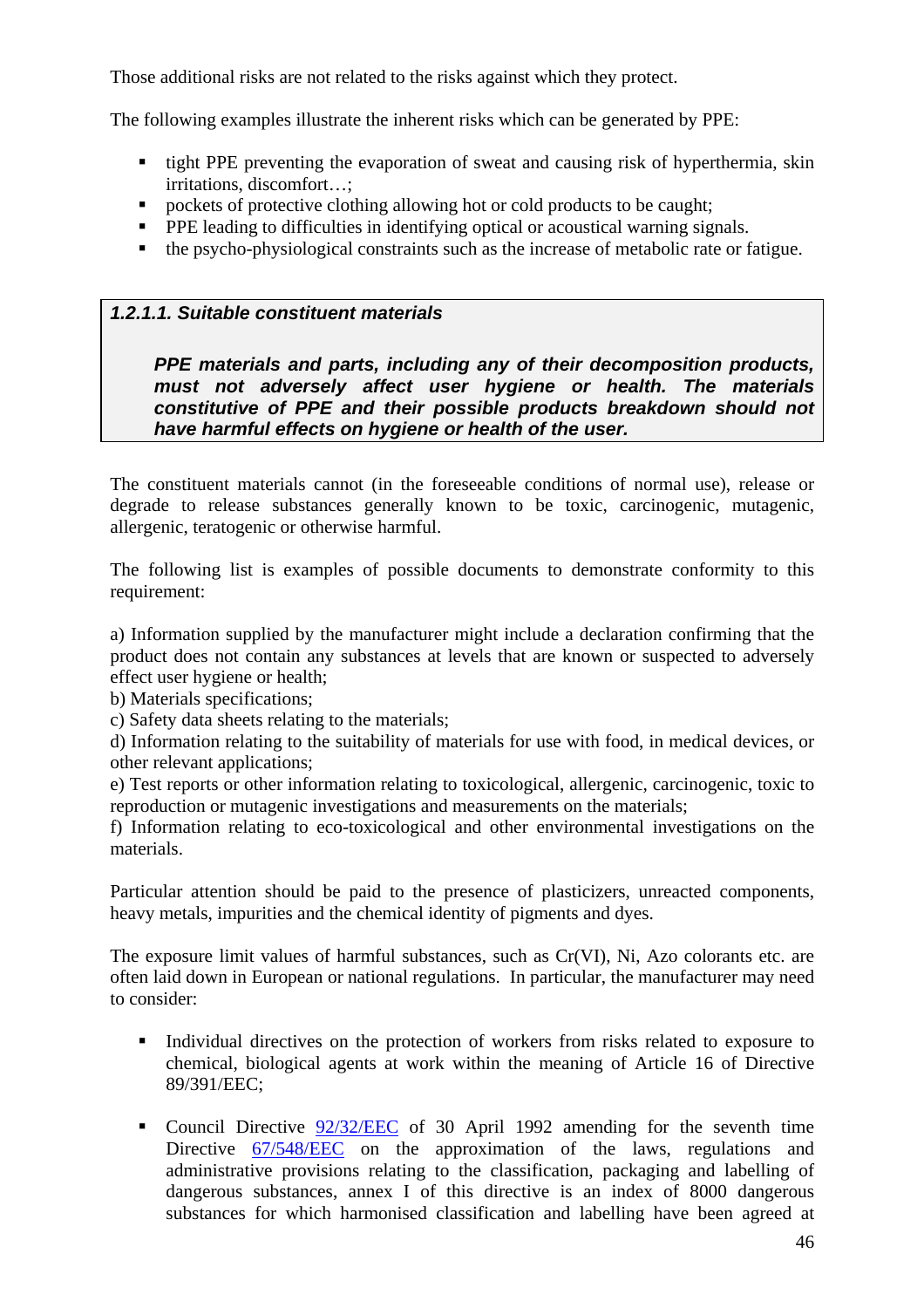Community level There are currently fifteen classes of danger such as: toxic, harmful, corrosive, irritant, sensitising, carcinogenic, mutagenic, toxic for reproduction, etc considered in this directive;

■ European Parliament and Council Directive 94/27/EC of 30 June 1994 relating to restrictions on the marketing and use of certain dangerous substances and preparations**.** This directive is also applicable to PPE, and is related to the nickel release from those parts of PPE containing Nickel that come into direct and prolonged contact with the skin. (E.g. metallic spectacle frames).

# *1.2.1.2. Satisfactory surface condition of all PPE parts in contact with the user*

 *Any PPE part in contact or in potential contact with the user when such equipment is worn must be free of roughness, sharp edges, projections and the like which could cause excessive irritation or injuries.* 

The assessment of the characteristics of roughness, sharp edges etc. likely to cause injury can be based on objective tests (e.g. visual or tactile) and/or practical experience. As an example there shall be no attachment elements for the accessories in the helmet which goes through the helmet- shell in a way which causes a risk to the user.

 Injuries may originate not only from the characteristics of the PPE but also from the activity of the user.

### *1.2.1.3. Maximum permissible user impediment*

 *Any impediment caused by PPE to movements to be made, postures to be adopted and sensory perception must be minimized; nor must PPE cause movements which endanger the user or other persons.* 

Impediment to movement depends in particular on the PPE weight and design sizes have to take into account not only the morphology of intended users but also the dynamic movement required by their activity, the adjustment possibilities and on the characteristics of constituent materials. For example, the more the constituent materials are thick and rigid, the more likely they are to be impediment movements.

Impediment to sensory perception by the intended user can take many different forms. E.g. hearing protectors are intended to ensure the attenuation of noise which arrives at the intended user's ear but this requirement needs also to be considered alongside the need of the intended user to communicate with other operators and/or to hear warning signals.

Another example is fire-fighter clothing that needs to ensure protection against heat and flame. The protection may be of a lower level for minor part of the body in order for the intended user to be more quickly become aware of the danger and to escape more quickly.

With respect to sensory perception, it is necessary to seek the best possible compromise between safety and usability. For example, a glove needs to preserve the dexterity and tactile sensitivity of the intended wearer yet nevertheless ensure protection against risks which can be mechanical, chemical and/or thermal.

*In order to assess the conformity of the PPE to this BHSR, objective test methods can be used to measure physical characteristics of the PPE having an effect on user impediment such as: sizes, rigidity, weight, field of vision ... When no objective method for the measurement of the level of impediment to movement exists, subjective trials can be*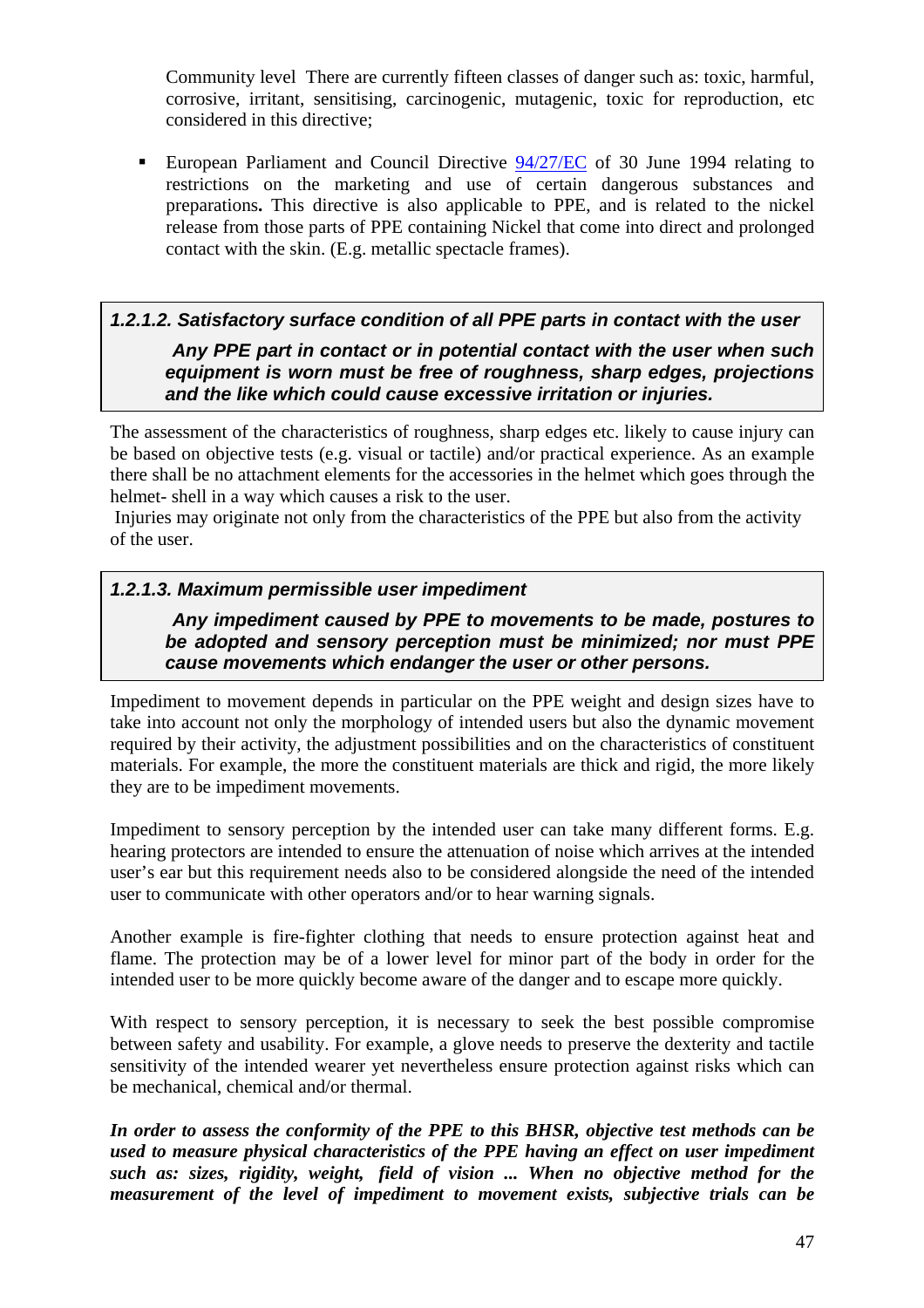*performed, consisting in practical tests on a panel of test persons carrying out tasks simulating the possible foreseeable conditions of use.* 

## *1.3. Comfort and efficiency*

## *1.3.1. Adaptation of PPE to the user morphology*

 *PPE must be so designed and manufactured as to facilitate correct positioning on the user and to remain in place for the foreseeable period of use, bearing in mind ambient factors, movements to be made and postures to be adopted. For this purpose, it must be possible to optimize PPE adaptation to user morphology by all appropriate means, such as adequate adjustment and attachment systems or the provision of an adequate size range.*

PPE must be designed and manufactured in order to provide the highest possible comfort for each wearer, thus for different morphology types and for both sexes.

Many variables are necessary to describe morphology i.e. to define the shapes of the human body. Moreover, sizes of people and ethnical composition of the European population are likely to evolve (rapidly) in time. This should be carefully considered by referring to updated anthropometric databases while designing PPE. Where possible systems of adjustment are useful to adapt the PPE to each wearer to avoid custom-made products, which are not economically viable.

PPE needs to be equipped with elements capable of ensuring its remaining in place, taken into account all possible foreseeable factors, such as forces affecting the PPEs stability, movements to be made and postures to be adopted during the tasks, etc.

For example:

- **Protective helmets need to be stable on the head of the wearer:** a balanced weight distribution, an appropriate location of the centre of gravity and a nape strap are a few ways to do this. When necessary, and acceptable from a safety point of view, the helmet could also be equipped with a chin strap.
- Lifejackets need to remain in place when the user falls into water.

PPE must be so designed and manufactured as to facilitate correct positioning on the user. This could be evaluated by subjective tests, e.g. considering the opinion of wearers executing a conventional task. In certain cases, this facility of correct positioning can be evaluated by measuring technical properties specific to the risk to prevent, for example, the degree of tightness of the face piece of a respiratory protective device test subjects performing dynamic tasks.

Trials with test subjects or laboratory measurements could also be used to assess:

- Adjustability, the stability of adjustments;
- Consequences of displacement of the PPE, and the maximum tolerable displacement;
- Static and dynamic forces that might be exerted on the PPE in normal use, and during circumstances in which it is intended to provide protection.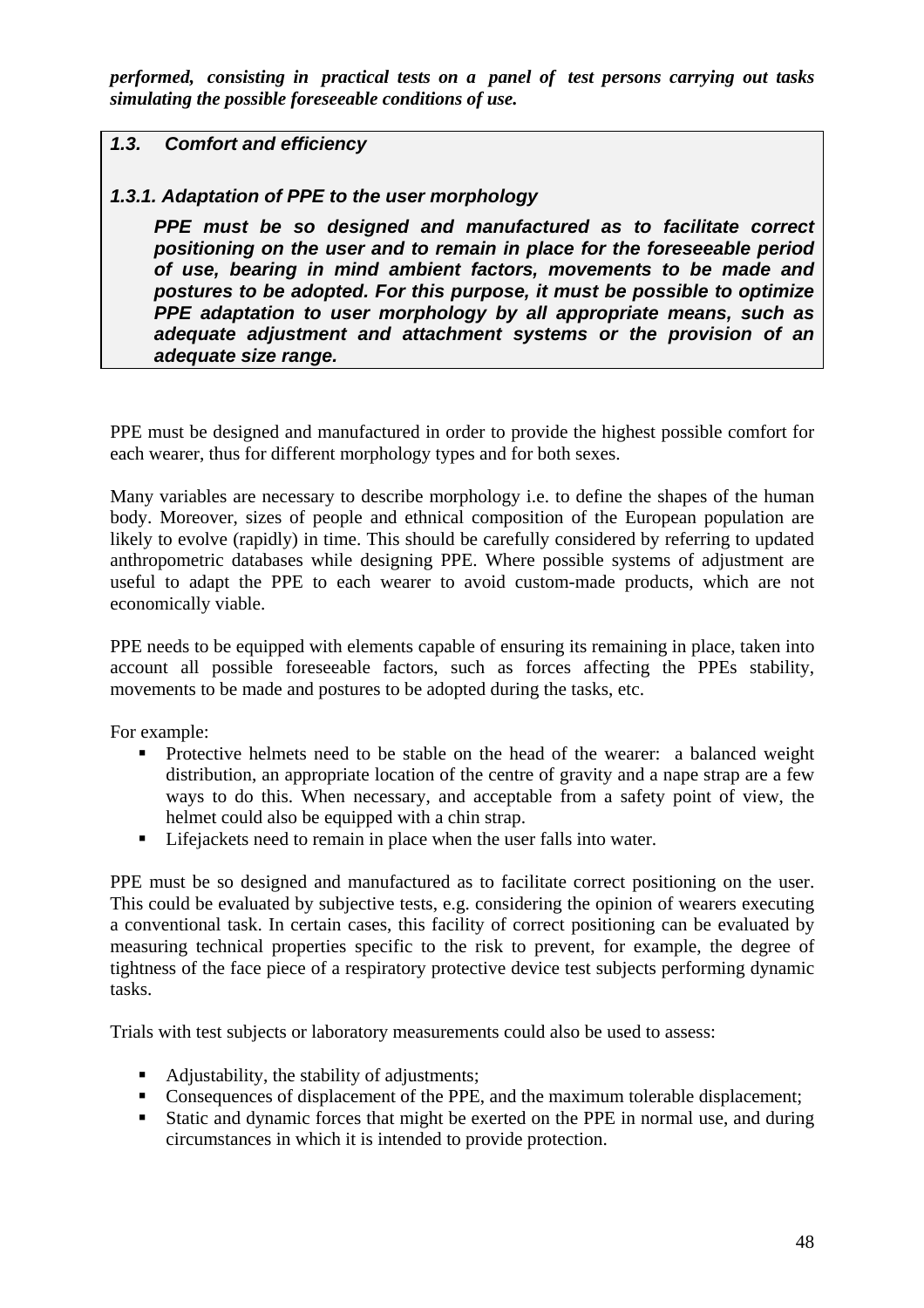## *1.3.2 Lightness and design strength*

*PPE must be as light as possible without prejudicing design strength and efficiency.* 

*Apart from the specific additional requirements which they must satisfy in order to provide adequate protection against the risks in question (see 3), PPE must be capable of withstanding the effects of ambient phenomena inherent under the foreseeable conditions of use.* 

The manufacturer should design the PPE so that the best compromise between the weight and protection efficiency is realised. PPE can have adverse effects on the body by increasing muscle strain or energy consumption through increased or altered passive or dynamic loading. The weight (and its distribution) of PPE has to be considered in relation to the specific body part or parts likely to be affected. For example, additional mass on the head produces forces in the neck that have to be countered by the neck muscles and thus might have a negative influence on the wearer's health and safety. Heavy weights on the body or body parts increase energy consumption, especially when walking or running.

The efficiency of PPE can be affected by any number of environmental factors. These factors can lower the protection efficiency in time. The manufacturer should give enough information how environmental factors affect the protection level so that the user can assess the service life of the PPE. The manufacturer needs to include in the instructions for use the foreseeable environment and working conditions he has taken into account when designing the PPE in order to allow correct use and selection in any given situation.

For example, PPE integrating electronic components the behaviour in an EMC "disturbed" environment must be thoroughly checked. The PPE needs to remain safe and not lead to dangerous situations in cases of failure of or damage to the circuit or errors in the circuit logic.

## *1.3.3 Compatibility of different classes or types of PPE designed for simultaneous use*

*If the same manufacturer markets several PPE models of different classes or types in order to ensure the simultaneous protection of adjacent parts of the body against combined risks, these must be compatible.* 

When different types of PPE from a manufacturer are intended to be worn simultaneously, the manufacturer will need to ensure that the safety function and comfort of each PPE are not compromised by the wearing of another PPE. For example an ear muff or a face shield is considered as compatible with a safety helmet, if the protective characteristics and the comfort of the hearing protector and of the face shield are not impaired by the simultaneous wearing of these PPE.

In all cases, the manufacturer will also need to draw the attention of intended users on any limitation of use or possible incompatibility.

See also requirement 2.14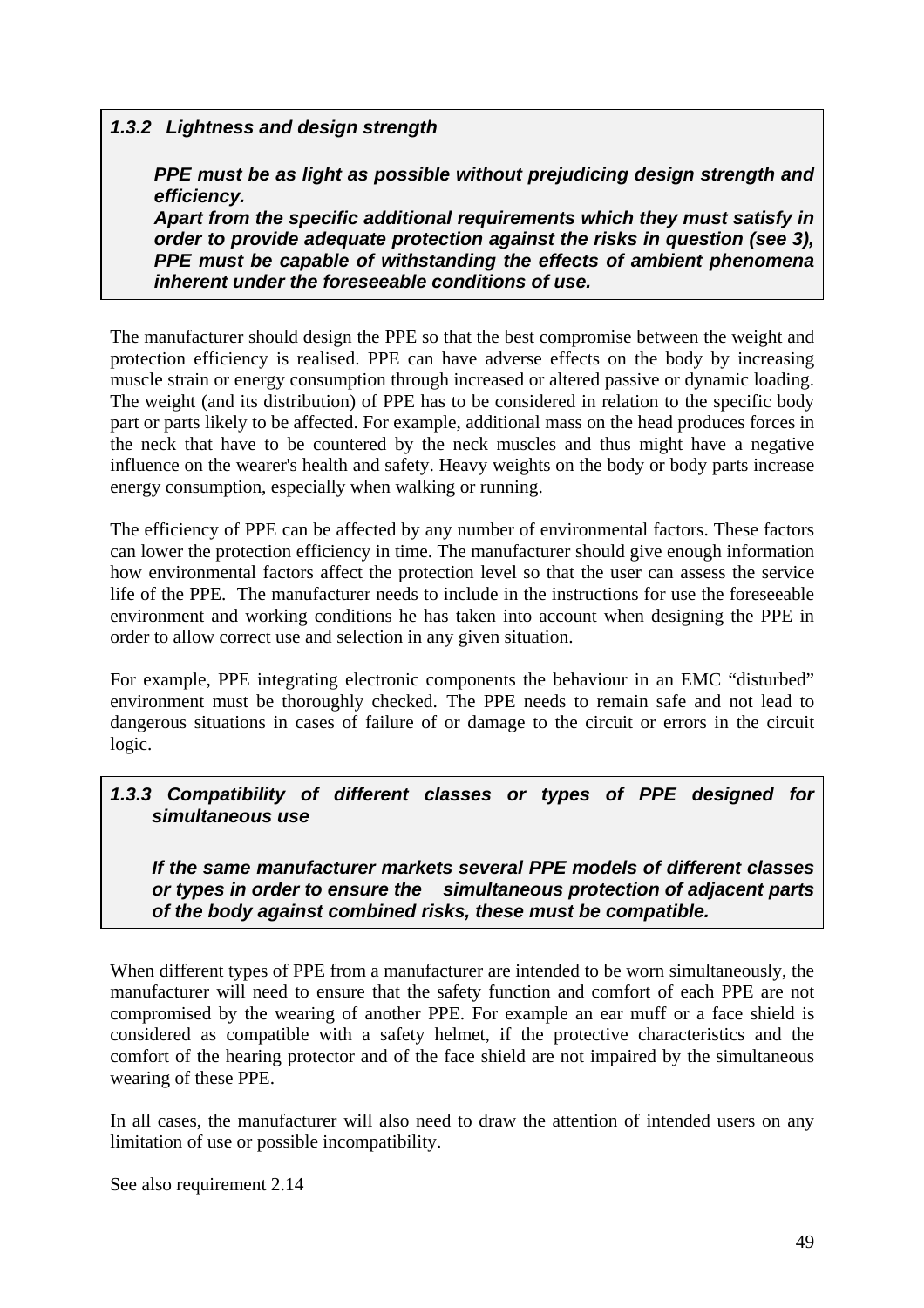# *1.4. Information supplied by the manufacturer*

*In addition to the name and address of the manufacturer and/or his authorized representative established in the Community, the notes that must be drawn up by the former and supplied when PPE is placed on the market must contain all relevant information on:* 

The information supplied by the manufacturer constitutes a fundamental element in order to judge the conformity of a PPE. **It is considered an integral part of the** PPE it refers to and shall be checked, in terms of content and understandability, by the Notified Body when undertaking an EC-type examination. The Notified Body shall verify that the equipment can be used in complete safety for its intended purpose. In order to do this, the Notified Body shall check that the claims of the manufacturer on the area and limits of protection of the product are in line with the technical specification used and with the relevant essential safety requirements

This document shall be established in conformity with this BHSR, but also, where relevant, with other applicable requirements, such as:

| 1.3.3                                                                | Compatibility of different classes or types of PPE designed for simultaneous use   |  |
|----------------------------------------------------------------------|------------------------------------------------------------------------------------|--|
| 2.4                                                                  | PPE subject to ageing                                                              |  |
| 2.8                                                                  | PPE for use in very dangerous situations                                           |  |
| 2.12                                                                 | PPE bearing one or more identification or recognition marks directly or indirectly |  |
| relating to health and safety                                        |                                                                                    |  |
| 3.1.2.2 Prevention of falls from a height                            |                                                                                    |  |
| 3.5                                                                  | Protection against the harmful effects of noise                                    |  |
|                                                                      | 3.6.2 Complete PPE ready for use                                                   |  |
| 3.7.2                                                                | Protection against heat and/or fire                                                |  |
| 3.8                                                                  | Protection against electric shock                                                  |  |
|                                                                      | 3.9.1 Non-ionizing radiation                                                       |  |
| 3.9.2.2 Limited protection against external irradiation              |                                                                                    |  |
| 3.10. Protection against dangerous substances and infective agents : |                                                                                    |  |
| 3.10.1 Respiratory protection                                        |                                                                                    |  |
| 3.10.2 Protection against cutaneous and ocular contact               |                                                                                    |  |
|                                                                      |                                                                                    |  |

The manufacturer has the obligation to deliver the information in paper form to users with each unit of PPE put on the market.

For some types of PPE, such as ear-plugs or specific protective gloves which are sometimes sold in dispenser boxes, the instructions for use can be affixed to the boxes or be provided with each unit.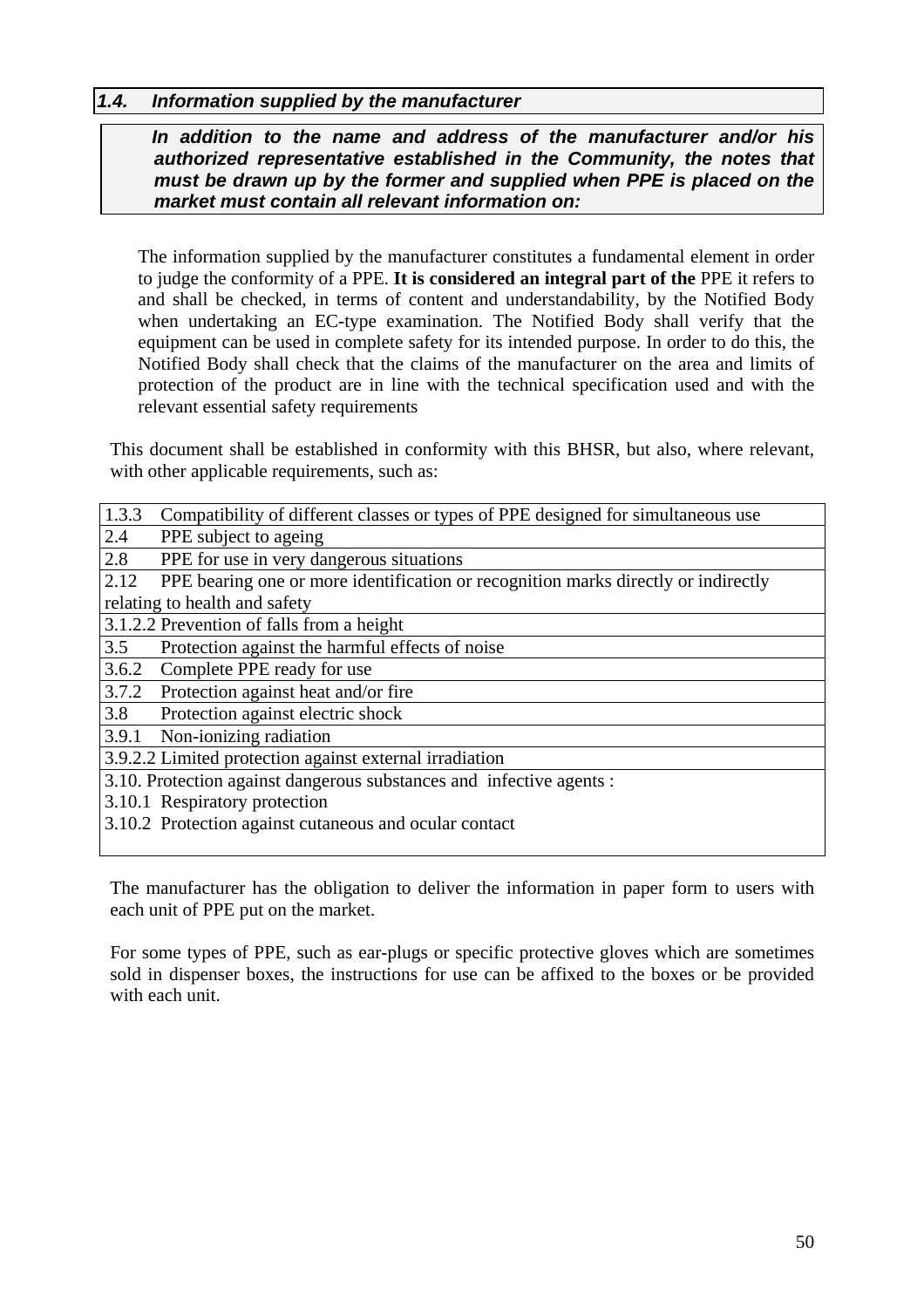1.4 (a)

(a) storage, use, cleaning, maintenance, servicing and disinfection. Cleaning, maintenance or disinfectant products recommended by manufacturers must have no adverse effect on PPE or users when applied in accordance with the relevant instructions;

The storage instructions must specify the conditions, for example: to store only in its original packaging, in a dry atmosphere, at a maximum temperature of 60°C, away from light, etc.

The instructions for use have to give necessary information for putting on or taking off the PPE as well as how to make the necessary adjustments to the wearer's morphology.

The manufacturer cannot deviate from the obligation to define cleaning, maintenance and (if applicable) disinfection processes, since these are necessary to ensure the hygiene of the intended user of the PPE.

The instructions for cleaning, maintenance and disinfection must not only specify the products (or at least the criteria necessary to select them) but if relevant also the procedures to be applied. These procedures will specify the preliminary operations such as the disassembling of certain sensitive components, and the actual operations including the concentrations of cleaning product, the temperature, etc). The procedures will also mention any operation necessary to apply after cleaning or maintenance, to ensure that the PPE retain the optimum level of effectiveness. For example, the cleaning procedures include the conditions of drying for a PPE intended for heat and flame protection or the precautions to be taken with respect to the electrical risk if the PPE has electric or electronic components.

The conditions of disinfection depend on the type of PPE and the way in which it is carried/worn by the user. They can be less constraining if there is no direct contact of the PPE with the skin of the wearer, for example, the harnesses of fall arresting systems. On the other hand, they should be very prescriptive if there is direct and prolonged contact with the skin, for example, as is the case with respiratory protective devices or safety gloves.

The maintenance instructions must specify which are the operations the wearer can carry out himself, and how to do so (in particular giving precise information on spare parts), as well as when this requires the intervention of the manufacturer or a specialised person.

Any product specified by the manufacturer for the cleaning, maintenance or disinfection of the PPE will not be harmful for the PPE or its user. For instance, products that are recommended will be tested on carcinogenic or allergic reactions or they will not destroy the integrity of the material used in the PPE. The harmful effects on a potential user can be verified using safety data sheets of the products while the effects on the integrity of PPE can be checked applying the cleaning procedure before carrying out the test to determine the performance of the PPE.

1.4 (b) performance as recorded during technical tests to check the levels or classes of protection provided by the PPE in question;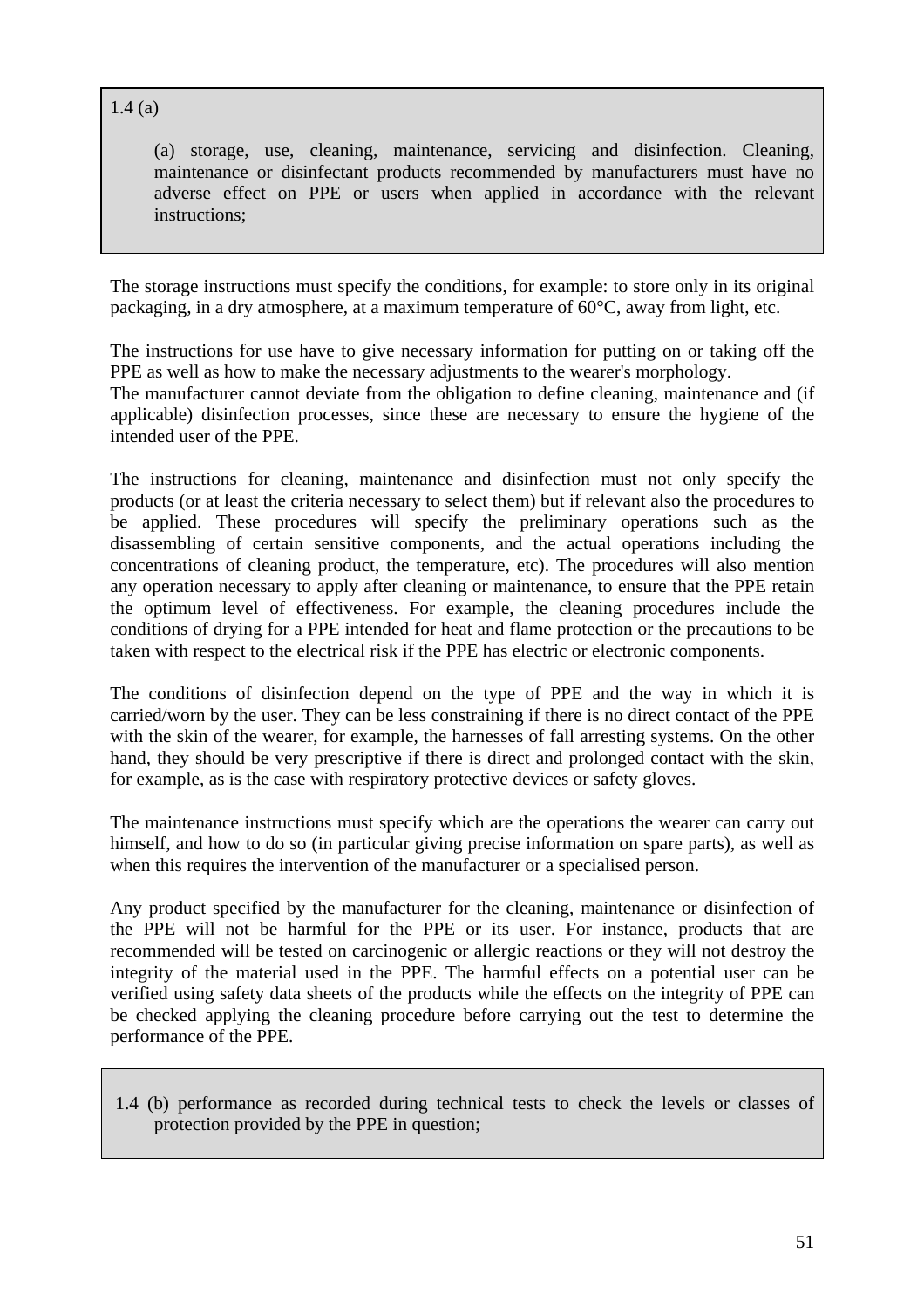The information shall mention the levels or classes of protection, determined by the manufacturer according to European harmonised standards or other relevant specifications and shall not duplicate the content of the test report.

1.4 (c) suitable PPE accessories and the characteristics of appropriate spare parts;

The manufacturer needs to indicate the accessories and spare parts compatible with the PPE in the instructions. The manufacturer is responsible for the design of these accessories and of their compatibility with the PPE. As a consequence he cannot assume any responsibility if a person uses those accessories other than those envisaged by him.

The characteristics of the spare parts mentioned in this requirement relate to the necessary information to their replacement and the limits for their use.

1.4 d) the classes of protection appropriate to different levels of risk and the corresponding limits of use;

For a class of protection claimed by the manufacturer, the instructions must specify the level of the risk covered and the corresponding limits of use. These are generally expressed by:

- the nature of the covered risk;

- the limitation of the parameters defining the risk (temperature, pressure, acoustic level, list of chemicals…);

- the limitation of the exposure duration to the risk.

These levels of the risks covered are sometimes difficult to know beforehand. In such cases they can be indicated by reference to the test conditions in which the examination of the type was undertaken.

1.4 (e) the obsolescence deadline or period of obsolescence of PPE or certain of its components;

Date of obsolescence is the date from which, the PPE becomes useless for its intended use or is no longer fit for its purpose, due, either to changes in its protective properties or to loss in functionality and it must be discarded or repaired. This date of obsolescence or period of obsolescence refers either to the shelf life, or to the useful life span, or to the time of use or to the ageing or to any other circumstance that may affect the PPE performances.

The manufacturer must provide all information necessary so that the user can determine a reasonable period of obsolescence. However the manufacturer is not obliged to affix the date of manufacture on the product or on the instructions for use.

This can be expressed by relevant information on how to identify the "end of life", a limiting date of use or a maximum service time.

The service life of PPE depends on many factors such as the conditions of storage, use, cleaning, revision, maintenance where a manufacturer does not have control. The manufacturer has to provide any useful information so that the intended user can determine a reasonable time limitation. It can be a question of the evolution of a characteristic of use (for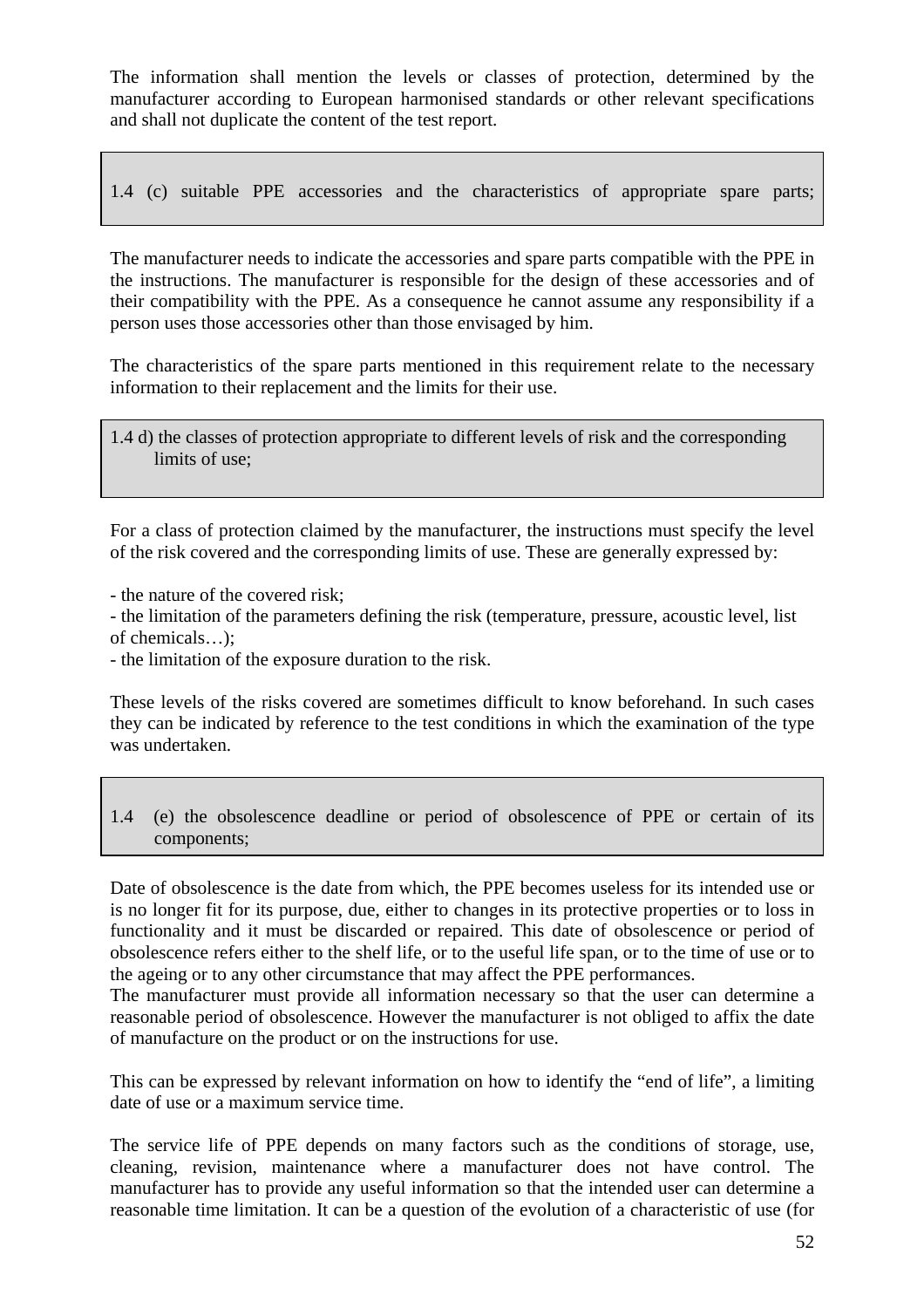example, an increase in respiratory resistance making the use difficult or of a characteristic of aspect and/or integrity (for example, striped or split eyepiece). It could also refer to the ageing of materials. For example, the appearance of cracks or discolouration on the surface of some types of thermoplastic safety helmet may be an objective sign of ageing.

1.4 (f) the type of packaging suitable for transport;

This is related to the description of packing to be used for transport, for example, original packaging, tight packing etc., to keep the safety and usability characteristics of the PPE. The term "transport" is related not only to the transportation from the manufacturing place to other places but also to the protection of the PPE when not in use and moved.

1.4 (g) the significance of any markings (see 2.12).

Requirement 2.12 is related to the markings affixed on PPE concerning directly or indirectly the health or the safety of the intended user. There are other provisions of the directive which mention the affixing of markings with particular significance, thus for example requirements 2.4 (relating to the PPE subject to ageing), 3.5 (relating to hearing protectors), 3.9 (relating to eye protectors against the ionizing radiations), 3.10 (relating to respiratory protective devices).

In addition to these markings whose affixation is mandatory, other markings or pictograms can exist e.g. as defined in standards, providing useful information on field of use of the PPE and its level of performance. This shall be clearly explained in the instructions for use and can not lead to confusion with respect to the mandatory marking requirements (CE marking).

1.4 (h) where appropriate, the references of the directives applied in accordance with article 5 (6) (b);

This requirement refers to an Article concerning the application of Directives for which the CE marking is foreseen, the references detailed here are only so-called "New Approach" Directives that have been applied to the PPE.

In the information supplied by the manufacturer details have to be provided as to which directives the manufacturer has decided to apply.

1.4 (i) the name, address and identification number of the notified body involved in the design stage of the PPE.

The design stage includes all the operations of design and manufacture of the PPE which was subjected to EC-type examination. This requirement relates only to PPE of category II and III.

Using a Notified Body during the phase of design of PPE (the Body which makes the EC-type examination) does not discharge the manufacturer from his responsibilities, such as defined in the Articles of the directive.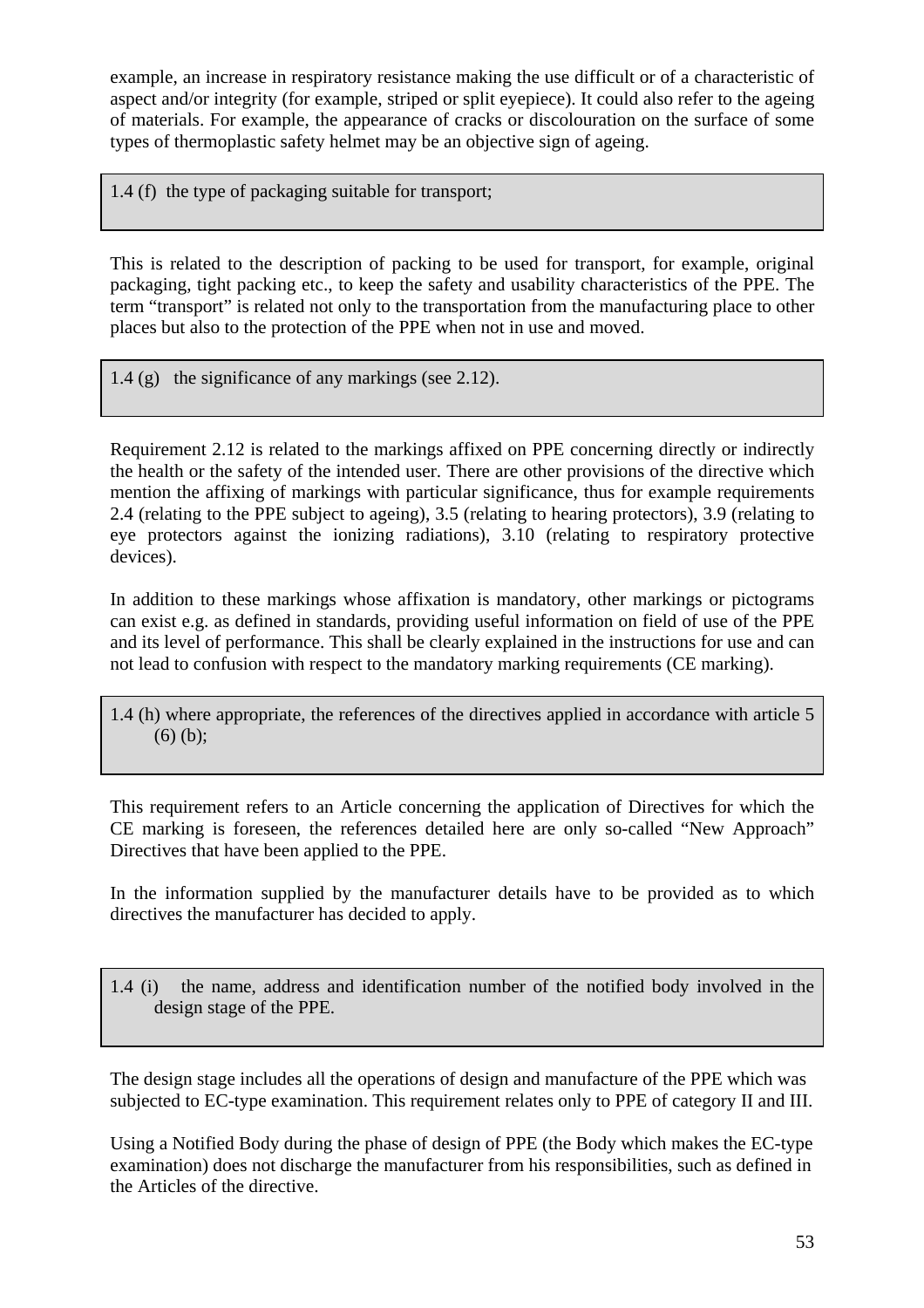These notes, which must be precise and comprehensible, must be provided at least in the official language(s) of the Member State of destination.

The manufacturer has the responsibility for the establishment of the original version of the instructions for use and of the validated versions in the languages of the Member States of the EU where he intends to place the PPE on the market. During the EC-type examination the Notified Body examines normally only one language version. The manufacturer has the responsibility of the correctness of the versions in other languages.

This document has to be written in the language(s) of the Member States where the product is intended to be sold, the translation is made by the manufacturer and/or his authorized representative established in the Community under his responsibility, and must include his address.

Product information is one of the fundamental elements of any product and as such it has to be clear, concise, understandable and giving the appropriate information for the end users. It should be taken into account that the information supplied by the manufacturer may only be considered as effective, when it is perceived, understood, retained and appropriately used. Since the information supplied by the manufacturer provides the basis on which consumers can make a reasoned selection, it is also one of the means to increase the health and safety of the intended end user. High quality information minimises the risk of an incorrect selection and/or wrong use. The better the quality of information, the easier the selection and correct use of the PPE.

Further, CEN has elaborated a guide on information supplied by the manufacturer, which can be found at:

https://www.cen.eu/cen/Sectors/Sectors/HealthAndSafety/PPEForum/Documents/Guide.pdf

# 2. ADDITIONAL REQUIREMENTS COMMON TO SEVERAL CLASSES OR TYPES OF *PPE*

*2.1. PPE incorporating adjustment systems* 

*If PPE incorporates adjustment systems, the latter must be so designed and manufactured as not to become incorrectly adjusted without the user's knowledge under the foreseeable conditions of use.*

The manufacturer shall ensure by proper design that no unintentional changes of adjustment can influence the protection afforded by the PPE. For example the adjustments of strap length of a full body harness shall not change during use when the tension in the straps and buckles is varying.

In the case of attachment units, this condition is met if, for example, they are inaccessible during conducting the task or, if they would be accessible, the system needs to be unlocked e.g. the simultaneous voluntary execution of two distinct movements.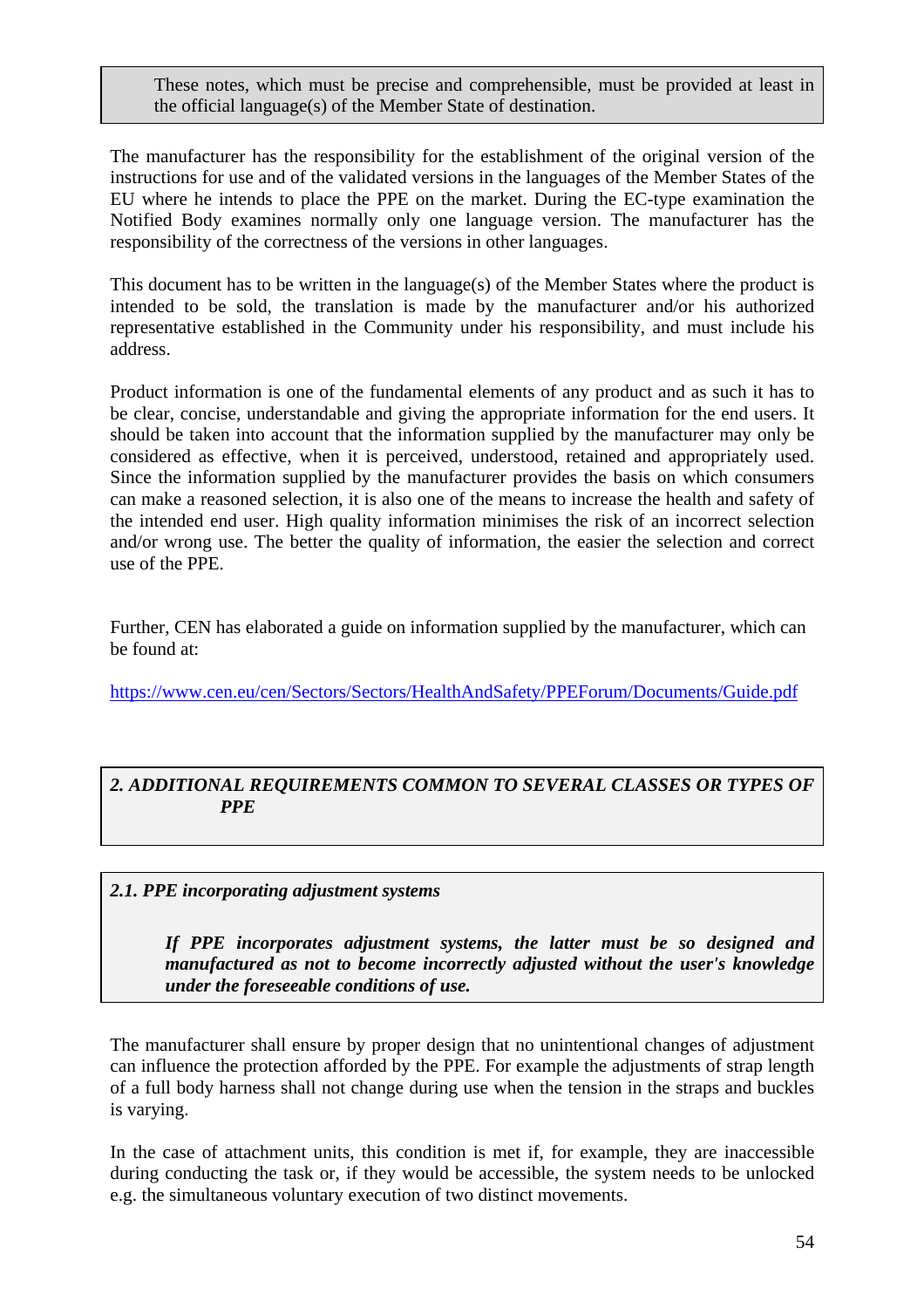*2.2. PPE 'enclosing' the parts of the body to be protected* 

*As far as possible, PPE 'enclosing' the parts of the body to be protected must be sufficiently ventilated to limit perspiration resulting from use; if this is not the case, it must if possible be equipped with devices which absorb perspiration.* 

The main method that the body uses to keep a suitable temperature is sweat evaporation. Evidently, PPE has an influence on the conditions applying to the wearer affecting this physiological phenomenon.

As a result, the PPE has to be designed so as to allow a sufficient level of ventilation according to the task and foreseeable use conditions or the manufacture has to use breathable materials. In order to increase comfort, for example where protection against a toxic environment is required and hence the PPE has to be impermeable, sweat absorbing materials can evidently be chosen.

Where this BHSR is to be applied, the information supplied by the manufacturer needs to specify the necessary ventilation rate if the PPE is to be supplied with air ventilation. Useful information in respect of maintenance also has to be given, by specifying the cleaning and drying operations to be carried out after use.

This information has to be sufficient to make it possible for the employer to determine the maximum physiologically acceptable duration use of the PPE in accordance with directive 89/656/EEC.

Solutions specified in the text of the Directive should be seen as examples. Other solutions may satisfy the basic requirements to keep the body in thermal balance.

### *2.3. PPE for the face, eyes and respiratory tracts*

 *Any restriction of the user's field of vision or sight by PPE for the face, eyes or respiratory tract must be minimized.* 

 *The degree of optical neutrality of the vision systems of these PPE classes must be compatible with the type of relatively meticulous and/or prolonged activities of the user.* 

 *If necessary, they must be treated or provided with facilities to prevent moisture formation.* 

 *PPE models intended for users requiring sight correction must be compatible with the wearing of spectacles or contact lenses.* 

Any restriction to the natural field of vision of the intended user must be minimised in order to minimise risks or discomfort associated with either the intended tasks or environment.

In order to ensure the comfort of a user not requiring vision correction, safety oculars should not impair his vision. In other terms to be optically neutral by having refractive power as low as possible. Safety oculars with very low refractive powers are recommended for a permanent use or a meticulous work and the others only for intermittent or even for very short duration use.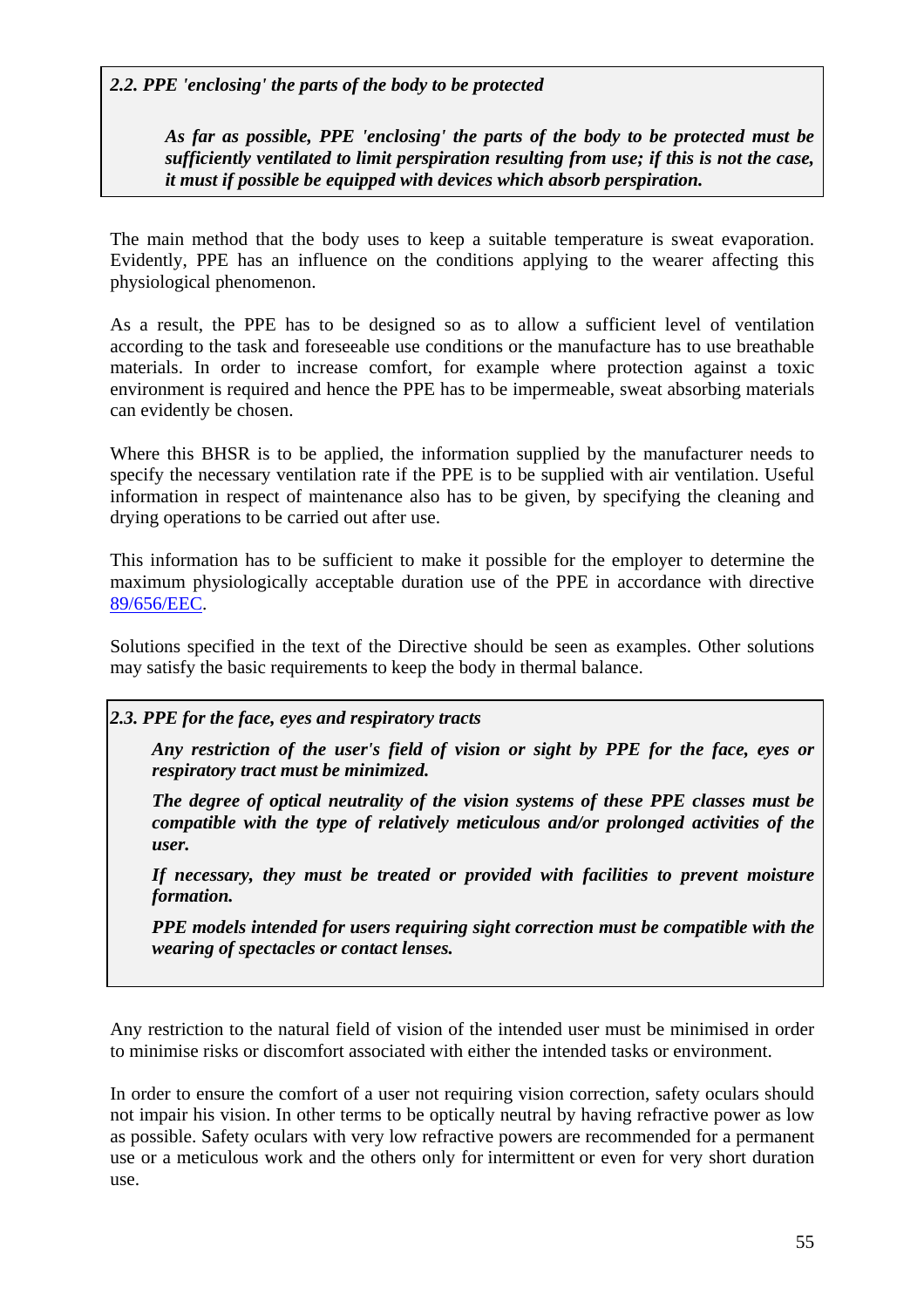Lenses provided with "anti-fogging" coating need to be designed to be so that this characteristic remains preventing moisture formation in all foreseeable conditions of use for which the PPE is intended. If this is the case, information is to be given in the instruction for use, on how to clean the anti-fogging lenses to avoid degradation of the coating.

Devices integrated into PPE to reduce moisture have to be designed to prevent fogging whilst not downgrading the PPE protection level (e.g. ventilation holes in goggles).

Regarding integrated air ventilation, the air flow cannot create adverse health effects or nuisance (noise, comfort disturbing draught…).

If the PPE is intended to be put over corrective spectacles, the manufacturer needs take into account the normal dimensions of the spectacles to determine those for the PPE.

The manufacturer will want to be aware that, wherever possible, it is advisable to integrate the optical correction to PPE oculars or to provide a suitable mounting supporting the corrective spectacles.

| 2.4. PPE subject to ageing |                                                                                                                                                                                                                                                                                                                                                                                                                                                                                                             |  |
|----------------------------|-------------------------------------------------------------------------------------------------------------------------------------------------------------------------------------------------------------------------------------------------------------------------------------------------------------------------------------------------------------------------------------------------------------------------------------------------------------------------------------------------------------|--|
|                            | If it is known that the design performances of new PPE may be significantly affected by<br>ageing, the date of manufacture and/or, if possible, the date of<br>obsolescence, must be indelibly inscribed on every PPE item or<br>interchangeable component placed on the market in such a way as<br>to preclude any misinterpretation; this information must also be<br><i>indelibly inscribed on the packaging.</i>                                                                                        |  |
|                            | If a manufacturer is unable to give an undertaking with regard to the useful life of PPE,<br>his notes must provide all the information necessary to enable the<br>purchaser or user to establish a reasonable obsolescence date,<br>bearing in mind the quality level of the model and the effective<br>conditions of storage, use, cleaning, servicing and maintenance.                                                                                                                                   |  |
|                            | Where appreciable and rapid deterioration in PPE performance is likely to be caused by<br>ageing resulting from the periodic use of a cleaning process<br>recommended by the manufacturer, the latter must, if possible,<br>affix a mark to each item of PPE placed on the market indicating<br>the maximum number of cleaning operations that may be carried<br>out before the equipment needs to be inspected or discarded;<br>failing that, the manufacturer must give this information in his<br>notes. |  |

The ageing factors influencing the performance of the PPE that need to be taken into account are the effects of time, environment and use. The manufacturer will define in his technical file the ambient conditions as well as the foreseen use conditions taken into account when evaluating the effect of ageing on the PPE. It is understood that the date of expiry of the PPE corresponds with the decrease, by ageing effects, of the protective performance to the level that is not adequate against the risk.

The manufacturer needs to ensure that the storage will not change the PPE characteristics significantly.

The lifetime of the PPE, corresponding with the expiry date, is influenced by the use conditions of the PPE or the interchangeable components. The lifetime can be expressed in terms of time or of number of exposures. It is understood that the manufacturer cannot have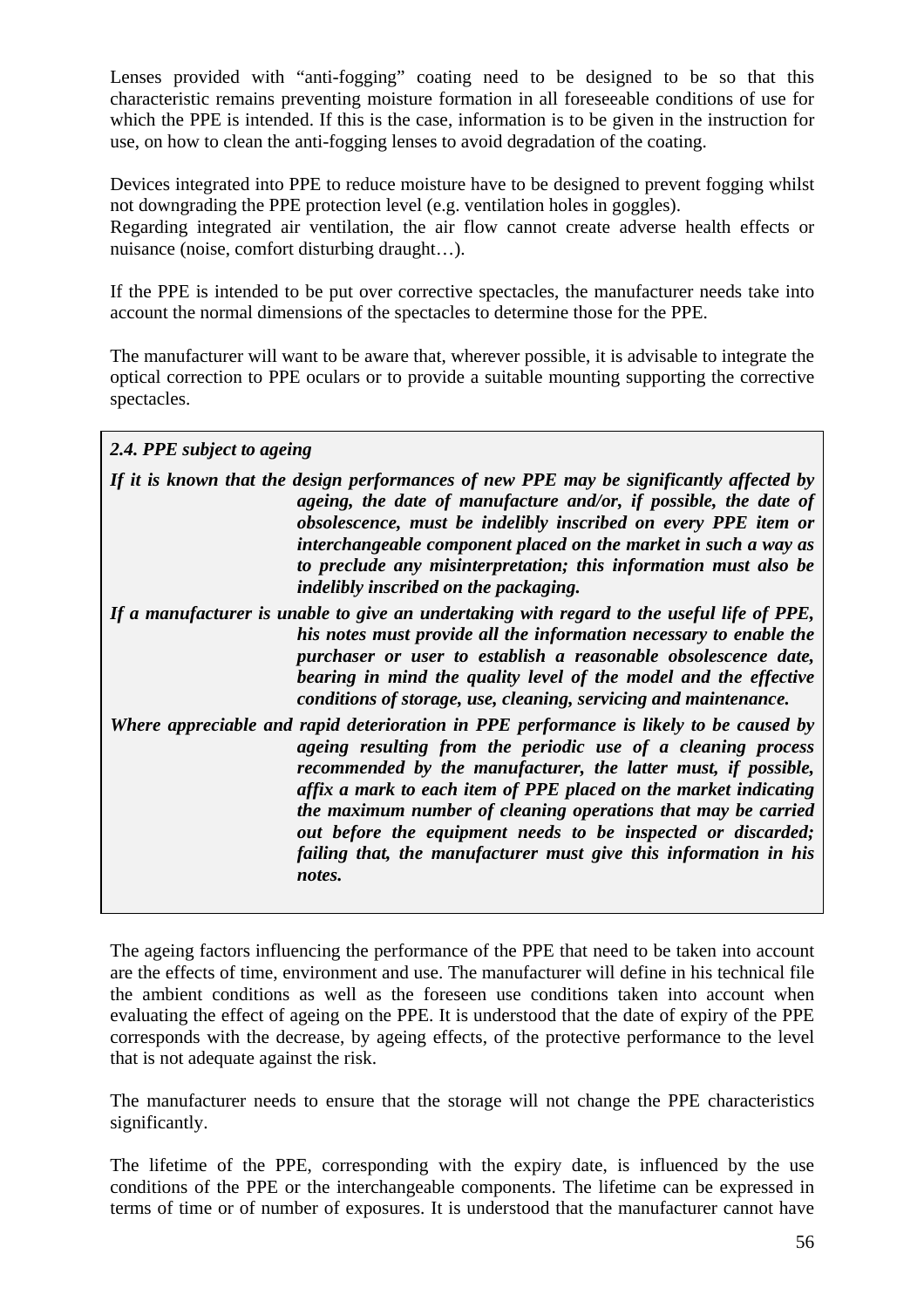full control over these conditions. Therefore the manufacturer will assist the user in determining the moment to dispose of the PPE with all relevant information on the foreseen use conditions as well as on all other factors influencing the lifetime (storage, cleaning, maintenance, etc. see also paragraph 1.4).

In the case that the prescribed cleaning process leads to a rapid and important deterioration of the PPE performance, the maximum number of cleaning cycles that can be performed without overhaul or disposal needs to be indicated.

For example:

 Certain protective clothing has a finish that will resist only a few wash cycles, but can be restored following the instruction of the manufacturer – in that case the maximum number indicated means the number of cleaning cycles between restoring the finishing or the maximum amount of re-treatments.

Certain materials used in protective clothing or gloves do not resist cleaning. In that case an indication that the product is only intended for a single use needs to be fixed to the PPE.

# *2.5. PPE which may be caught up during use*

#### *Where the foreseeable conditions of use include in particular the risk of the PPE being caught up by a moving object thereby creating a danger for the user, the PPE must possess an appropriate resistance threshold above which a constituent part will break and eliminate the danger.*

The design of PPE shall be such that no risk of being caught can exist. If a residual risk of the PPE being caught remains, the product shall be so designed that that component has a suitable breaking resistance to avoid injuries due to PPE catching. This threshold depends on the characteristics of the components of PPE and their assembly. It must be designed by taking account the characteristics of part of the body to be injured and the severity of the possible health damage. For example chin straps for helmets for young children shall be self releasing in order to prevent strangulation if the helmet is attached during playing.

The risk can be avoided by design requirements e.g. for clothing so that there is low possibility that PPE is caught up by a moving object.

In some cases it is difficult to confirm this requirement. In those cases the information supplied by the manufacturer shall clearly give warning to use these PPE in situations where this risk exists.

# *2.6. PPE for use in explosive atmospheres*

*PPE intended for use in explosive atmospheres must be so designed and manufactured that it cannot be the source of an electric, electrostatic or impact-induced arc or spark likely to cause an explosive mixture to ignite.* 

PPE intended to be used in an explosive environment, needs to:

- have anti-static properties which remain effective during all its service life when used and maintained correctly in accordance with the manufacturer instructions;
- be made of material which are known not to cause sparks e.g. by impact;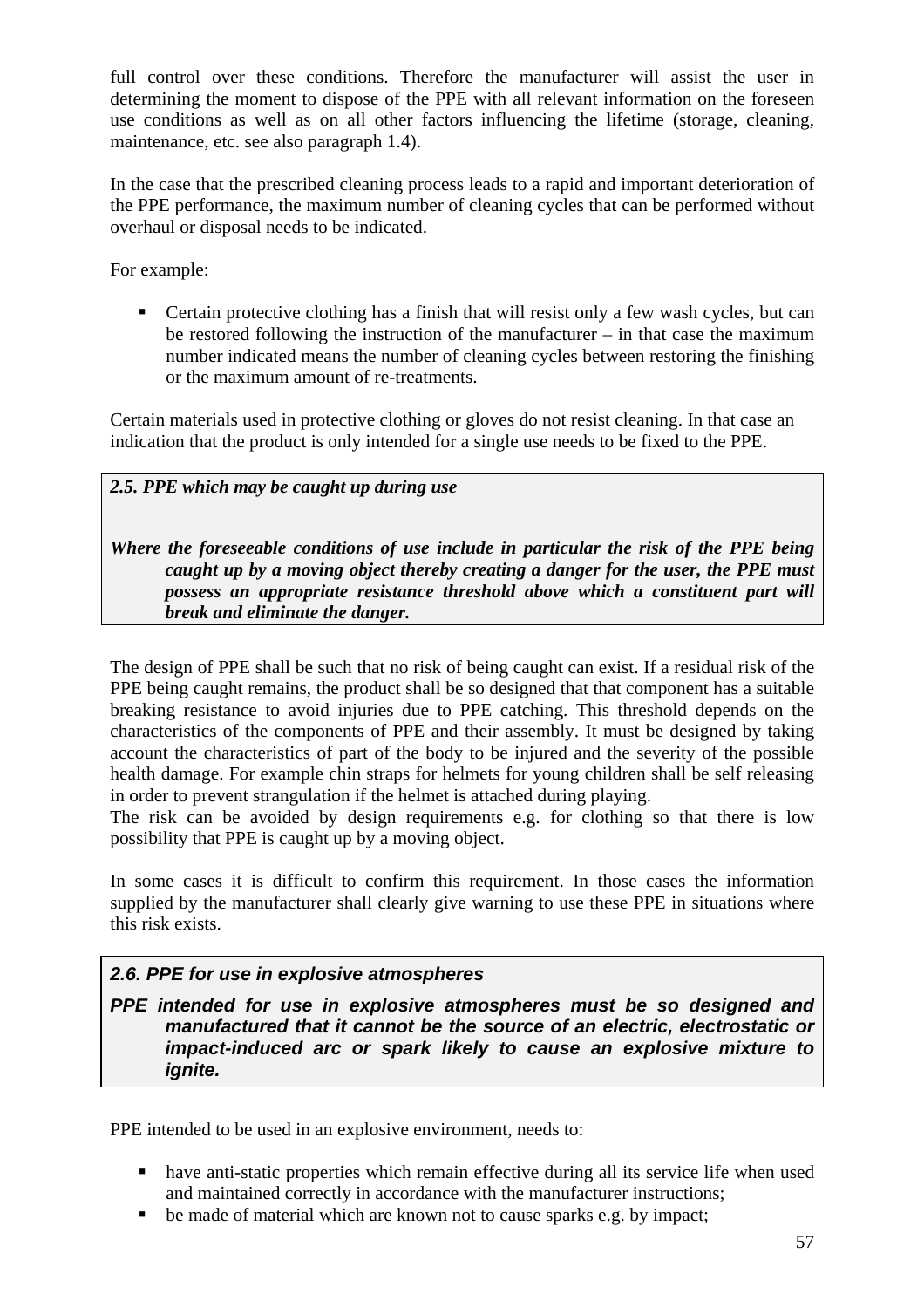- strictly avoid PPE components likely to create sparks by shock or friction initiated by a PPE intended to be used in explosive atmosphere;
- not include unprotected electric components or parts which do not comply (where relevant) to Directive 94/9/EC of 23 March 1994 on the approximation of the laws of the Member States concerning equipment and protective systems intended for used in potential explosive atmospheres "ATEX";
- give adequate warning in the instruction for use;
- $\bullet$  take into account other relevant factors in foreseeable use.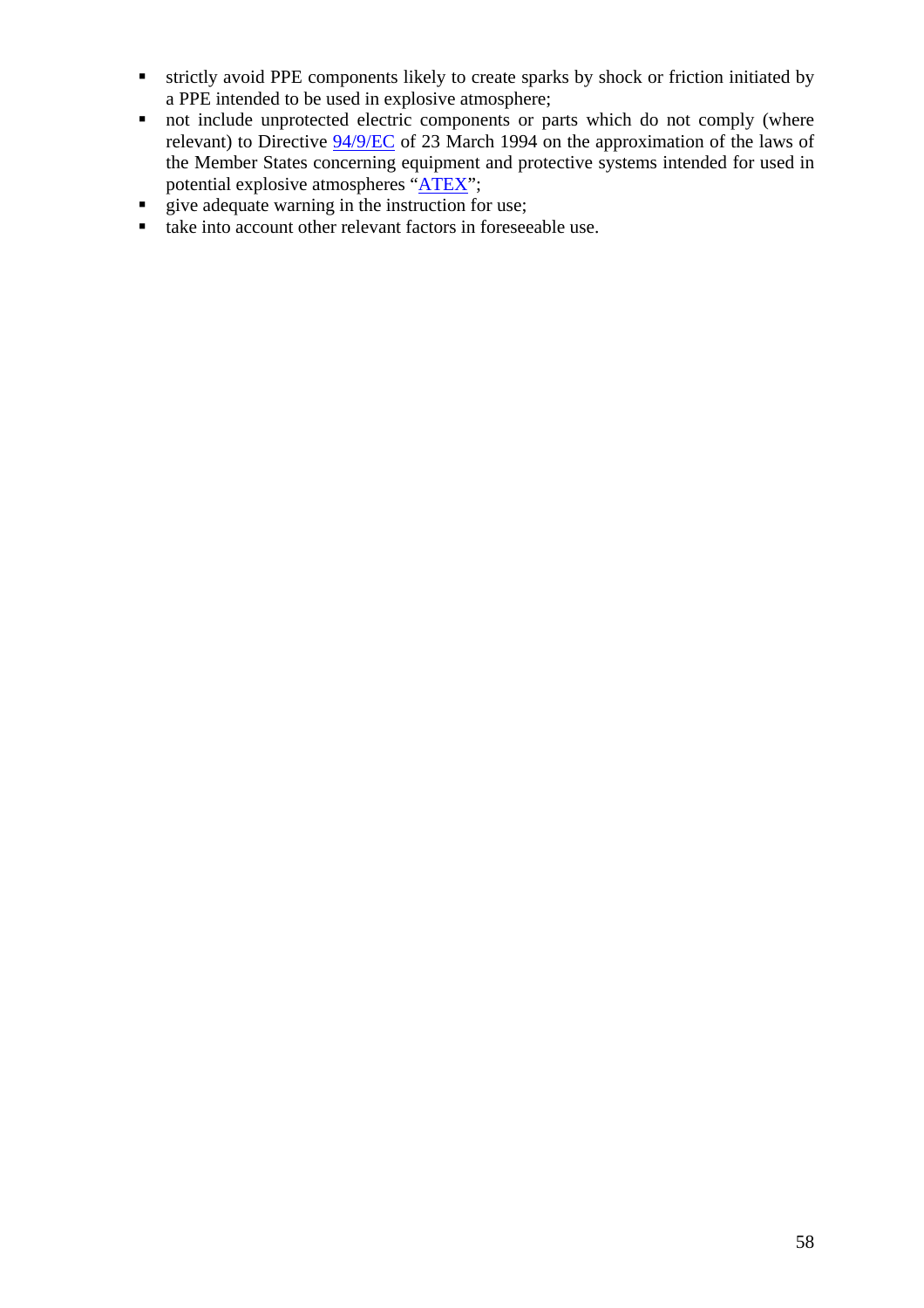*2.7. PPE intended for emergency use or rapid installation and/or removal* 

*These PPE classes must be so designed and manufactured as to minimize the time required for attachment and (or) removal. Any integral systems permitting correct positioning on, or removal from, the user must be susceptible of rapid and easy operation.* 

The ease of donning and doffing of PPE intended for emergency use shall be as good as possible, taking into account the foreseeable emergency situations and the duration of the tasks. The verification of the required time can only be made by using test subjects in realistic simulated conditions.

In some cases it is important to be able to remove the PPE quickly to avoid or limit severe injuries: e.g. when hot or cold particles or liquids accidentally enter the PPE.

Instructions for use shall contain the information on quick donning and doffing of the PPE and advice for proper training of the users.

*2.8. PPE for use in very dangerous situations* 

*The information notes supplied by the manufacturer together with PPE for use in the very dangerous situations referred to in Article 8 (4) (a) must include, in particular, data intended for the exclusive use of competent trained individuals who are qualified to interpret them and ensure their application by the user. They must also describe the procedure to be adopted in order to verify that PPE is correctly adjusted and functional when worn by the user.*  If PPE incorporates an alarm which is activated in the absence of the level of *protection normally provided, this must be so designed and accommodated as to be perceived by the user in the conditions of use for which the PPE is marketed.* 

PPE intended for this type of task is category III.

Where the manufacturer considers that the PPE can only be used by trained persons, further information needs to be provided, as follows:

- the details of the training of the "trainers" themselves so that the intended users;
- the correct donning and adjustment of the PPE to maximise its effectiveness;
- the correct procedure to verify the functionality of the PPE ( e.g. content and periodicity of controls).

The warning device integrated in PPE needs to be designed so that it remains effective (e.g. visible and/or audible) in all foreseeable conditions of use and irrespective of the intended environmental variations (e.g. heat, cold, moisture, electromagnetic radiation, shocks…). This alarm device may, amongst other relevant factors, need to take into account the following: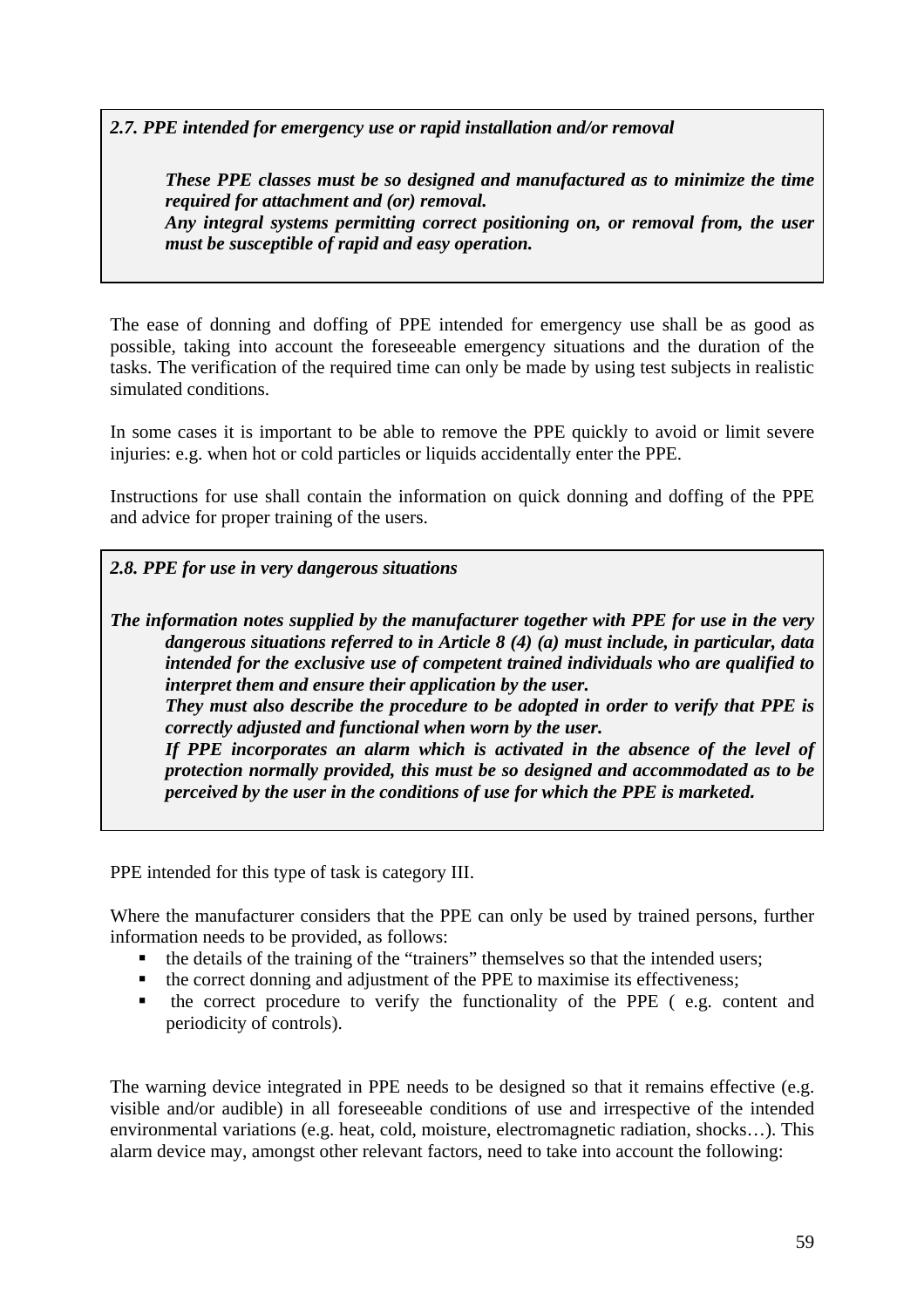- $\blacksquare$  the sound environment:
- $\blacksquare$  the wearing of hearing protectors (see requirement 3.5);
- $\blacksquare$  the ambient illumination;
- $\blacksquare$  the use of coloured optical filters against radiation.

Where, even with a warning device the manufacturer considers that the required level of protection cannot be assured, he will need to include a suitable warning in the instructions for use e.g. by adding information on environments where the PPE should not be used.

#### *2.9. PPE incorporating components which can be adjusted or removed by the user*

 *Any PPE components which can be adjusted or removed by the user for the purpose of replacement must be so designed and manufactured as to facilitate adjustment, attachment and removal without tools.* 

The instructions given by the manufacturer need to specify the adjustments and replacements that can be made by the user himself without tools (e.g. change of the filters with standard thread for respiratory protective device) and those which are to be done only by competent trained persons (e.g. maintenance of retractable type fall arrestors). In the first case the procedures to be followed to make them safely and easily without tools are to be included in the instructions for use.

The adjustments which can be made without tools shall be limited to safe area . E.g. it shall not be possible to close fully the air flow with constant flow valve of compressed air breathing apparatus.

#### *2.10. PPE for connection to another, external complementary device*

 *If PPE incorporates a system permitting connection to another, complementary, device, the attachment mechanism must be so designed and manufactured as to enable it to be mounted only on appropriate equipment.* 

As far as possible the design of PPE needs to prevent the incorrect connection. The information given by the manufacturer therefore has to describe how to ensure safe connection and where appropriate give adequate warnings to ensure that this is the case.

If PPE is designed so that several devices can be connected, for example to adapt it to different conditions of use, the information given by the manufacturer has to provide an exhaustive list of these devices and guidance on how to use them correctly.

For example, if the PPE is to be connected with breathable gas mixtures supply, the connector should be conceived so that it is impossible to connect it to non breathable gas supply, such as a nitrogen circuit.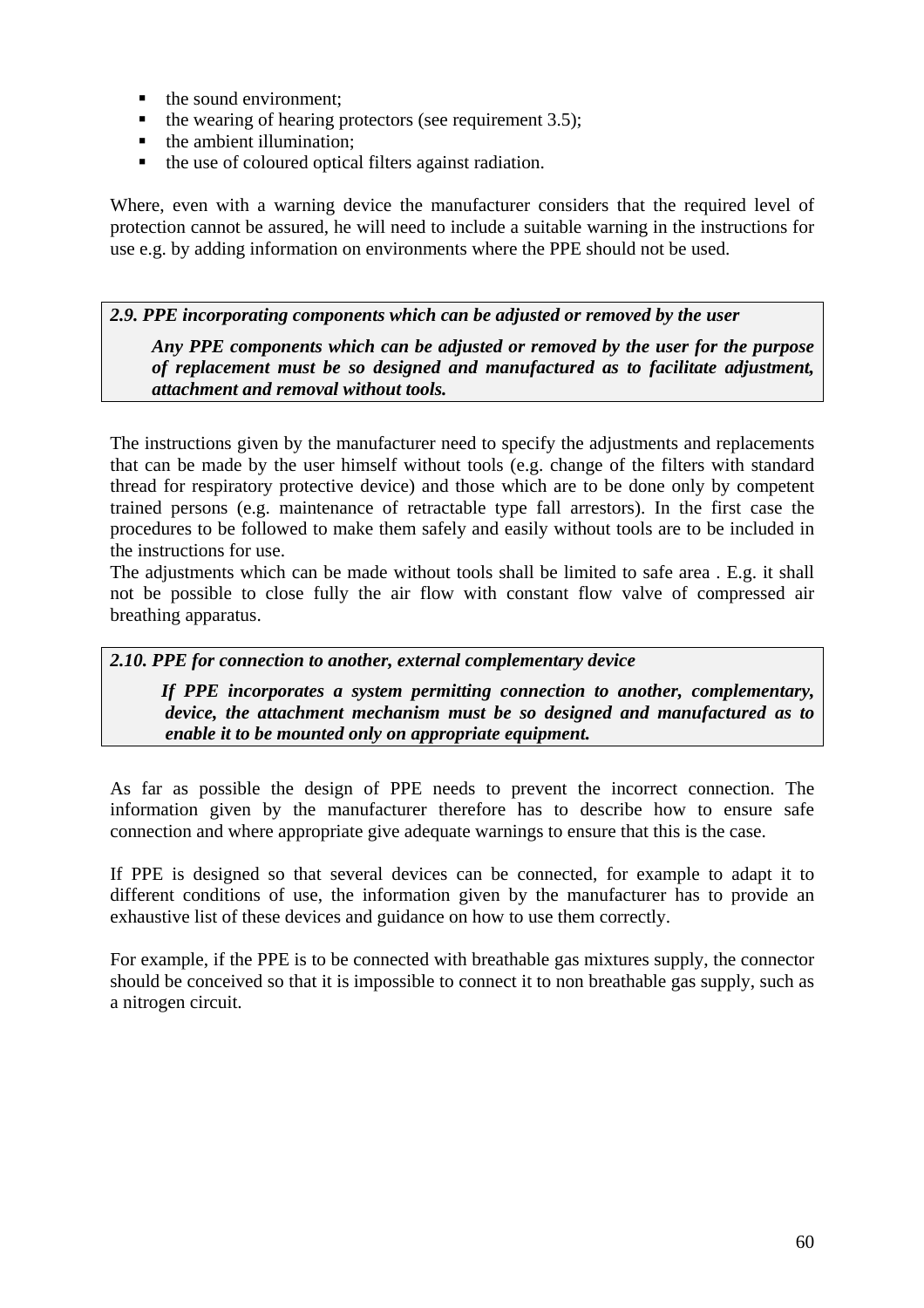*2.11. PPE incorporating a fluid circulation system* 

*If PPE incorporates a fluid circulation system, the latter must be so chosen, or designed, and incorporated as to permit adequate fluid renewal in the vicinity of the entire part of the body to be protected, irrespective of user gestures, posture or movement under the foreseeable conditions of use.* 

The most frequent use of these systems is in hot or cold environments or in situations when the user must be totally insulated from polluted atmospheres and it is necessary to maintain the body temperature within acceptable limits.

The tubes used should have mechanical resistance high enough against collapsing under mechanical pressure. The efficiency of the circulation system should be designed according to environmental conditions and metabolic rate of the user in order to ensure the thermal comfort of the user or to prevent excessive thermal load.

## *2.12. PPE bearing one or more identification or recognition marks directly or indirectly relating to health and safety*

*The identification or recognition marks directly or indirectly relating to health and safety affixed to these types or classes of PPE must preferably take the form of harmonized pictograms or ideograms and must remain perfectly legible throughout the foreseeable useful life of the PPE. In addition, these marks must be complete, precise and comprehensible so as to prevent any misinterpretation; in particular, when such marks incorporate words or sentences, the latter must appear in the official language(s) of the Member State where the equipment is to be used. If PPE (or a PPE component) is too small to allow all or part of the necessary* 

*marking to be affixed, the relevant information must be mentioned on the packing and in the manufacturer's notes.* 

These marks cannot create confusion in respect of e.g. the risk covered or the category of PPE. Information given by the manufacturer has to specify the correct meaning of any pictogram (see requirement 1.4 g). They need be so designed to remain legible during the service life of the product, that means e.g. that the marking affixed on the PPE shall not be easily removable and/or damaged by e.g. scratching, cleaning or sun exposure.

These marks can only be considered as effective, when complete, precise and comprehensible, in other terms when it is properly perceived, understood, retained by the intended end user.

For the use of harmonised pictograms or ideograms the manufacturer may refer in particular to ISO 7000 "Graphical symbols for use on equipment-Index and synopsis."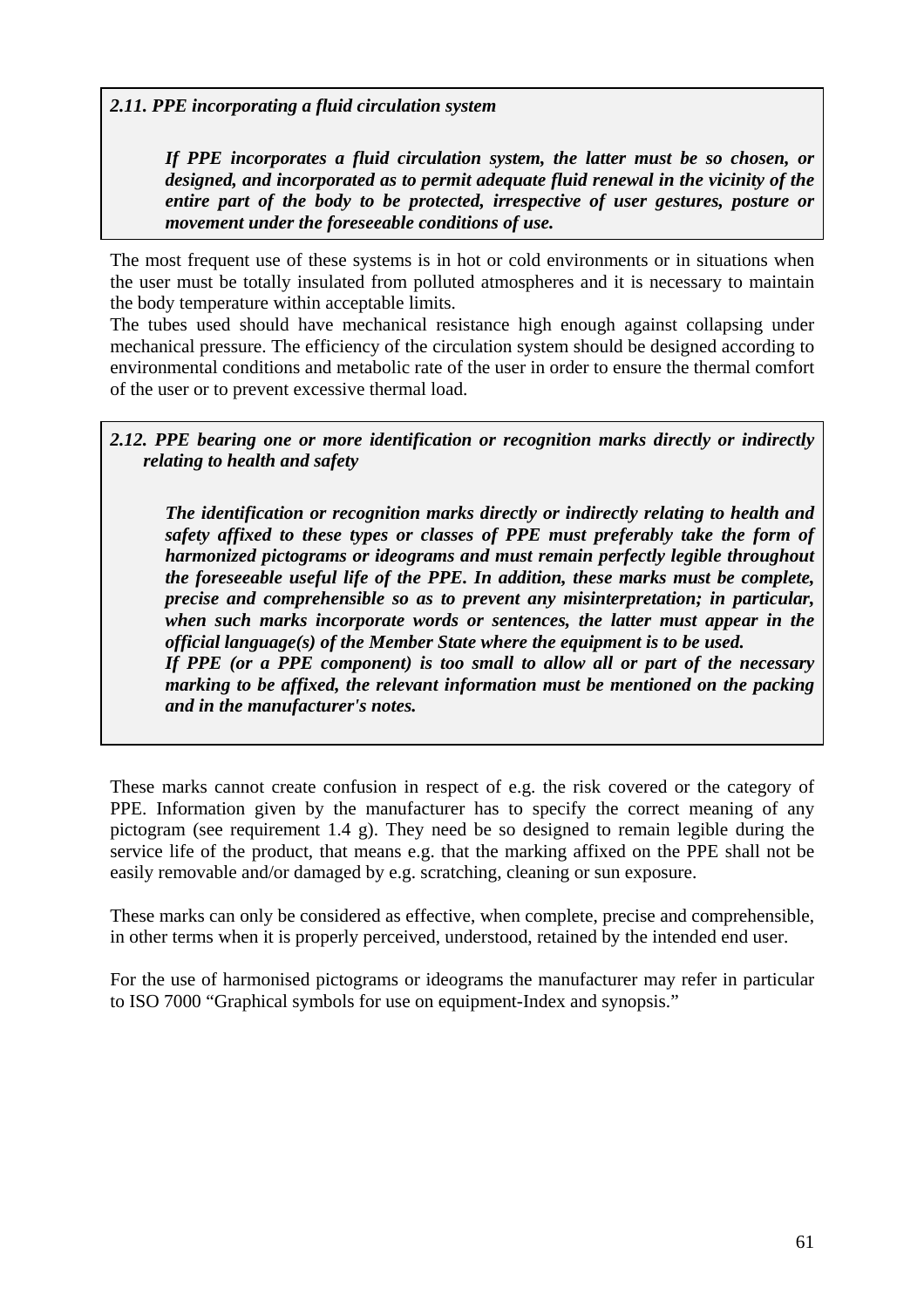*2.13. PPE in the form of clothing capable of signalling the user's presence visually* 

 *PPE in the form of clothing intended for foreseeable conditions of use in which the user's presence must be visibly and individually signalled must have one (or more) judiciously positioned means of or devices for emitting direct or reflected visible radiation of appropriate luminous intensity and photometric and colorimetric properties.* 

The intention of this requirement is to make the intended user of PPE visible especially when moving in an area where motor vehicles or other mobile machines are moving, in particular when the illumination is poor. Respect of this requirement allows for a better identification of the users of these PPE by the drivers but does not protect these users of PPE against the collision risks. The form of direct signalling or reflective material affixed to PPE needs to make it possible for the driver to recognize that it is a pedestrian and not a fixed obstacle. Signalling devices or materials have to be so positioned on the clothing so that in the foreseeable conditions of use for which the PPE is intended, the signalling surfaces are not obstructed.

# *2.14. Multi-risk' PPE*

 *All PPE designed to protect the user against several potentially simultaneous risks must be so designed and manufactured as to satisfy, in particular, the basic requirements specific to each of those risks (see 3).* 

The full face piece of a respiratory protective device protects simultaneously against inhalation of harmful contaminants and protects the face and eyes against the splashes of chemicals. In addition it shall not limit unnecessarily the field of vision or the optical quality of the visor shall be such that it is not distorting the vision.

Certain types of protective clothing protect simultaneously against several risks. E.g. protective clothing for welders working in traffic environment outside in darkness and cold shall give protection against welding sparks, be visible and give protection against harmful environmental factors etc.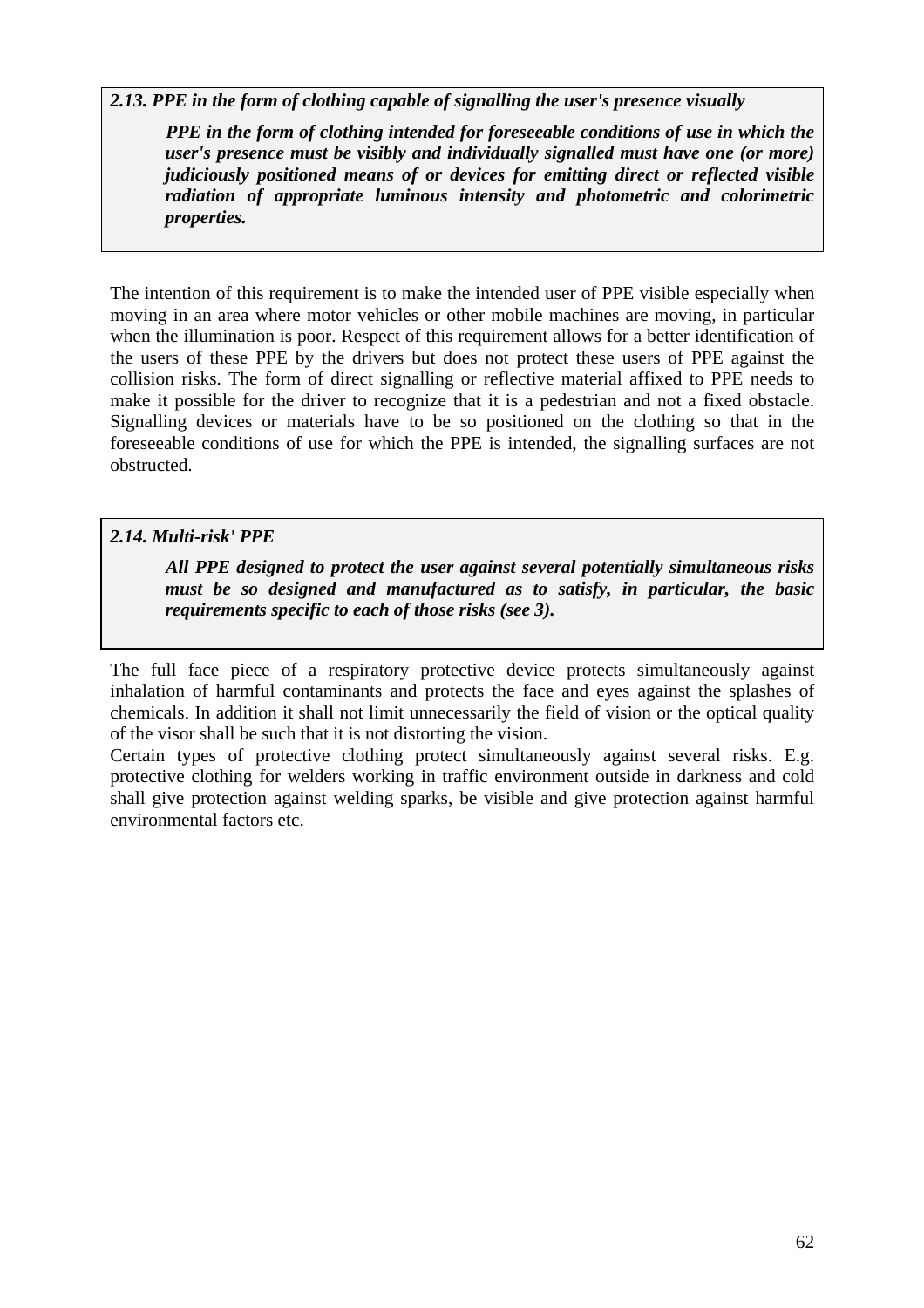## *3. ADDITIONAL REQUIREMENTS SPECIFIC TO PARTICULAR RISKS*

#### *3.1. Protection against mechanical impact*

*3.1.1. Impact caused by falling or projecting objects and collision of parts of the body with an obstacle* 

 *Suitable PPE for this type of risk must be sufficiently shock-absorbent to prevent injury resulting, in particular, from the crushing or penetration of the protected part, at least up to an impact-energy level above which the excessive dimensions or mass of the absorbing device would preclude effective use of the PPE for the foreseeable period of wear.* 

Impact tolerance criteria have been developed for different body regions usually derived from a combination of accident and casualty data.

The influence of impact is not only related to its energy level but also to other parameters such as the direction of the impact. The principle to find optimum level of protection is then to be applied at design stage.

#### *3.1.2. Falls*

*3.1.2.1. Prevention of falls due to slipping* 

 *The outsoles for footwear designed to prevent slipping must be so designed, manufactured or equipped with added elements as to ensure satisfactory adhesion by grip and friction having regard to the nature or state of the surface.* 

There are several factors affecting the risk of slipping. One of most important influencing factors is the friction of the outsole of the footwear. The friction of the sole on the walking surface shall be in a suitable range of friction values. The properties of the walking surfaces corresponding to the foreseeable conditions of use for which the PPE is intended shall be taken into account. The outsoles made from certain materials can also vary with the temperature or during the lifetime by wear and tear of the sole. For some use situations it is very difficult to design footwear having proper friction.

For footwear intended to be permanently used on very slippery ice surfaces, the manufacturer may equip the footwear with spikes or similar integrated additional elements. The manufacturer can also design specific removable PPE which shall be able to be attached easily, firmly and securely onto the footwear.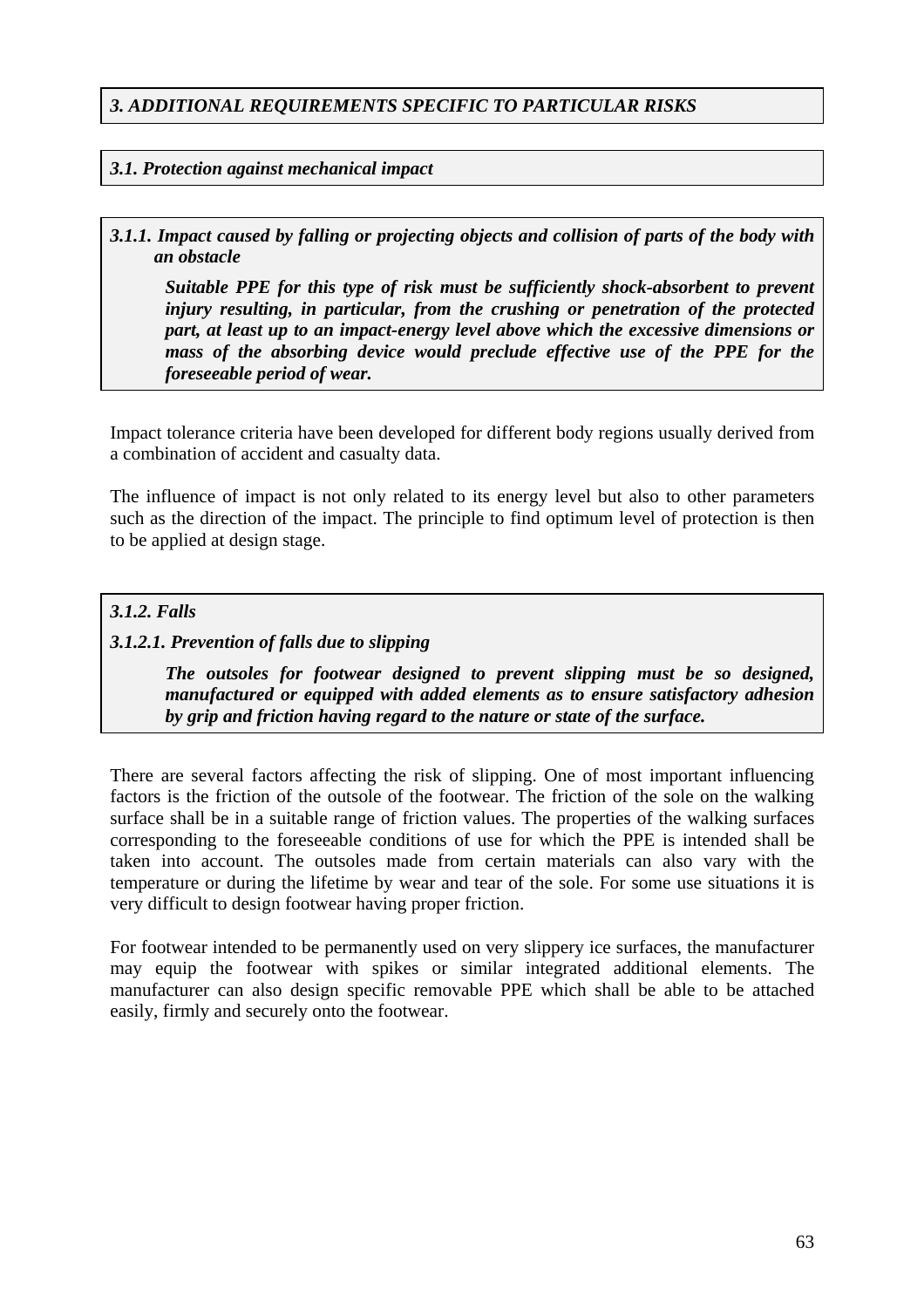## *3.1.2.2. Prevention of falls from a height*

*PPE designed to prevent falls from a height or their effects must incorporate a body harness and an attachment system which can be connected to a reliable anchorage point. It must be designed so that under the foreseeable conditions of use the vertical drop of the user is minimized to prevent collision with obstacles and the braking force does not, however, attain the threshold value at which physical injury or the tearing or rupture of any PPE component which might cause the user to fall can be expected to occur.* 

*It must also ensure that after braking the user is maintained in a correct position in which he may await help if necessary.* 

*The manufacturer's notes must specify in particular all relevant information relating to:* 

*- the characteristics required for the reliable anchorage point and the necessary minimum clearance below the user,* 

*- the proper way of putting on the body harness and of connecting the attachment system to the reliable anchorage point.* 

PPE for the prevention against falls from a height shall be designed so that:

- the user is prevented from reaching any dangerous area where the risk of free fall exists (restraint equipment);
- or in case where the risk of free fall cannot be prevented, the PPE prevents the collision with obstacles or with the floor and minimise the risk of injury by dissipating the kinetic energy to the level which is not harmful to the user e.g. by leading-in the forces into the strong parts of the body or by the use of energy absorbing devices.

The manufacturer needs to list the components which can be used together in the fall arresting system and how to assemble them properly.

All of the components of all fall arrest systems and the assemblies need to be in conformity with the directive. The manufacturer has the responsibility to indicate the components which can be used together in the system and how to assemble them properly.

The design has to be so that in case of an accident, the victim can wait for rescue in a good position without excessive harmful effects.

### *3.1.3 Mechanical vibration*

 *PPE designed to prevent the effects of mechanical vibrations must be capable of ensuring adequate attenuation of harmful vibration components for the part of the body at risk.* 

 *Under no circumstances must the effective value of the accelerations transmitted to the user by those vibrations exceed the limit values recommended in the light of the maximum foreseeable daily exposure of the part of the body at risk.*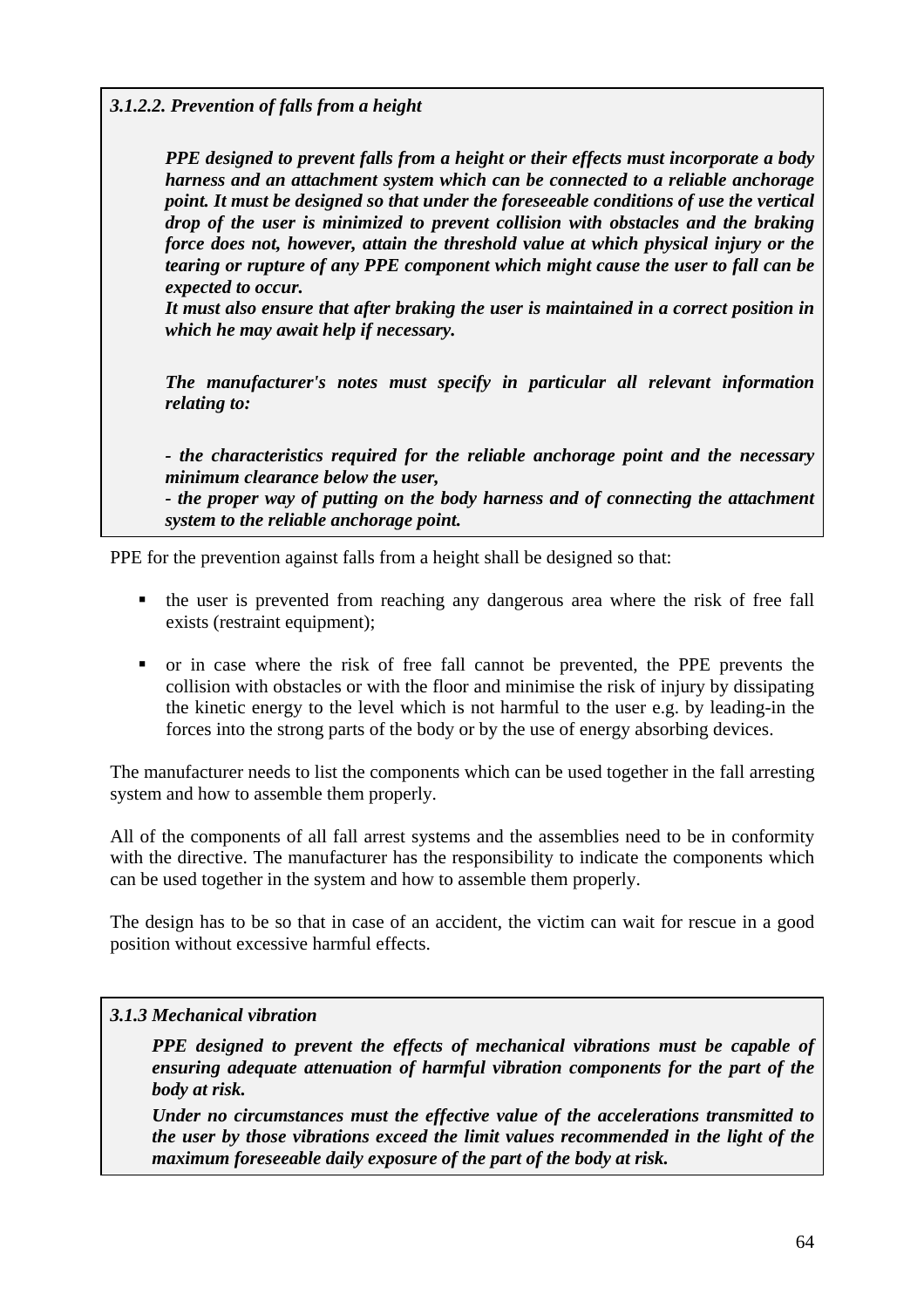The directive regarding to the exposure of workers, 2002/44/EC, contains provisions aimed at avoiding or reducing risks arising from vibration. PPE can be part of the prevention programme. PPE against vibration can be difficult to use and therefore the directive recommends other prevention means. One recommendation of this directive is to provide suitable clothing to minimise the effect of mechanical vibration to those workers who are working in cold and damp conditions.

The efficiency of PPE against vibration needs to be evaluated by reference of the exposure action and limit values given in this directive.

*3.2. Protection against (static) compression of part of the body* 

 *PPE designed to protect part of the body against (static) compressive stress must be sufficiently capable of attenuating its effects to prevent serious injury or chronic complaints.* 

*3.3. Protection against physical injury (abrasion, perforation, cuts, bites)* 

 *PPE constituent materials and other components designed to protect all or part of the body against superficial injury caused by machinery, such as abrasion, perforation, cuts or bites, must be so chosen or designed and incorporated as to ensure that these PPE classes provide sufficient resistance to abrasion, perforation and gashing (see also 3.1) under the foreseeable conditions of use.* 

For "machinery" one should consider "mechanical actions". Therefore this requirement is applicable to all injuries independently from their origin.

This requirement is related to the real risks corresponding to the foreseeable conditions of use for which the PPE is intended and to the physical safety of the user, and not to the quality of the product.

Resistance to abrasion, perforation and cut are important properties for many PPE as consequence that these risks are present in most of the tasks. In most cases they are caused by

- Abrasion: contact with abrasive surfaces or abrasive products, sandblasting.
- Perforation: contact with sharp pointed objects
- Cut: contact with sharp or toothed edges.

*3.4. Prevention of drowning (lifejackets, armbands and lifesaving suits)* 

*PPE designed to prevent drowning must be capable of returning to the surface as quickly as possible, without danger to his health, a user who may be exhausted or unconscious after falling into a liquid medium, and of keeping him afloat in a position which permits breathing while awaiting help.* 

*PPE may be wholly or partially inherently buoyant or may be inflated either by gas which can be manually or automatically released or orally.* 

*Under the foreseeable conditions of use:* 

 *- PPE must, without prejudice to its satisfactory operation, be capable of withstanding the effects of impact with the liquid medium and the environmental*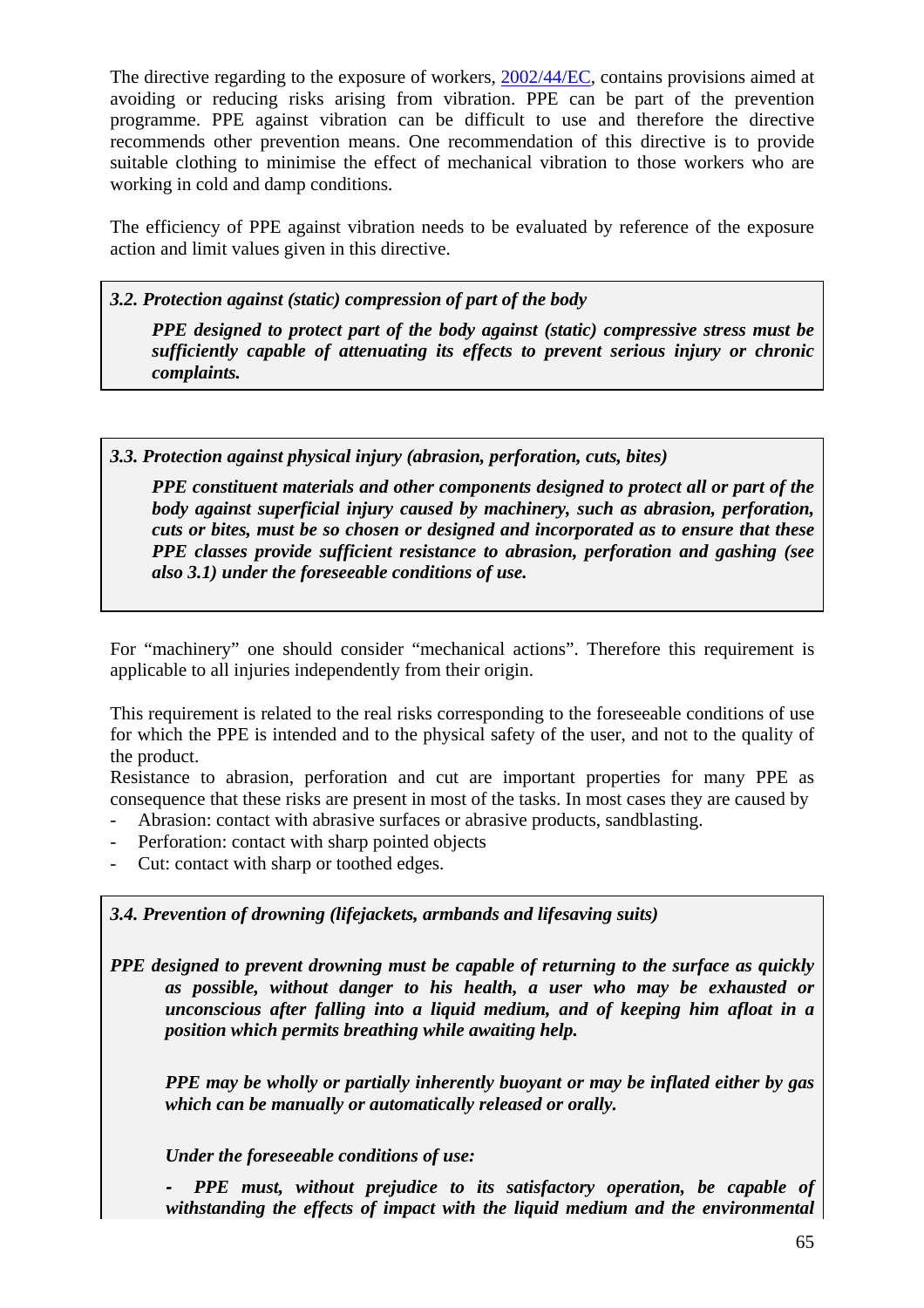*factors inherent in that medium,* 

*- inflatable PPE must be capable of inflating rapidly and fully.* 

*Where particular foreseeable conditions of use so require, certain types of PPE must also satisfy one or more of the following additional requirements: - it must have all the inflation devices referred to in the second subparagraph, and/or a light or sound-signalling device,* 

*- it must have a device for hitching and attaching the body so that the user may be lifted out of the liquid medium,* 

*- it must be suitable for prolonged use throughout the period of activity exposing the user, possibly dressed, to the risk of falling into the liquid medium or requiring his immersion in it.* 

The PPE which meets this requirement protects the user against a risk of drowning. In general, it is considered that "liquid medium" refers to water.

Buoys and life jackets not carried permanently by people on board of aircrafts and ships are not subject to the PPE Directive (see Annex I) but to other specific directives (e.g. marine equipment directive  $96/98/EC^{22}$ ).

It should be noted that this type of PPE needs to protect against drowning even of the user is unconscious. Hence, the inflation time of inflatable devices needs to be as short as possible to be able to save (in particular) an injured or unconscious person.

The luminous or sound signal device referred to must be able to perceived by the rescuers in all foreseeable conditions of use for which the PPE is intended. Evidently, the reflective materials have to be effective when wet.

For prolonged use/ immersion, this PPE has to consider ergonomics requirements to be comfortable and usable during activities where the risk of a fall into water might exist.

# *3.4.1. Buoyancy aids*

 $\overline{a}$ 

*Clothing which will ensure an effective degree of buoyancy, depending on its foreseeable use, which is safe when worn and which affords positive support in water. In foreseeable conditions of use, this PPE must not restrict the user's freedom of movement but must enable him, in particular, to swim or take action to escape from danger or rescue other persons.* 

There has been a good deal of discussion over recent years over the borderline between different types of buoyancy aides. The general understanding is as follows:

- Arm rings are category II PPE which provide an aid to buoyancy;
- Floating seats are covered by the GPSD;
- Inflatable buoys are toys in terms the Toys Directive when they are to be used in shallow waters by children less than 14 years of age - In other cases, they are covered by the GPSD.

 $^{22}$  as amended by Directive 2002/75/EC and Directive 2009/26/EC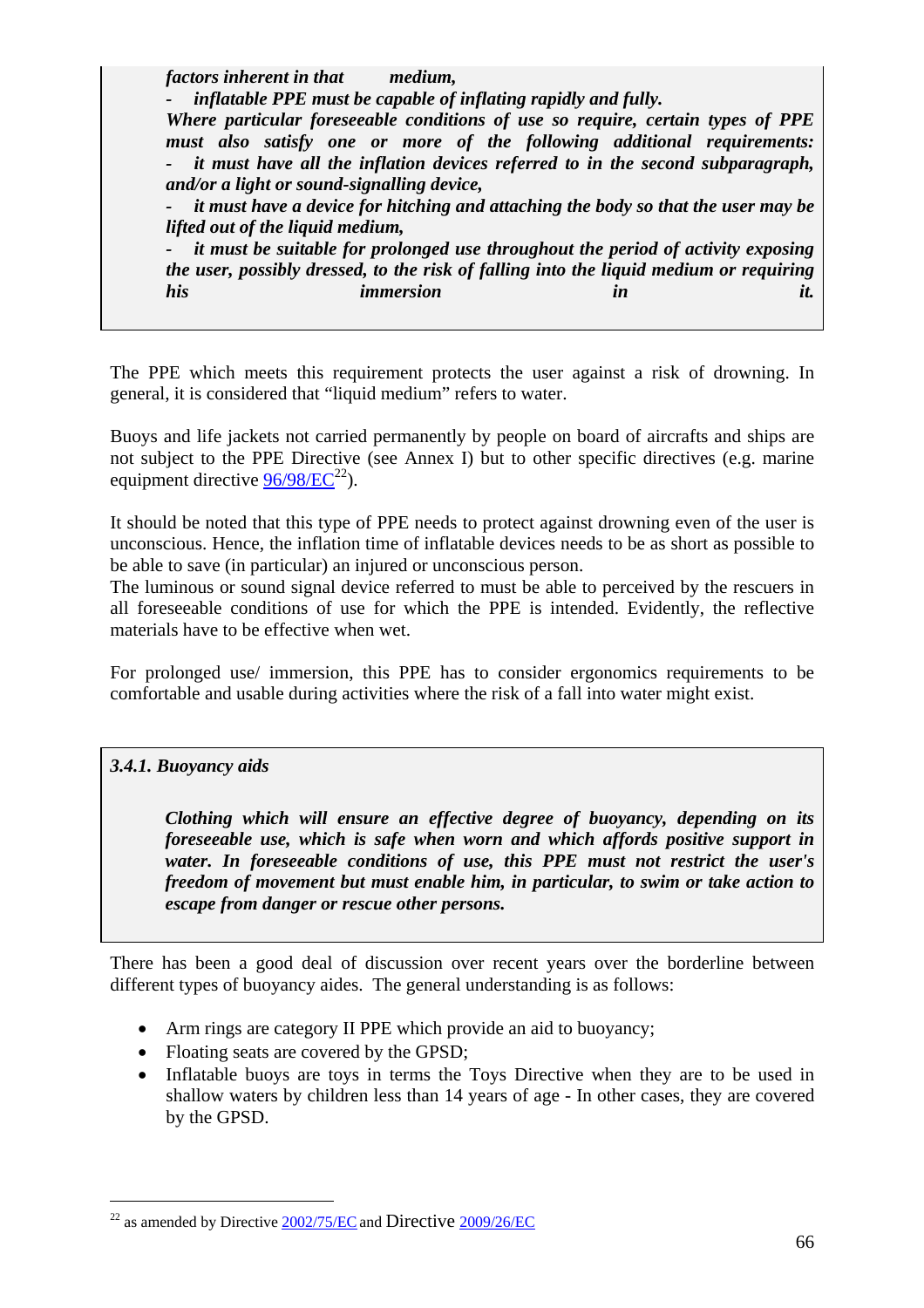Buoyancy aids allow an unconscious user to be afloat but do not necessarily keep the head out of water, whereas the PPE intended for the prevention of drowning maintains the head out of water but may offer only very reduced mobility.

*3.5. Protection against the harmful effects of noise* 

*PPE designed to prevent the harmful effects of noise must be capable of attenuating the latter to such an extent that the equivalent sound levels perceived by the user do not under any circumstances exceed the daily limit values laid down by Council Directive 86/188/EEC of 12 May 1986 on the protection of workers from the risks related to exposure to noise at work (;).* 

*All PPE must bear labelling indicating the noise attenuation level and the value of the comfort index provided by the PPE; should this not be possible, the labelling must be fixed to the packaging.* 

Directive 86/188/EEC has been replaced by directive 2003/10/EC on the minimum health and safety requirements regarding the exposure of workers to the risks arising from physical agents (noise). Member states were required to transpose this new directive into national legislation before 15 February 2006.

The necessary attenuation foreseen here can be obtained by using passive (earmuffs, earplugs or a combination of both) or non-passive (level dependent, active reduction or communication facilities) hearing protectors.

Communication systems included in some hearing protectors are to be designed in order not to exceed the harmful noise "dose".

The ability to understand speech or to hear warning signals may be taken into account in the design of hearing protectors for certain applications.

For some users (such as musicians) it is essential to hear the sound of different frequencies correctly and therefore ear protectors need to have even sound attenuation characteristics throughout the whole frequency area.

In order to guarantee the protective function of earplugs, the user will have to try out the product in his ear before using it.

If the earplugs are custom made, tests on prototypes and the instructions (for competent persons) on how to mould these plugs correctly need to be drawn up by the manufacturer and evaluated by the Notified Body.

The packaging of the hearing protectors are marked with the noise attenuation levels which help the user to select the most appropriate device.

The comfort index includes the effects of aspects related to the comfort for the user. These aspects can include pressure against the head, weight, type of materials, and so on. In the instructions for the user, the manufacturer includes clear information on how to use the hearing protector correctly so that the discomfort is minimised. For the time being it is not possible to determine comfort index, but the factors mentioned above should be taken into account in the design.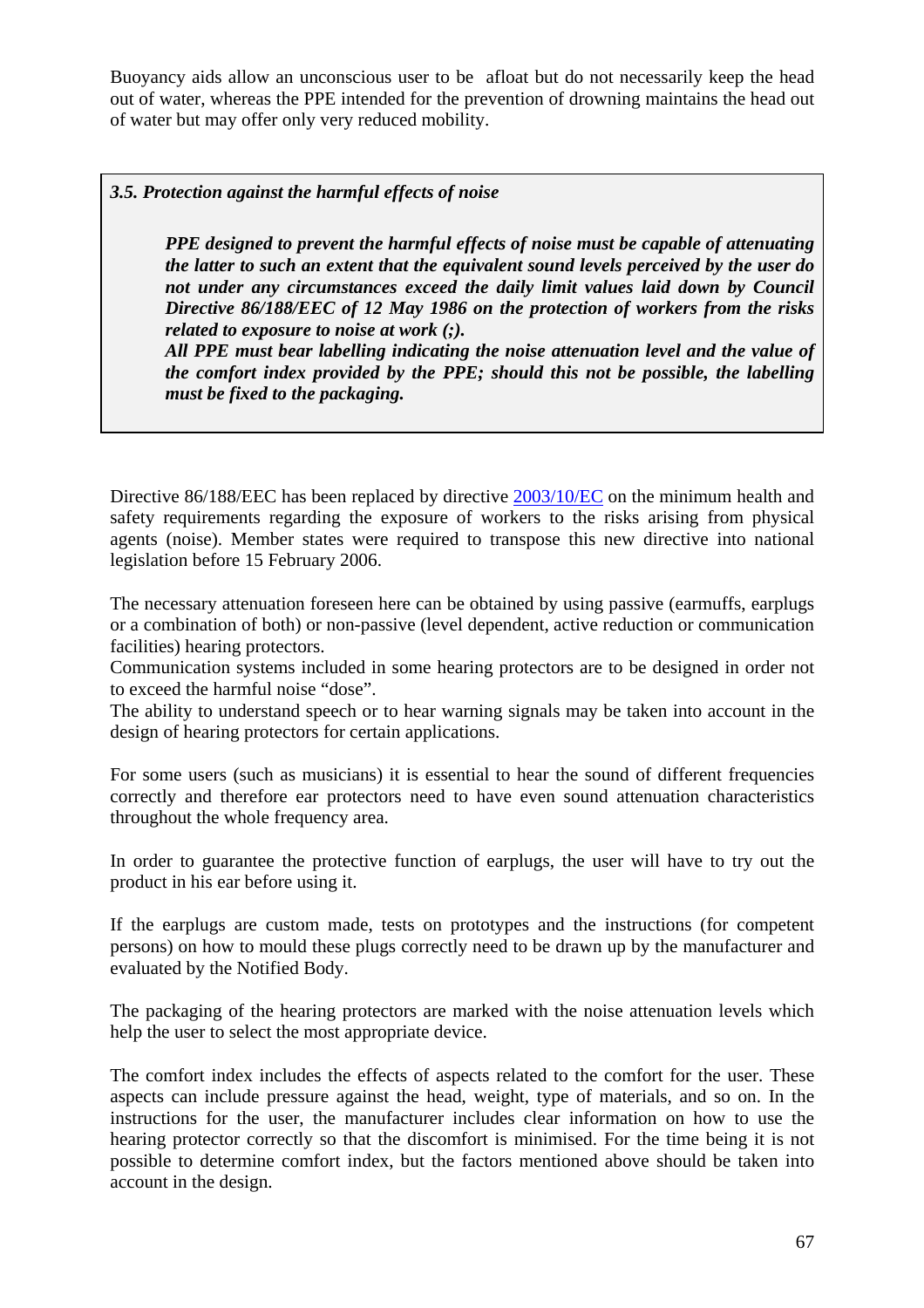*3.6. Protection against heat and/or fire* 

 *PPE designed to protect all or part of the body against the effects of heat and/or fire must possess thermal insulation capacity and mechanical strength appropriate to foreseeable conditions of use.* 

 In most cases this type of PPE consists of several protective material layers, with the thermal insulation capacity which gives necessary protection.. The protection efficiency will depend not only on the insulation capacity but also on the proper coverage of the insulation of PPE. The size and model of the PPE has to be such that heat or flame is not able to harm the user through possible openings in the PPE and that the protection against heat and flame is not lowered during the exposure. Therefore, PPE needs sufficient mechanical strength e.g. against abrasion, cuts and tearing.

*3.6.1. PPE constituent materials and other components* 

*Constituent materials and other components suitable for protection against radiant and convective heat must possess an appropriate coefficient of transmission of incident heat flux and be sufficiently incombustible to preclude any risk of spontaneous ignition under the foreseeable conditions of use.* 

 *Where the outside of these materials and components must be reflective, its reflective power must be appropriate to the intensity of the heat flux due to radiation in the infra-red range .* 

*Materials and other components of equipment intended for brief use in hightemperature environments and of PPE which may be splashed by hot products such as large quantities of molten material must also possess sufficient thermal capacity to retain most of the stored heat until after the user has left the danger area and removed his PPE.* 

*PPE materials and other components which may be splashed by large amounts of hot products must also possess sufficient mechanical-impact absorbency (see 3.1). PPE materials and other components which may accidentally come into contact with flame and those used in the manufacture of fire-fighting equipment must also possess a degree of non-flammability corresponding to the risk class associated with the foreseeable conditions of use. They must not melt when exposed to flames nor contribute to flame propagation.* 

This requirement applies to constituent materials and components and not to complete PPE.

The manufacturer needs to select materials, components or combinations of them so that in the foreseeable conditions of use:

- the heat flux transmitted to the wearer is under the tolerable exposure limit values;
- their flammability and/or melting do not create an additional burning risk for the PPE wearer.

In addition to the insulation properties, the reflective capacity of materials used is important in that it ought to be as high as possible without increasing other harmful factors like heat stress resulting from clothing materials impermeability.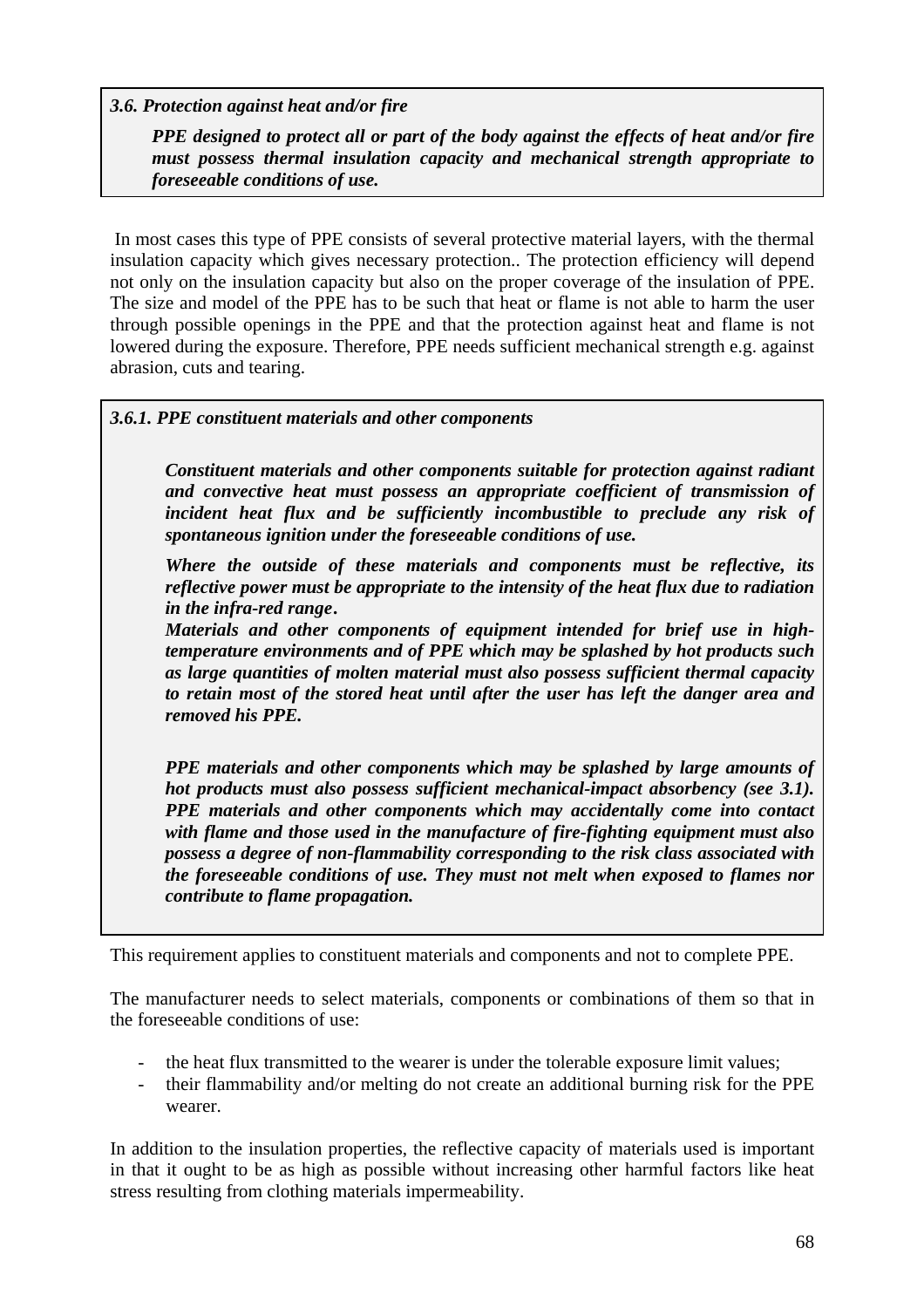The thermal capacity of materials, material combinations or components to be used in high temperature environments must be designed such that the PPE user will have, after exposure, enough time to leave the danger area and remove the PPE before the accumulated heat in the materials causes him any harm.

The mechanical resistance of PPE materials and other components, must, when necessary be adequate to meet the impact energy, nature and temperature of the splashes of hot products in order to provide sufficient protection to the user.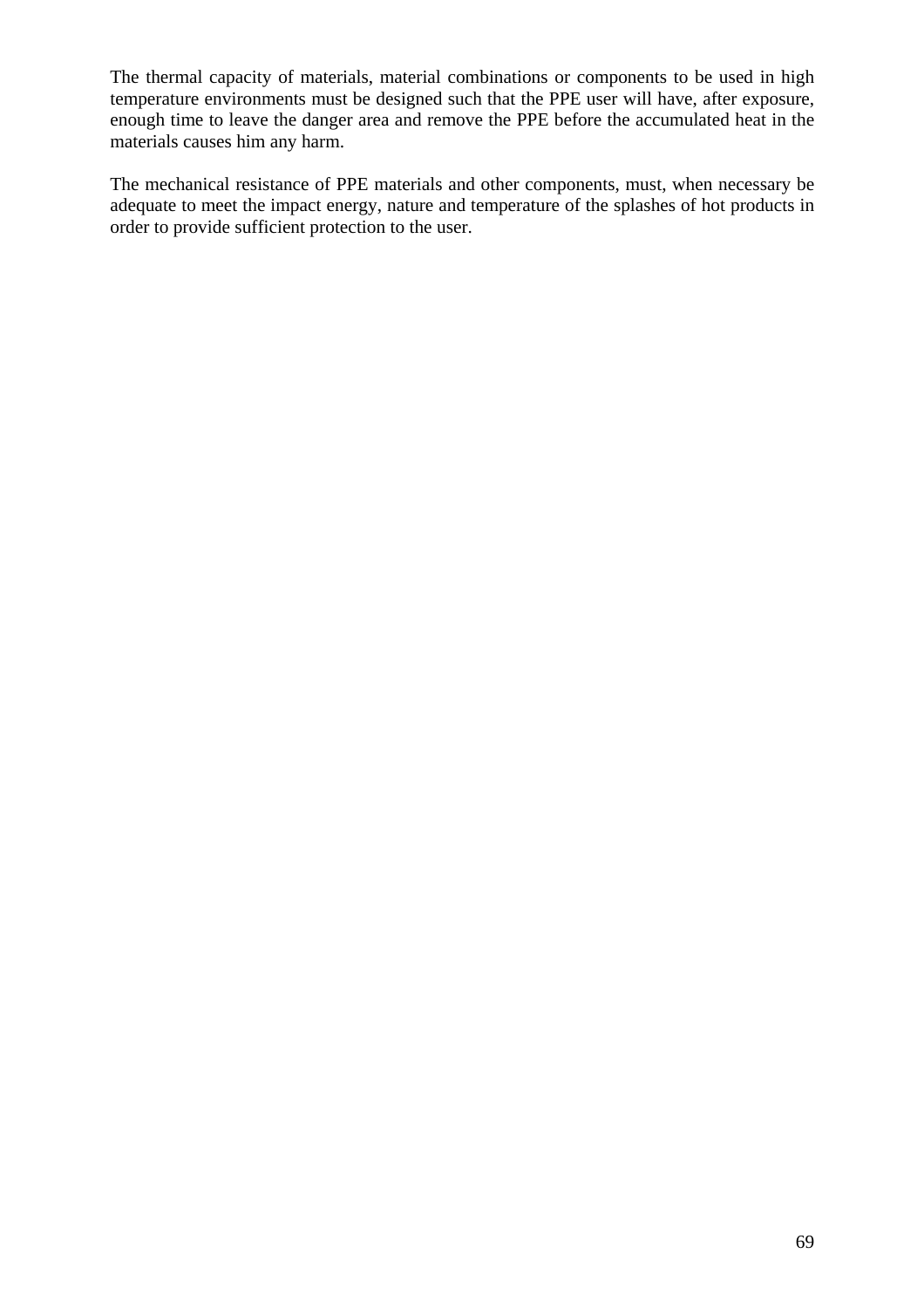## *3.6.2. Complete PPE ready for use*

*Under the foreseeable conditions of use:* 

- *1. The quantity of heat transmitted by PPE to the user must be sufficiently low to prevent the heat accumulated during wear in the part of the body at risk from attaining, under any circumstances, the pain or health impairment threshold;*
- *2. PPE must if necessary prevent liquid or steam penetration and must not cause burns resulting from contact between its protective integument and the user. If PPE incorporates refrigeration devices for the absorption of incident heat by means of liquid evaporation or solid sublimation, their design must be such that any volatile substances released are discharged beyond the outer protective integument and not towards the user.*

*If PPE incorporates a breathing device, the latter must adequately fulfil the protective function assigned to it under the foreseeable conditions of use.* 

*The manufacturer's notes accompanying each PPE model intended for brief use in high-temperature environments must in particular provide all relevant data for the determination of the maximum permissible user exposure to the heat transmitted by the equipment when used in accordance with its intended purpose.* 

The manufacturer has to design the PPE such that in the foreseeable conditions of use:

- the accumulation of heat by the PPE while in use does not cause thermal stress, pain or harmful effects to the user;
- it prevents any penetration of liquid or steam liable to cause burns (e.g. by proper coverage of body parts to be protected);
- any part of the PPE which may be heated up to harmful temperature will not be in direct contact with the user.

PPE incorporating refrigeration devices for the absorption of incident heat must, where relevant, be designed such that in the foreseeable conditions of use, volatile substances released are discharged away from the user in order not to cause any additional harmful effect.

PPE against heat incorporating a breathing device, must be designed such that, in the foreseeable conditions of use, it fulfils the requirements applicable to respiratory protective devices: e.g. the air flow in ventilated suits must be high enough to protect against excessive heat load and contaminant inhalation.

With regards to PPE for brief use in high temperatures, the manufacturer must provide enough information so that the user can determine for each of his intended actions, the maximum effective protection time and/or the maximum acceptable use time from the physiological point of view.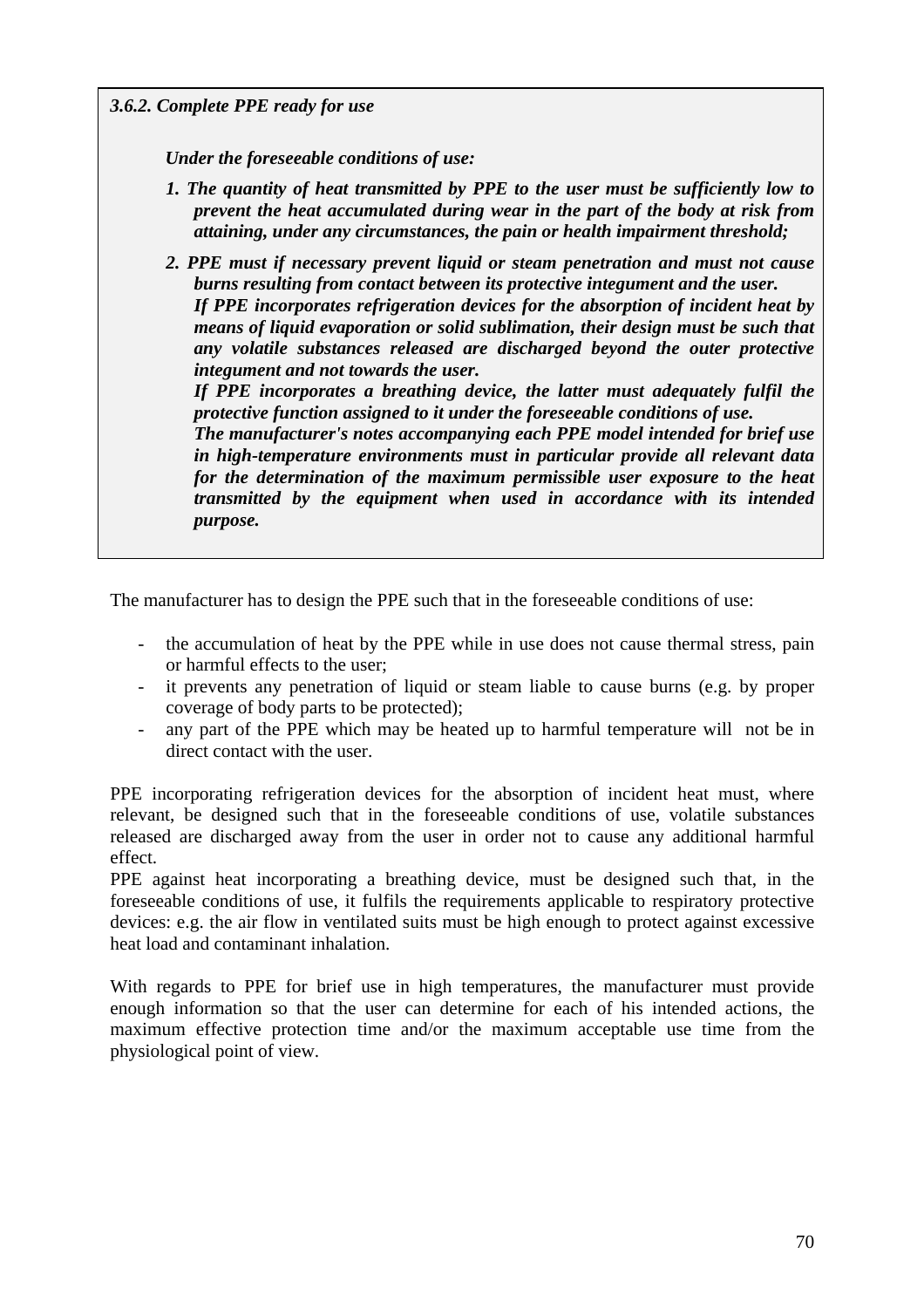*3.7 Protection against cold* 

tearing.

 *PPE designed to protect all or part of the body against the effects of cold must possess thermal insulating capacity and mechanical strength appropriate to the foreseeable conditions of use for which it is marketed.* 

PPE against cold is designed according to the foreseen risks and usually consists of several protective material layers. The protection efficiency of this type of PPE depends on the insulation capacity as well as proper coverage. The size and model of the PPE needs to, be such that cold does not directly harm the user through possible openings in the PPE. PPE of this type also needs to have adequate mechanical strength against abrasion, cuts and

*3.7.1. PPE constituent materials and other components* 

 *Constituent materials and other components suitable for protection against cold must possess a coefficient of transmission of incident thermal flux as low as required under the foreseeable conditions of use. Flexible materials and other components of PPE intended for use in a low-temperature environment must retain the degree of flexibility required for the necessary gestures and postures.* 

*PPE materials and other components which may be splashed by large amounts of cold products must also possess sufficient mechanical-impact absorbency (see 3.1).* 

This requirement applies to constituent materials and components and not to complete PPE.

The manufacturer needs to select materials, components or a combination of them so that in the foreseeable conditions of use:

- the thermal flux transmitted through the PPE shall be as low as possible;
- the flexibility remains acceptable to insure comfort, usability and integrity of the products.

The mechanical resistance of materials of components, needs to be, where necessary, appropriate to the impact energy, nature and temperature of the splashes of cold products.

# *3.7.2. Complete PPE ready for use*

- *1. The flux transmitted by PPE to the user must be sufficiently low to prevent the cold accumulated during wear at any point on the part of the body being protected, including the tips of fingers and toes in the case of hands or feet, from attaining, under any circumstances, the pain or health-impairment threshold;*
- *2. PPE must as far as possible prevent the penetration of such liquids as rain water and must not cause injuries resulting from contact between its cold protective integument and the user.*

*If PPE incorporates a breathing device, this must adequately fulfil the protective function assigned to it under the foreseeable conditions of use.* 

*The manufacturer's notes accompanying each PPE model intended for brief use in low-temperature environments must provide all relevant data concerning the maximum permissible user exposure to the cold transmitted by the equipment*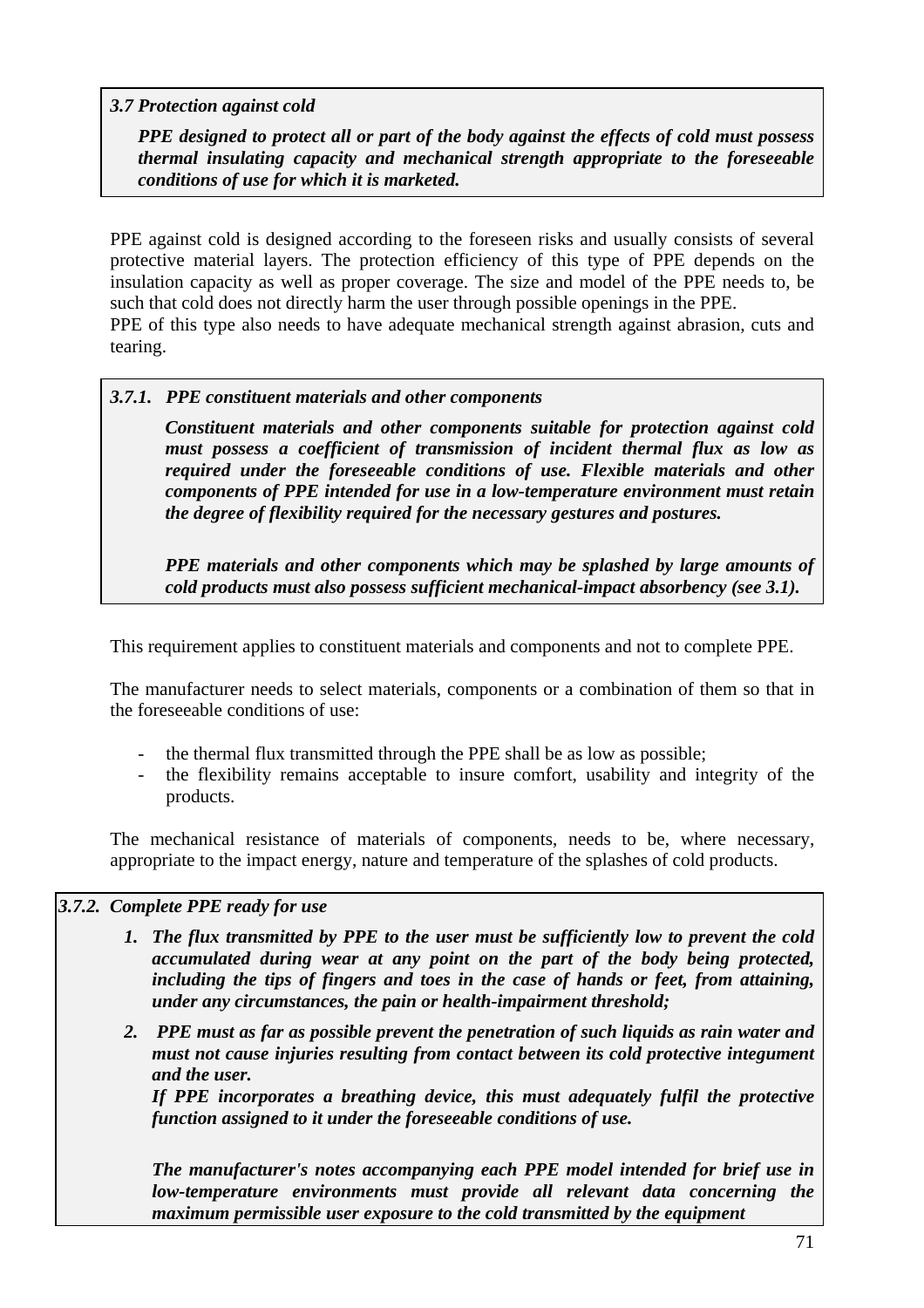The manufacturer must design the PPE such that in the foreseeable conditions of use for which the PPE is intended:

- the loss of body heat does not cause hypothermia, pain or harmful effects, in particular to the user's extremities (e.g. tips of fingers and toes);
- it prevents the penetration of liquids, such as rain water, likely to cause injuries(e.g. by proper coverage of body parts to be protected);
- any part of the PPE which might be cooled down to harmful temperature must not be in direct contact with the user.

PPE against cold incorporating a breathing device must be designed such that, in the foreseeable conditions of use for which the PPE is intended, it will fulfil the requirements of a respiratory protective device: e.g. the temperature of breathable air flow is physiologically acceptable.

With regards to PPE for brief use in cold environments, the manufacturer must provide enough information so that the user can determine for each of his intended action, the maximum effective protection time and/or maximum acceptable use time from a physiological point of view.

## *3.8 Protection against electric shock*

 *PPE designed to protect all or part of the body against the effects of electric current must be sufficiently insulated against the voltages to which the user is likely to be exposed under the most unfavourable foreseeable conditions.* 

 *To this end, the constituent materials and other components of these PPE classes must be so chosen or designed and incorporated as to ensure that the leakage current measured through the protective integument under test conditions at voltages correlated with those likely to be encountered in situ is minimized and, at all events, below a maximum conventional permissible value which correlates with the tolerance threshold.* 

*Together with their packaging, PPE types intended exclusively for use during work or activities in electrical installations which are or may be under tension must bear markings indicating, in particular, their protection class and (or) corresponding operating voltage, their serial number and their date of manufacture; a space must also be provided outside the protective integument of such PPE for the subsequent inscription of the date of entry into service and those of the periodic tests or inspections to be periodic tests or inspections to be conducted.* 

*The manufacturer's notes must indicate, in particular, the exclusive use for which these PPE types are intended and the nature and frequency of the dielectric tests to which they are to be subjected during their useful life.* 

To identify the "most unfavourable foreseeable conditions", the manufacturer will need to consider:

- the risk of direct contact to a live conductor:
- the possible harmful electrical parameters and threshold limit values;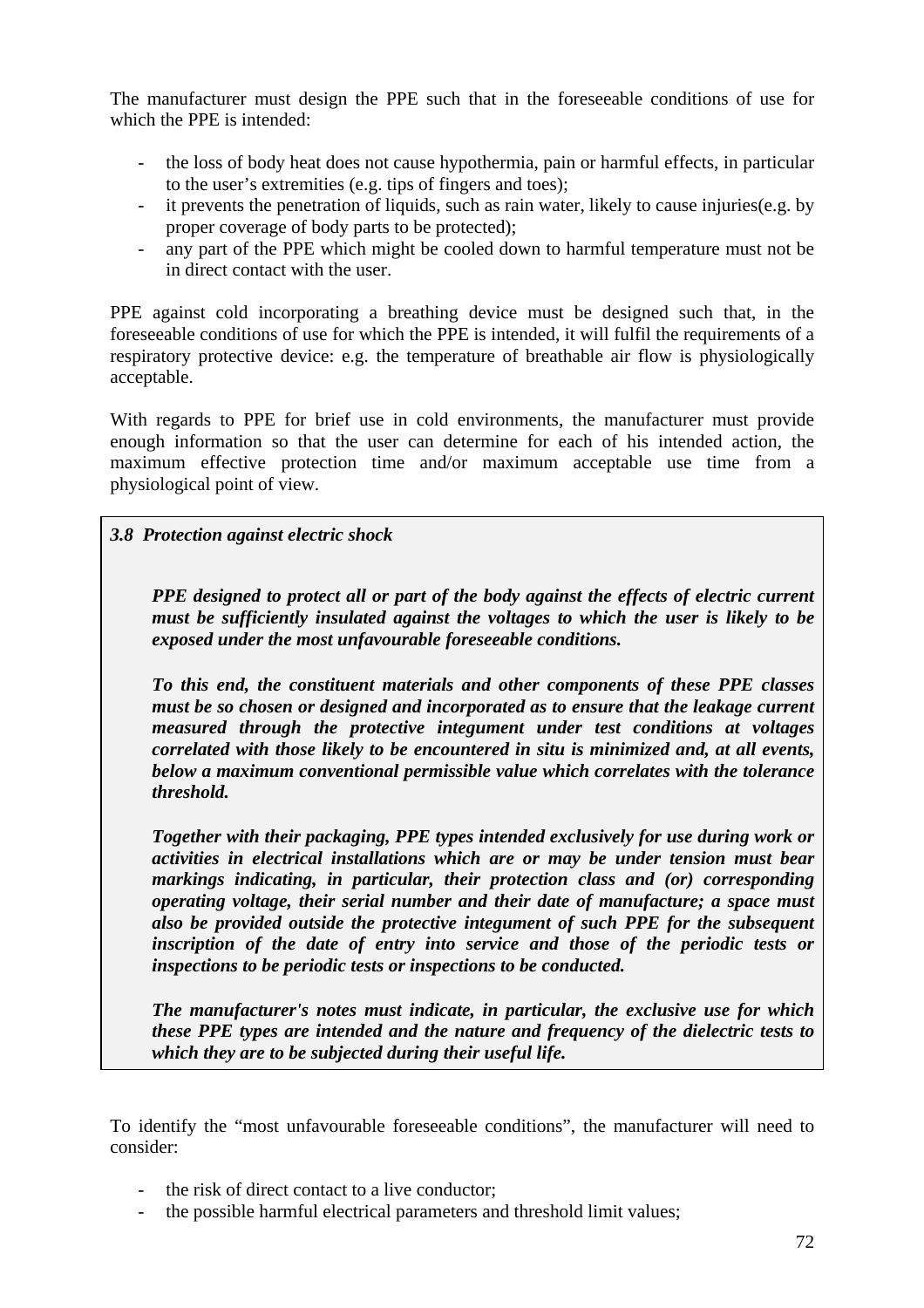- moistness of the skin;
- the effect, during normal use of the PPE, of contact with chemicals used such as solvents, of mechanical degradation/ageing and of climatic environmental factors

PPE marking intended for professional use to protect against electrical risks is intended to ensure their traceability and to give information on their scope of use and necessary periodic checking.

In addition to the electrical "main risk", other risks related to short-circuiting (such as thermal and mechanical risks) also need to be taken into account.

The manufacturer needs to clearly indicate the following in the instructions for use (amongst other information necessary to ensure safe use:

- maximum voltage for the class considered;
- storage;
- controls to be carried out (visual examination and gloves inflation) and their periodicity (in any case before each intended use);
- instructions for the maintenance of PPE.

Moreover, precautions of use, in particular aimed at preserving the electrical insulation properties of the PPE or against the risks of deterioration need to be indicated e.g. use of overgloves to reduce the risk of punctures, cuts, abrasion, chemical attacks.

### *3.9 Protection against radiation*

*3.9.1 non-ionizing radiation* 

 *PPE designed to prevent acute or chronic eye-damage from sources of non-ionizing radiation must be capable of absorbing or reflecting the majority of the energy radiated in the harmful wavelengths without unduly affecting the transmission of the innocuous part of the visible spectrum, the perception of contrasts and the ability to distinguish colours where required by the foreseeable conditions of use.* 

*To this end, protective glasses must be so designed and manufactured as to possess, for each harmful wave, a spectral transmission factor such that the radiant-energy illumination density capable of reaching the user's eye through the filter is minimized and, under no circumstances, exceeds the maximum permissible exposure value.* 

*Furthermore, the glasses must not deteriorate or lose their properties as a result of the effects of radiation emitted under the foreseeable conditions of use and all marketed specimens must bear the protection-factor number corresponding to the spectral distribution curve of their transmission factor.* 

*Glasses suitable for radiation sources of the same type must be classified in the ascending order of their protection factors and the manufacturer's notes must indicate, in particular, the transmission curves which make it possible to select the most appropriate PPE bearing in mind such inherent factors of the effective conditions of use as distance to source and the spectral distribution of the energy radiated at that distance.*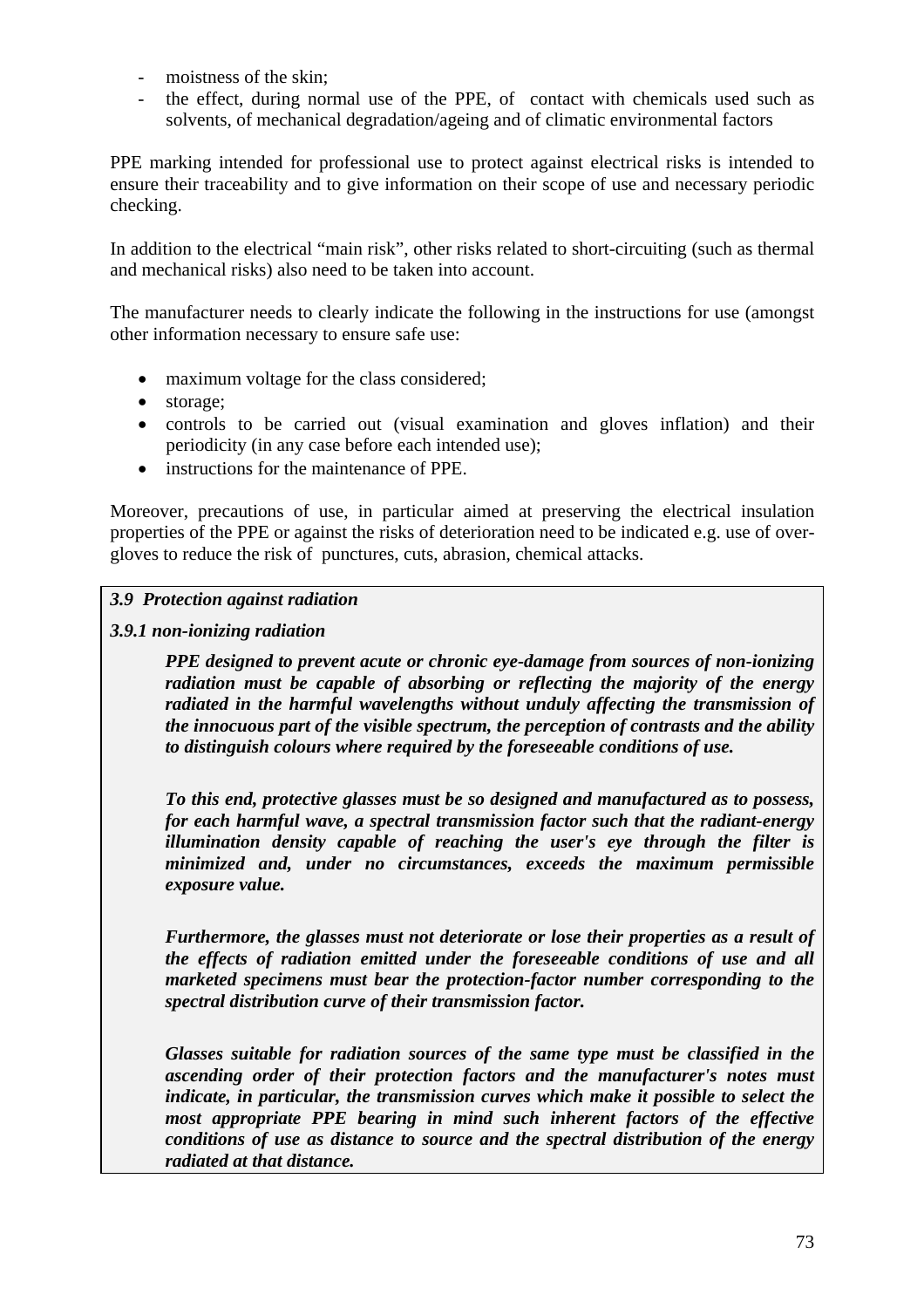*The relevant protection-factor number must be marked on all specimens of filtering glasses by the manufacturer.* 

This BHSR applies only to eye protectors.

When designing PPE for eye protection against non-ionising radiations, the manufacturer will, in particular, need to consider, the following:

- the spectral and additional characteristics of the radiation sources;
- the illumination of the environment;
- the distance of the wearer from the source(s);
- the need to allow colour recognition (e.g. warning signals or identification of materials at elevated temperatures)
- the effect of ageing and of radiations on the efficiency of the PPE exposed e.g. to sun, UV, IR radiations or laser sources. The transmission characteristics of the PPE shall remain at the requested level during all the service time of the products;
- the updated exposure limit values.

The exposure limit values of the eye to the non ionising radiations are laid down in scientific publications and national regulations to which the manufacturer can refer. In particular in:

- Directive  $2004/40/EC^{23}$  of the EU Parliament and Council lays on the minimum health and safety requirements regarding the exposure of workers to the risks arising from exposure to magnetic fields ( 0 Hz to 300 GHz). It covers the microwaves and ultra high frequency waves (UHF) and the very high frequency rays (VHF) domains.
- The guidelines of the International Commission on Non-Ionizing Radiation Protection (ICNIRP) who regularly publish updated limiting exposure and recommend exposure limits values. A new directive, on the minimum health and safety requirements regarding the exposure of workers to the risks arising from exposure to optical radiation is currently under preparation.

Where this requirement refers to "radiation sources of the same type" it relates, for example, to those of the same nature (e.g. infra-red radiations) or of the same type of operations (e.g. radiations produced by arc and gas welding stations and associated processes).

This obliges the manufacturer to include the transmission curves in the instructions for use. The knowledge of the transmission curve is useful for the user only when the optical filter concerned cannot be characterised by a standardised scale or shade number.

In other cases, the supply of such curves is not of great use. They do not allow for the selection of appropriate filters without a computer for calculation and or the knowledge of other additional information such as the spectral irradiance or the spectral luminance of the radiant sources and of the spectral transmission values of the filters. Subject to these caveats, the transmission curves shall be made available to users on demand. The preferred option is that the manufacturer gives the standardised scale or shade number.

The manufacturer needs to give information on the scale or shade numbers of PPE and replaceable spare parts and of the corresponding field of use by means of informative

<sup>&</sup>lt;sup>23</sup> To be replaced by Directive 2008/46/EC.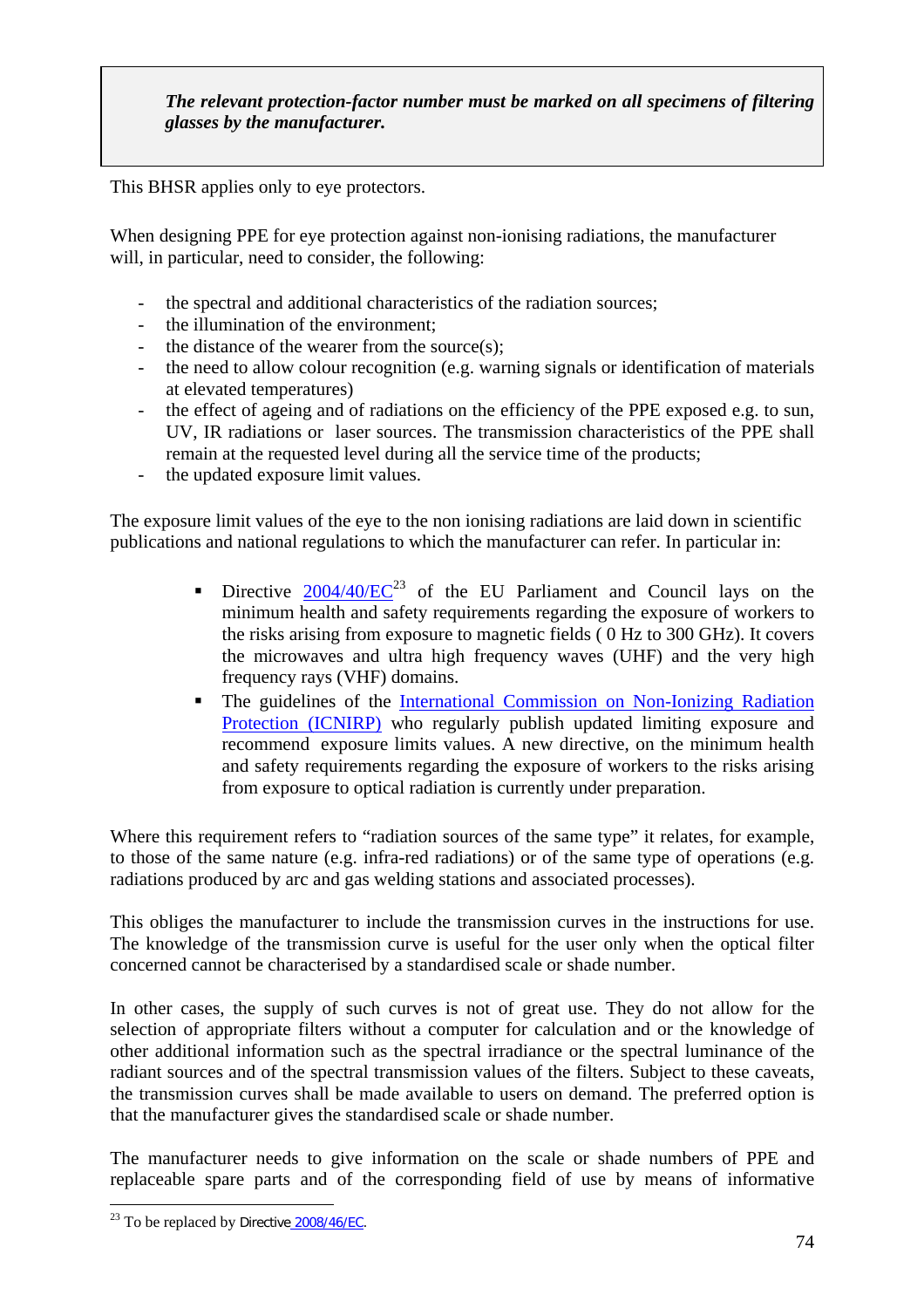markings on the PPE and in the instructions for use. When the PPE forms a single unit with non replaceable filters (e.g. laser eye protectors), the marking(s) can be placed on the frame.

# *3.9.2 Ionizing radiation*

# *3.9.2.1 Protection against external radioactive contamination*

 *PPE constituent materials and other components designed to protect all or part of the body against radioactive dust, gases, liquids or mixtures thereof must be so chosen or designed and incorporated as to ensure that this equipment effectively prevents the penetration of the contaminants under the foreseeable conditions of use.* 

*Depending on the nature or condition of these contaminants, the necessary leaktightness can be provided by the impermeability of the protective integument and/or by any other appropriate means, such as ventilation and pressurization systems designed to prevent the back-scattering of these contaminants.* 

*Any decontamination measures to which PPE is subject must not prejudice its possible re-use during the foreseeable useful life of these classes of equipment.* 

The instructions for use need in particular to specify the procedure of decontamination which the PPE can withstand without significant degradation of its level of protection (in the case of re-usable PPE only).

### *3.9.2.2 Limited protection against external irradiation*

 *PPE intended to provide complete user protection against external irradiation or, failing this, adequate attenuation thereof, must be designed to counter only weak electron (e.g. beta) or weak photon (e.g. X, gamma) radiation.* 

*The constituent materials and other components of these PPE classes must be so chosen or designed and incorporated as to provide the degree of user protection required by the foreseeable conditions of use without leading to an increase in exposure time as a result of the impedance of user gestures, posture or movement (see 1.3.2).* 

*PPE must bear a mark indicating the type and thickness of the constituent material(s) suitable for the foreseeable conditions of use.* 

PPE in conformity with this requirement constitute the ultimate recourse in the event of deterioration of the characteristics of the enclosures ensuring collective protection. The equivalent thickness of lead is given according to this limited energy so that the intended user is not exposed beyond the lawful exposure limit values.

Lead and heavy metals are used only to attenuate X or gamma rays. In the case of beta radiation, use of this type of protection should be avoided as the heavy metal will stop the beta radiation but will also cause a breaking x-ray called "Bremsstrahlung". There is no specific protection against beta radiation other than equipment made of elastomers or polymers which help stop some of the radiation (the level of protection will depend on the material, its thickness and the energy of the radiation emitted).

The level of protection offered by a PPE is characterised by the determination of equivalent lead thickness of a lead sheet receiving the same rate of attenuation of the ionizing radiations.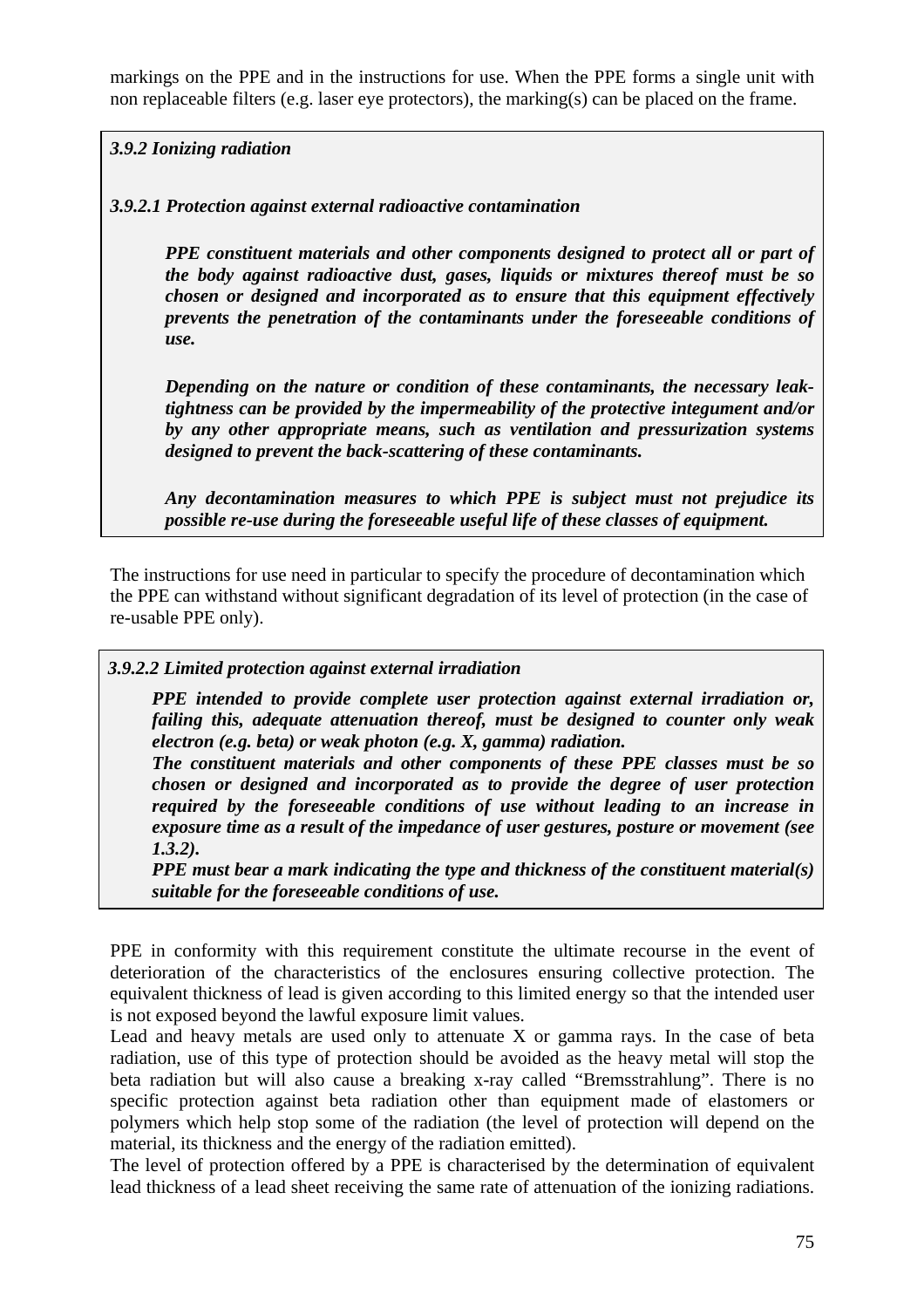If the PPE comprises several components, each component and their assembly shall offer the requested level of protection whatever the posture taken by the user.

The thickness considered here can be expressed in term of lead equivalent thickness. The aim is to supply useful information to the user on the attenuation of the ionizing radiations offered by the PPE.

The lead equivalent thickness always has to be given with the energy of the radiation at which it has been verified.

*3.10 Protection against dangerous substances and infective agents 3.10.1 Respiratory protection* 

> *PPE intended for the protection of the respiratory tract must make it possible to supply the user with breathable air when the latter is exposed to a polluted atmosphere and/or an atmosphere having inadequate oxygen concentration.*

> *The breathable air supplied to the user by the PPE must be obtained by appropriate means, for example after filtration of the polluted air through the protective device or appliance or by a piped supply from an unpolluted source.*

> *The constituent materials and other components of these PPE classes must be so chosen or designed and incorporated as to ensure appropriate user respiration and respiratory hygiene for the period of wear concerned under the foreseeable conditions of use.*

> *The leak-tightness of the face-piece and the pressure drop on inspiration and, in the case of the filtering devices, purification capacity must be such as to keep contaminant penetration from a polluted atmosphere low enough not to be prejudicial to the health or hygiene of the user.*

> *The PPE must bear the manufacturer's identification mark and details of the specific characteristics of that type of equipment which, in conjunction with the instructions for use, will enable a trained and qualified user to employ the PPE correctly.*

> *The manufacturer's notes must also in the case of filtering devices, indicate the deadline for the storage of filters as new and kept in their original packaging.*

It is advisable to design the PPE so that exposure to contaminants is clearly under the necessary limit values. Air supplied needs to be a suitable temperature and humidity so that the comfort of the intended user is not affected, it does not cause harmful effects or endanger the safe operation of the device.

Minimum oxygen concentration of the inhaled air has to be sufficient taking into account the demands of the tasks of the user. The amount of re-breathed exhalation air needs to be minimised to avoid the accumulation of carbon dioxide inside the face-piece. For very short periods of use, such as in escape apparatus, higher carbon dioxide concentrations may be accepted.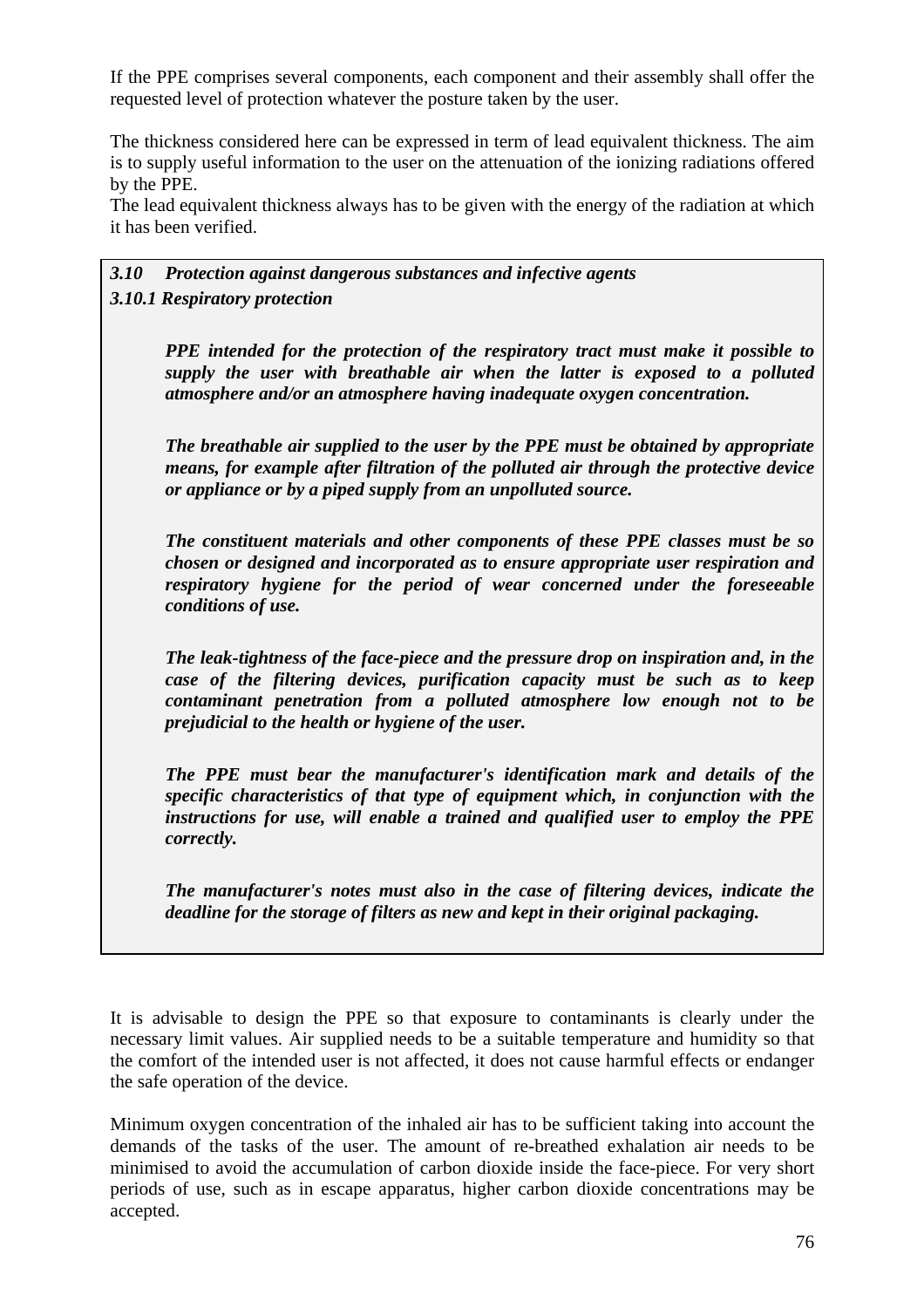The filtration efficiency of the contaminants is dependent on the size, distribution and nature of the aerosols or gases and vapours as well as of the characteristics of the filtering element. Filtration efficiency changes has to be considered in the design of the device and adequate instructions given.

The breathable gas supply in compressed air or oxygen breathing apparatus is to be ensured by proper design of the mechanical and operational strength and function. The risks caused by the wrong combination of the air supply systems of the breathing apparatus have to be eliminated as far as possible by design. If not possible, adequate information on safe combinations shall be given by the manufacturer.

The respiratory protective device cannot contain or release any substances which are known to be harmful. All of the materials used should be listed in the information for the user. The release of harmful filtering material from the filter has to be eliminated.

The design, adjustments and size range or overpressure inside the face-piece has to prevent face seal leakage as far as possible. The maximum breathing rate needs to be considered in the foreseeable use situation and the device designed that the breathing resistance is not too high. The foreseeable work load can also cause face-piece leakage due to higher under-pressure inside the mask. Moreover, the effect of the increase of the breathing resistance of particle filters during normal use of filtering face piece respirators should also be carefully considered. The magnitude of the penetration between the body of the mask and the face of the user is proportional to the square root of the resistance. Therefore, the higher the resistance of the filter, the greater the face penetration. This needs to be clearly explained in instructions for use accompanying particle filters and face masks.

The manufacturer is required to mark all respiratory protective devices, their components and important spare parts so that it is clear to which device these belong to. These markings also have to be described in the instructions for use.

All filters have to be marked with relevant pictograms and information on the deadline for the storage of the filters when kept sealed in their original packaging.

The essential requirement 2.3 applies to all respiratory protective devices. This requirement foresees the use of anti fogging products or lenses when necessary. This is essential for full face masks intended for use in very polluted and foggy atmospheres where it is not possible to remove the apparatus in order to clean it.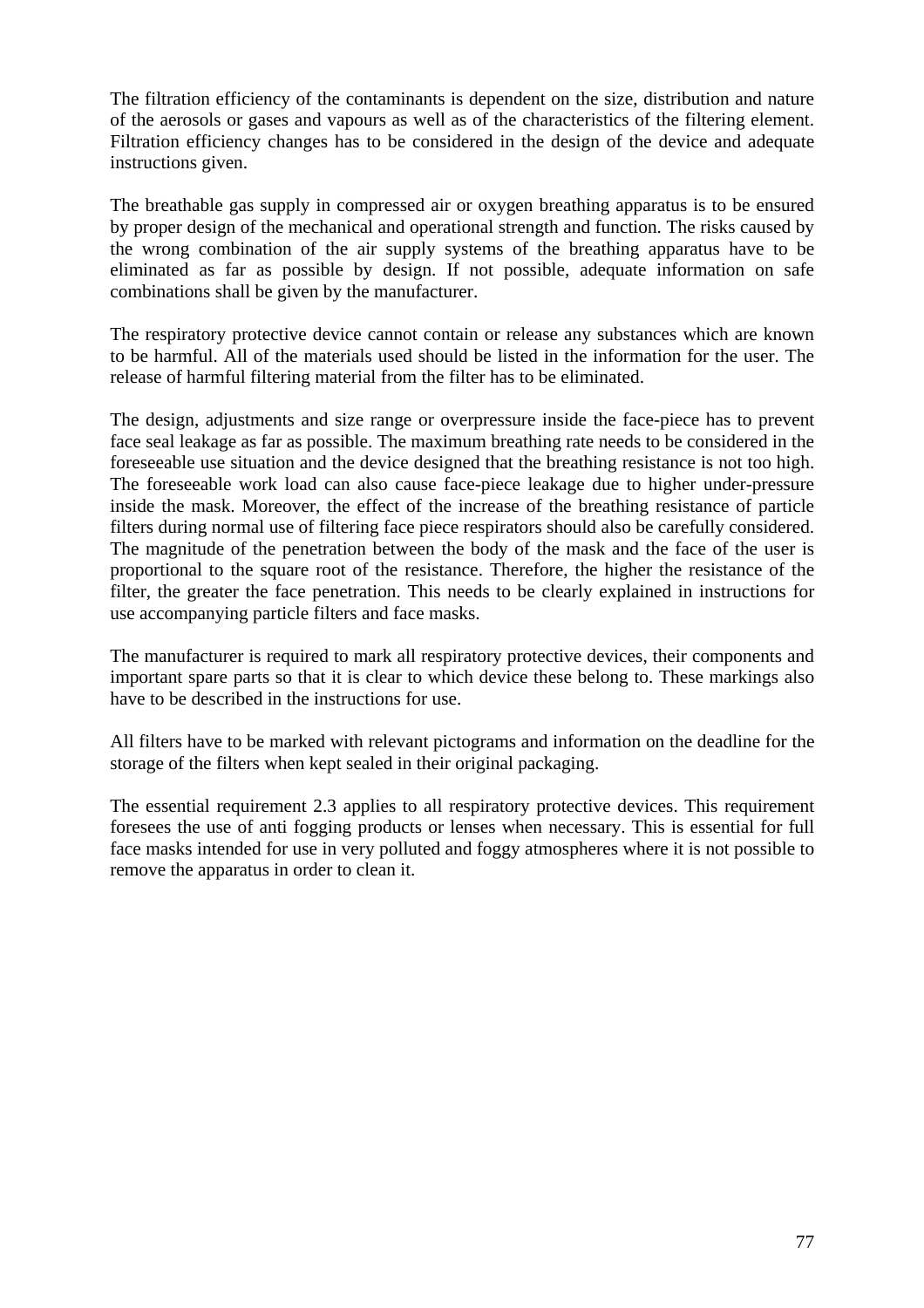*3.10.2 Protection against cutaneous and ocular contact* 

 *PPE intended to prevent the surface contact of all or part of the body with dangerous substances and infective agents must be capable of preventing the penetration or diffusion of such substances through the protective integument under the foreseeable conditions of use for which the PPE is placed on the market.* 

*To this end, the constituent materials and other components of these PPE classes must be so chosen, or designed and incorporated as to ensure, as far as possible, complete leak-tightness, which will allow where necessary prolonged daily use or, failing this, limited leaktightness necessitating a restriction of the period of wear.* 

*Where, by virtue of their nature and the foreseeable conditions of their use, certain dangerous substances or infective agents possess high penetrative power which limits the duration of the protection provided by the PPE in question, the latter must be subjected to standard tests with a view to their classification on the basis of efficiency. PPE which is considered to be in conformity with the test specifications must bear a mark indicating, in particular, the names or, failing this, the codes of the substances used in the tests and the corresponding standard period of protection.* 

 *The manufacturer's notes must also contain, in particular, an explanation of the codes (if necessary), a detailed description of the standard tests and all appropriate information for the determination of the maximum permissible period of wear under the different foreseeable conditions of use.* 

The protective part of this PPE will prevent adequately direct contact of the harmful substance (chemicals, biological agents, …) with the skin or eyes.

PPE protecting against dangerous substances needs to have penetration and permeation properties suitable according to the risk and tasks for which they are designed. This will be the case at least during the use time indicated in the instruction for use. In practice all materials have limited protection over time and thus relevant information and warnings are needed in the instructions for use.

It is not possible to test the protection efficiency against all (mixtures of) substances in all ambient conditions. Therefore tests with representative chemicals will give an indication to the user. In the instructions for use these test substances are to be clearly mentioned so that the end user can select suitable PPE for his tasks. The meaning of these results (e.g. breakthrough time) need to be explained to make it clear for them user. On that basis the user will be able to evaluate the protection and protection time in his/her own working situation.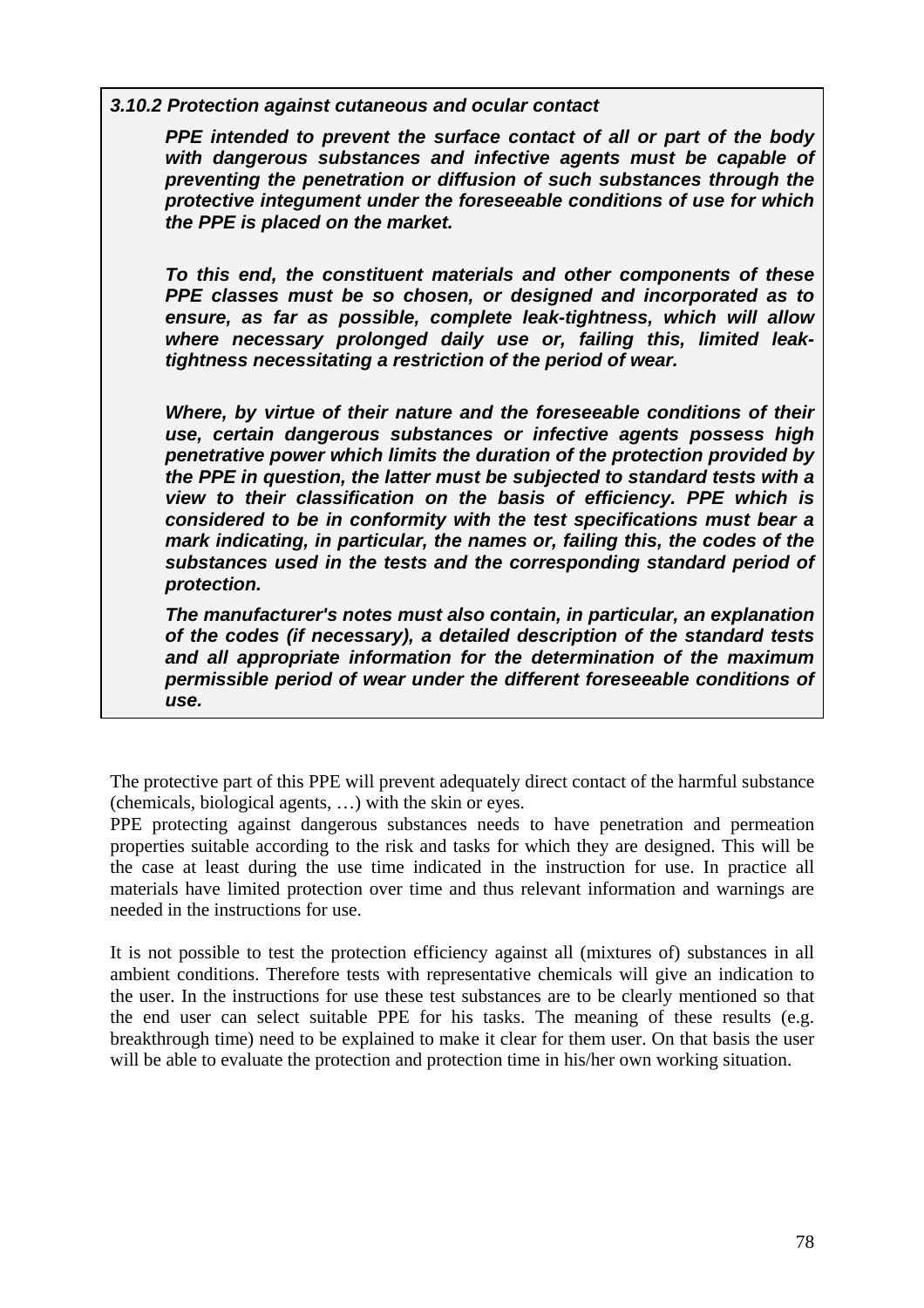# *3.11 Safety devices for diving equipment*

### *1. Breathing equipment*

 *The breathing equipment must make it possible to supply the user with a breathable gaseous mixture, under foreseeable conditions of use and taking account in particular of the maximum depth of immersion.* 

*2. Where the foreseeable conditions of use so require, the equipment must comprise:* 

*(a) a suit which protects the user against the pressure resulting from the depth of immersion (see 3.2) and/or against cold (see 3.7);* 

*(b)an alarm designed to give the user prompt warning of an approaching failure in the supply of breathable gaseous mixture (see 2.8);* 

*(c)a life-saving suit enabling the user to return to the surface (see 3.4.1).* 

The term "diving equipment" is restricted to equipment used for the diving in a sub aqueous (i.e. water) medium.

Respiratory tracts are subjected to the effect of the pressure. Breathing apparatus must therefore be provided with a system automatically ordering the regulation of the feeding system in a breathable gas mixture.

Whether in a sub aqueous medium or pressurised dry medium, the user is always exposed to pressure. Only one type of the diving suits protects the user against the pressure. An Atmospheric Diving Suit or ADS is a small one-man articulated submersible of anthropomorphic form which resembles a suit of armor, with elaborate pressure joints to allow articulation. The flexible combinations used in practice cannot ensure a protection against the pressure within the meaning of requirement 3.2. This requirement, with regard to the pressure, imposes only that the combinations will not induce new risks arising from the equipment itself. The warning device forms integral part of the breathing apparatus aimed to article 3.11, first subparagraph.

The life saving suit which allows for the rapid escape of the diver should not be confused with the diving suit. This rescue equipment (called a "buoyancy compensator") is worn independently and over the diving suit which provides the diver with means for controlling buoyancy, for holding him in a head-up position at the surface even if he is unconscious and in cases of emergency for returning at the surface.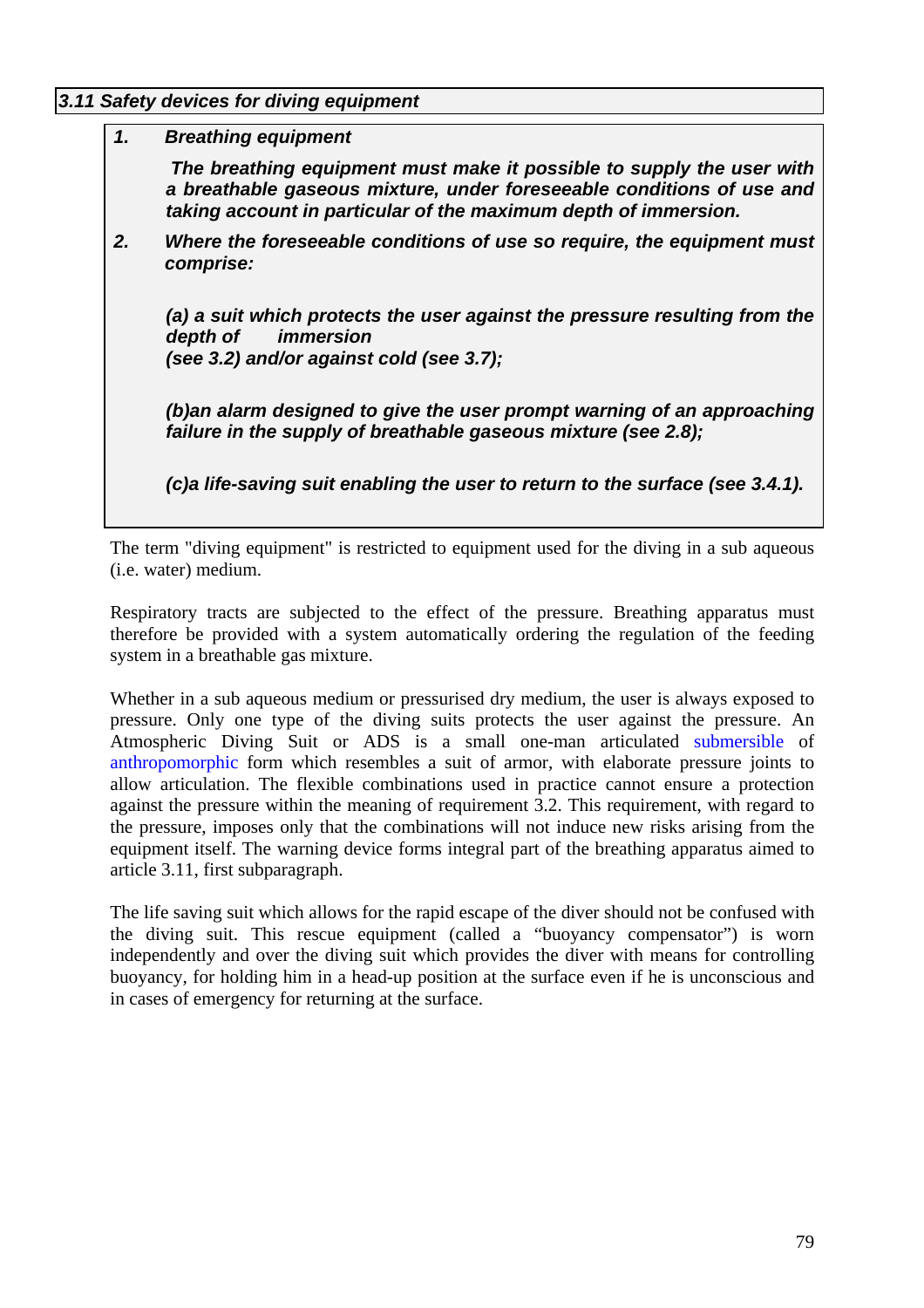### 1.7 **ANNEX III**

### *TECHNICAL DOCUMENTATION SUPPLIED BY THE MANUFACTURER*

*The documentation referred to in Article 8 (1) must comprise all relevant data on the means used by the* 

*manufacturer to ensure that a PPE complies with the basic requirements relating to it.* 

*In the case of PPE models referred to in Article 8 (2), the documentation must comprise in particular:* 

*1. the manufacturer's technical file consisting of:* 

- *(a) overall and detailed plans of the PPE accompanied, where appropriate, by calculation notes and the results of prototype tests in so far as necessary for the verification of compliance with the basic requirements;*
- *(b) an exhaustive list of the basic safety requirements and of the harmonized standards or other technical specifications referred to in Articles 3 and 5, taken into account in the design of the model;*
- *2. a description of the control and test facilities to be used in the manufacturer's plant to check compliance of production PPE with the harmonized standards or other technical specifications and to maintain quality level;*
- *3. a copy of the information notice referred to in Annex II, 1.4.*

When establishing the technical documentation, the manufacturer or his authorised representative must take account of the category of PPE, in particular the definition of the means of control and tests necessary.

It should be noted that there is no on-site assessment of the test equipment of the manufacturer under the conformity assessment procedure as described in Article 10. However, the description of the test equipment as well as the instructions for use are important for the assessment of the conformity of PPE with the requirements of the directive. Therefore, they have to be considered to be a part of the technical file.

The text does not specify the archival life of technical documentation. However, it is generally understood that this period is ten years from the date the PPE was last placed on the market.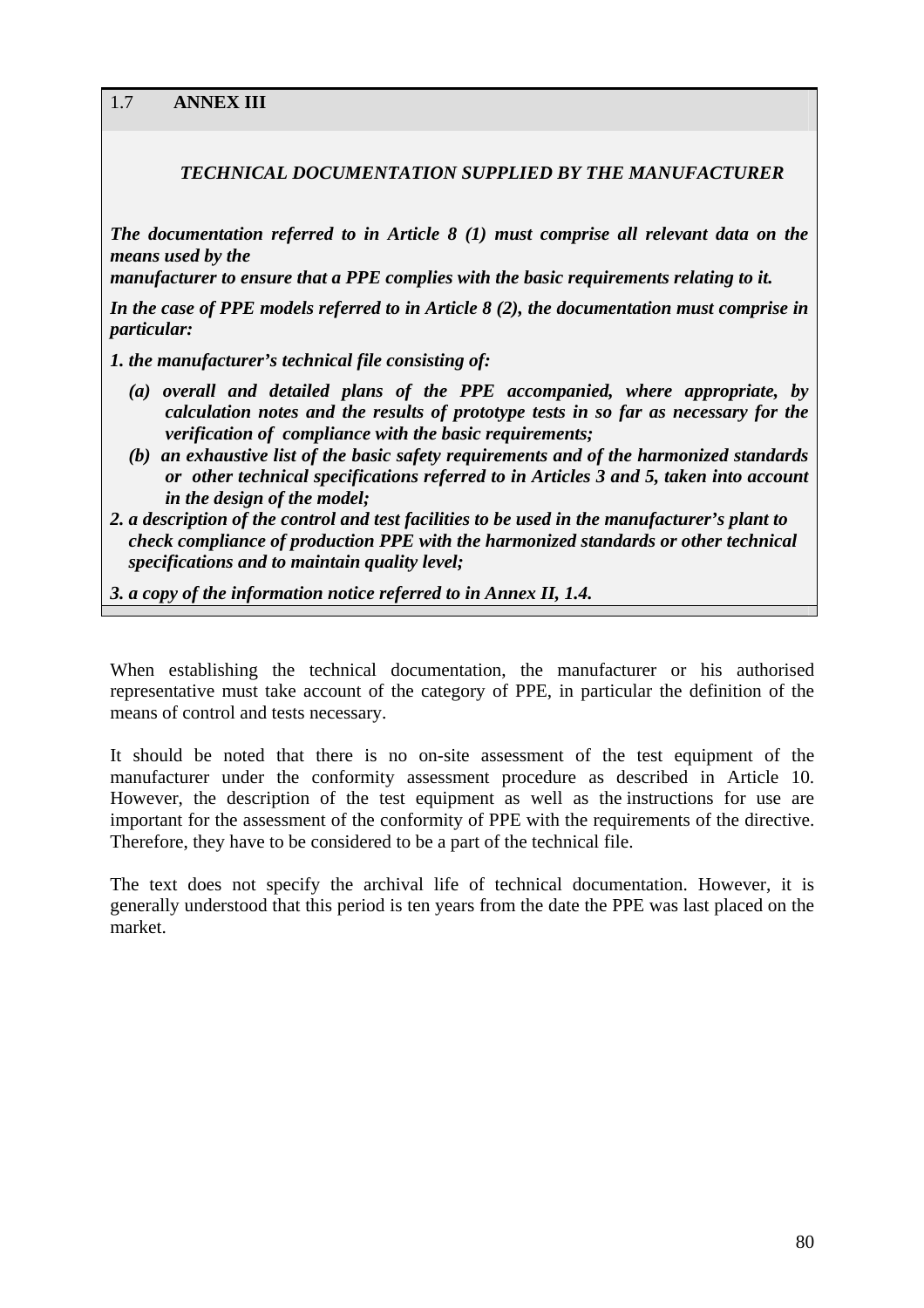# 1.8 **ANNEX IV**

# *CE CONFORMITY MARKING AND INFORMATION*

*- The CE conformity marking shall consist of the initials 'CE' taking the following form:* 



- *If the CE marking is reduced or enlarged the proportions given in the above graduated drawing must be respected.*
- *The various components of the CE marking must have substantially the same vertical dimension, which may not be less than 5 mm. This minimum dimension may be waived for small-scale PPE.*

The CE marking symbolises the conformity of the PPE with all the provisions of the directive (i.e. a declaration of conformity) and that it has been subject to the appropriate conformity assessment procedures.

It must be affixed before a PPE is placed on the Community market. However, it may be affixed in a third country if the PPE is manufactured there.

Where a PPE is subject to several directives, which all provide for the affixing of the CE marking, it indicates that the product is presumed to conform to the provisions of all these directives.

Equipment which is not covered by the directive cannot be CE marked indicating conformance with its provisions. However, this evidently does not preclude CE marking to products covered by other so-called "New Approach" Directives.

The CE marking must be affixed visibly, legibly and indelibly to the PPE. However, where this is not possible it must be affixed to the packaging (smallest unit intended for end-user).

In case of PPE of category III, the CE marking shall include the identification number of the Notified Body carrying out the quality control after Art. 11 A or B. The CE marking and the identification number should have the same size.

CE marking is the only marking which symbolises conformity with the provisions of the directives. Additional markings and marks are possible, provided that they fulfil a different function from that of the CE marking, are not liable to cause confusion with it, and do not reduce its legibility and visibility.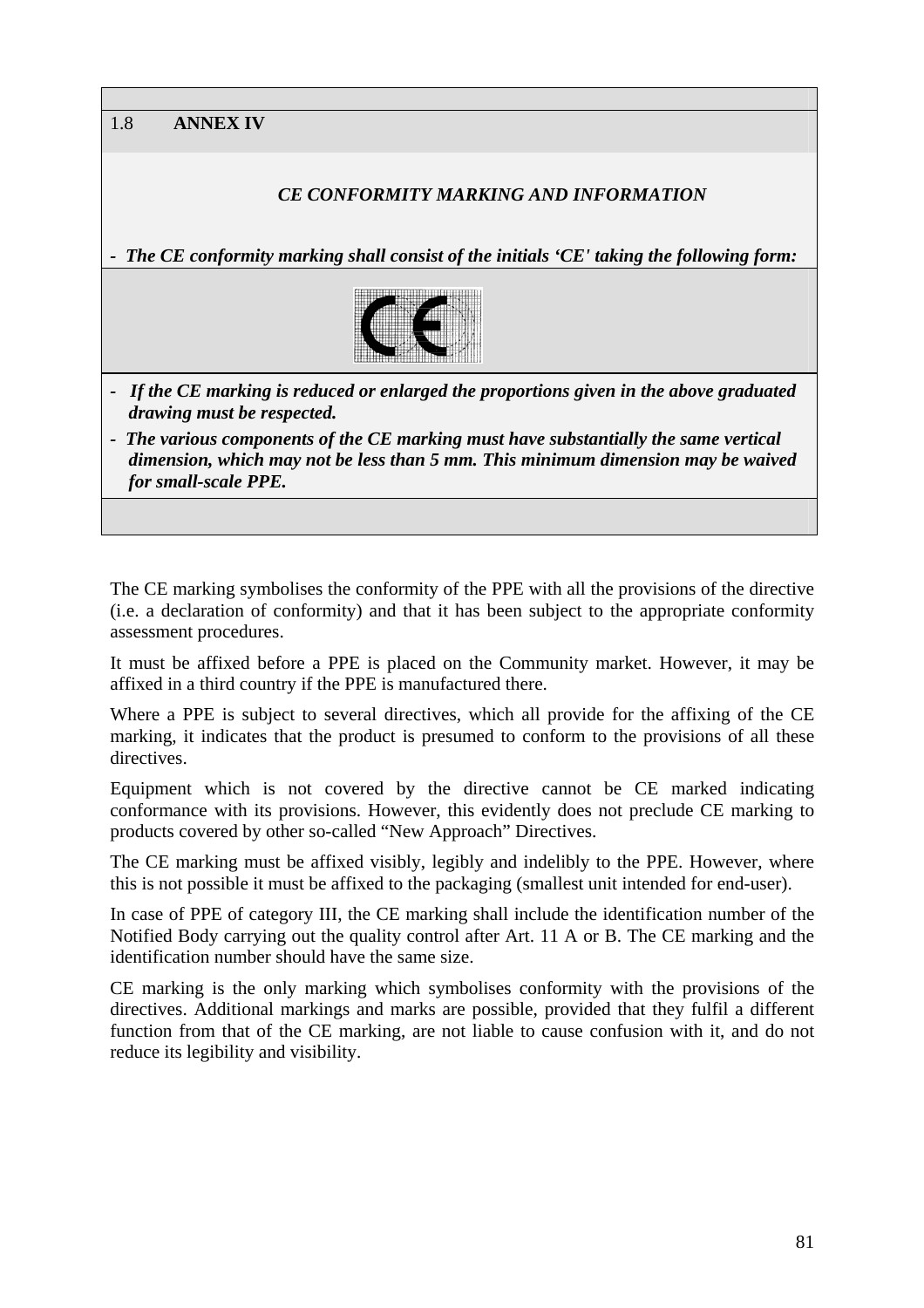1.9 **ANNEX V** 

# *CONDITIONS TO BE FULFILLED BY THE BODIES OF WHICH NOTIFICATION HAS BEEN GIVEN*

 *(Article 9 (2))* 

 *The bodies designated by the Member States must fulfil the following minimum conditions:* 

- *1. availability of personnel and of the necessary means and equipment;*
- *2. technical competence and professional integrity of personnel;*
- *3. independence, in carrying out the tests, preparing the reports, issuing the certificates and* 
	- *performing the surveillance provided for in the Directive, of staff and technical personnel*

 *in relation to all circles, groups or persons directly or indirectly concerned with PPE;* 

- *4. maintenance of professional secrecy by personnel;*
- *5. subscription of a civil liability insurance unless that liability is covered by the State under national law.*

 *Fulfilment of the conditions under 1 and 2 shall be verified at intervals by the competent authorities* 

 *of the Member States.* 

Member States are responsible for the notification of bodies which comply with the above **minimum** requirements. The assessment of the Body seeking notification determines if it is technically competent and capable of carrying out the conformity assessment procedures in question, and if it can demonstrate the necessary level of independence, impartiality and integrity.

The EN 45000 and EN ISO/IEC 17000 series of standards are important instruments to help in establishing conformity with the requirements of the PPE Directive. Accreditation according to these standards supports the technical part of notification and, although it is not mandatory at Community level, it remains an important and privileged instrument for evaluating the competence, impartiality and integrity of the bodies to be notified.

To be eligible a Body must be a legal entity established on the territory of the Member State concerned and to come under its jurisdiction.

To guarantee independence and impartiality a Body must be a fully independent third-party Body and must not be the manufacturer, designer or supplier of the PPE under assessment. Notified Bodies may, on their own responsibility, accept measurement results from a manufacturer's laboratory.

There is no guidance document at the European level which indicates the financial value of liability insurance. It should generally correspond to the level of activities of the Notified Body in the field of PPE. The insurance should in particular cover cases where the Notified Body may be obliged to withdraw certificates.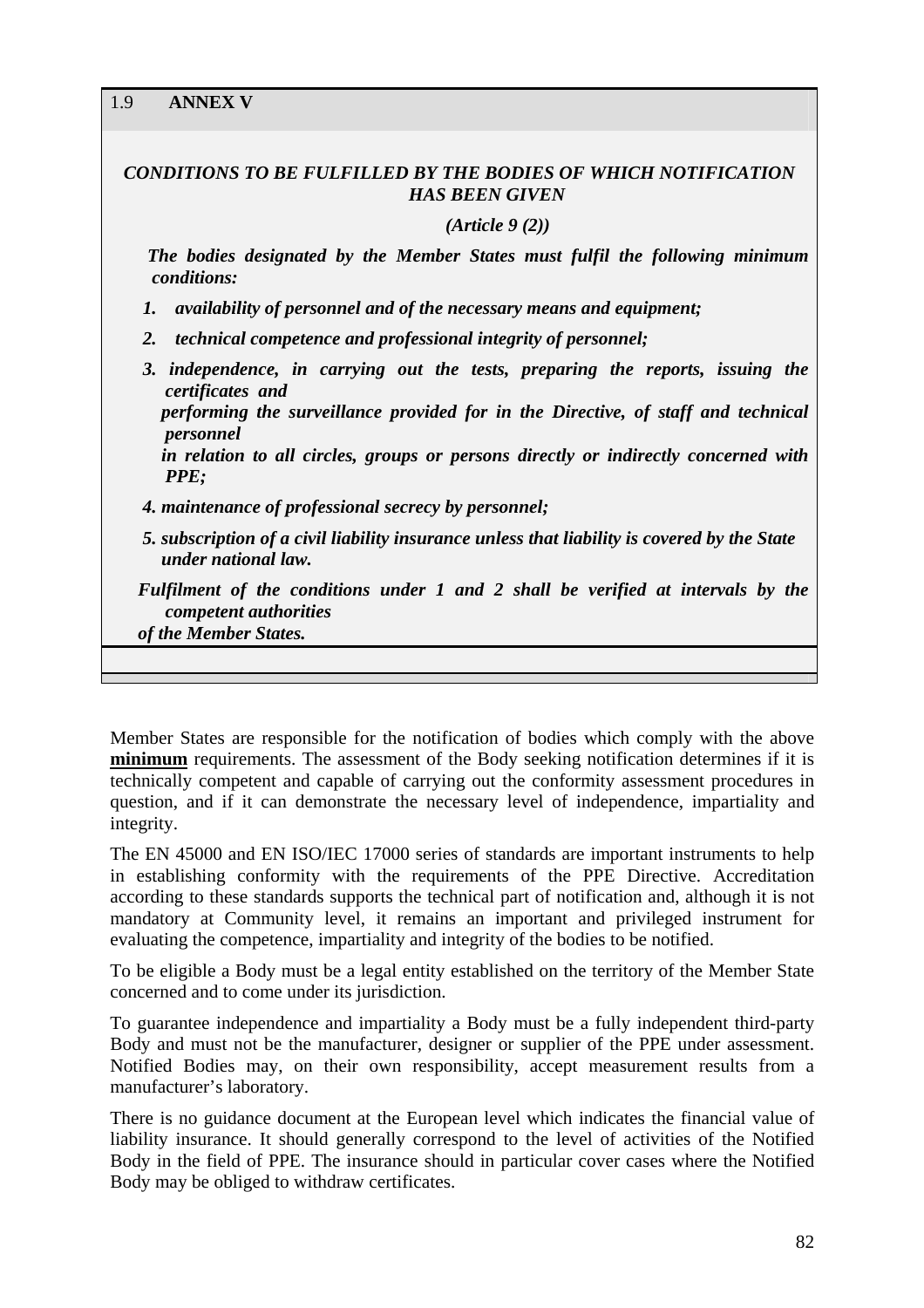A Notified Body can have part of its work carried out by another Body/laboratory (subcontracting) on the basis of established and regularly monitored competence. Subcontracting does not entail the delegation of powers or responsibilities. Therefore, the Notified Body remains responsible for all of its activities and issued documents.

None of the minimum criteria provides for an explicit requirement for the Notified Body to establish and maintain a quality system although the conduct of conformity assessment and the issue of certificates and reports must in itself be subject to a review process. It needs to establish appropriate and documented procedures of quality control in order to ensure continual compliance, as required.

Council Decision 93/465/EEC contains a general obligation for Notified Bodies to participate, or ensure proper representation, in the co-ordination and co-operation activities of Notified Bodies at a European level. Since 1992 there has existed the Horizontal Committee of the European Co-ordination and Co-operation of Notified Bodies in the field of PPE (HCNB) and its Vertical Groups (VGs) dealing with the different types of PPE. Contact address of HCNB:

http://ec.europa.eu/enterprise/sectors/mechanical/documents/legislation/personalprotective-equipment/notified-bodies/index\_en.htm

In general the "Recommendation for Use" sheets of the HCNB and its VGs should be applied by all Notified Bodies.

In addition, to provide for technical competence Notified Bodies are obliged to either participate directly or be represented in European standardisation or otherwise ensure that they keep themselves informed of the standardisation and its development.

Member States are not obliged under Community law to notify all bodies demonstrating technical competence.

Member States are responsible for ensuring that Notified Bodies maintain their competence at all times and are capable of carrying out the work for which they are notified. It is up to the Member States to choose the means and methods for this. The competence of the Notified Body shall be subject to surveillance, which is carried out at regular intervals and follows the practice established by the national accreditation organisation.

Member States may decide to notify a Body for a limited period of time, and to renew the notification subsequently.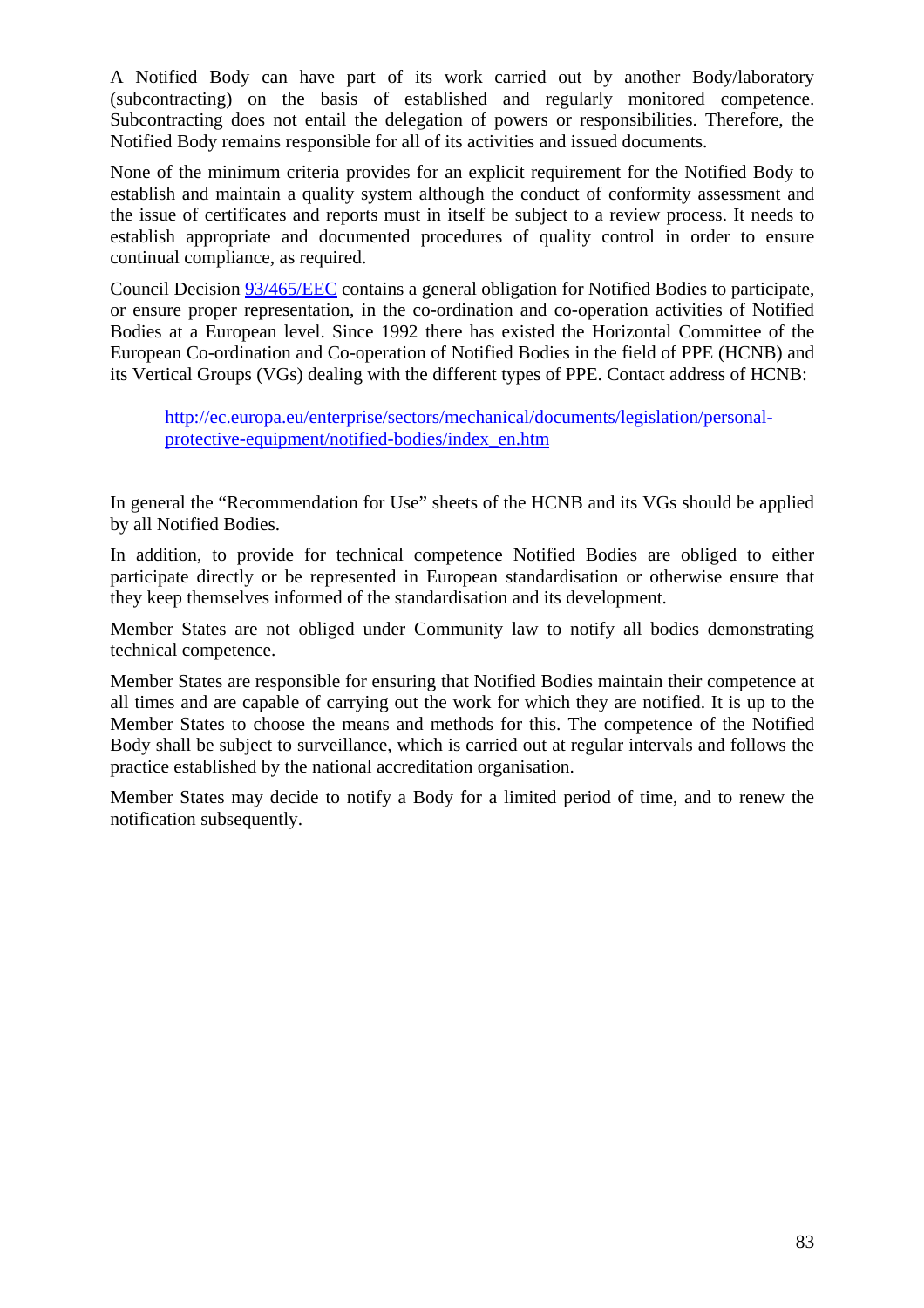# 1.10 **ANNEX VI**

### *MODEL EC DECLARATION OF CONFORMITY*

*The manufacturer or his authorized representative established in Community (<sup>1</sup> ): ....................................................................................................................................................... ....................................................................................................................................................... declares that the new PPE described hereafter (2 ) ....................................................................................................................................................... ....................................................................................................................................................... is in conformity with the provisions of Council Directive 89/686/CEE and, where such is the case, with the national standard transposing harmonized standard No ........... (for the PPE referred to in article 8 (3)) is identical to the PPE which is the subject of EC certificate of conformity No .................................... issued by ( 3 )(4 )...............................................................................................................................................* is subject to the procedure set out in article  $11$  point A or point B  $^4$ ) of Directive *89/686/CEE under the supervision of the notified body(<sup>3</sup> ) ........................................................................................................ Done at ................................, on ................................ ............................... Signature* (<sup>5</sup>)

- $(1)$  Business name and full address; authorized representatives must also give the business name and address of the manufacturer.
- $(2)$  Description of the PPE (make, type, serial number, etc.).
- $(3)$  Name and address of the approved body.
- $(4)$  Delete whichever is inapplicable.
- $(5)$  Name and position of the person empowered to sign n behalf of the manufacturer or his authorized representative

The EC declaration of conformity must be drawn up by the manufacturer or the authorised representative established within the Community in one of the official languages of the Community when the PPE is placed on the market. The EC declaration of conformity is issued under the sole responsibility of the manufacturer or authorised representative established within the Community.

The EC declaration of conformity must be made available to the surveillance authority upon request. Its essential objective is to enable public authorities to ensure that PPE placed on the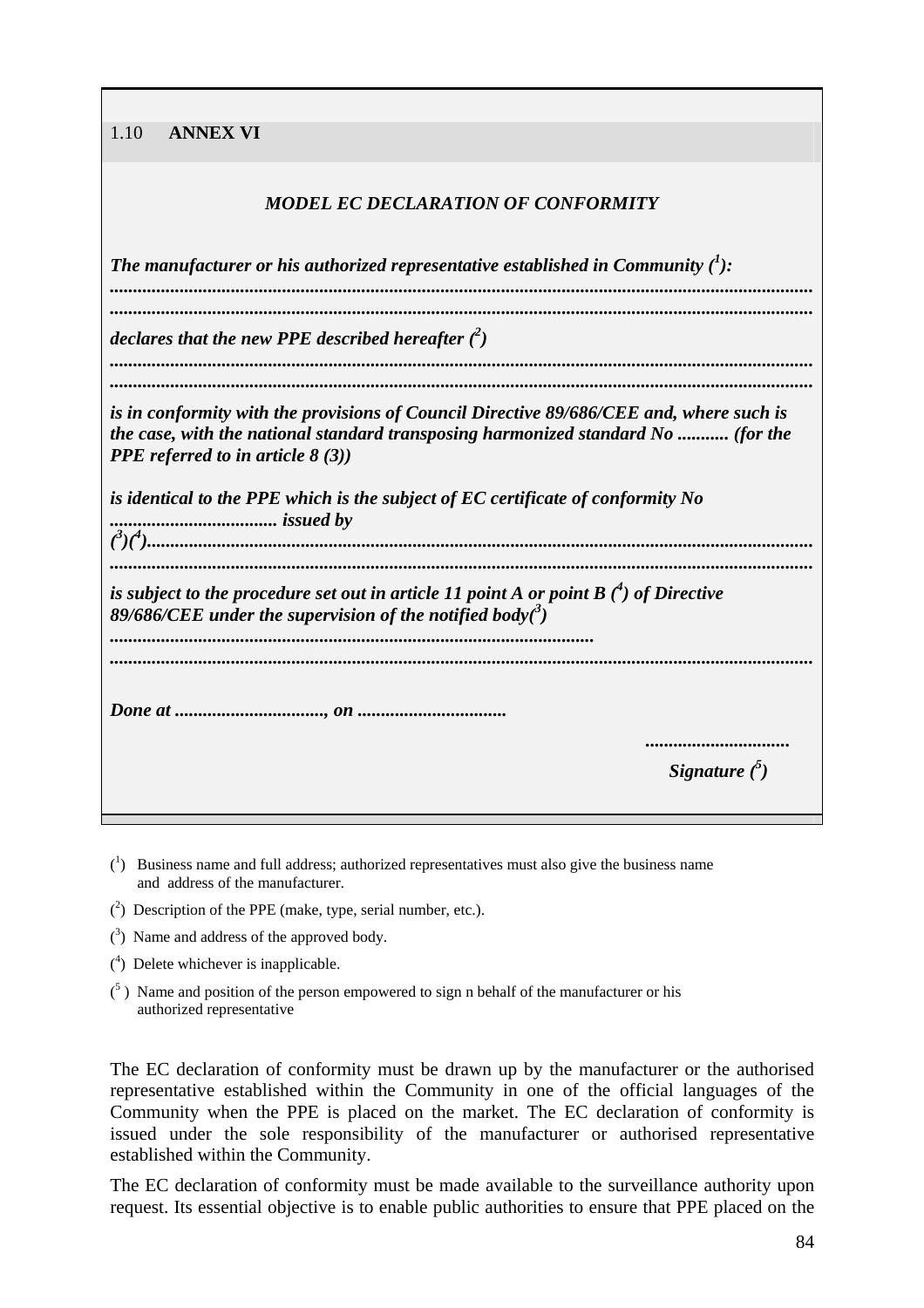market conform to the BHSRs of the Directive. It is not required that PPE are accompanied by the EC declaration of conformity.

It is generally recognised that the market surveillance authority of a Member State can request a translation of the EC declaration of conformity into its official language.

For category I PPE, the EC declaration of conformity must ensure that the PPE satisfies the BHSR s of the Directive.

For category II and III PPE, the EC declaration of conformity must additionally ensure that the PPE is in conformity with the type/model for which an EC-type examination certificate has been issued. The name, address and identification number of the Notified Body which issued the certificate are to be included in the EC declaration of conformity.

For category III PPE, the address and identification number of the Notified Body involved in the quality control for the final product set out in Article 11 A+B of the directive must also be included in addition to the above.

The EC declaration of conformity must be made available to the market surveillance authority upon request. It is generally recognised that the market surveillance authority of a Member State can request a translation of the EC declaration of conformity into its official language. It is not required the PPE is accompanied by the EC declaration of conformity.

The EC declaration of conformity must be kept for at least ten years from the last date of manufacture of the PPE.

### Remark:

Annex VI contains in its  $3<sup>rd</sup>$  paragraph a printing error. The reference to article 8(3) is wrongly cited. In fact the reference must read: "(for the PPE referred to in article 8(2))"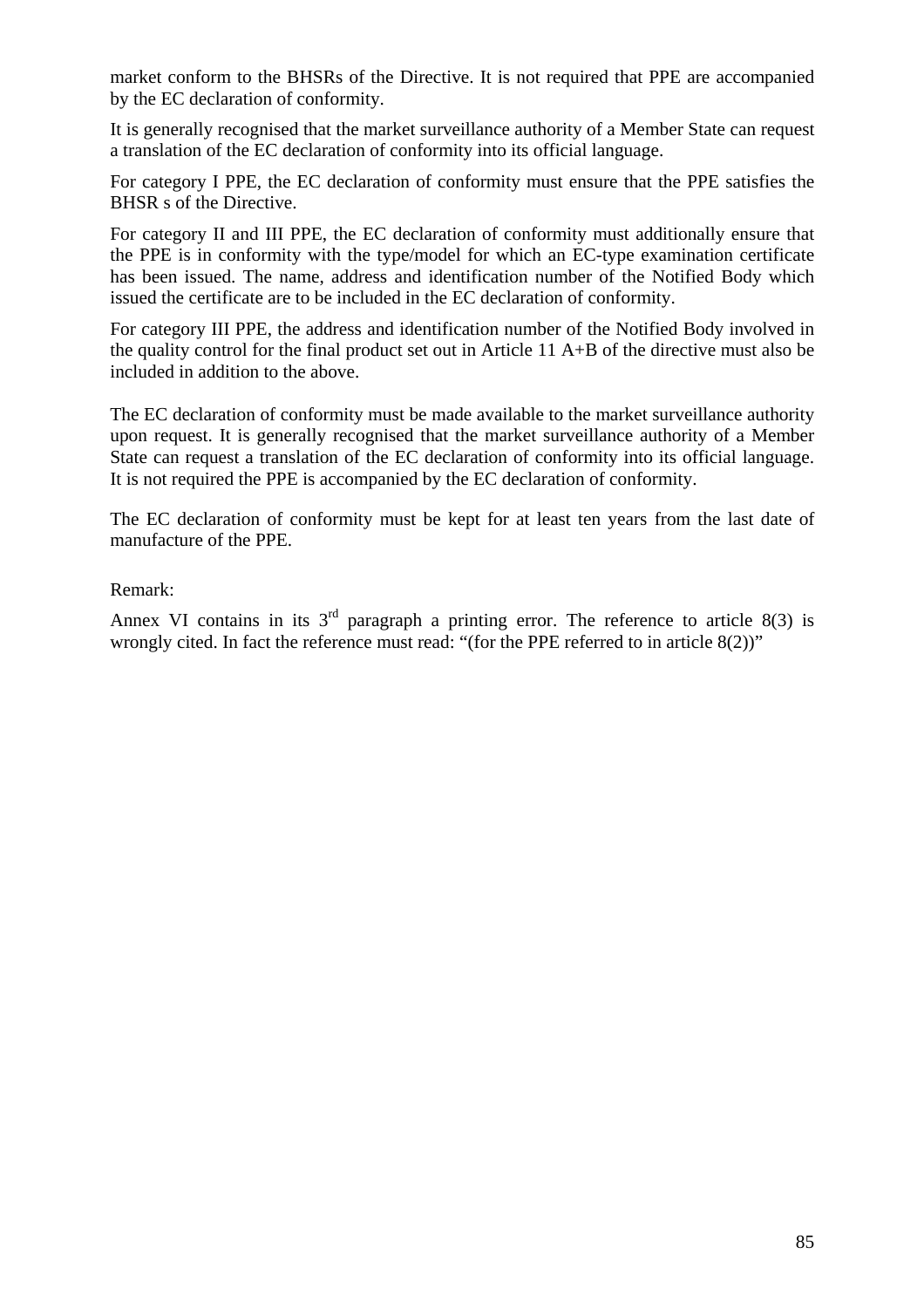1.11 **APPENDIX GUIDE FOR THE CATEGORISATION OF PERSONAL PROTECTIVE EQUIPMENT (PPE)24** 

<sup>24</sup> It should be stressed that when establishing the proper category for PPE, the level of risk it provides protection against evidently needs to be considered.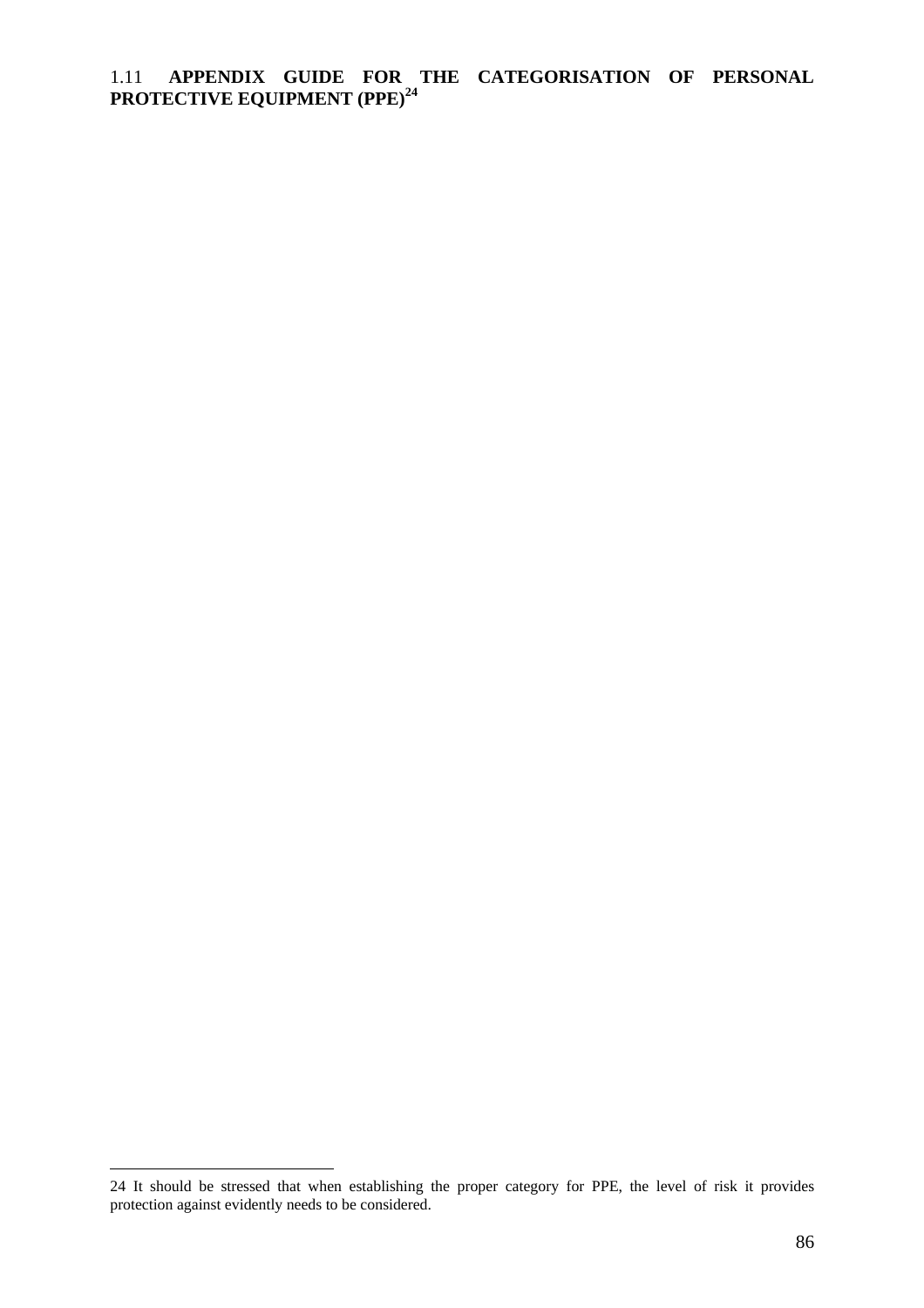Summary of the provisions of Directive 89/686/EEC concerning categorisation of PPE, according to the level of risk the intended user is protected against. (more explanation about this can be found in the guidance document on the PPE Directive)

1. definition of PPE (article 1.2)

PPE shall mean any device or appliance designed to be worn or held by an individual for protection against one or more health and safety hazards.

PPE shall also cover:

a unit constituted by several devices or appliances which have been integrally combined by the manufacturer for the protection of an individual against one or more potentially simultaneous risks (article 1.2 (a))

a protective device or appliance combined, separably or inseparably, with personal nonprotective equipment worn or held by an individual for the execution of a specific activity  $(\text{article } 1.2 \text{ (b)})$ 

interchangeable PPE components which are essential to its satisfactory functioning and used exclusively for such equipment (article 1.2. (c))

any system placed on the market in conjunction with PPE for its connection to another external, additional device shall be regarded as an integral part of that equipment even if the system is not intended to be worn or held permanently by the user for the entire period of risk exposure (article 1.3)

- 2. equipment excluded from the scope of the PPE Directive, referred to in this document as category 0
	- 2.0. PPE covered by another Directive designed to achieve the same objectives as this Directive with regard to placing on the market, free movement of goods and safety (article 1.4 first indent)
	- 2.1. PPE designed and manufactured specifically for use by armed forces or in the maintenance of law and order (helmets, shields, etc.) (annex I item 1)
	- 2.2. PPE for self-defence (aerosol canisters, personal deterrent weapons, etc.) (annex I item 2)
	- 2.3. PPE designed and manufactured for private use against :
		- Adverse atmospheric conditions (headgear, seasonal clothing, footwear, umbrellas, etc.)
		- Damp and water (dish-washing gloves, etc.)
		- $\blacksquare$  Heat (gloves, etc.) (annex I item 3)
	- 2.4. PPE intended for the protection or rescue of persons on vessels or aircraft, not worn all the time (annex I item 4)
	- 2.5. Helmets and visors intended for users of two- or three-wheeled motor vehicles (annex I item 5, added by Directive 93/95/EEC)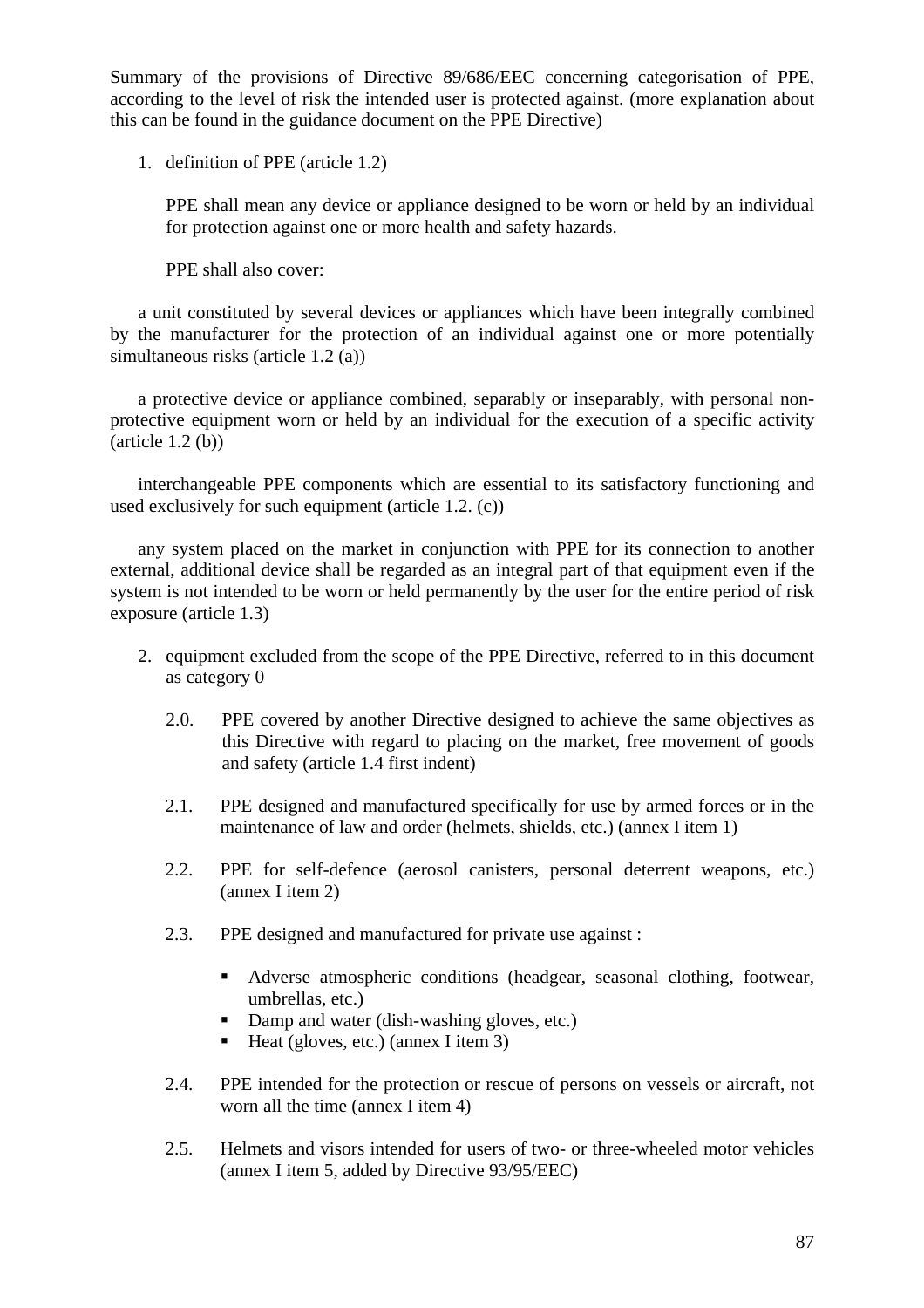### 3. categorisation

3.1 PPE classified as category I (article 8.3)

PPE of simple design where the designer assumes the user can himself assess the level of protection provided against the minimal risks concerned the effects of which, when they are gradual, can be safely identified by the user in good time.

This category shall cover exclusively PPE intended to protect the user against:

- 3.1.1. mechanical action whose effects are superficial (gardening gloves, thimbles, etc.)
- 3.1.2. cleaning materials of weak action and easily reversible effects (gloves affording protection against diluted detergent solutions, etc.)
- 3.1.3. risks encountered in the handling of hot components which do not expose the user to a temperature exceeding 50°C or to dangerous impacts (gloves, aprons for professional use, etc.)
- 3.1.4. atmospheric agents of a neither exceptional nor extreme nature (headgear, seasonal clothing, footwear, etc.)
- 3.1.5. minor impacts and vibrations which do not affect vital areas of the body and whose effects cannot cause irreversible lesions (light anti-scalping helmets, gloves, light footwear, etc.)
- 3.1.6. sunlight (sunglasses)
- 3.2 PPE classified as category II (article 8.2)

This category shall cover all PPE not mentioned under items 3.1. or 3.3.

3.3 PPE classified as category III (article 8.4)

PPE of complex design intended to protect against mortal danger or against dangers that may seriously and irreversibly harm the health, the immediate effects of which the designer assumes the user cannot identify in sufficient time.

This category shall cover exclusively:

- 3.3.1. filtering respiratory devices for protection against solid and liquid aerosols or irritant, dangerous, toxic or radiotoxic gases
- 3.3.2. respiratory protection devices providing full insulation from the atmosphere, including those for use in diving
- 3.3.3. PPE providing only limited protection against chemical attack or against ionizing radiation
- 3.3.4. emergency equipment for use in high-temperature environments the effects of which are comparable to those of an air temperature of 100°C or more and which may or may not be characterized by the presence of infra-red radiation, flames or the projection of large amounts of molten material
- 3.3.5. emergency equipment for use in low-temperature environments the effects of which are comparable to those of an air temperature of  $-50^{\circ}$ C or less
- 3.3.6. PPE to protect against falls from a height
- 3.3.7. PPE against electrical risks and dangerous voltages or that used as insulation in high-tension work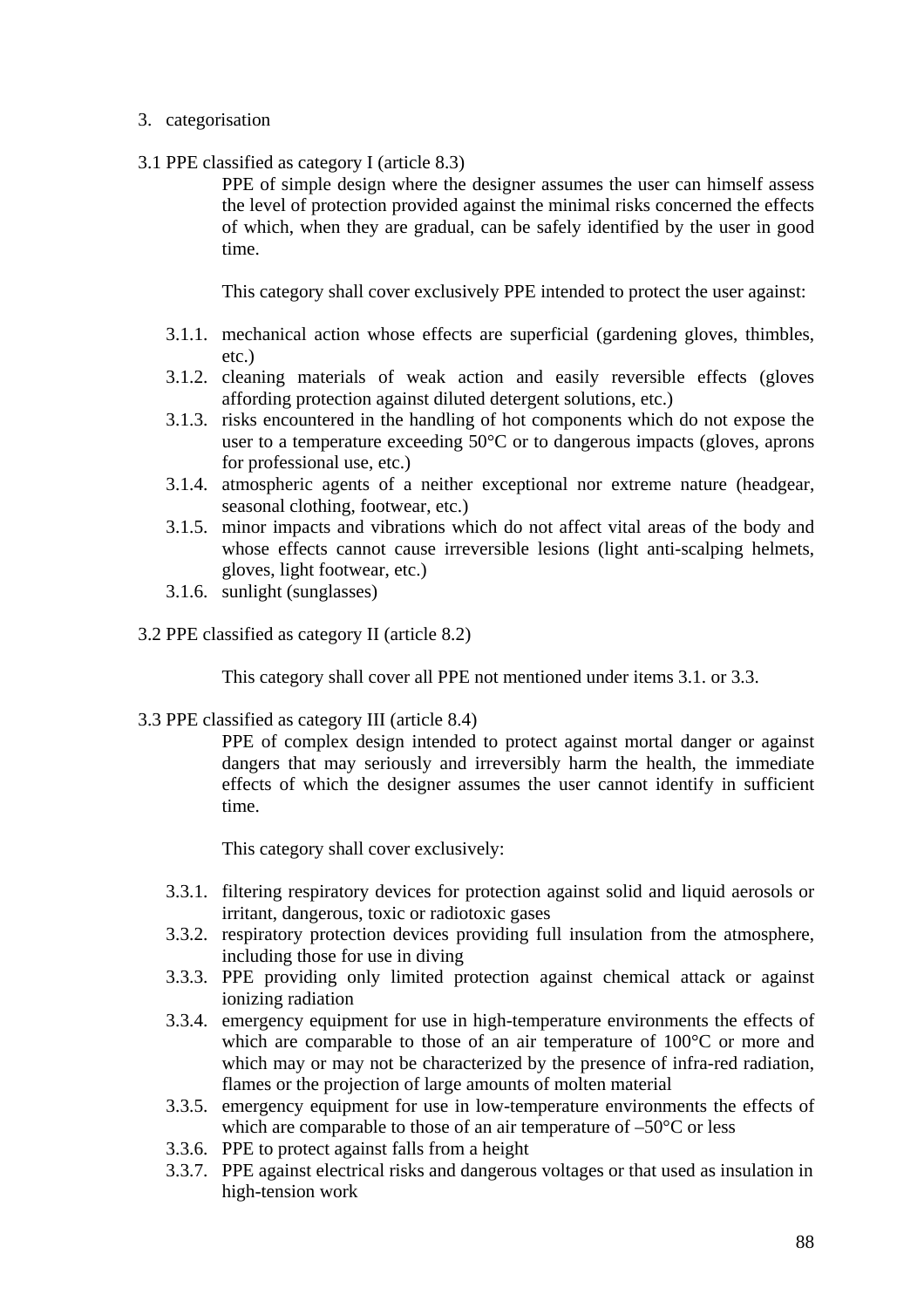# **PART 1 : per type of PPE**

| Type of PPE |                                                      | Certification | Reason     |
|-------------|------------------------------------------------------|---------------|------------|
| 1.          | equipment for hearing protection                     | category      |            |
| 1.1         | All equipment protecting hearing (whether worn in or |               | 3.2.       |
|             | over the ear)                                        |               |            |
| Except      |                                                      |               |            |
|             | Ear plugs intended for swimmers to prevent water     | Not PPE       | <b>PPE</b> |
|             | entering the ears                                    |               | definition |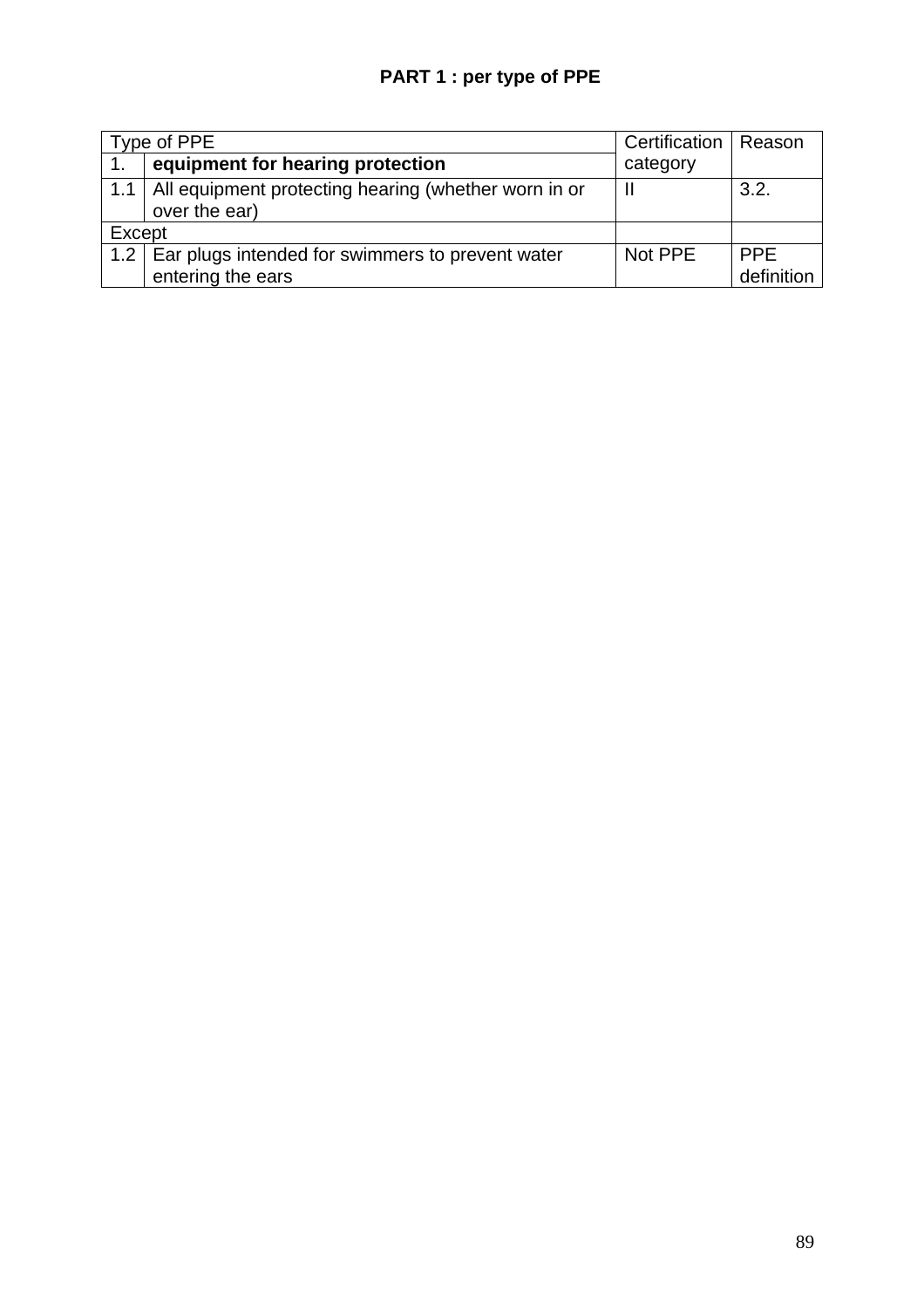|         | Type of PPE                                                                                                                                                                                                                                                                                                                                                                                     | Certification                                | Reason                                                                                                |
|---------|-------------------------------------------------------------------------------------------------------------------------------------------------------------------------------------------------------------------------------------------------------------------------------------------------------------------------------------------------------------------------------------------------|----------------------------------------------|-------------------------------------------------------------------------------------------------------|
| 2.      | equipment for eye protection                                                                                                                                                                                                                                                                                                                                                                    | category                                     |                                                                                                       |
| 2.1     | All eye protectors and filters                                                                                                                                                                                                                                                                                                                                                                  | $\mathbf{I}$                                 | 3.2.                                                                                                  |
| Except: |                                                                                                                                                                                                                                                                                                                                                                                                 |                                              |                                                                                                       |
| 2.2     | filters<br>protectors<br>and<br>designed<br>Eye<br>and<br>manufactured<br>for<br>high-temperature<br>use<br>in<br>environments the effects of which are comparable to<br>those of an air temperature of 100°C or more and<br>which may or may not be characterised by the<br>presence of infra-red radiation, flames or the<br>projection of large amounts of molten material                   | III                                          | 3.3.4.                                                                                                |
| 2.3     | filters<br>protectors<br>and<br>designed<br>Eye<br>and<br>manufactured to provide protection against ionising<br>radiation                                                                                                                                                                                                                                                                      | $\mathbf{III}$                               | 3.3.3.                                                                                                |
| 2.4     | filters<br>protectors<br>and<br>designed<br>and<br>Eye<br>manufactured to provide protection against electrical<br>risks                                                                                                                                                                                                                                                                        | III                                          | 3.3.7.                                                                                                |
| 2.5     | Swimming and/or diving goggles and masks                                                                                                                                                                                                                                                                                                                                                        |                                              | 3.1.1.                                                                                                |
| 2.6     | filters<br>protectors<br>and<br>Eye<br>designed<br>and<br>manufactured exclusively to provide protection<br>against sunlight, sun glasses (not corrective) for<br>private and professional use. This includes cases<br>where glasses are tinted after manufacturing or any<br>other assembly after manufacturing (e.g. assembly of<br>sunlight protective lenses in a non CE marked<br>frame)   |                                              | 3.1.6.                                                                                                |
| 2.7     | Ski goggles of all types, except corrective spectacles                                                                                                                                                                                                                                                                                                                                          |                                              | 3.1.6.                                                                                                |
| 2.8     | including<br>Corrective<br>spectacles<br>corrective<br>sunglasses<br>note : where corrective spectacles provide protection<br>other than protection against sunlight (e.g. against<br>impact, abrasive projections, etc.), they are classified<br>as personal protective equipment of the category<br>corresponding to the hazard in question solely in<br>respect of their protective features | Depending<br>on the type<br>of<br>protection | Please refer<br>to the<br>interpretative<br>document<br>between the<br>PPED and<br>MDD. <sup>25</sup> |
| 2.9     | Visors incorporated into helmets designed and<br>manufactured for use with two- or three-wheeled<br>motor vehicles                                                                                                                                                                                                                                                                              | Not PPE                                      | 2.5.                                                                                                  |

<sup>&</sup>lt;sup>25</sup> http://ec.europa.eu/enterprise/sectors/medical-devices/documents/interpretative-documents/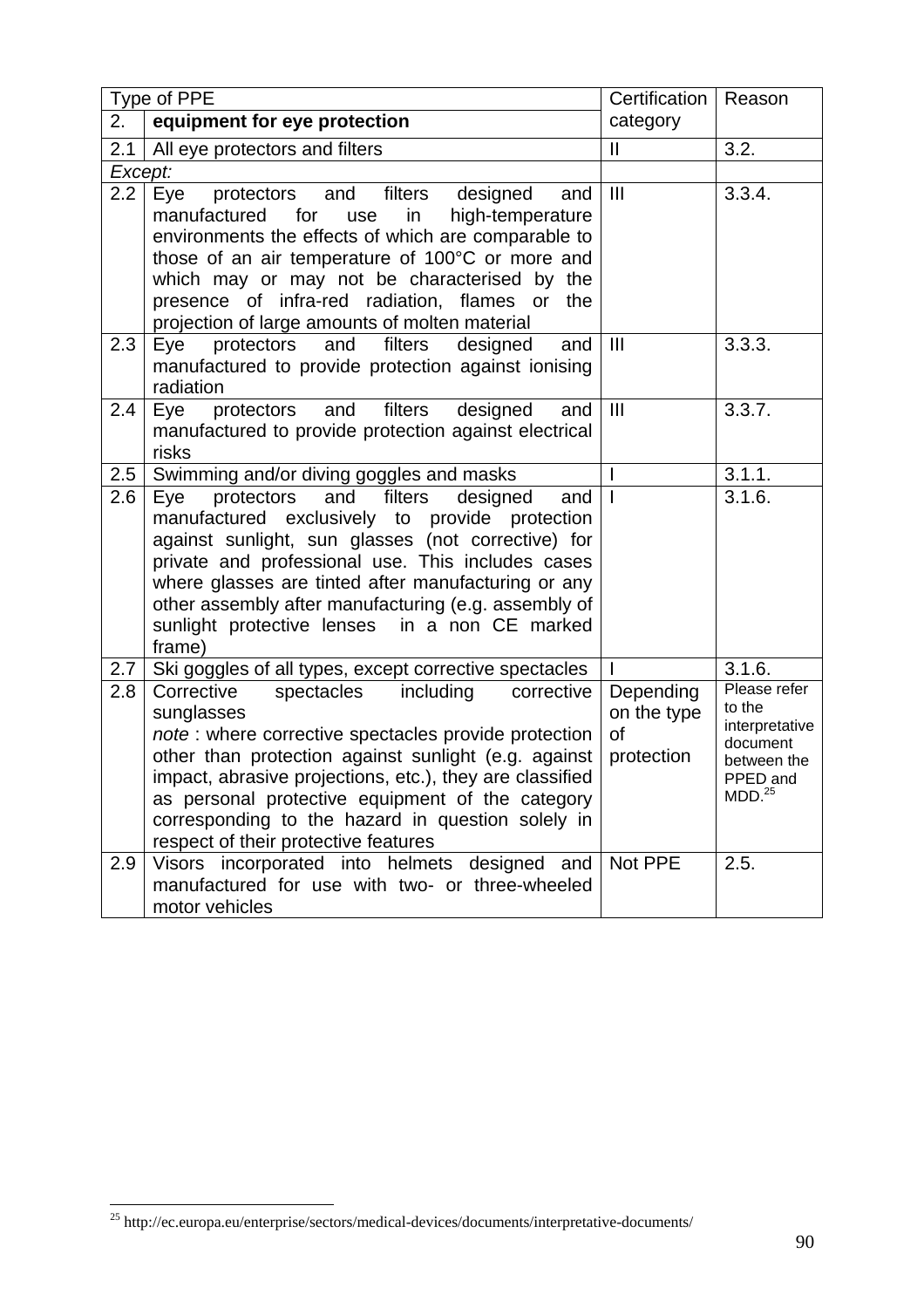|                | Type of PPE                                                                                                                                                                                                                                                                                                                                                                                                                                                                                                                                                                                                                                                                                                                                                                                                                                                                                                                                                                                                                                                                                                                                                                                                                                                  | Certification  | Reason                          |
|----------------|--------------------------------------------------------------------------------------------------------------------------------------------------------------------------------------------------------------------------------------------------------------------------------------------------------------------------------------------------------------------------------------------------------------------------------------------------------------------------------------------------------------------------------------------------------------------------------------------------------------------------------------------------------------------------------------------------------------------------------------------------------------------------------------------------------------------------------------------------------------------------------------------------------------------------------------------------------------------------------------------------------------------------------------------------------------------------------------------------------------------------------------------------------------------------------------------------------------------------------------------------------------|----------------|---------------------------------|
| 3 <sub>1</sub> | equipment for protection against falls from a                                                                                                                                                                                                                                                                                                                                                                                                                                                                                                                                                                                                                                                                                                                                                                                                                                                                                                                                                                                                                                                                                                                                                                                                                | category       |                                 |
|                | height                                                                                                                                                                                                                                                                                                                                                                                                                                                                                                                                                                                                                                                                                                                                                                                                                                                                                                                                                                                                                                                                                                                                                                                                                                                       |                |                                 |
| 3.1            | All protective equipment designed and manufactured<br>to provide protection against falls from a height, for<br>private or professional use (working at heights, falling<br>off boats, mountaineering, rock climbing, speleology,<br>etc.). This category also includes equipment for<br>working at a height and with support (harnesses, thigh<br>straps, belts, etc.)<br>Note : this equipment includes harnesses (thigh<br>straps, shoulder belts, etc.) and all accessories<br>intended for attaching a person to a structure, with the<br>exception of anchorage points forming an integral part<br>of the structure or rock face.<br>For example: for professional use: lanyards,<br>fall<br>karabiners,<br>mobile<br>arresters,<br>energy<br>absorbers, connectors, anchor points, etc.<br>For mountaineering, rock climbing,<br>and<br>٠<br>speleology: dynamic mountaineering ropes,<br>slings, connectors (climbing karabiners), rope<br>clamps, chocks, rock anchors (pitons), ice<br>anchors, ice tools that can serve as an anchor<br>point, etc.<br>Note : the categorisation is not influenced by the fact<br>that the equipment is factory made/assembled or<br>produced/assembled by the (employer) user himself<br>(e.g. double lanyards). | $\mathbf{III}$ | 3.3.6.                          |
| Except:        |                                                                                                                                                                                                                                                                                                                                                                                                                                                                                                                                                                                                                                                                                                                                                                                                                                                                                                                                                                                                                                                                                                                                                                                                                                                              |                |                                 |
|                | 3.2 Anchorage points forming an integral part of the<br>structure or rock face<br>Example:<br>Anchor devices of classes A, C and D according to EN<br>795:1996 <sup>26</sup>                                                                                                                                                                                                                                                                                                                                                                                                                                                                                                                                                                                                                                                                                                                                                                                                                                                                                                                                                                                                                                                                                 | Not PPE        | <b>Definition</b><br><b>PPE</b> |
| 3.3            | Equipment for accessing or leaving positions at a<br>height (winch seats, descenders not fitted with a built-<br>in speed-regulating system, etc.)                                                                                                                                                                                                                                                                                                                                                                                                                                                                                                                                                                                                                                                                                                                                                                                                                                                                                                                                                                                                                                                                                                           | Not PPE        | <b>Definition</b><br><b>PPE</b> |
| 3.4            | Equipment for climbing, rock climbing, speleology etc.<br>(hammers, descenders not fitted with a built-in speed-<br>regulating system, rope-climbing equipment, etc.)                                                                                                                                                                                                                                                                                                                                                                                                                                                                                                                                                                                                                                                                                                                                                                                                                                                                                                                                                                                                                                                                                        | Not PPE        | <b>Definition</b><br><b>PPE</b> |
| 3.5            | Support equipment (harnesses, etc.) designed and<br>manufactured for use with parachutes, paragliders,<br>hang-gliders, etc. and which cannot be used for<br>purposes other than those for which they were<br>designed.                                                                                                                                                                                                                                                                                                                                                                                                                                                                                                                                                                                                                                                                                                                                                                                                                                                                                                                                                                                                                                      | Not PPE        | <b>Definition</b><br><b>PPE</b> |
| 3.6            | <b>Emergency parachutes</b>                                                                                                                                                                                                                                                                                                                                                                                                                                                                                                                                                                                                                                                                                                                                                                                                                                                                                                                                                                                                                                                                                                                                                                                                                                  | Not PPE        | 2.4.                            |

 $\overline{a}$ <sup>26</sup> The readers attention is drawn to the Warning published in the OJEU (2000/C 40/05) regarding EN 795:1996 : http://eur-lex.europa.eu/LexUriServ/LexUriServ.do?uri=OJ:C:2000:040:0007:0007:EN:PDF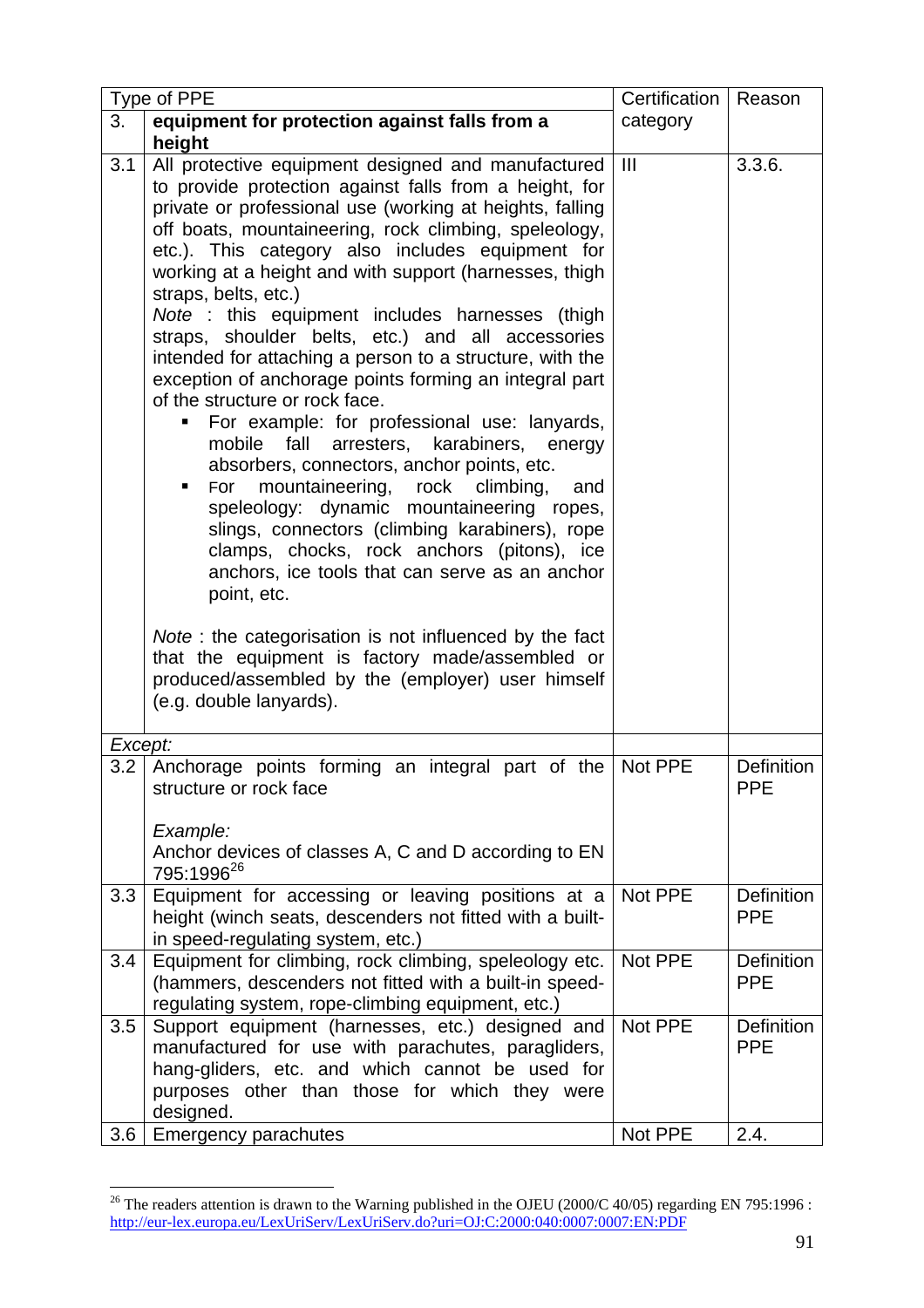|         | Type of PPE                                                                                                                                                                                                                                                                                                                    |              | Reason |
|---------|--------------------------------------------------------------------------------------------------------------------------------------------------------------------------------------------------------------------------------------------------------------------------------------------------------------------------------|--------------|--------|
| 4.      | equipment for head protection                                                                                                                                                                                                                                                                                                  | category     |        |
| 4.1     | All helmets, including sports helmets                                                                                                                                                                                                                                                                                          | $\mathbf{I}$ | 3.2.   |
| Except: |                                                                                                                                                                                                                                                                                                                                |              |        |
| 4.2     | Helmets designed and manufactured for use in high-<br>temperature environments the effects of which are<br>comparable to those of an air temperature of 100°C or<br>more and which may or may not be characterised by<br>the presence of infra-red radiation, flames or the<br>projection of large amounts of molten material. | Ш            | 3.3.4. |
| 4.3     | Helmets designed and manufactured to provide<br>protection against electrical risks                                                                                                                                                                                                                                            | Ш            | 3.3.7. |
| 4.4     | Light headgear designed and manufactured to provide<br>scalp protection                                                                                                                                                                                                                                                        |              | 3.1.5. |
| 4.5     | Helmets designed and manufactured for riders of 2- or<br>3- wheeled motor vehicles, including racing helmets<br>Note : car racing helmets are not excluded from the<br>PPE directive and thus PPE category II.                                                                                                                 | Not PPE      | 2.5.   |
| 4.6     | Helmets designed and manufactured specifically for<br>use by the armed forces or in the maintenance of law<br>and order                                                                                                                                                                                                        | Not PPE      | 2.1.   |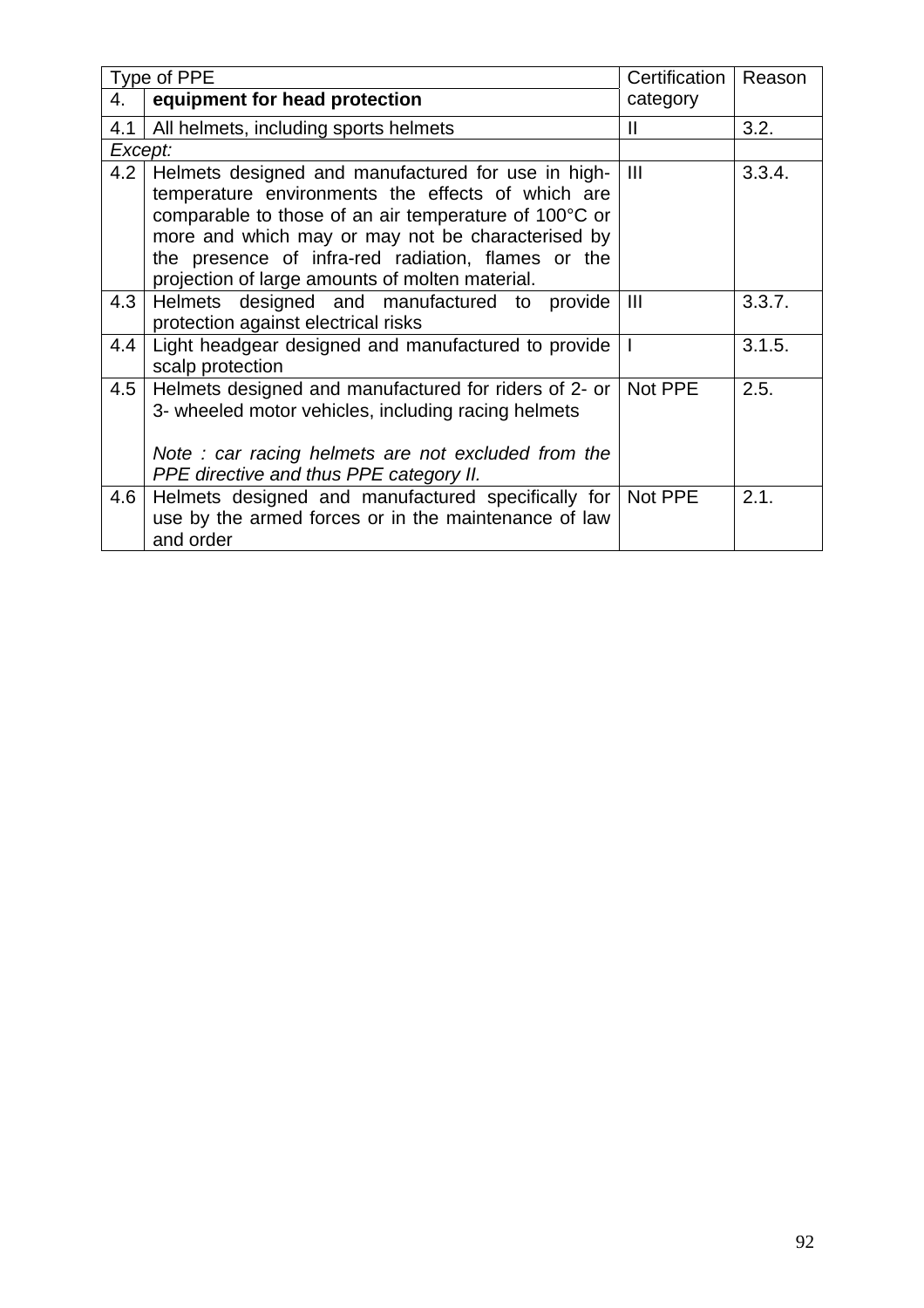| Type of PPE |                                                                                                                                                                                                                                                                                                                                 | Certification  | Reason |
|-------------|---------------------------------------------------------------------------------------------------------------------------------------------------------------------------------------------------------------------------------------------------------------------------------------------------------------------------------|----------------|--------|
| 5.          | equipment for part or whole face protection                                                                                                                                                                                                                                                                                     | category       |        |
| 5.1         | All equipment                                                                                                                                                                                                                                                                                                                   | Ш              | 3.2.   |
| Except:     |                                                                                                                                                                                                                                                                                                                                 |                |        |
| 5.2         | Equipment designed and manufactured for use in high-<br>temperature environments the effects of which are<br>comparable to those of an air temperature of 100°C or<br>more and which may or may not be characterised by<br>the presence of infra-red radiation, flames or the<br>projection of large amounts of molten material | $\mathbf{III}$ | 3.3.4. |
| 5.3         | Equipment designed and manufactured for use in low-   III<br>temperature environments the effects of which are<br>comparable to those of an air temperature of $-50^{\circ}$ C or<br>less                                                                                                                                       |                | 3.3.5. |
| 5.4         | Equipment designed and manufactured to provide<br>protection against electrical risks                                                                                                                                                                                                                                           | Ш              | 3.3.7. |
| 5.5         | Visors designed and manufactured for incorporation<br>into helmets used by riders of 2- or 3-wheeled motor<br>vehicles, including racing visors                                                                                                                                                                                 | Not PPE        | 2.5.   |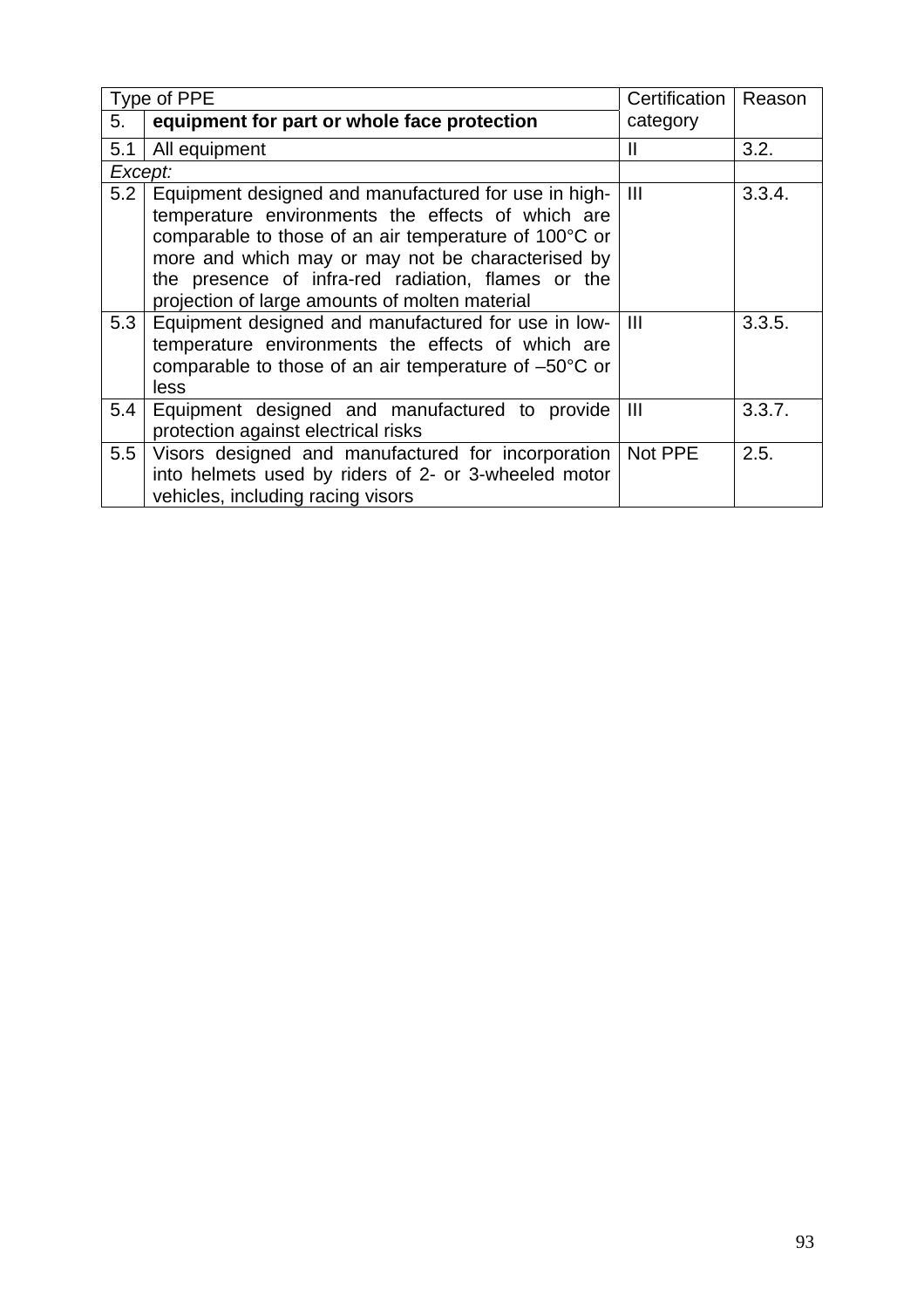|                | Type of PPE                                                                                                                                                                                                                                                                                                                                                                                                                                                                                                           | Certification  | Reason                  |
|----------------|-----------------------------------------------------------------------------------------------------------------------------------------------------------------------------------------------------------------------------------------------------------------------------------------------------------------------------------------------------------------------------------------------------------------------------------------------------------------------------------------------------------------------|----------------|-------------------------|
| 6.             | <b>Protective clothing</b>                                                                                                                                                                                                                                                                                                                                                                                                                                                                                            | category       |                         |
| 6.1<br>Except: | All items of clothing and/or accessories (whether or  <br>not detachable) designed and manufactured to<br>provide specific protection<br>remark:<br>This category includes also:<br>protective clothing used for sports activities such<br>O<br>as diving suits, protective clothes for waterskiing,<br>etc.:<br>bullet-proof clothing used by other than the<br>O<br>armed forces (for instance security guards);<br>clothing protecting against infective agents used<br>$\circ$<br>by other than the armed forces. | $\mathbf{H}$   | 3.2.                    |
| 6.2            | Clothing and/or accessories (whether<br>or<br>not                                                                                                                                                                                                                                                                                                                                                                                                                                                                     | $\mathbf{III}$ | 3.3.7.                  |
|                | detachable) designed and manufactured to provide<br>protection against electrical risks                                                                                                                                                                                                                                                                                                                                                                                                                               |                |                         |
| 6.3            | Clothing and/or accessories (whether or<br>not<br>detachable) designed and manufactured for use in<br>high-temperature environments the effects of which<br>are comparable to those of an air temperature of<br>100°C or more and which may or may not be<br>characterised by the presence of infra-red radiation,<br>flames or the projection of large amounts of molten<br>material                                                                                                                                 | III            | 3.3.4.                  |
| 6.4            | and/or accessories<br>Clothing<br>(whether<br>not<br>or<br>detachable) designed and manufactured for use in<br>low-temperature environments the effects of which<br>are comparable to those of an air temperature of -<br>50°C or less                                                                                                                                                                                                                                                                                | $\mathbf{III}$ | 3.3.5.                  |
| 6.5            | Clothing<br>and/or<br>(whether<br>accessories<br>not<br>or<br>detachable) designed and manufactured to provide<br>only limited protection against chemical attack or<br>against ionising radiation<br>Note : the manufacturer shall indicate the products<br>against which protection is provided, and the time<br>for which such protection lasts.                                                                                                                                                                   | $\mathbf{III}$ | 3.3.3.                  |
| 6.6            | Clothing and/or accessories<br>(whether<br>not<br>or<br>detachable) designed and manufactured to provide<br>complete insulation from the atmosphere                                                                                                                                                                                                                                                                                                                                                                   | $\mathbf{III}$ | Equivalent<br>to 3.3.2. |
| 6.7            | Clothing<br>and/or accessories (whether or not   I<br>detachable) designed and manufactured to provide<br>protection against weather conditions which are<br>neither exceptional nor extreme, for professional<br>use                                                                                                                                                                                                                                                                                                 |                | 3.1.4.                  |
| 6.8            | and/or accessories (whether<br>Clothing<br>or<br>$not \mid \mid$<br>detachable) designed and manufactured to provide<br>protection against mechanical action the effects of<br>which are superficial                                                                                                                                                                                                                                                                                                                  |                | 3.1.1.                  |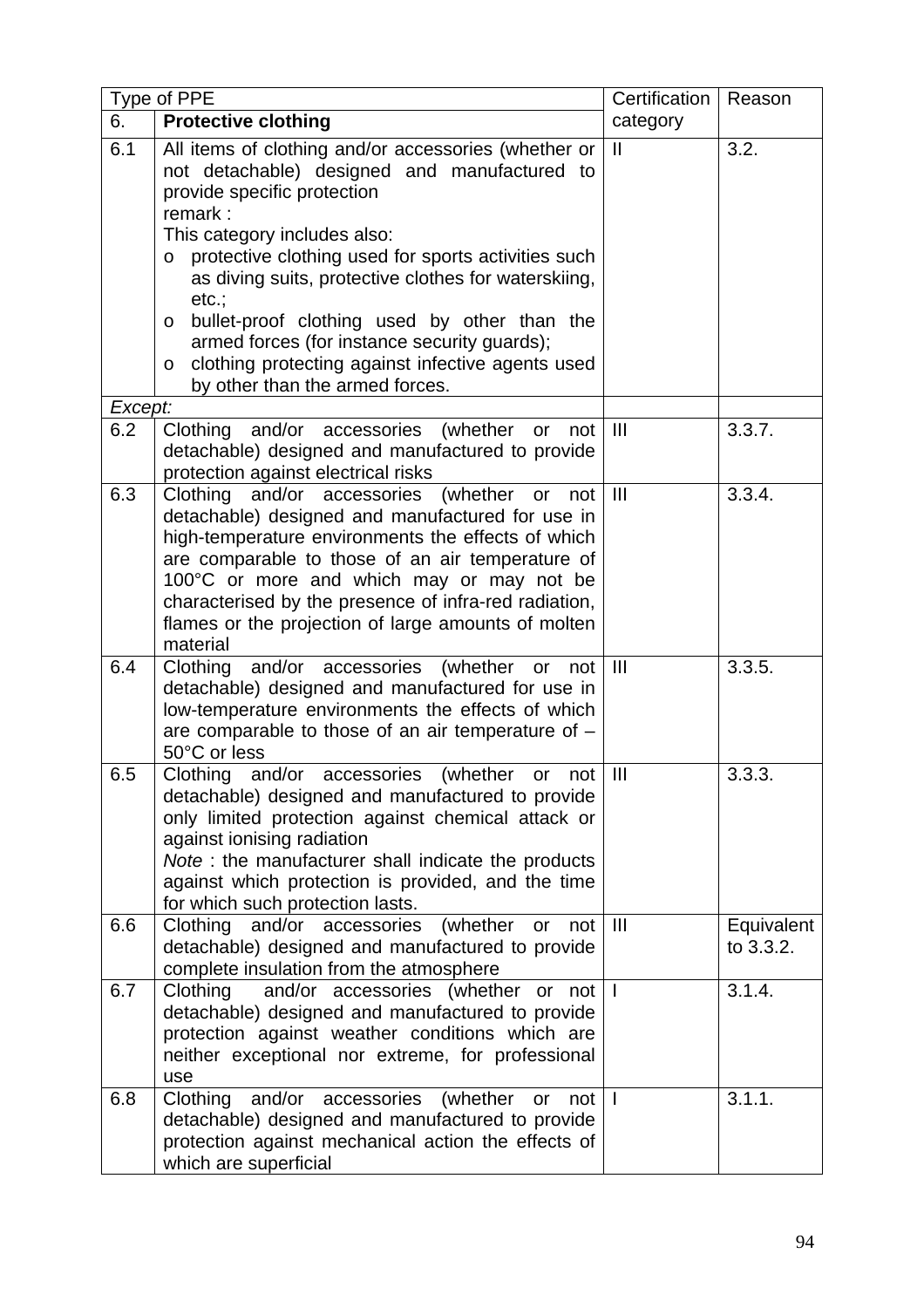| 6.9  | Clothing and/or accessories (whether or not   I<br>detachable) designed and manufactured to provide<br>protection against risks arising from handling hot<br>components which do not expose the user to a<br>temperature of over 50°C or to dangerous impacts                                                                                                                                                                                                                                                                     |         | 3.1.3. |
|------|-----------------------------------------------------------------------------------------------------------------------------------------------------------------------------------------------------------------------------------------------------------------------------------------------------------------------------------------------------------------------------------------------------------------------------------------------------------------------------------------------------------------------------------|---------|--------|
| 6.10 | Clothing and/or accessories (whether or not Not PPE<br>detachable) designed and manufactured specifically<br>for use by the armed forces or in the maintenance of<br>law and order, including bullet-proof clothing or<br>jackets, clothing protecting against biological<br>contamination or ionising radiation<br>remark: the given examples of garments used by<br>others than armed forces or maintenance of law and<br>order, are PPE and to be categorised depending on<br>the type of risk they provide protection against |         | 2.1.   |
| 6.11 | Clothing and/or accessories (whether or not<br>detachable) designed and manufactured to provide<br>protection against adverse atmospheric conditions<br>for private use                                                                                                                                                                                                                                                                                                                                                           | Not PPE | 2.3.   |
| 6.12 | Ordinary clothing and/or accessories (whether or Not PPE<br>detachable) or sports clothing and/or<br>not<br>accessories (not providing specific protection),<br>including uniforms                                                                                                                                                                                                                                                                                                                                                |         | 2.3.   |
| 6.13 | Motorcyclists' garments and additional protection.<br>See point 14                                                                                                                                                                                                                                                                                                                                                                                                                                                                |         |        |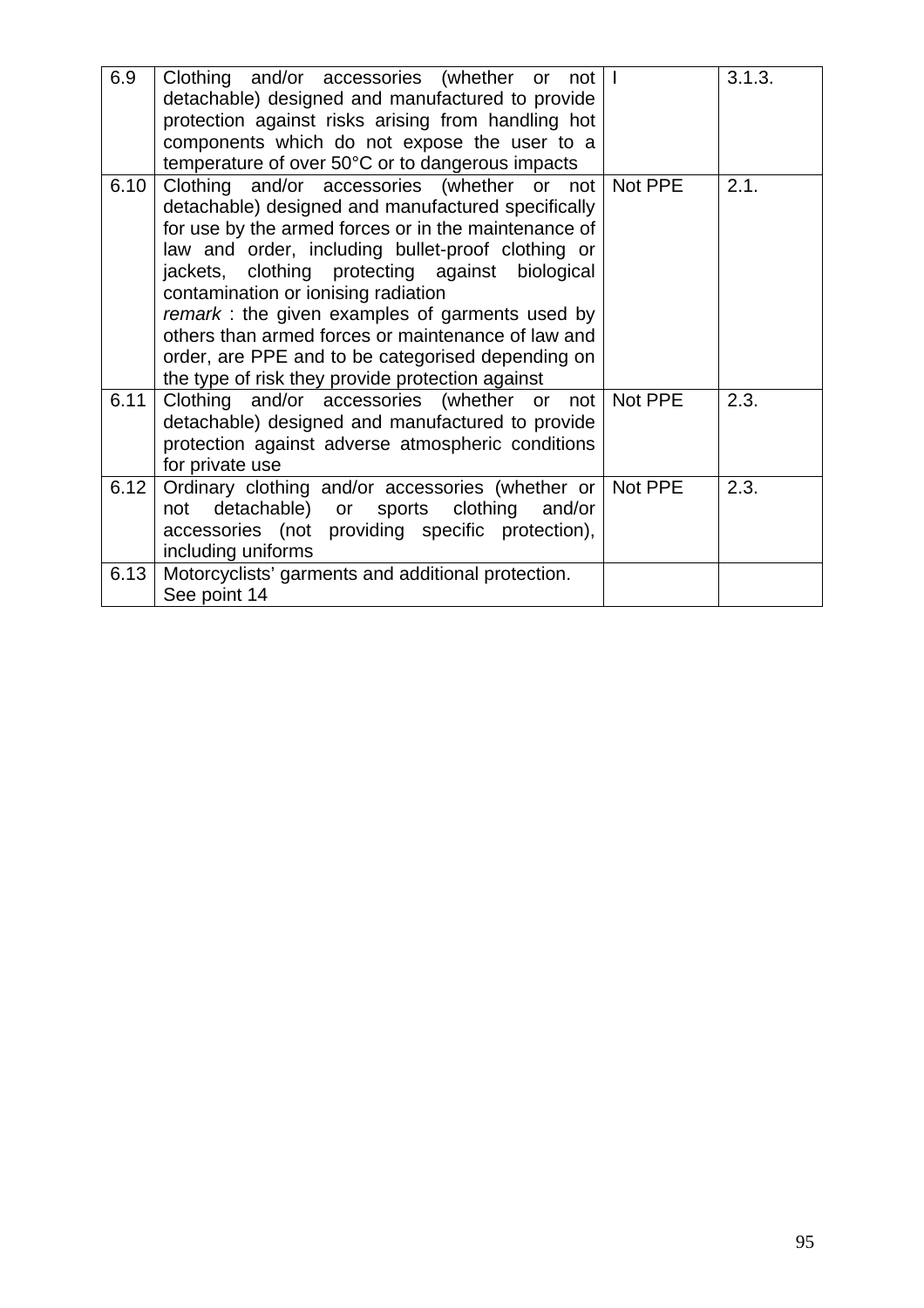|         | Type of PPE                                                                                                                                                                                                               | Certification | Reason                                                                                                |
|---------|---------------------------------------------------------------------------------------------------------------------------------------------------------------------------------------------------------------------------|---------------|-------------------------------------------------------------------------------------------------------|
| 7.      | <b>Respiratory protective equipment</b>                                                                                                                                                                                   | category      |                                                                                                       |
| 7.1     | respiratory protective equipment (however<br>All<br>described) designed and manufactured to provide                                                                                                                       | III           | 3.3.1.                                                                                                |
|         | protection against solid aerosols, liquid aerosols or<br>gases;                                                                                                                                                           |               | and                                                                                                   |
|         | All respiratory protective equipment designed and<br>manufactured to provide full insulation from the<br>atmosphere; all respiratory protective equipment<br>designed and manufactured for use in diving                  |               | 3.3.2.                                                                                                |
| Except: |                                                                                                                                                                                                                           |               |                                                                                                       |
| 7.2     | All respiratory protective equipment designed and<br>manufactured specifically for use by the armed<br>forces or in the maintenance of law and order                                                                      | Not PPE       | 2.1.                                                                                                  |
| 7.3     | Surgical masks<br>Note : where such masks are also intended to<br>protect the wearer against microbial and viral<br>infections, etc. they are in also certification category<br>III (personal protection and medical use) | Not PPE       | Please refer<br>to the<br>interpretative<br>document<br>between the<br>PPED and<br>MDD. <sup>27</sup> |
| 7.4     | Nose plugs intended for swimmers to prevent water<br>entering the nose                                                                                                                                                    | Not PPE       | PPE<br>definition                                                                                     |

<sup>&</sup>lt;sup>27</sup> http://ec.europa.eu/enterprise/sectors/medical-devices/documents/interpretative-documents/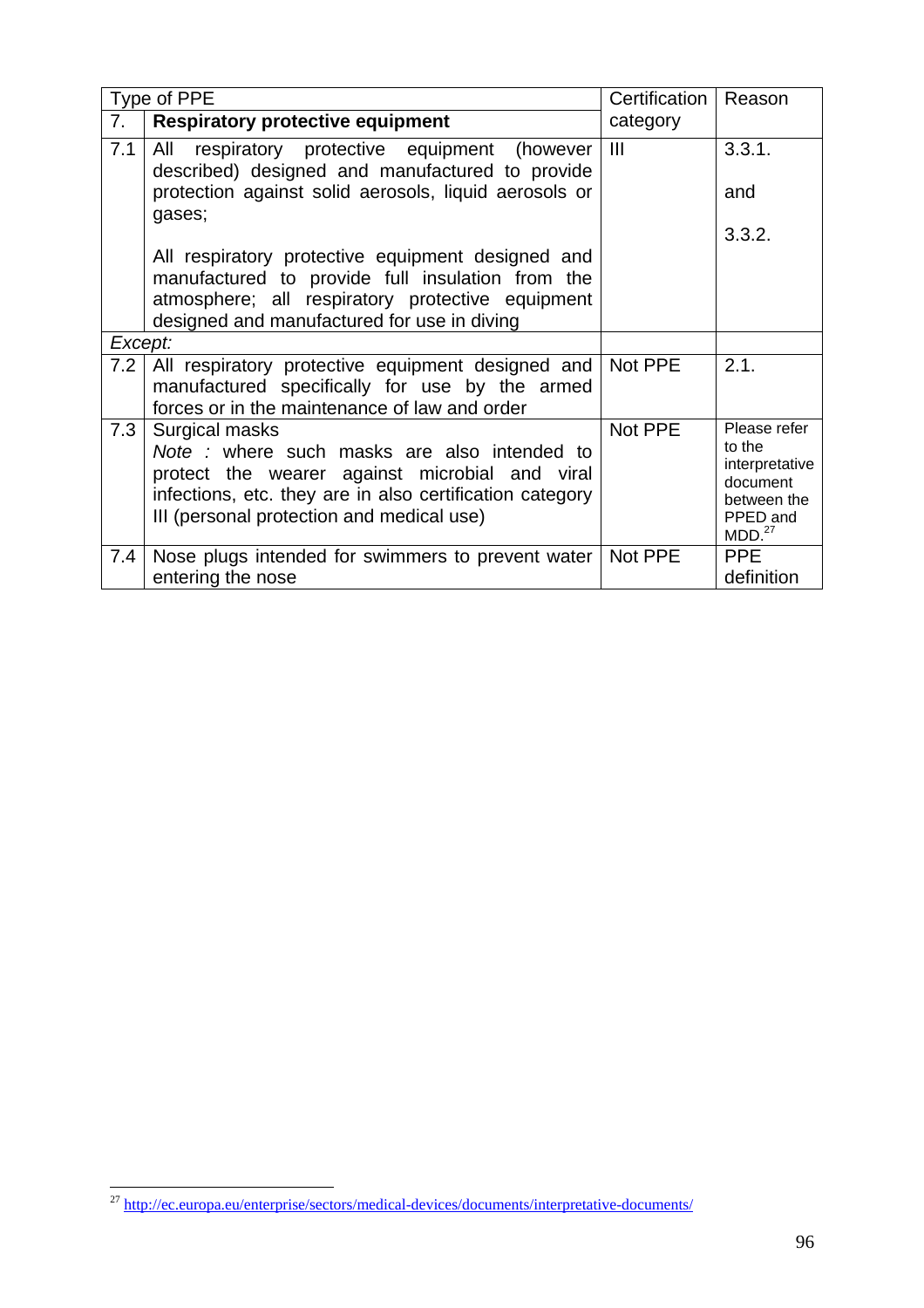|         | Type of PPE                                                                                                                                                                                                                                                                                                                                                                                                                                                         | Certification  | Reason |
|---------|---------------------------------------------------------------------------------------------------------------------------------------------------------------------------------------------------------------------------------------------------------------------------------------------------------------------------------------------------------------------------------------------------------------------------------------------------------------------|----------------|--------|
| 8.      | equipment for leg and/or foot and anti-slip                                                                                                                                                                                                                                                                                                                                                                                                                         | category       |        |
|         | protection                                                                                                                                                                                                                                                                                                                                                                                                                                                          |                |        |
| 8.1     | All equipment and/or accessories (whether or not   II<br>detachable) designed and manufactured specifically<br>to protect the foot and/or the leg and to provide anti-<br>slip protection<br>Note: Protection against static electricity is included<br>in this category since this equipment is used in<br>environments with potential risk of explosion.                                                                                                          |                | 3.2.   |
| Except: |                                                                                                                                                                                                                                                                                                                                                                                                                                                                     |                |        |
| 8.2     | Equipment and/or accessories (whether or not<br>detachable) designed and manufactured to provide<br>protection against electrical risks for work involving<br>dangerous voltages, or used to provide insulation<br>against high voltages                                                                                                                                                                                                                            | $\mathbf{III}$ | 3.3.7. |
| 8.3     | Equipment and/or accessories (whether or not<br>detachable) designed and manufactured for use in<br>high-temperature environments the effects of which<br>are comparable to those of an air temperature of<br>100°C or more and which may or may not be<br>characterised by the presence of infra-red radiation,<br>flames or the projection of large amounts of molten<br>material                                                                                 | $\mathbf{III}$ | 3.3.4. |
| 8.4     | Equipment and/or accessories (whether or not<br>detachable) designed and manufactured for use in<br>low-temperature environments the effects of which<br>are comparable to those of an air temperature of $-$<br>50°C or less                                                                                                                                                                                                                                       | III            | 3.3.5. |
| 8.5     | Equipment and/or accessories (whether or<br>not<br>detachable) designed and manufactured to provide<br>only limited protection against chemical attack or<br>ionising radiation.<br>Note : the manufacturer shall indicate the products<br>against which protection is provided, and the time for<br>which such protection lasts.                                                                                                                                   | $\mathbf{III}$ | 3.3.3. |
| 8.6     | Sports equipment (in particular sport shoes) and/or   I<br>accessories (whether or not detachable) designed<br>and manufactured to protect against minor impacts<br>and vibrations which do not affect vital areas of the<br>body and whose effects cannot cause irreversible<br>lesions.<br>Note: sport shin-guards (e.g. for football, hockey) and<br>protective equipment are generally category 2 unless<br>designed only for protection against minor impacts. |                | 3.1.5. |
| 8.7     | Equipment and/or accessories (whether or not<br>detachable) designed and manufactured to provide<br>protection against weather conditions which are<br>neither exceptional nor extreme, for professional use                                                                                                                                                                                                                                                        | $\mathbf{I}$   | 3.1.4. |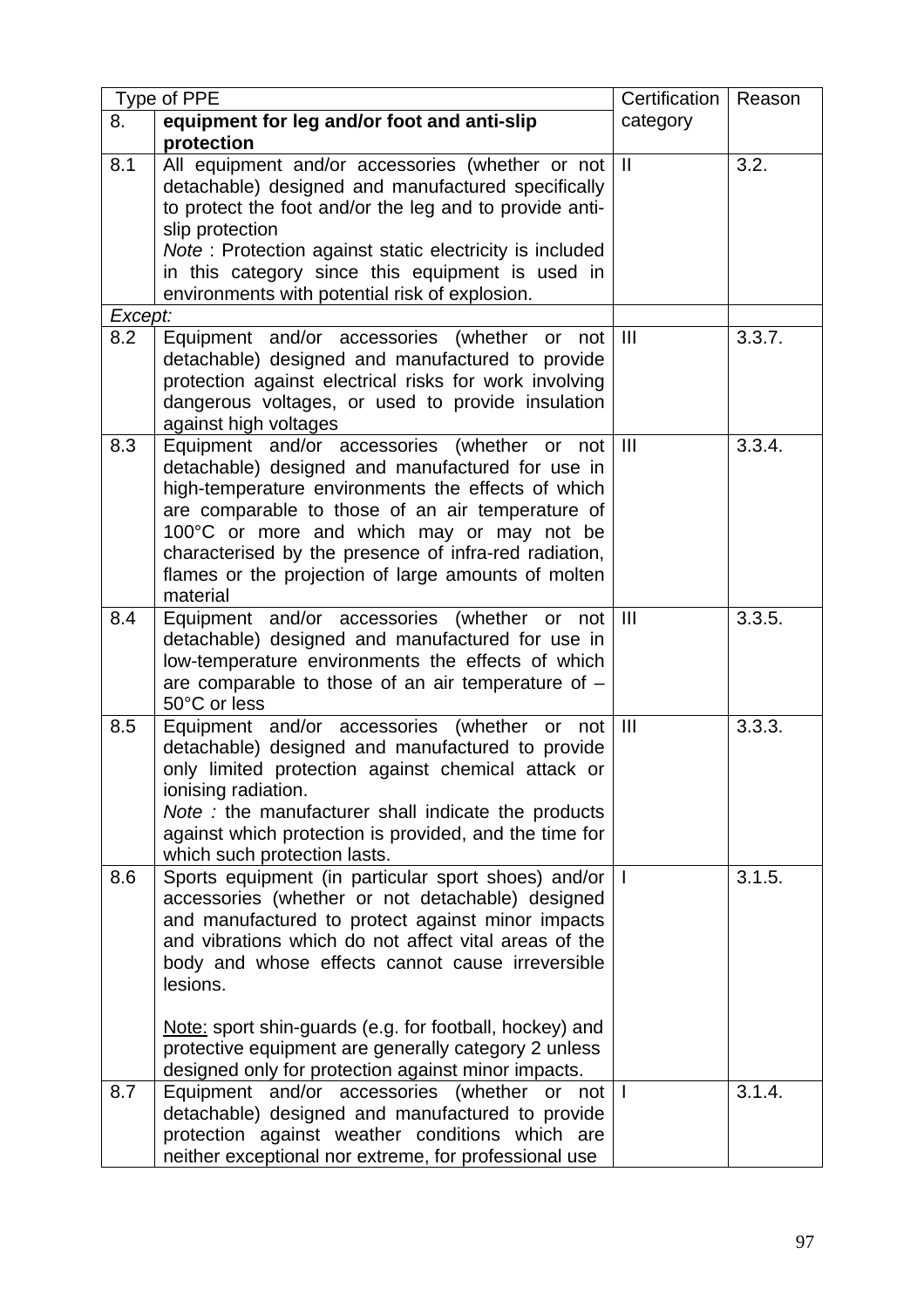| 8.8  | Equipment and/or accessories (whether or not Not PPE<br>detachable) designed and manufactured to provide<br>protection against atmospheric conditions, for private<br><b>use</b>                                                                                                                                                         | 2.3.                     |
|------|------------------------------------------------------------------------------------------------------------------------------------------------------------------------------------------------------------------------------------------------------------------------------------------------------------------------------------------|--------------------------|
| 8.9  | Equipment and/or accessories (whether or not Not PPE<br>detachable) designed and manufactured specifically<br>for use by the armed forces or in the maintenance of<br>law and order, including equipment protecting against<br>biological contamination or ionising radiation                                                            | 2.1.                     |
| 8.10 | Some shoes, in particular sports shoes, contain Not PPE<br>components intended to absorb shock when walking,<br>running, etc. or to ensure a good grip or stability.<br>These components are to be regarded as being<br>intended to increase comfort<br>Note: this category includes in particular football and<br>spiked running shoes. | Definition<br><b>PPE</b> |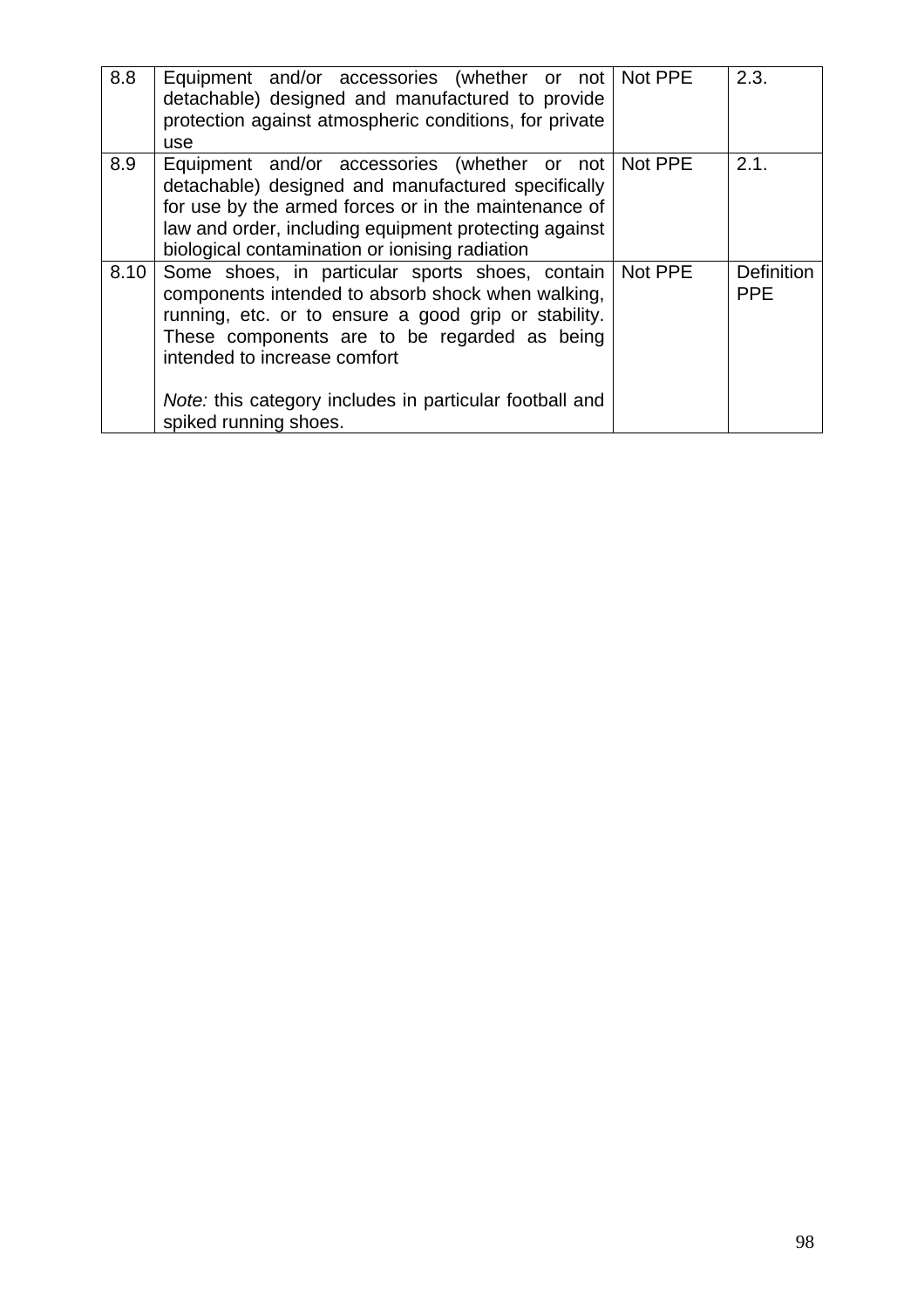|         | Type of PPE                                                                                                                                                                                                                                                                                                                                                                                                              | Certification  | Reason |
|---------|--------------------------------------------------------------------------------------------------------------------------------------------------------------------------------------------------------------------------------------------------------------------------------------------------------------------------------------------------------------------------------------------------------------------------|----------------|--------|
| 9       | <b>Equipment for hand and arm protection</b>                                                                                                                                                                                                                                                                                                                                                                             | category       |        |
| 9.1     | All equipment and/or accessories (whether or not<br>detachable) designed and manufactured specifically<br>to protect the arm and/or the hand<br>Note : this includes all garments protecting the hand<br>or part of the hand, including gloves, fingerless<br>gloves, mittens, garments protecting the fingers<br>only or the palm only, etc.                                                                            | $\mathbf{II}$  | 3.2.   |
| Except: |                                                                                                                                                                                                                                                                                                                                                                                                                          |                |        |
| 9.2     | Equipment and/or accessories (whether or not<br>detachable) designed and manufactured to provide<br>protection against electrical risks for work involving<br>dangerous voltages, or used to provide insulation<br>against high voltages.                                                                                                                                                                                | $\mathbf{III}$ | 3.3.7. |
| 9.3     | Equipment and/or accessories (whether or not<br>detachable) designed and manufactured for use in<br>high-temperature environments the effects of which<br>are comparable to those of an air temperature of<br>100°C or more and which may or may not be<br>characterised by the presence of infra-red radiation,<br>flames or the projection of large amounts of molten<br>material, including fire-fighters' equipment. | III            | 3.3.4. |
| 9.4     | Equipment and/or accessories (whether or not<br>detachable) designed and manufactured for use in<br>low-temperature environments the effects of which<br>are comparable to those of an air temperature of -<br>50°C or less                                                                                                                                                                                              | $\mathbf{III}$ | 3.3.5. |
| 9.5     | Equipment and/or accessories (whether or not<br>detachable) designed and manufactured to provide<br>only limited protection against chemical attack or<br>ionising radiation<br>Note: the manufacturer shall indicate the products<br>against which protection is provided and the time<br>for which such protection lasts.                                                                                              | $\mathbf{III}$ | 3.3.3. |
| 9.6     | Equipment and/or accessories (whether or not   I<br>detachable) designed and manufactured to protect<br>against cleaning materials of weak action (for<br>dishwashing, cleaning etc.), for professional use                                                                                                                                                                                                              |                | 3.1.2. |
| 9.7     | Equipment and/or accessories (whether or not   I<br>detachable) designed and manufactured to provide<br>protection against mechanical action the effects of<br>which are superficial (pricks due to sewing,<br>gardening, dirty work, sports (including bag gloves<br>for boxing), etc.)                                                                                                                                 |                | 3.1.1. |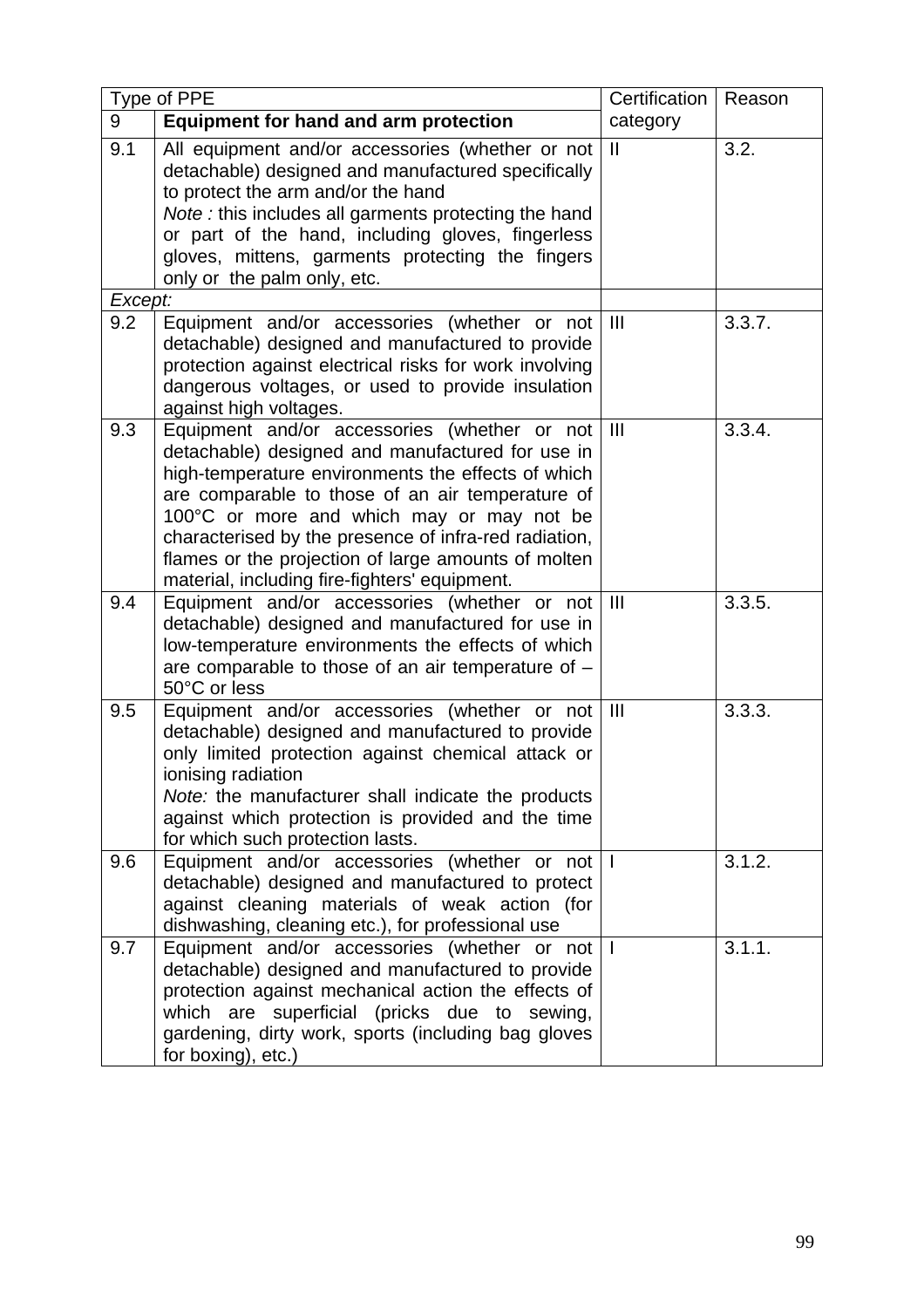| 9.8  | Equipment and/or accessories (whether or not   I<br>detachable) designed and manufactured to protect<br>against heat and risks encountered in the handling<br>of hot components which do not expose the user to<br>a temperature exceeding 50°C or to dangerous<br>impacts and against unexceptional cold weather, for<br>professional use |                                              | 3.1.3.<br>and<br>3.1.4.                                                                               |
|------|--------------------------------------------------------------------------------------------------------------------------------------------------------------------------------------------------------------------------------------------------------------------------------------------------------------------------------------------|----------------------------------------------|-------------------------------------------------------------------------------------------------------|
| 9.9  | Gloves and finger guards for medical use in the<br>patient's environment                                                                                                                                                                                                                                                                   | Depending<br>on the type<br>οf<br>protection | Please refer<br>to the<br>interpretative<br>document<br>between the<br>PPED and<br>MDD. <sup>28</sup> |
| 9.10 | Gloves designed and manufactured to provide<br>protection against adverse atmospheric conditions,<br>damp and water or heat or cold for private use                                                                                                                                                                                        | Not PPE                                      | 2.3.                                                                                                  |
| 9.11 | Equipment and/or accessories (whether or not<br>detachable) designed and manufactured specifically<br>for use by the armed forces or in the maintenance<br>of law and order, including equipment protecting<br>biological contamination<br>ionising<br>against<br>or<br>radiation                                                          | Not PPE                                      | 2.1.                                                                                                  |
| 9.12 | Boxing gloves<br>Note : bag gloves are PPE category I                                                                                                                                                                                                                                                                                      | Not PPE                                      | <b>Definition</b><br>of PPE                                                                           |
| 9.13 | Dry gloves for divers                                                                                                                                                                                                                                                                                                                      | $\mathbf{II}$                                | 3.2                                                                                                   |

<sup>&</sup>lt;sup>28</sup> http://ec.europa.eu/enterprise/sectors/medical-devices/documents/interpretative-documents/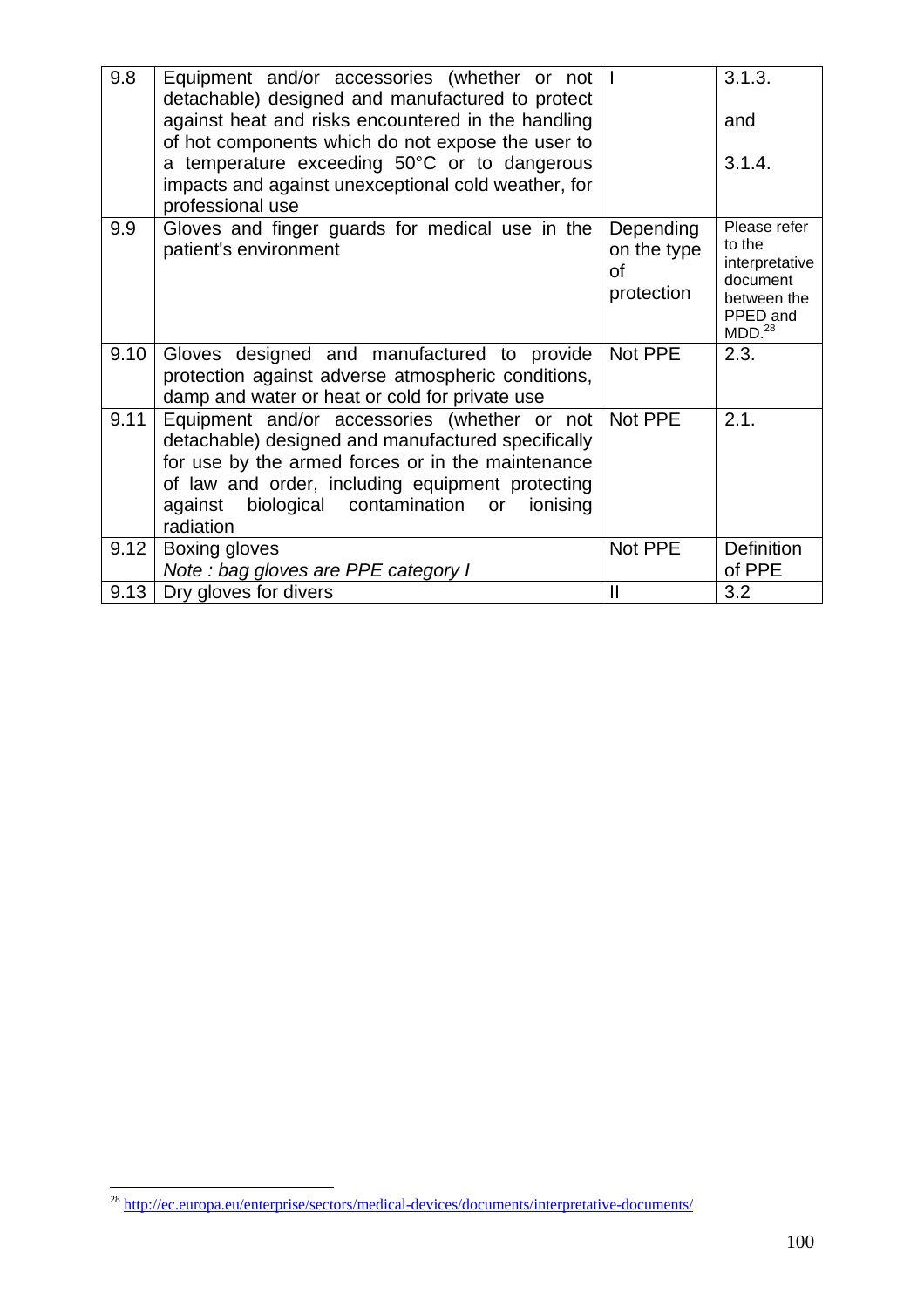# **PART 2 : per type of risk**

Remark: the tables in this part contain all type of PPE and are not in contradiction with the tables in part 1. These are only given for further clarification.

| Type of PPE |                                                                                                                                                                                                                                                                                                                                                                                                                                                        | Certification | Reason                   |
|-------------|--------------------------------------------------------------------------------------------------------------------------------------------------------------------------------------------------------------------------------------------------------------------------------------------------------------------------------------------------------------------------------------------------------------------------------------------------------|---------------|--------------------------|
| 10.         | Equipment designed to prevent drowning or for<br>use as buoyancy aids                                                                                                                                                                                                                                                                                                                                                                                  | category      |                          |
| 10.1        | All equipment designed and manufactured to prevent<br>drowning or for use as buoyancy aids, including<br>swimming aids and inflatable buoys which are not<br>regarded as toys (for use exclusively in shallow<br>water)<br>Note:<br>o Includes crampons, ropes and other equipment<br>used to get out of water after falling through ice.<br>Also included: swimming suits with incorporated<br>$\circ$<br>floats.<br>Also included: swimming armbands | $\mathbf{H}$  | 3.2.                     |
| Except:     |                                                                                                                                                                                                                                                                                                                                                                                                                                                        |               |                          |
| 10.2        | Life-buoys and life-jackets for emergency use by ship<br>and aircraft passengers<br><i>Note:</i> the terms "ship" and "aircraft" refer exclusively<br>to those carrying passengers and to seagoing vessels<br>subject to the international conventions of the IMO.<br>Pleasure craft (motor boats and sailing boats), fishing<br>boats, working boats, etc. are not included in this<br>category.                                                      | Not PPE       | 2.4.                     |
| 10.3        | Buoyancy aids that are not worn but held by the user<br>(such as foam boards, etc.)                                                                                                                                                                                                                                                                                                                                                                    | Not PPE       | <b>PPE</b><br>definition |
| 10.4        | Buoyancy aids that are not designed to be kept in<br>place while worn or assure the upright position of the<br>wearer (such as 'tyre type' buoys, floating belts, etc.)                                                                                                                                                                                                                                                                                | Not PPE       | <b>PPE</b><br>definition |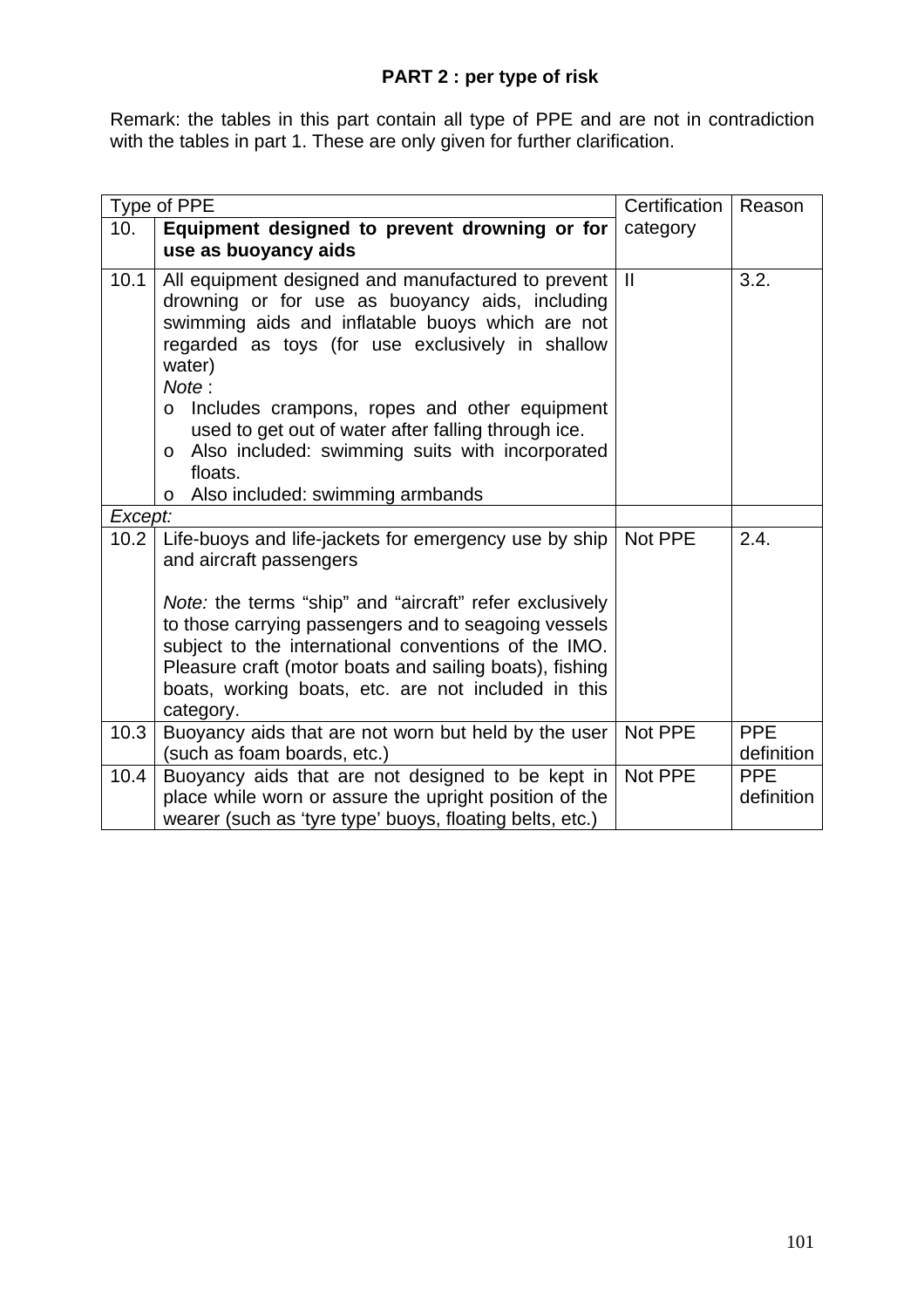| Type of PPE |                                                          | Certification | Reason     |
|-------------|----------------------------------------------------------|---------------|------------|
| 11.         | <b>Equipment for protection against electrical risks</b> | category      |            |
|             |                                                          |               |            |
| 11.1        | Equipment for protection against electrical risks        | Ш             | 3.3.7.     |
|             | Note: Dangerous voltages means a voltage equal to        |               |            |
|             | or exceeding 50 V alternating current or 75 V direct     |               |            |
|             | current                                                  |               |            |
| Except:     |                                                          |               |            |
| 11.2        | Hand-held insulating tools                               | Not PPE       | <b>PPE</b> |
|             |                                                          |               | definition |
| 11.3        | Protective equipment (such as shoes, garments, etc.)     | - II          | 3.2.       |
|             | against static electricity                               |               |            |
|             | Note : this equipment is used in environments with       |               |            |
|             | potential risk of explosion                              |               |            |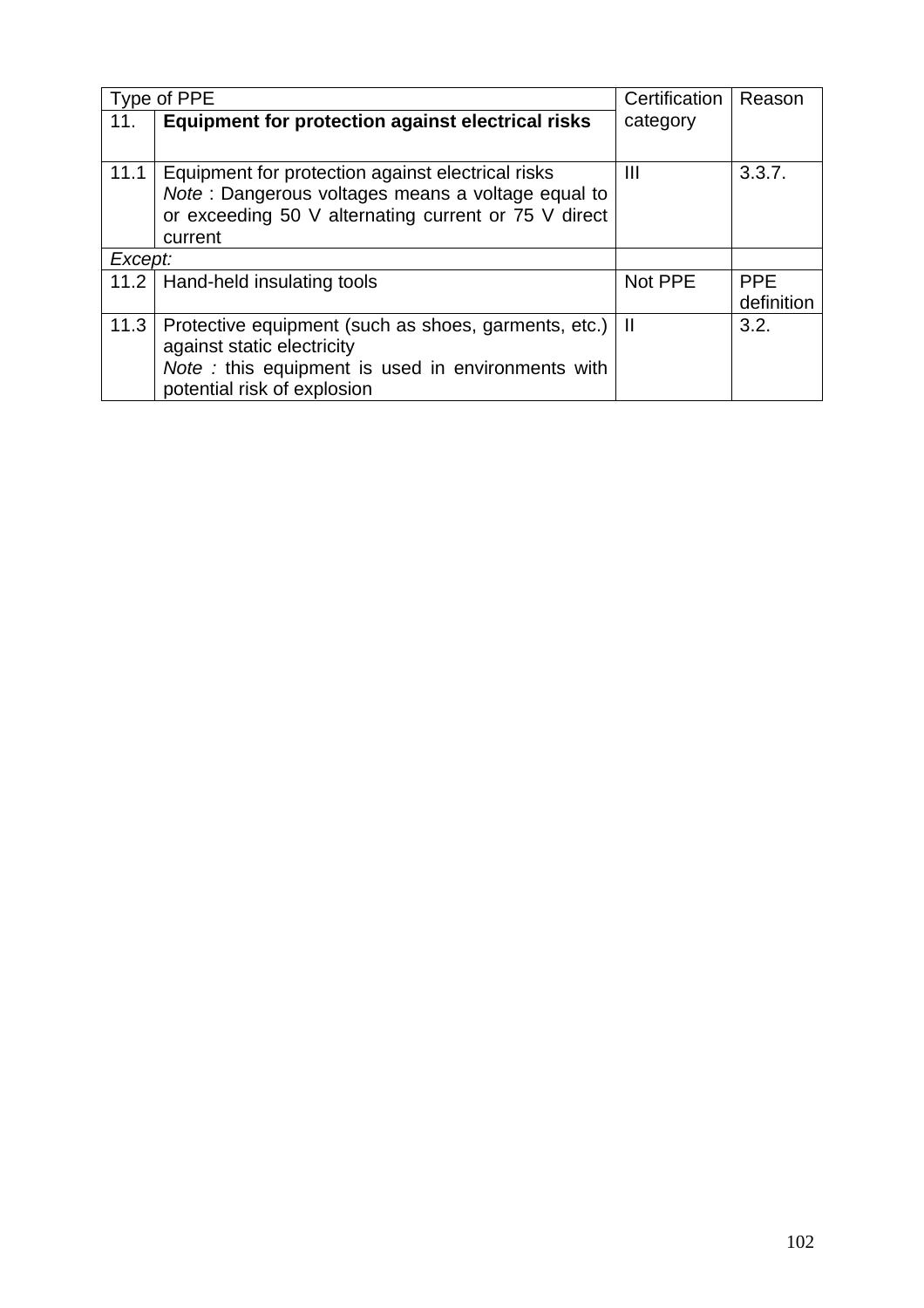| Type of PPE |                                                                                                                                                                                                                                                                                | Certification   Reason |        |
|-------------|--------------------------------------------------------------------------------------------------------------------------------------------------------------------------------------------------------------------------------------------------------------------------------|------------------------|--------|
| 12.         | Equipment designed and manufactured to protect<br>against the result of mechanical action                                                                                                                                                                                      | category               |        |
| 12.1        | All PPE designed and manufactured to protect the<br>wearer against vibrations                                                                                                                                                                                                  | $\mathbf{H}$           | 3.2.   |
| 12.2        | PPE designed and manufactured to protect the skin of<br>the user against friction (e.g. patches)                                                                                                                                                                               | $\blacksquare$         | 3.1.5. |
| 12.3        | PPE designed and manufactured to protect the<br>wearer against increased risk levels arising from<br>impacts with other persons or from falling while<br>sports (e.g. backprotectors<br>performing<br>for<br>mountainbikers, football shin-guards, ice hockey<br>protectors, ) | $\mathbf{I}$           | 3.2.   |
| 12.4        | PPE designed and manufactured to protect the<br>wearer against impacts resulting from g-forces (e.g.<br>karting collar, racing neck braces, )                                                                                                                                  | $\mathbf{H}$           | 3.2.   |
| Except:     |                                                                                                                                                                                                                                                                                |                        |        |
| 12.5        | Equipment protecting against minor impacts and<br>vibrations which do not affect vital areas of the body<br>and whose effects cannot cause irreversible lesions<br>(such as light anti-scalping helmets, gloves, light<br>footwear, etc.)                                      |                        | 3.1.5. |
| 12.6        | Sports equipment protecting against minor impacts<br>from falling (protection against bruises, abrasion, light<br>burns, ), such as volleyball knee pads,                                                                                                                      |                        | 3.1.5. |
| 12.7        | Some equipment designed and manufactured to<br>enhance comfort and performance such as footwear<br>and gloves, e.g. running shoes and sport gloves<br>containing components intended to absorb shock<br>when walking, running etc. or to ensure a good grip or<br>stability.   | Not PPE                |        |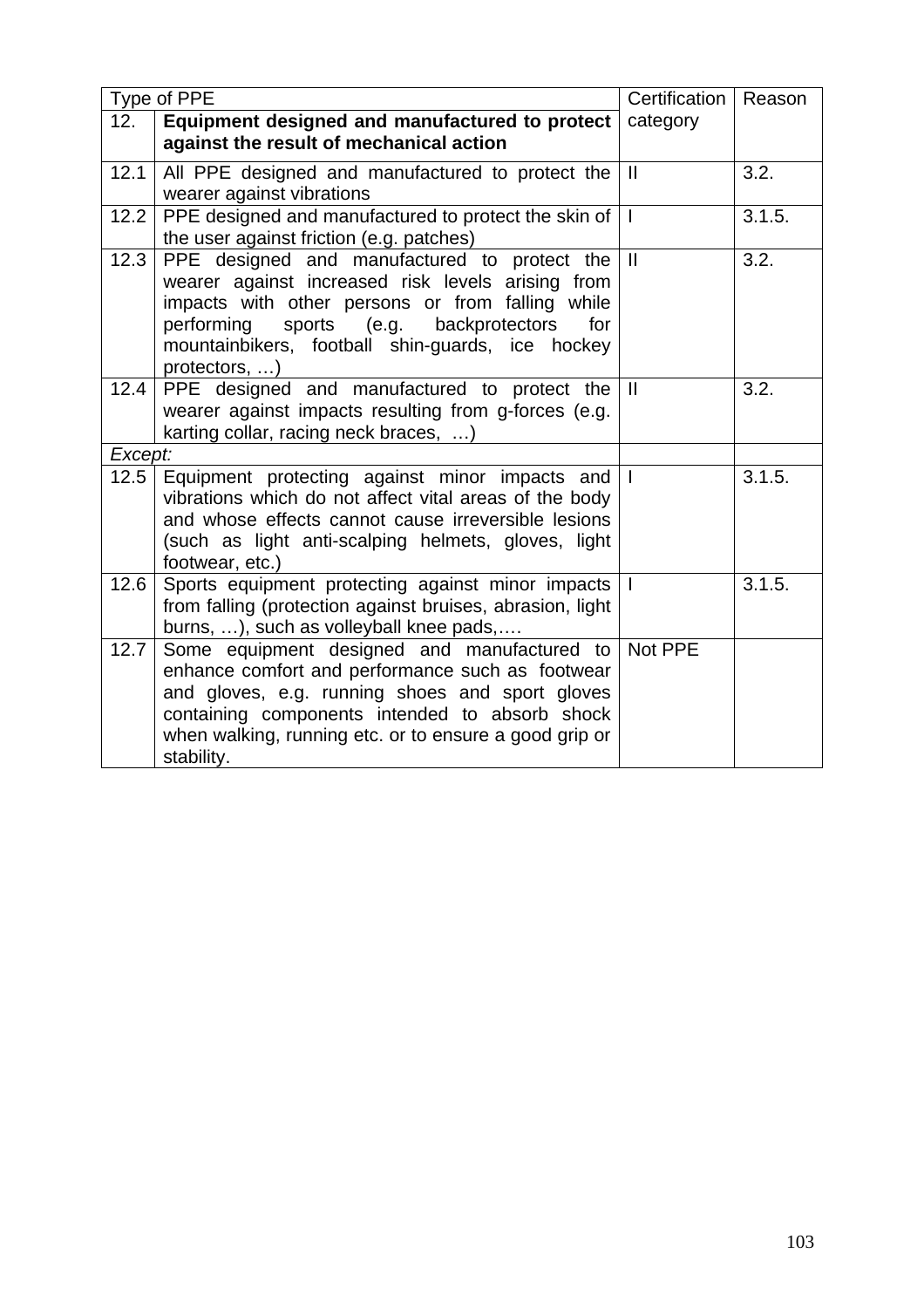| Type of PPE |                                                                                      | Certification | Reason     |
|-------------|--------------------------------------------------------------------------------------|---------------|------------|
| 13.         | <b>Rescue equipment</b>                                                              | category      |            |
|             |                                                                                      |               |            |
| 13.1        | Resuscitation masks: if the mask has, apart from                                     | Depending     |            |
|             | allowing adequate artificial breathing, also a                                       | on the type   |            |
|             | protective function for the rescuer (protection against                              | οf            |            |
|             | contagion by contact with the mouth of the victim for<br>instance) then they are PPE | protection    |            |
|             |                                                                                      |               |            |
|             | 13.2 If the rescue equipment is worn before the accident                             | Depending     |            |
|             | which prompts the rescue, then it is PPE                                             | on the type   |            |
|             | Example : a wet suit worn continuously to prevent                                    | οf            |            |
|             | hypothermia in the event of falling into water is PPE                                | protection    |            |
| Except:     |                                                                                      |               |            |
| $13.3$      | If the rescue equipment is placed on the person after                                | Not PPE       | <b>PPE</b> |
|             | the accident occurs, it is not a PPE                                                 |               | definition |
|             | <i>Example : a sling used to rescue an unconscious</i>                               |               |            |
|             | person from an inaccessible point;                                                   |               |            |
|             |                                                                                      |               |            |
|             |                                                                                      |               |            |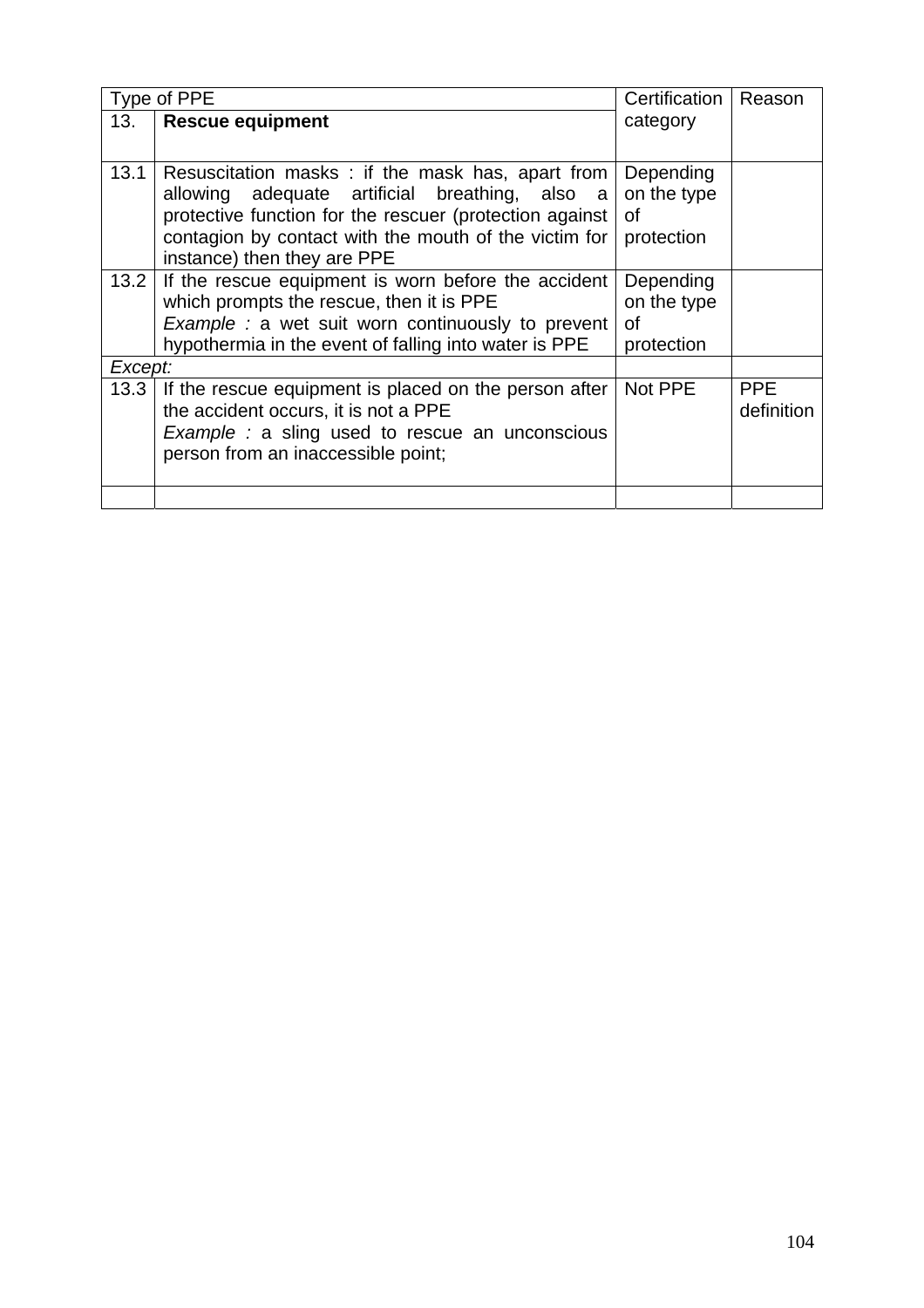|         | Type of PPE                                                   | Certification | Reason |
|---------|---------------------------------------------------------------|---------------|--------|
| 14.     | <b>Motorcyclists' equipment</b>                               | category      |        |
|         |                                                               |               |        |
| 14.1    | Motorcyclists' helmets                                        | Not PPE       | 2.5    |
|         | 14.2   Motorcyclists' garments and additional protection such | Not PPE       | 2.3    |
|         | as gloves for private use as long as only protection          |               |        |
|         | against climatic conditions are provided                      |               |        |
| Except: |                                                               |               |        |
| 14.3    | Motorcyclists' garments and additional protection (e.g.   I   |               | 3.1.4  |
|         | gloves, boots) only protecting against climatic               |               |        |
|         | conditions for professional use                               |               |        |
| 14.4    | Motorcyclists' garments and additional protection (e.g.   II. |               |        |
|         | gloves, footwear) for which additional protection is          |               |        |
|         | provided (e.g. airbag, impact protectors for limb or          |               |        |
|         | back, pads for elbow or shoulders, protection against         |               |        |
|         | cuts and abrasion, )                                          |               |        |